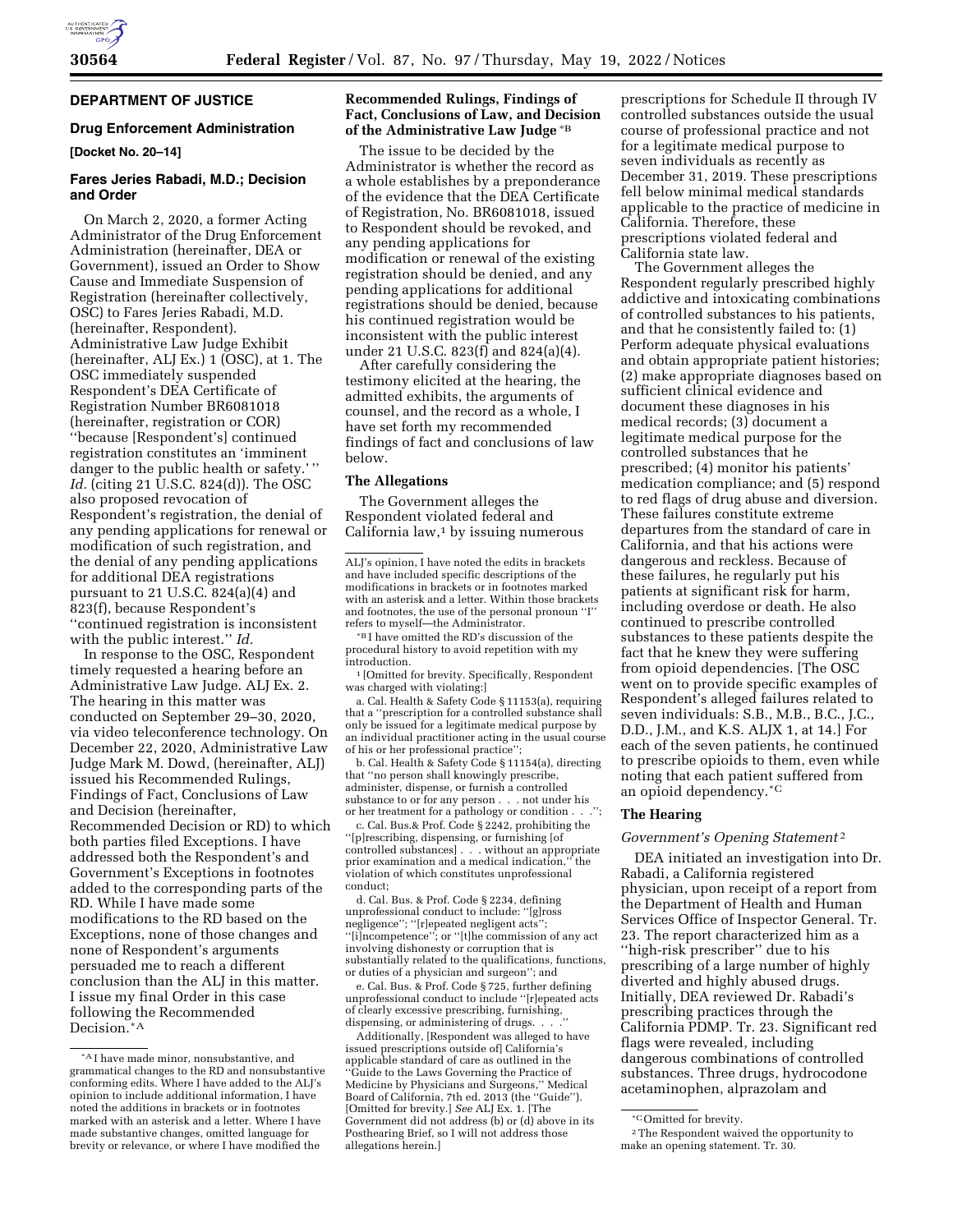carisoprodol constituted over 95% of the controlled substance prescriptions he issued between November 20, 2015, and November 21, 2018. Tr. 24. In combination, these three drugs make up a highly dangerous and diverted cocktail commonly known among drug seekers as the Holy Trinity.

On November 6, 2018, an undercover agent (hereinafter, UC) posing as a prospective patient with back pain, sought treatment from Dr. Rabadi. Dr. Rabadi declined to treat UC, explaining that he was an internist and did not treat back pain. Tr. 24.

In February of 2019, DEA executed federal search warrants on Dr. Rabadi's clinic, home, and three safety deposit boxes. DEA seized a number of prescriptions and patient files. Tr. 24. DEA also seized an unusually large amount of cash from Dr. Rabadi's home and clinic examination room suggestive of diversion and mis-prescribing. Tr. 25. Subpoenas to pharmacies produced prescriptions for a number of Dr. Rabadi's patients, including the seven patients at issue in this case. Tr. 25.

The Government's expert, Dr. Timothy Munzing, will testify that his review of the patient files and prescriptions revealed, in his opinion, that Dr. Rabadi prescribed controlled substances to each of the seven patients outside the usual course of professional practice in California. Tr. 25. Dr. Munzing will testify that Dr. Rabadi never established a legitimate medical purpose for the controlled substances he prescribed, and was not acting in the usual course of professional practice. Tr. 25. Dr. Munzing will testify that Dr. Rabadi consistently failed to meet fundamental elements of the California standard of care for prescribing controlled substances, including failure to obtain appropriate medical histories, failure to perform minimally appropriate physical exams, failure to make appropriate diagnoses based on sufficient medical evidence, failure to document appropriate treatment plans, failure to document a legitimate medical purpose for the controlled substances, failure to discuss the risks and benefits of the cocktails and controlled substances he prescribed, failure to conduct even a single urine drug screen, and failure to respond to red flags of abuse and diversion. Tr. 27. Dr. Rabadi prescribed controlled substances in dangerous and addictive combinations and outside the usual course of professional practice and without establishing a legitimate medical purpose. Dr. Rabadi diagnosed neck and back pain without sufficient medical evidence. Tr. 27. Dr. Rabadi frequently and plausibly diagnosed opioid

dependency for patients on long term opioid use. Dr. Rabadi frequently issued Norco prescriptions to treat M.B., B.C., J.C., D.D., J.M., and K.S. for opioid dependency, which was a dangerous and illegal course that was outside the standard of care. Tr. 27–28. Dr. Rabadi prescribed Xanax in dangerously high dosages to Patients S.B., B.C., J.M., and K.S. of six to eight mgs per day, almost twice the recommended maximum dosage for anxiety disorder. Tr. 28. With early refills of Xanax, the Respondent exposed J.M. to more than 10 mgs per day for nearly two years. Tr. 29. He further exposed these patients to the risk of overdose and death by concurrently prescribing them opioids. Tr. 28.

Thus, the Respondent was not providing medical care to these patients, he was exposing them to risk of harm by handing out dangerous and addictive drugs without medical justification. Dr. Rabadi's controlled substance prescriptions to Patients S.B., M.B., B.C., J.C., D.D., J.M., and K.S. were not issued for a legitimate medical purpose, were not issued by a practitioner acting within the usual course of professional practice in California, and were issued in violation of the standard of care in California and in violation of the laws of the United States. Tr. 29. Accordingly, the Government then requested that the tribunal recommend revocation of Dr. Rabadi's DEA certificate of registration.3

# **Government's Case-in-Chief**

The Government presented its casein-chief through the testimony of two witnesses. First, the Government presented the testimony of a DEA Diversion Investigator (DI). Secondly, the Government presented the testimony of Dr. Timothy Munzing, M.D.

### *Diversion Investigator*

DI has served as a Diversion Investigator at DEA's Los Angeles Field Division for three years. Tr. 33–34. Previously, she served with United States Citizenship and Immigration Service for four years. Tr. 75. As a DI, she enforces compliance with the Controlled Substances Act (CSA), looking for signs of diversion within the registration system, including monitoring for regulatory compliance. Tr. 34–35. She has attended the basic

diversion investigation training at the DEA Academy, which included training to spot signs of diversion, investigating diversion and enforcing compliance with the CSA, both in the criminal and administrative settings. Tr. 35. She has also received training regarding CURES—the California prescription drug monitoring program.

Regarding the Respondent, in April 2018, DEA received a report from the Department of Health and Human Service (HHS) that the Respondent was on a ''high-risk model for overprescribing of controlled substances.'' Tr. 37, 75. DEA ran two CURES reports, one in April of 2018, which revealed numerous red flags, including prescribing hydrocodone at the maximum strength and a large amount of polypharmaceutical cocktails or combinations of a benzodiazepine and an opioid. Additionally, the volume of opioid prescribing was high, at over 9,000 prescriptions over the course of three years from November 2015 to November 2018. Tr. 38–39, 42, 56–57, 82; GX 16–19. Fifty-percent of these were for hydrocodone. Tr. 42. According to DI, the combination of a benzodiazepine and an opioid are significant as they are highly sought after by the black market and are dangerous to the patient. Tr. 39. The Respondent also prescribed a large number of combinations of the highly sought after ''Holy Trinity,'' which includes a narcotic, a muscle relaxant and a benzodiazepine—96% of his prescriptions during that three-year period.\*D Tr. 40, 42–43. These highly addictive and highly dangerous combinations were prescribed over a long period of time. Tr. 40–41.

Due to these red flags, on September 26, 2018, DEA sent an undercover agent (UC) to the Respondent's clinic—posing as a prospective patient. Tr. 43. The first attempt was foiled as the clinic was closed. The second attempt occurred on October 30, 2018. Tr. 44, 75–76. The clinic was again closed. The third attempt occurred on November 6, 2018. UC complained of back pain and shoulder pain and sought help from Dr. Rabadi. Dr. Rabadi declined to help the UC—explaining that he was not taking new patients and that he was an internist and not a pain specialist. Tr. 45, 75–76. Ultimately, DEA obtained five search warrants, four of which were

<sup>3</sup> Government allegations included a reference to statistics that 95% of the Respondent's prescriptions were for the ''Holy Trinity'' suggesting that evidence, in itself, demonstrated illegitimate prescribing by the Respondent. The Government confirmed that those statistics did not form an independent allegation. Tr. 32–33.

 $^{\star_{\rm D}}$  To be clear, the DI did not testify that  $96\%$  of the prescriptions that Respondent issued were issued in the ''Holy Trinity'' combination. Rather, DI testified that 96% of Respondent's issued controlled substance prescriptions were for either hydrocodone (a narcotic), alprazolam (a benzodiazepine), or carisoprodol (a muscle relaxant). Tr. 42.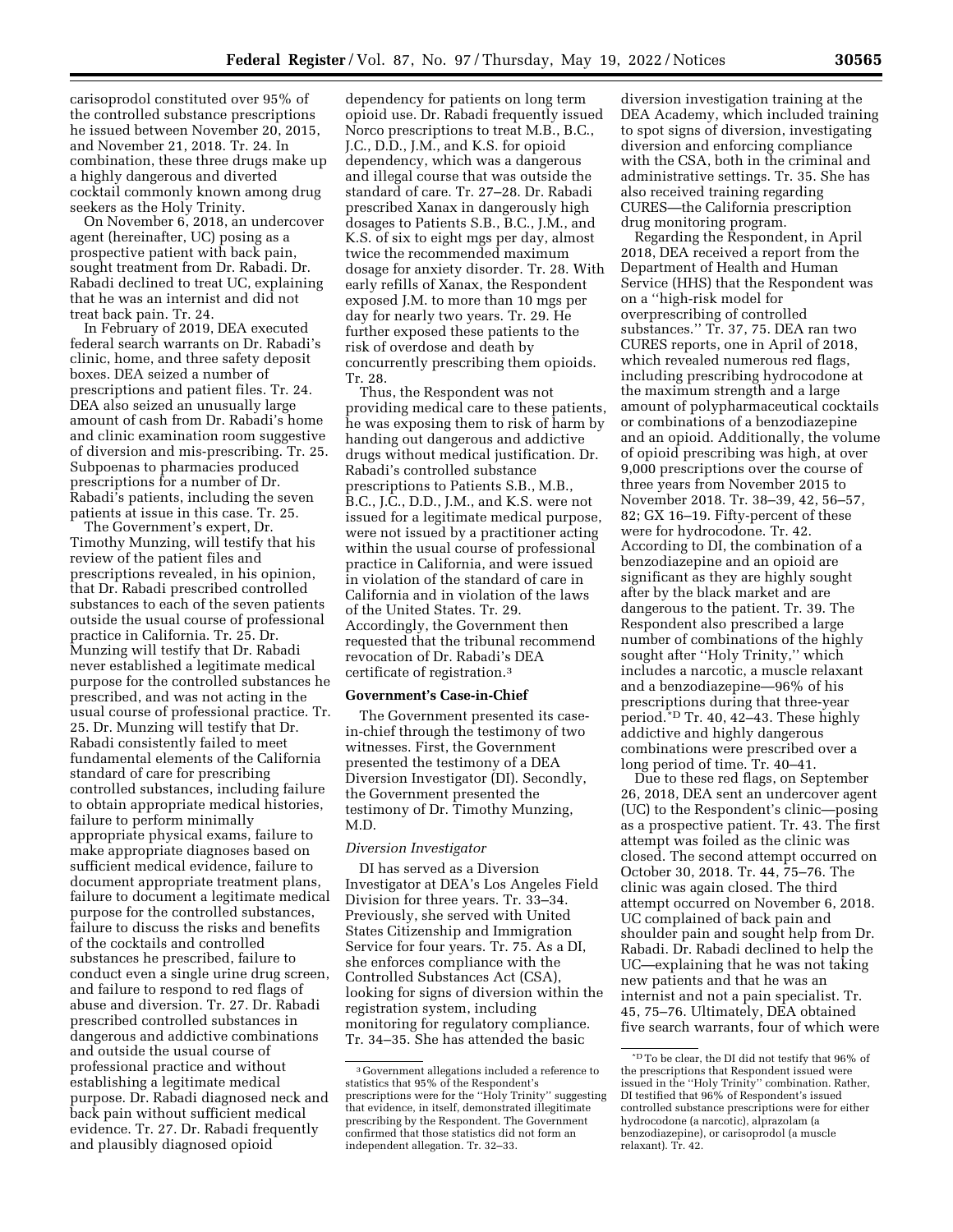executed on February 21, 2019. Tr. 46, 76–77. The fifth was served on February 22, 2019. Tr. 74. They were served on his clinic, on his home and on two safety deposit boxes at two separate banks. Tr. 46. DEA seized 1.2 million dollars in cash at his home.4 Dr. Rabadi was home when the search warrant was served. Tr. 77. He agreed to be interviewed regarding his prescribing practices. Tr. 77. At his clinic, DEA seized patient files and some prescriptions for S.B., B.C., M.B., J.C., D.D., J.M. and K.S. Tr. 49–50. Additional prescriptions and fill stickers were obtained from pharmacies.5 Tr. 50–55; GX 1–15. Thereafter, in January 2020, DEA issued an administrative subpoena to the Respondent for any and all updated medical records and prescriptions for the noted patients. Tr. 55–56.6 In all, DEA obtained twenty-seven files or updated files. Tr. 78.

#### *Dr. Timothy Munzing*

Dr. Munzing is a physician licensed in California and holds a DEA Certificate of Registration there. Tr. 86– 87; GX 23. Dr. Munzing graduated from UCLA Medical School in 1982. Tr. 89. He completed his internship and residency in family medicine at the Kaiser Permanente Medical Center in Los Angeles in 1985. Tr. 89. He then went to Kaiser Permanente Orange County, where he has been employed for the last 35 years in the family medicine department. He is also available as a consultant. Tr. 90.

In his family medicine practice, he takes care of his patients from ''cradle to grave.'' Tr. 90. Most of his present patients are adults. Tr. 90. Twenty-five percent of his work is spent treating his patients. Tr. 92. In his clinical practice, he has prescribed controlled substances, including opioids and benzodiazepines. Tr. 92. Thirty-two years ago Dr. Munzing founded a family medicine practice residency program, and

5 DI noted record-keeping deficiencies on the part of some of the pharmacies, Tr. 51–55, but clarified they were not a negative reflection on the Respondent. Tr. 79–80.

continues to be the residency director for twenty-four residents. Tr. 90. He also sits on the National Accreditation Board for Family Medicine Residency. He is a member of the American Medical Association, the California Medical Association, and the American Academy of Family Physicians, to name a few. Tr. 91; GX 23. He also serves as a full clinical professor at the University of California Irvine, and at the Kaiser Permanente School of Medicine. Tr. 91. He has been called as an expert witness by the California Medical Board for the past ten years, and by federal law enforcement for the past six years. Tr. 623. Dr. Munzing has been qualified approximately thirty-five times to offer his expert opinion for the California Medical Board, DEA, FBI, and the Department of Justice, including his opinion on the standard of care for prescribing controlled substances, and whether a prescription was issued for a legitimate medical purpose in the usual course of professional practice. Tr. 92– 94, 623. He has testified as an expert in five or six prior DEA Administrative hearings. Most of his opinions have related to illegal prescribing of opioids. Tr. 95. Internal rules of Kaiser Permanente prevent him from testifying on behalf of physicians. Tr. 624. Dr. Munzing estimated he had received approximately \$20,000 for his time on the instant case at \$400 per hour. Tr. 624.

He is familiar with the California standard of care for prescribing controlled substances. Tr. 94. The California standard of care is informed by publications by the California Medical Board. Tr. 95–97; GX 20 at 59– 61, GX 21. In particular, ''The Laws Governing the Practice of Medicine by Physicians and Surgeons,'' sets out minimum requirements for care, including history and physical examination, assessment of pain, physical and psychological functioning, substance abuse history, treatment plan, and maintaining accurate and complete records. Tr. 374–80. In forming his opinions in this case, Dr. Munzing reviewed the medical records and prescriptions for the subject patients. Tr. 100–01. Dr. Munzing was qualified, without objection, as an expert in California medical practice, including the applicable standards of care in California for the prescribing of controlled substances within the usual course of the professional practice of medicine. Tr. 101–02.

Dr. Munzing explained that the standard of care is generally ''what a responsible, knowledgeable physician can do'' under similar circumstances. Tr. 102–03. In prescribing controlled

substances this would include performing a physical examination, taking a history, including both a medical history and a psychological and substance abuse history, attempting to obtain prior medical records, formulating a diagnosis, evaluating risk factors for the controlled medications including the risk of abuse, discussing the risks with the patient to obtain informed consent, developing a customized treatment plan with goals and objectives, documenting all of the above in the medical record, and providing ongoing monitoring of the patient and of his treatment, including urine drug screens (UDS) and alternate therapies. Tr. 103–112, 114–25, 128–35. Ongoing and comprehensive documentation is critical for accurate evaluation of a patient's condition and treatment. Tr. 142–50. The goal is to maximize function, while minimizing risk. Tr. 139–40. Compliance with all relevant California statutes and regulations is also required by the standard of care. Tr. 104. It requires addressing, resolving and documenting red flags. Tr. 112. Dr. Munzing identified the FDA ''black box'' warning regarding combining opioids with benzodiazepines, titled New Safety Measures Announced for Opioid Analgesics, dated August 31, 2016. Tr. 151; GX 22 at 1–3, 4, 25, 40. The FDA specifically noted diazepam, Klonopin, and Xanax should not be combined with opioids unless absolutely necessary, and for no longer than absolutely necessary. Tr. 153–55.

Dr. Munzing testified that the higher the morphine milligram equivalent (MME) prescribed, the increased risk of addiction and overdose. Tr. 126–28. Prescribing controlled substances for psychological illness requires an even greater emphasis on history, and a morefocused physical exam [of the ''heart, lung, vital signs . . . seeing if [there is] any evidence of some other medical diagnosis'' in addition to the mental health disorder.] Tr. 136, 138–39, 141. The General Anxiety Disorder screening tool, GAD–7, is a useful tool in assessing a patient's level of anxiety. Tr. 136–37.

Dr. Munzing reviewed the patient files, prescriptions, and CURES data for Patients S.B., M.B., B.C., J.C., D.D., J.M., and K.S. [and concluded that the prescriptions at issue were ''not consistent with the standard of care in the state of California.''] Tr. 156–57. Dr. Munzing noted that the history for these seven patients was deficient. Tr. 157. There was no indication prior medical records were obtained. Tr. 157. The physical exams, if present, were missing key elements. There were no documented CURES checks. Tr. 158.

<sup>4</sup>The Respondent objected to the evidence of the cash seizure as irrelevant and immaterial. The objection was carried. Tr. 47–49. [I find that this evidence, while useful to understanding the course of DEA's investigation, is immaterial to the ultimate issue in this case, which is whether or not Respondent issued controlled substance prescriptions that were outside the usual course of professional practice and beneath the standard of care. Accordingly, I have not considered this information in making my decision.]

<sup>6</sup>The Government authenticated Government Demonstrative Exhibits 1–8, which were summary charts for each of the seven subject patients containing the subject prescriptions and patient files consistent with the seized and stipulated to records. Tr. 57–73.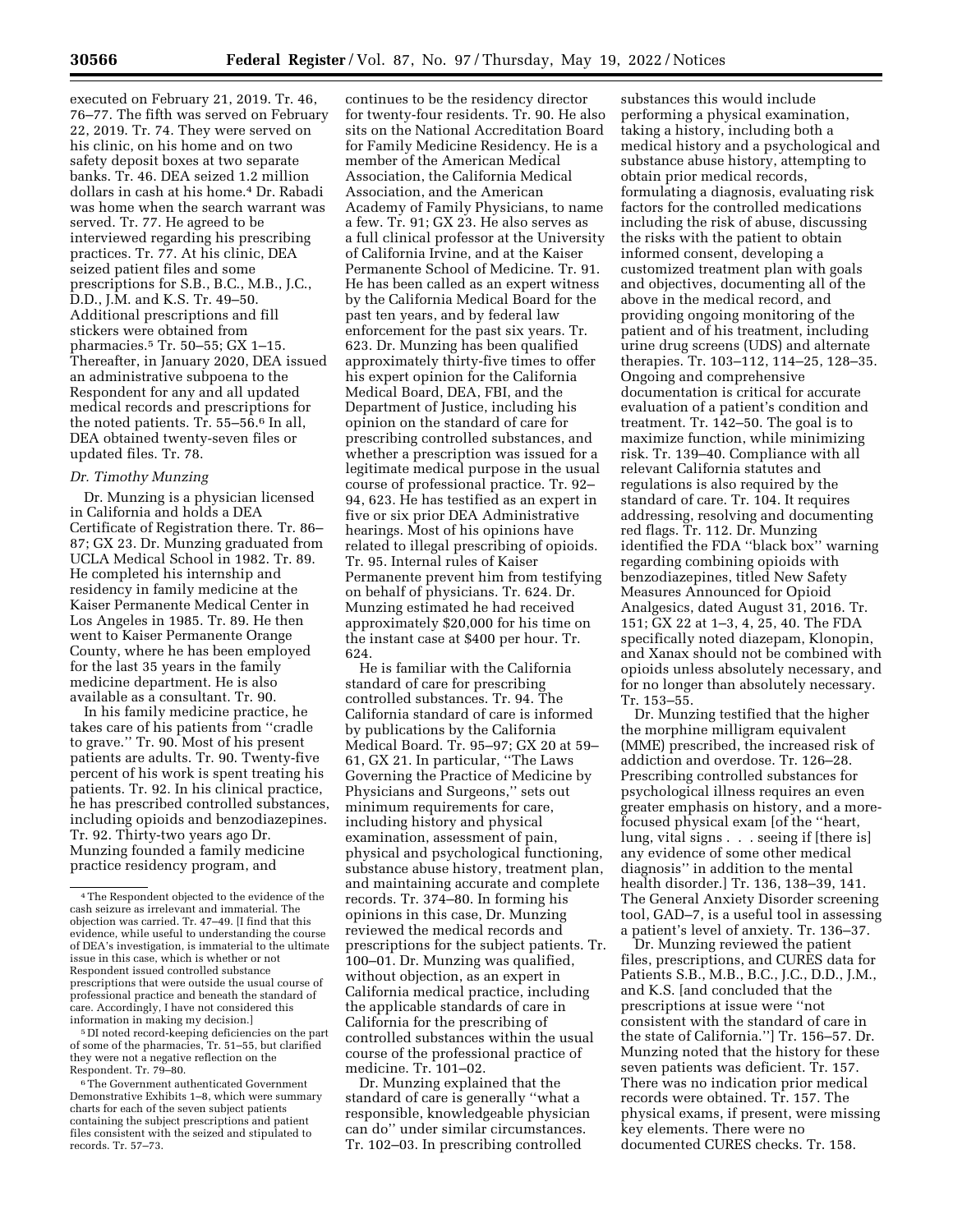Diagnoses appeared and disappeared. Opioids were prescribed at high dosages. There was no indication of the necessary patient monitoring and there was no documentation of informed consent. Tr. 159–60, 207. Dr. Munzing summarized that none of the controlled prescriptions issued for the charged patients were issued for a legitimate medical purpose by a practitioner acting within the usual course of professional practice. Tr. 620–21. According to Dr. Munzing, all of the relevant prescriptions were issued outside the standard of care. Tr. 621.

#### *Patient S.B.*

As per the parties' stipulations, between February 2, 2017, and January 30, 2019, S.B. was prescribed hydrocodone, carisoprodol, Adderall and alprazolam. Tr. 162–63; GDX 1. Dr. Munzing characterized the patient file as meager. He characterized the controlled substance prescriptions as being outside the standard of care. Tr. 163, 207, 241–44. For S.B.'s initial visit on August 3, 2016, she was diagnosed with Generalized Anxiety Disorder (GAD), Attention Deficit Disorder (ADD), and Fibromyalgia. Tr. 163–65; GX 1 at 62, 66. There were no supporting findings from a physical examination or history for the fibromyalgia diagnosis, which typically is reached after a certain number of tender points are determined. Tr. 166. Similarly, there were no supporting findings from a physical examination or history to support the GAD or ADD diagnoses. Tr. 166–71, 241–44. There was no physical functioning level documented nor mental functioning level documented. Tr. 171. Without sufficient evaluation and supporting documentation for the three diagnoses, Dr. Munzing deemed the diagnoses inappropriate. Tr. 241–44. Without an appropriate diagnosis, there was no legitimate medical purpose for the controlled substance prescriptions. Tr. 172, 207, 241–44. Similarly, there was no documented treatment plan. Tr. 241– 44. On February 2, 2017, S.B. presented to the clinic suffering from fibromyalgia and ADD. Tr. 173; GX 1 at 59. The Respondent diagnosed her with fibromyalgia-opioid dependent, refusing detox, and ADD. He prescribed hydrocodone, carisoprodol, and Adderall. Tr. 173–74. Again, there was no medical history justifying the diagnosis. The physical exam conducted on February 2, 2017, consisted of blood pressure, cardiovascular, heart and lung, all of which were normal. Again, the physical exam was insufficient to justify the fibromyalgia and ADD diagnoses. Tr. 175. There was no documentation of the

pain level, or functionality level, to justify continued controlled substance prescribing. Tr. 175–76. For the progress notes of June 28, 2017, the Respondent diagnosed her with fibromyalgia-opioid dependent, refusing detox, and ADD. He prescribed hydrocodone, carisoprodol, and Adderall. Tr. 177. Again, there was no medical history justifying the diagnoses. There was no documentation of the pain level, or functionality level, to justify continued controlled substance prescribing. Tr. 177–78; GX 1 at 57. Again, blood pressure and heart and lung exams were performed. Tr. 177. There was insufficient medical evidence to justify the three diagnoses. Tr. 177–78. For the progress note for December 21, 2018, S.B. presented with eczema and fibromyalgia. Tr. 179; GX 1 at 49. The Respondent diagnosed her with fibromyalgia-opioid dependent, refusing detox. She was prescribed hydrocodone. No history was recorded. Again, blood pressure and heart and lung exams were performed. Tr. 180. There was no documentation of the pain level or functionality level, to justify continued controlled substance prescribing. Tr. 180. There was insufficient medical evidence to justify the fibromyalgia diagnosis. Tr. 181. In the progress notes for January 30, 2019, S.B. reported to the clinic with ADD and rhinitis. Tr. 181; GX 1 at 47. She was prescribed Adderall for the ADD. No medical history was taken. ADD patient progress was reported as ''stable.'' There was insufficient medical evidence to justify the ADD diagnosis. Tr. 183. Dr. Munzing deemed the ADD diagnoses inappropriate. Without an appropriate diagnosis, there is no legitimate medical purpose for the controlled substance prescription. Tr. 185–86. During the subject period of the Respondent's treatment of S.B., he never obtained any prior medical records. Tr. 184. He never recorded a history, which would justify his diagnoses for Fibromyalgia, GAD, or ADD. Tr. 184–85. He never reported a sufficient physical or mental exam to justify the Fibromyalgia, GAD, or ADD diagnoses. *Id.* He never reported a sufficient evaluation to justify his diagnoses for Fibromyalgia, GAD, or ADD. *Id.* The relevant controlled substance prescriptions for S.B. were not issued within the California standard of care, nor were they issued within the usual course of professional practice. Tr. 186–87, 244.

Dr. Munzing observed that the diagnoses would come and go in the records and were inconsistently reported, which is atypical for chronic diagnoses. Tr. 188–97. A chronic disease, with symptoms that appear to

come and go would raise the question of whether the patient had the disease at all. Tr. 192. Even a lessening of symptoms should cause evaluation as to whether tapering of medication would be appropriate. Tr. 196.

Dr. Munzing noted that the Respondent prescribed S.B. both hydrocodone and Soma to treat Fibromyalgia on numerous occasions. Tr. 197–98. On other occasions, he prescribed the hydrocodone only without documenting any explanation for changing the medication protocol, which was beneath the California standard of care for documentation. Tr. 198–201; GX 20 at 61. [Dr. Munzing testified that Respondent did not establish a legitimate medical purpose for issuing to S.B. any of the controlled substances at issue. Tr. 201.] Dr. Munzing noted that S.B. was prescribed a dangerous, highly addictive combination of medications that was popular for abuse and diversion; namely hydrocodone and Soma, which are respiratory depressants, and Adderall. Tr. 202.

Another dangerous combination, hydrocodone, Adderall and Xanax was prescribed March 1, 2017, April 2017, and June 2017. Tr. 203; GX 1. Dr. Munzing noted this combination is referred to by drug abusers as the ''new Holy Trinity.'' Tr. 204. It includes the depressants, hydrocodone and Soma, and is followed by the stimulant, Adderall, to counteract the effects of the depressants. Again, the combination of hydrocodone and Soma are the subject of the FDA ''black box'' warning. Tr. 205. The high dosage of Xanax, 6 mg per day, heightens the risk of this already dangerous combination. With Xanax and Adderall prescribed at their highest commercially available dosage units, the danger and risk of addiction are further increased. Tr. 205. Additionally, two mg tablets of Xanax are popular for abuse and diversion. Tr. 217–18. On September 29, 2017, and monthly from July 2018, to July 2019, S.B. was prescribed hydrocodone and Adderall. Besides the serious risk of addiction posed by these two Schedule II medications, the hydrocodone was prescribed at a daily dosage of 60 mg MME, which significantly increases the risk of overdose and death. This risk was increased by its combination with Adderall. Tr. 206–07. Dr. Munzing could not foresee any medical condition in which this combination would be appropriate. Tr. 211–12.

Dr. Munzing noted that the medical records failed to disclose any indication that the Respondent warned S.B. regarding the risks associated with these dangerous combinations of controlled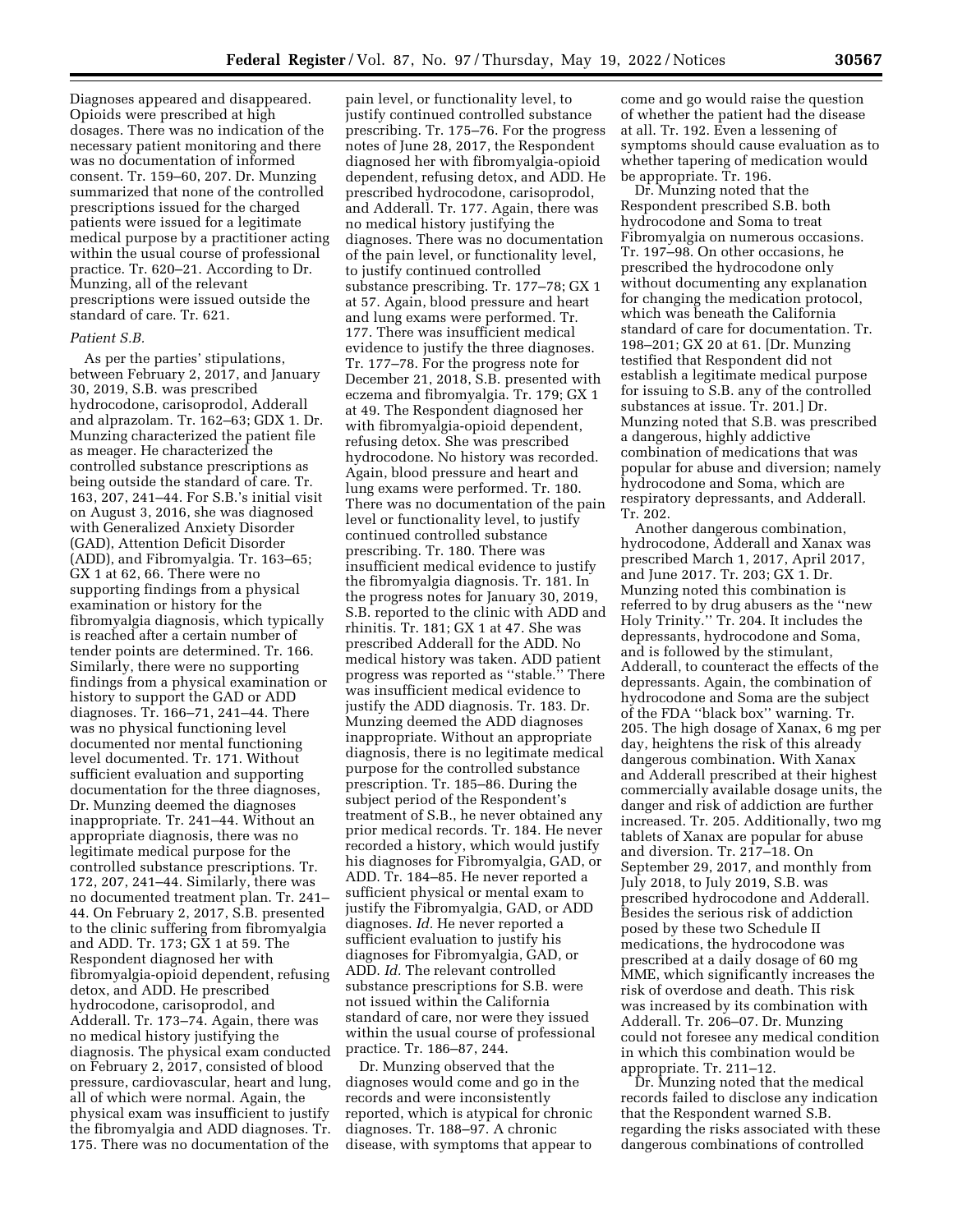substances. This failure precludes any informed consent by S.B. Tr. 207. The Declaration of Pain Medication Use document in the file, dated August 3, 2016, which requires the patient to alert the Respondent if the patient takes additional medications [(other than those prescribed by Respondent)] because they could result in drug interactions, does not put the patient on notice of the dangerous combinations prescribed by the Respondent. Tr. 207– 10; GX 1 at 67. Similarly, Dr. Munzing noted the repeated notation within the patient records of ''SED,'' which Dr. Munzing assumed meant, ''side effects discussed,'' was insufficient documentation within the standard of care to establish that Respondent discussed the various risks of these medication combinations. Tr. 210–11; GX 1 at 59.

In March, April and June of 2017, the Respondent prescribed S.B. Xanax at 6 mg per day, in excess of the FDA recommended daily limit of 4 mg per day. Tr. 212–15; GX 1 at 57, 58, 59. GX 22 at 40, 59–61. In May of 2017, the Xanax was abruptly stopped. Tr. 216– 17; GDX 1. And abruptly restarted in June of 2017, and again stopped. Tr. 217. This is very dangerous as the abrupt stoppage of Xanax without titration, especially at this high dosage, can cause seizures, and restarting at this high dosage can trigger an overdose, especially in conjunction with the prescribed opioid. Tr. 212–18.

Dr. Munzing testified that regarding the monitoring of S.B., there were no urine drug screens evident in the records, which the standard of care would have required at least quarterly. Tr. 218–21; GX 1 at 44. In the progress notes for February, March, April 2017, all the way to January 30, 2019, the Respondent noted ''refusal to detox.'' Tr. 220–21, 227–29; GX 1 at 58, 59. This is a huge red flag for opioid use disorder and for diversion. However, the chart reflects the Respondent did not take any necessary action, such as CURES monitoring, random pill count, UDS, counseling, or titration. Rather, he simply prescribed the same levels of medications she was on, PRN. Tr. 222– 23. The Respondent's course of action was outside the California standard of care. Tr. 223, 229. Respondent's medical file for S.B. contained a June 2017 report from Dr. F., an orthopedic surgeon who saw S.B. for reported neck and back pain. According to Dr. F's report, S.B. reported her past medical history as only ''anxiety.'' Tr. 229; GX 1 at 30, 32, 36–42, 56. She did not report Fibromyalgia or ADD. Tr. 229–30. S.B. further reported to Dr. F. that she was not then taking any medication for pain,

which is contrary to the Respondent's medical records and prescription evidence. Tr. 231–32. Dr. F.'s report was part of S.B.'s disability application, claiming disability as of June 15, 2017. A report from Chiropractor B.H. is also included in the disability packet. Tr. 235. Dr. B.H. reports the disability was caused by ''accident or trauma,'' which is inconsistent with what the patient reported to Dr. F. and to the Respondent. Tr. 236. There is no indication within the Respondent's records for S.B. that he ever discussed, with S.B. or with Dr. F., the discrepancies revealed by Dr. F.'s report. Tr. 233–37.

Contemporaneous to the preparation of the disability claim, Dr. Rabadi ordered a series of radiologic tests on S.B., none of which were related to the Respondent's diagnosis of fibromyalgia. The progress notes from August 17, 2017, say that S.B. presented with ''overactive thyroid, gait disturbance.'' Tr. 237–40; GX 1 at 5, 7, 9, 11, 13, 16, 17, 56. Dr. Rabadi ordered an MRI of the brain to rule out MS, a thyroid ultrasound to rule out hyperthyroidism, an MRI of the lumbar spine, and an MRI of the thoracic spine. The MRI of the cervical spine was ordered by Dr. F. Tr. 241.

[Dr. Munzing, summarizing his opinions based on his review of the entire file for S.B., testified that Respondent never took a proper medical or mental health history, never conducted a sufficient physical or mental health examination for S.B.'s relevant diagnoses, never made an appropriately supported diagnosis, never recorded S.B.'s pain and functionality level, never documented an appropriate treatment plan with goals or objectives, never appropriately documented discussion of the risks of the prescribed controlled substances with S.B., never appropriately monitored S.B. and failed to appropriately respond to red flags of diversion. Tr. 241–44. Accordingly, Dr. Munzing opined that each of the relevant prescriptions Respondent issued to S.B. were issued without a legitimate medical purpose, outside the usual course of professional practice and beneath the standard of care in California. Tr. 244.]

## *Patient M.B.*

After a review of M.B.'s patient file, CURES report and related prescriptions, Dr. Munzing observed that between January 5, 2018, and November 20, 2019, the Respondent prescribed hydrocodone and Adderall. Tr. 245. As with patient S.B., Dr. Munzing characterized the patient file as

containing ''very little'' information. Tr. 245–47. The Respondent never obtained prior medical records of M.B. Tr. 288. Dr. Munzing observed that none of the subject prescriptions were within the California standard of care. Tr. 248, 289.

On April 19, 2006, M.B. presented for his first visit. Tr. 248–49; GX 3, p. 88, 91. In his ''Comprehensive History and Physical Examination,'' the Respondent reported that M.B. presented with symptoms of ''chronic back pain, left knee pain, dyslipidemia.'' Tr. 249–50. However, there are no appropriate diagnoses relating to the back and knee pain and therefore no legitimate medical purpose for prescribing hydrocodone.\*E Tr. 250–51, 258. To address the reported pain, the Respondent prescribed hydrocodone. Tr. 252. The file fails to evidence sufficient history to justify the pain prescriptions under the standard of care. Tr. 252–54. The file fails to evidence any physical exam to justify the pain prescriptions under the standard of care.\*F Tr. 254–55, 258, 287. The file fails to evidence any treatment plan or goals, or past drug abuse to justify the pain prescriptions under the standard of care. Tr. 254–55, 258, 287.

Although M.B. declared on a ''Declaration of Pain Medication Use'' form that he had no prior drug abuse in August 2009, which was three years after his first visit, such static declaration does not satisfy the physician's ongoing responsibility under the standard of care to monitor this issue [to determine whether the patient is ''currently using drugs.''] Tr. 259–61; GX 3 at 93.

On July 9, 2013, M.B. presented with ADD and neck pain. Tr. 261–62; GX 3 at 46. He was prescribed Adderall for the ADD. Tr. 262. Again, the records reveal there was no history taken to support the diagnosis or justify the prescriptions for Adderall. Tr. 262. There was no evident evaluation done by the Respondent. Tr. 287. There was no treatment plan. Tr. 263. Although

The Government's attorney and Dr. Munzing agreed about the importance of this distinction and the Government's attorney apologized in advance that he might refer to certain symptoms as diagnoses as ''shorthand,'' even though they both understood what he meant. *Id.* 

\*F Dr. Munzing testified, ''there was no back exam. There was no knee exam. Again, heart, lung, abdomen. There is a head, ear, eyes exam. . . . He, once again, did a testicular and a rectal exam. But there is no back and knee exam evident.'' Tr. 256.

<sup>\*</sup>E Dr. Munzing clarified that ''knee pain and back pain are really symptoms, and chronic back pain is essentially, you have a symptom that's there ongoing.'' Tr. 250. He further testified that these symptoms are not diagnoses, though Respondent treated them as such, and that the distinction is important because the way knee and back pain are treated differs ''depending on the more specific diagnoses or diagnosis causing the symptoms.'' Tr. 251.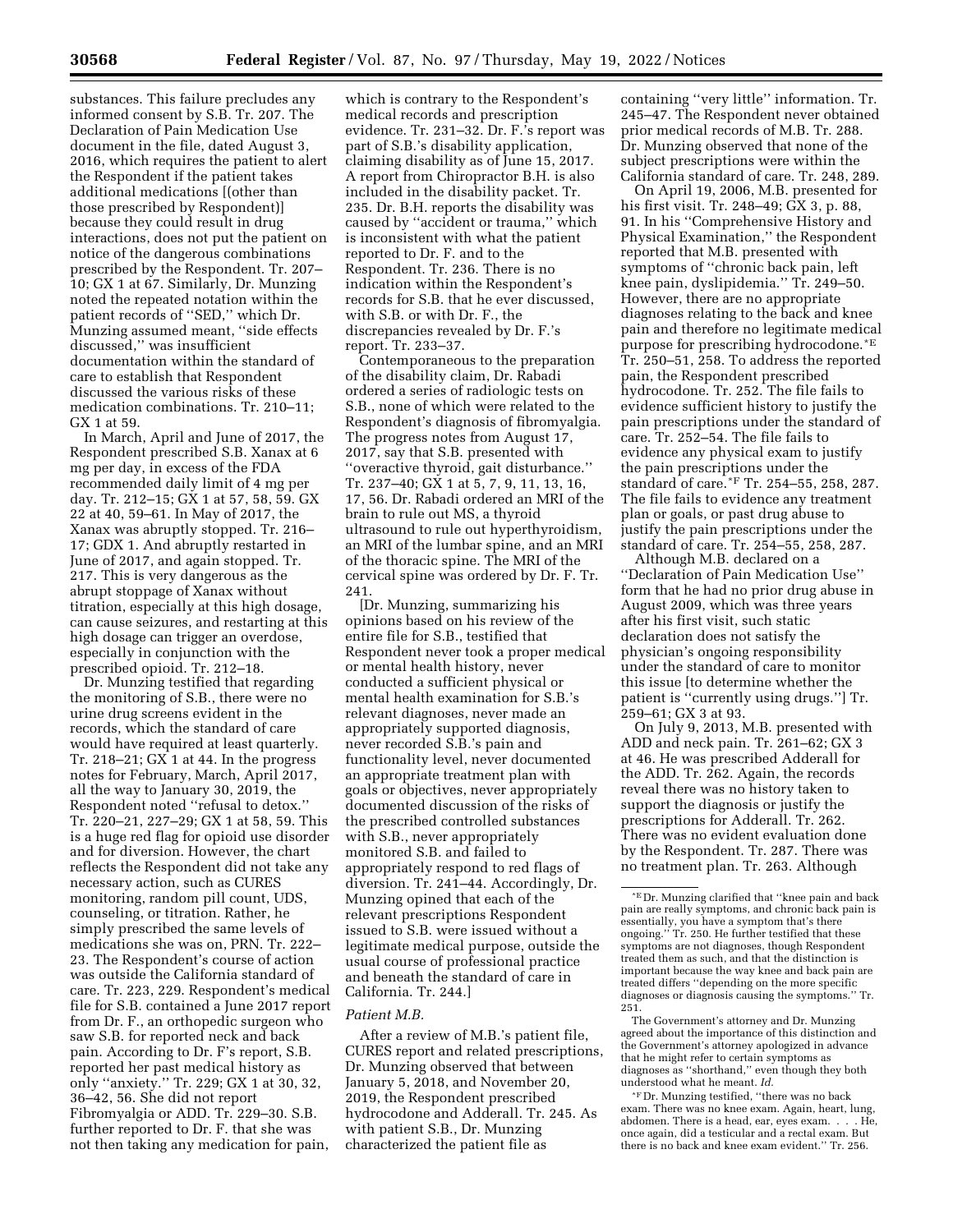there was a diagnosis related to the neck pain, there was no history or physical exam evident in the file. Tr. 263–64. The Respondent never established a legitimate medical purpose for hydrocodone. Tr. 264. On September 6, 2013, M.B. presented with ADD. Tr. 264–65; GX 3 at 46. He was prescribed Adderall for the ADD, but at double the dosage of the previous visit without any reported justification. Tr. 264–65.

Dr. Munzing testified that on January 5, 2018, M.B. presented to the clinic. Tr. 265–66; GX 3 at 37. He was prescribed hydrocodone and Adderall. There was no medical history, assessment of M.B.'s response to treatment, evaluation of pain or functioning, substance abuse history, diagnoses, rationale for establishing a legitimate medical purpose for prescribing or to justify continuing the medication regimen. Tr. 265–66. On March 6, 2018, M.B. presented to the clinic with ''ADD and opioid dependency.'' Tr. 266–67; GX 3 at 36. Absent was any report of pain. He was diagnosed with ''Opioid dependency, refusing detox.'' Tr. 267. Hydrocodone as treatment for opioid dependency is not a legitimate medical purpose and is outside the usual course of professional practice. Tr. 268. He was prescribed hydrocodone, which not only is outside the standard of care, but is illegal in California.\*G Tr. 267–68. Dr. Munzing observed that the Respondent prescribed hydrocodone repeatedly to address his diagnosis of opioid dependency until November 20, 2019. Tr. 268–69. On November 20, 2019, M.B. presented with ADD and back pain. Tr. 269; GX 3 at 27. He was prescribed Adderall, and his hydrocodone was increased. Tr. 270. No medical history was taken or updated. No response to treatment or patient functionality was included. Although vital signs were taken, no physical or mental exam was performed. Tr. 270– 71. There was no appropriate diagnosis for the back pain. Tr. 272. There was no evaluation for ADD, such as mental functioning. Tr. 271, 274, 287–88. The Respondent never obtained a sufficient history to support the diagnosis for

ADD. Tr. 273. There was no appropriate diagnosis for ADD. Tr. 272.

[Dr. Munzing, in summary, testified that Respondent never took a proper medical or mental health history and never conducted a sufficient physical or mental health examination for M.B.'s relevant diagnoses; therefore, he never made an appropriately supported diagnosis. Tr. 273–74. Accordingly,] the Respondent never established a legitimate medical purpose to prescribe either hydrocodone or Adderall to M.B. throughout the reported treatment. Tr. 274. Dr. Munzing opined that such prescriptions were not issued in the usual course of professional practice, were not for a legitimate medical purpose, and were outside the standard of care. Tr. 274–75.

Dr. Munzing noted the inconsistency of the various diagnoses. Diagnoses would come and go within the records. Tr. 275–278; GX 3 at 35, 37, 43, 67. Although the recorded diagnoses were always treated with hydrocodone, the diagnoses varied greatly; [in 2009, it was prescribed for shoulder pain, in 2013, it was prescribed for neck pain, in 2014, it was prescribed for back pain, in 2018, it was prescribed for opioid dependency, and sometimes there was no diagnosis whatsoever given for the hydrocodone prescribed. Tr. 275–78.] Yet no explanation for the changing diagnoses is included in the file, as required by the standard of care. Tr. 278–80.

Dr. Munzing noted the serious dangers occasioned by the combination of Adderall and hydrocodone by reference to his testimony regarding S.B.'s similar prescriptions.7 Tr. 281. Dr. Munzing deemed this combination of medications for over ten years inappropriate and unsafe. Tr. 284. The only semblance of a warning to M.B. regarding these dangerous combinations appeared in a 2009 ''Controlled Substance Therapy Agreement.'' For the same reasons as Patient S.B., Dr. Munzing deemed the signed form wholly insufficient to satisfy the California standard of care in this regard. Tr. 281–82; GX 3 at 92. Similarly, the notation within the file, ''SED'' was insufficient to satisfy the standard of care. Tr. 283. Dr. Munzing also testified that there was never a UDS ordered for M.B., which was necessary under the standard of care for any patient receiving opioids, but especially for a patient who has refused opioid detox. Tr. 284–85. A patient diagnosed with opioid dependency and refusing detox is also a red flag of abuse and diversion. Such red flag was not appropriately addressed by the Respondent repeatedly as to M.B. Tr. 285–87; GX 3 at 36.

[Dr. Munzing, summarizing his opinions based on his review of the entire file for M.B., testified that Respondent never took a proper medical or mental health history, never conducted a sufficient physical or mental health examination for M.B.'s relevant diagnoses, never made an appropriately supported diagnosis, never recorded M.B.'s pain and functionality level, never documented an appropriate treatment plan with goals or objectives, never appropriately documented discussion of the risks of the prescribed controlled substances with M.B., never appropriately monitored M.B. for medication compliance and failed to appropriately respond to red flags of diversion. Tr. 287–89. Accordingly, Dr. Munzing opined that each of the relevant prescriptions Respondent issued to M.B. were issued without a legitimate medical purpose, outside the usual course of professional practice and beneath the standard of care in California. Tr. 289–90.]

### *Patient B.C.*

Dr. Munzing reviewed the subject prescriptions, patient file and CURES report for Patient B.C., which he described as containing ''very little.'' Tr. 290–92; GDX 3. He opined that the subject controlled substance prescriptions issued for hydrocodone, Xanax and Adderall, from January 25, 2017, to December 19, 2019, were all issued outside the California standard of care. Tr. 290–92, 335–38. B.C. presented on March 27, 2014, with GAD and back pain. Tr. 293–94; GX 5 at 48, 55. B.C. was diagnosed with GAD and back pain, refusing detox. He was prescribed Xanax (6 mg per day) for the GAD, and hydrocodone for the back pain, refusing detox. Tr. 294. Dr. Munzing reiterated the risks involved in prescribing 6 mg of Xanax per day. Tr. 295.

The records failed to disclose the minimum history necessary under the standard of care to appropriately diagnose ''back pain'' and GAD [or to prescribe controlled substances to treat those conditions.] Tr. 295–96. Other than limited vital signs, the records failed to disclose the minimum physical examination necessary under the

<sup>\*</sup>GAs written, this language suggests that there is a specific California law prohibiting hydrocodone prescriptions for individuals who are opioid dependent and refusing detox. The Government did not introduce specific evidence of any such law. However, the Government, through Dr. Munzing's testimony, has established that opioid dependency is not a legitimate medical purpose for prescribing hydrocodone and that such prescriptions are outside the usual course of professional practice. Furthermore, the Government has established that prescribing without a legitimate medical purpose and outside of the usual course of professional practice is a violation of Cal. Health & Safety Code § 11153(a). Accordingly, I agree that the conduct is illegal and have moved the sentence for clarity.

<sup>7</sup>On September 29, 2017, and monthly from July 2018, to July, 2019, S.B. was prescribed hydrocodone and Adderall. Besides the serious risk of addiction posed by these two Schedule II medications, the hydrocodone was prescribed at a daily dosage of 60 mg MME, which significantly increases the risk of overdose and death. This risk was increased by its combination with Adderall. Tr. 206–07. Dr. Munzing could not foresee a medical condition in which this combination would be appropriate. Tr. 211–12.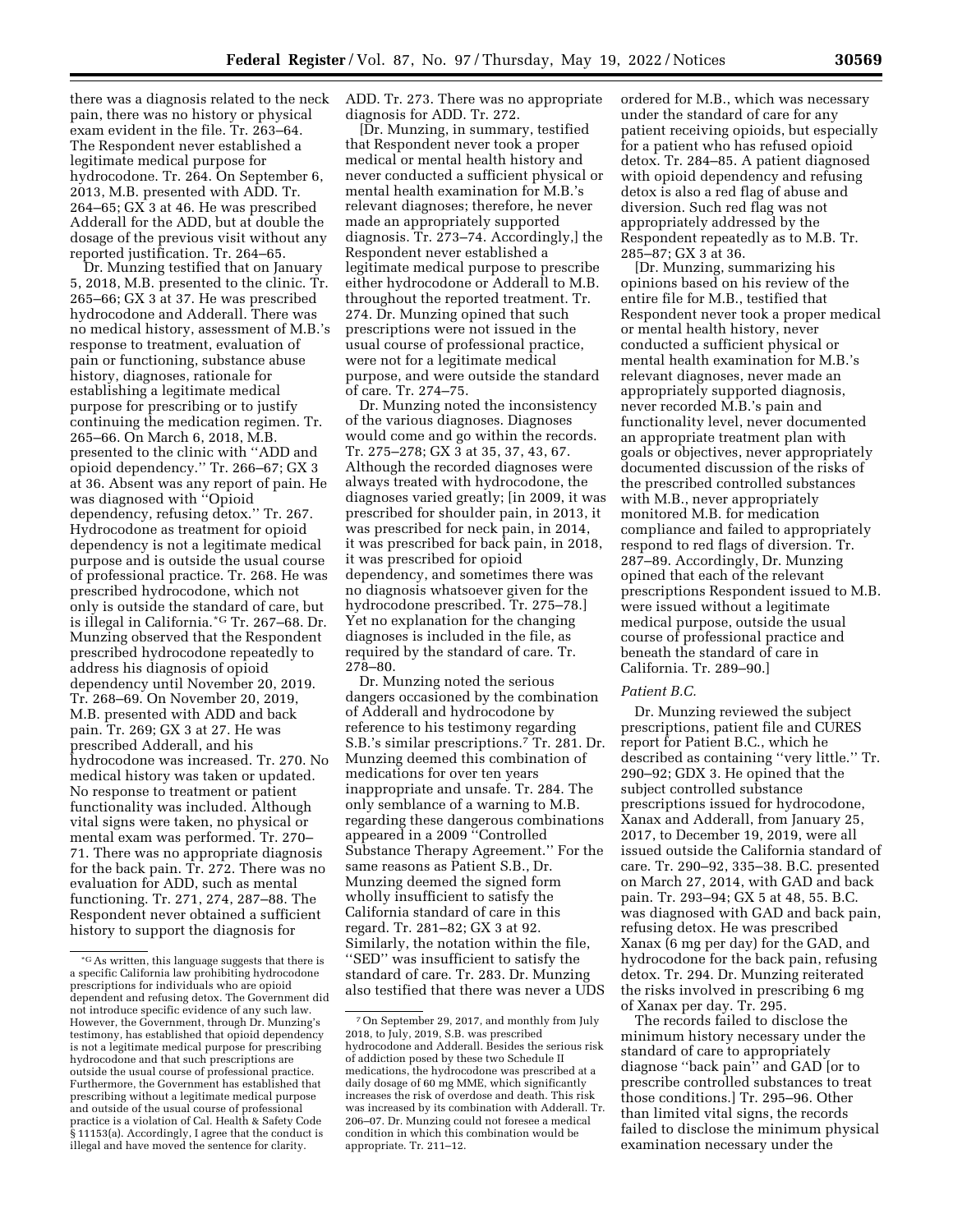standard of care to appropriately diagnose ''back pain,'' or to justify a hydrocodone prescription. Tr. 296–97. Dr. Munzing could not remember seeing any prior medical records in the Respondent's subject files. Tr. 297. There were no entries in B.C.'s file indicating physical or mental functioning. Tr. 298, 335–38. There was no treatment plan indicated. The Declaration of Pain Medication Use, signed by B.C. at his first visit, as discussed previously, is insufficient to evaluate B.C. and to establish informed consent for the controlled substances prescribed. Tr. 299–300. There was insufficient medical evidence to support either diagnosis. Tr. 298, 335–38. Accordingly, there was no legitimate medical purpose for either controlled substance prescription. Tr. 299, 335–38.

B.C. presented on May 20, 2014, with ADD and was prescribed Adderall. Tr. 301–02; GX 5 at 47. The ADD diagnosis was deficient, as no history was developed, no mental functioning was assessed, the medical evidence was deficient, and a treatment plan was lacking. The Respondent failed to establish a legitimate medical purpose for prescribing Adderall. Tr. 302. Additionally, starting B.C. on 30 mg of Adderall twice daily is a very high dosage, and extremely inappropriate to an Adderall naive patient, which is not developed within the patient file. Tr. 302–03.

According to Dr. Munzing, B.C. presented on January 25, 2017, with ADD, opioid dependency and GAD. Tr. 303; GX 5 at 33. He was diagnosed with ADD for which he was prescribed Adderall, and GAD for which he was prescribed Xanax (6 mg per day). Tr. 304. Pain levels were not reported at this visit. The diagnoses were unsupported by sufficient medical history, medical evaluation, response to treatment, patient functionality, and medical evidence. Tr. 304–06. He failed to establish a legitimate medical purpose for both Adderall and Xanax. Tr. 306, 335–38. The Respondent further diagnosed, ''Opioid dependency, refusing detox'' for which the Respondent again prescribed hydrocodone. Tr. 306. Hydrocodone as treatment for opioid dependency is not a legitimate medical purpose and is outside the usual course of professional practice. Tr. 307. Prescribing hydrocodone for opioid dependence is not only outside the standard of care, but it is illegal in California. Tr. 307. A patient diagnosed with opioid dependency and refusing detox is also a red flag of abuse and diversion. Such red flag was not addressed by the

Respondent repeatedly as to B.C. Tr. 306–07; GX 5, at 33.

On July 31, 2018, B.C. presented with ADD, back pain and GAD. Tr. 308; GX 5 at 28. He was diagnosed with ADD for which he was prescribed Adderall (60 mg per day), ''back pain, opiate dependent, refusing detox'' for which he was prescribed hydrocodone, and GAD for which he was prescribed Xanax (6 mg per day). Tr. 308. There was no medical history supporting the prescriptions. There was no indication how the patient was responding to treatment and no indication that a physical exam was performed to support the diagnoses or justify the prescriptions. Tr. 308–09, 335–38. There was no reference to pain levels or physical functionality. Tr. 309–10. There was no reference to mental functioning with respect to the ADD and GAD diagnoses. Though three diagnoses were recorded, Dr. Munzing testified that none of them were appropriate. Tr. 309–10. Neither did Respondent establish a legitimate medical purpose for the three controlled substance prescriptions. Tr. 311.

B.C. presented on December 19, 2019, with ADD and back pain, which were also his diagnoses, and for which he was prescribed Adderall (60 mg per day) and hydrocodone. Tr. 311–12; GX 5 at 20. The record is lacking documentation of a medical history, any updated medical history, the patient's state of health, how he is responding to treatment, a physical exam, pain levels, mental or physical functioning, appropriate rationale for continued treatment, and information relating to drug abuse. Tr. 312–13, 335–38. As a result, the three diagnoses are without sufficient medical evidence. Tr. 313. Dr. Munzing testified that each of the controlled substance prescriptions were issued without a legitimate medical purpose, outside the usual course of professional practice, and beneath the standard of care. Tr. 313–16, 335–38.

Dr. Munzing noted the inconsistency of diagnoses throughout B.C.'s records and the dual prescribing of hydrocodone, sometimes for opioid abuse, sometimes for skeletal pain, and sometimes for both, without explanation in the record. Tr. 316–19; GX 5 at 31, 32, 33. [Dr. Munzing explained that it ''would be important to document [what is] going on here.'' Tr. 318.] Dr. Munzing noted the GAD and ADD diagnoses appear and disappear within the record, as do their treatment medications without explanation. Tr. 319–24; GX 5 at 27, 31, 32, 33. Dr. Munzing deemed it highly unlikely that ADD and GAD

were appropriate diagnoses.\*H Tr. 322, 324.

Dr. Munzing also testified that the Respondent prescribed B.C. a combination of hydrocodone, Adderall and Xanax. Tr. 327; GDX 3. Dr. Munzing could not conceive of a medical condition warranting this dosage, duration, and combination of medications, noting Adderall is counterindicated for GAD, and combining Xanax with an opioid represents a dangerous combination that is contrary to an FDA black box warning and CDC guidance. Tr. 327–29, 332–33; GDX 3. A further concern, as detailed earlier in his testimony, is reflected by the repeated combination of hydrocodone and Adderall by the Respondent. Tr. 329–30; GDX 3. These dangerous combinations were prescribed without an established legitimate medical purpose, outside the usual course of professional practice, without sufficient warnings and informed consent, without sufficient patient monitoring, and without regard to obvious red flags. Tr. 330–35.

[Dr. Munzing, summarizing his opinions based on his review of the entire file for B.C., testified that Respondent never took a proper medical or mental health history, never conducted a sufficient physical or mental health examination for B.C.'s relevant diagnoses, never made an appropriately supported diagnosis, never recorded B.C.'s pain and functionality level, never documented an appropriate treatment plan with goals or objectives, never appropriately documented discussion of the risks of the prescribed controlled substances with B.C., never appropriately monitored B.C. for medication compliance and failed to appropriately respond to red flags of diversion. Tr. 335–37. Accordingly, Dr. Munzing opined that each of the relevant prescriptions Respondent issued to B.C. were issued without a legitimate medical purpose, Tr. 330, outside the usual course of professional practice and beneath the standard of care in California. Tr. 330, 338.]

 $\rm{^{\star}H}$  Dr. Munzing's opinion regarding the credibility of any assigned diagnosis is not particularly relevant to my analysis. Here, the standard of care requires that a diagnosis be based on a patient's history and physical examination. *See infra,* The Standard of Care for Prescribing. Accordingly, where, as here, Dr. Munzing has testified that the diagnosis was not adequately supported by the patient's history and physical examination, then I find that, based on his expert testimony, the diagnosis is inadequate to serve as the basis for the prescribed prescriptions. This is true whether or not a practitioner acting in the usual course of professional practice could have properly reached the same diagnosis for that individual.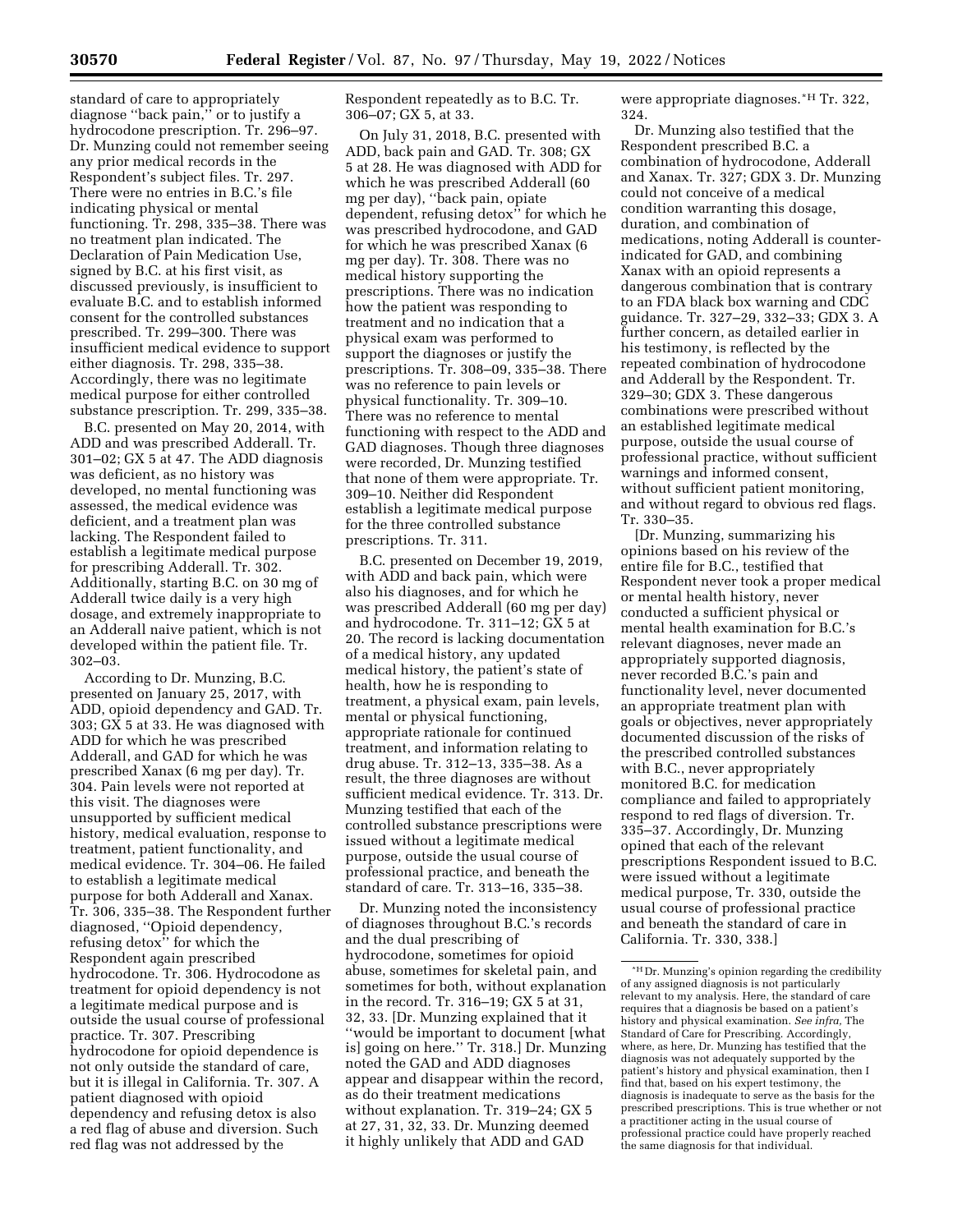# *Patient J.C.*

Dr. Munzing reviewed the subject prescriptions issued from January 16, 2018, to December 30, 2019, patient records and CURES data relating to Patient J.C. Tr. 381–82; GDX 4. Dr. Munzing opined that none of the subject prescriptions issued to J.C. were issued within the California standard of care. Tr. 382. J.C. presented to the Respondent's clinic on May 18, 2009, with a headache and GAD. Tr. 383–384; GX 7, at 216, 233. He was prescribed hydrocodone for migraine and Xanax for GAD and remained on this medication regimen for a long period. As to the migraine diagnosis, insufficient medical history was obtained, symptom evaluation was absent, no neurological exam was conducted, no evaluation of functioning level was made, no treatment plan was evident, and no evaluation of possible drug abuse was provided. Tr. 384–90. In short, there was insufficient medical evidence to support the diagnoses of migraines and GAD, nor was there a legitimate medical purpose to prescribe hydrocodone and Xanax. Tr. 386–88.

[On August 17, 2009, J.C. signed a ''Declaration of Pain Medication Use'' form indicating that he had no prior drug abuse, and Dr. Munzing testified that there is no record of J.C. ever being asked about illicit substance abuse again. Tr. 389–90. Dr. Munzing testified that the 2009 Declaration was an insufficient inquiry to cover Respondent's prescribing during the relevant period. *Id.*]

J.C. presented on July 21, 2016, with ''GAD, chronic back pain, consented for H&P.'' Tr. 390; GX 7 at 189. He was diagnosed with GAD and back pain refusing detox for which he was prescribed Xanax and hydrocodone, respectively. Tr. 390–91. There was no updated history taken for either diagnosis, no physical exam, no treatment plan, no response to treatment, no pain or functioning level evaluations, no discussion regarding drug abuse, and no rationale for continued treatment, as required by the standard of care. Tr. 390–94. There was deficient medical evidence to support either diagnosis. The Respondent did not establish a legitimate medical purpose to prescribe the controlled substances. Tr. 393–94. J.C. presented on January 16, 2018, with GAD and back pain for which he was diagnosed with GAD and back pain, opiate dependent, refused detox. Tr. 394–95; GX 7 at 180. He was prescribed Valium for the GAD (Klonopin was discontinued), and hydrocodone for back pain, although no explanation was given for substituting

the Valium for the Klonopin. Tr. 395. There was no medical history included in the records, no response to treatment, no physical exam, no pain or functioning evaluation, no drug abuse history, rendering each diagnosis inappropriate. Tr. 395–97. Without a legitimate medical purpose, there was no appropriate rationale for continued treatment with controlled substances. Tr. 396–98. J.C. presented on February 16, 2018, with ''opioid dependency, GAD,'' yet without the previously noted back pain. Tr. 398; GX 7, 9. There was no reference to pain. He was diagnosed with ''Opioid dependency, refusing detox'' for which he was prescribed hydrocodone, which again, is outside the usual course of professional practice and illegal in California. Tr. 398–400. The diagnosis for opioid dependency that was treated with hydrocodone appeared repeatedly in the records. Tr. 399. J.C. presented on May 6, 2019, however no treatment notes for this visit are evident in the file. Tr. 401; GX 4, GX 7 at 168.

On April 9, 2019, J.C. presented with GERD and back pain for which he was prescribed hydrocodone. Tr. 402. However, there was no medical history included in the records, no response to treatment, no adequate physical exam, no pain or functioning evaluation, no mental health history, and no drug abuse history, which rendered the back pain diagnosis inappropriate. Tr. 402– 04. Without a legitimate medical purpose, there was no appropriate rationale for continued treatment with controlled substances. Tr. 402–04. On December 30, 2019, J.C. presented with GERD and GAD. Tr. 404; GX 7, p. 171. He was prescribed Valium for the GAD. However, there was no appropriate medical history included in the records, no response to treatment, no documented evaluation for GAD or functioning evaluation, no mental health history, and no drug abuse history, rendering the GAD diagnosis inappropriate from January 16, 2018, to December 30, 2019. Tr. 404–08, 425–28. Without a legitimate medical purpose, there was no appropriate rationale for continued treatment with controlled substances. Tr. 408, 425–28. Such prescriptions, from January 16, 2018, to December 30, 2019, were issued outside the standard of care, without legitimate medical purpose and outside the usual course of professional practice. Tr. 408, 425–28.

Dr. Munzing noted the inconsistency of diagnoses throughout J.C.'s records, and the dual prescribing of hydrocodone for opioid abuse, migraines, and for skeletal (sometimes neck, sometimes back) pain, without

documenting an explanation for the changes in the record. Tr. 410–14; GX 7 at 188, 189, 205, 214, 215. [There was never any discussion regarding ''where one condition was going and another was coming from'' as Dr. Munzing agreed ''would be important for a practitioner acting within the standard of care to understand'' and to document. Tr. 414.] Dr. Munzing noted the skeletal pain diagnoses appears and disappears within the record. Tr. 414–15. Dr. Munzing suspected the skeletal pain complaints were not legitimate. Tr. 415; GX 7 at 188, 189, 205, 214, 215. Dr. Munzing noted the Respondent had prescribed a combination of hydrocodone and Valium monthly between January 2018 and January 2019 without a legitimate medical purpose. Tr. 416–17; GX 4. Combining Valium with an opioid represents a dangerous combination and is contrary to an FDA black box warning and to CDC guidance, especially with the Valium at its highest available strength. Tr. 417. Dr. Munzing could not envision a condition for which this medication regimen would be appropriate treatment. Tr. 418. These dangerous combinations were prescribed without an established legitimate medical purpose, outside the usual course of professional practice, without sufficient warnings and informed consent, without sufficient patient monitoring,\*I and without addressing obvious red flags. Tr. 418– 23; GX 7 at 19, 25, 27, 180, 225.

[Dr. Munzing, summarizing his opinions based on his review of the entire file for J.C., testified that Respondent never took a proper medical or mental health history, never conducted a sufficient physical or mental health examination for J.C.'s relevant diagnoses, never made an appropriately supported diagnosis, never recorded J.C.'s pain and functionality level, never documented an appropriate treatment plan with goals or objectives, never appropriately documented discussion of the risks of the prescribed controlled substances with J.C., never appropriately monitored J.C. for medication compliance and failed to appropriately respond to red flags of diversion. Tr. 424–27. Accordingly, Dr. Munzing opined that each of the relevant prescriptions Respondent issued to J.C. were issued without a legitimate medical purpose, outside the usual course of professional

<sup>\*</sup>I Dr. Munzing testified that given the prescribed combination of medications and how ''highly sought after [they are] in the drug abusing community," it would have been "[v]itally important'' to conduct appropriate ongoing monitoring, which was not done and was therefore outside the standard of care here. Tr. 421.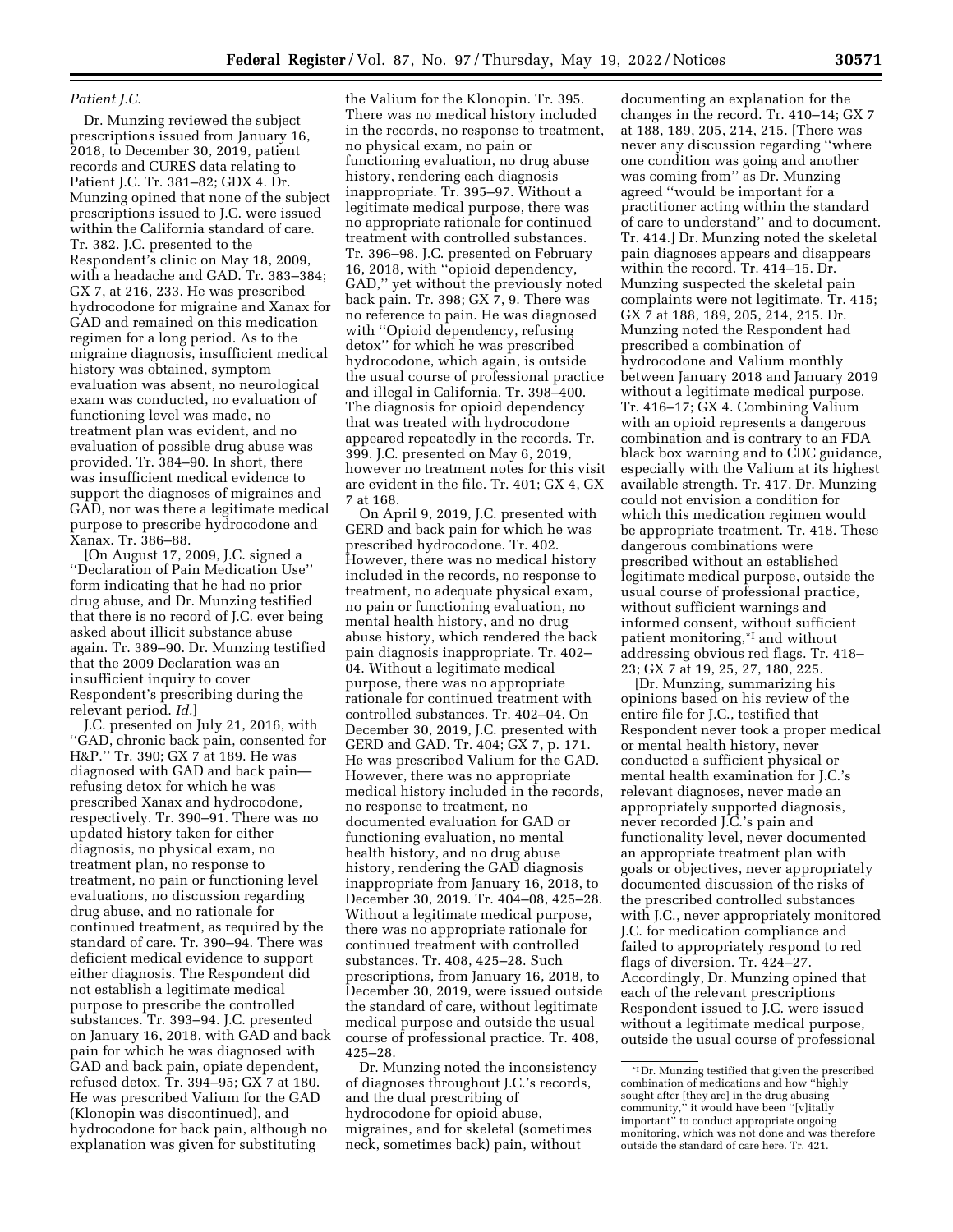practice and beneath the standard of care in California. Tr. 428.]

# *Patient D.D.*

Dr. Munzing reviewed the subject prescriptions issued from January 4, 2018, to February 12, 2019, patient records and CURES data relating to Patient D.D. Tr. 428–29; GDX 5. Dr. Munzing opined that none of the subject prescriptions issued to D.D., which were for hydrocodone, Soma, and Xanax, were within the California standard of care. Tr. 430. Again, the records contained ''very little information.'' Tr. 429. D.D. presented on July 9, 2008, with GAD and back pain. Tr. 430–31 GX 9 at 74. For the GAD, he was prescribed Valium. For back pain, he was prescribed hydrocodone and Soma. Tr. 431. The medical records reflect that D.D. refused an MRI and refused referral to orthopedist or a pain specialist. Tr. 431. According to Dr. Munzing, each refusal is a red flag, and suggestive of drug-seeking behavior. Tr. 432. [''Those are huge red flags. [For] someone who truly wants to be treated for back pain to be refusing kind of ways to try to improve that or to better diagnose it through an MRI or an evaluation from a subspecialist are just enormous red flags and certainly brings in the distinct possibility [he] is here seeking drugs rather than really trying to get his pain managed.'' Tr. 432.] Instead of addressing the red flags, the Respondent prescribed opioids. Tr. 432. The Respondent's response was the same throughout the subject treatment of D.D., a total of nine and a half years. Tr. 433.

According to Dr. Munzing, there was no appropriate medical history included in the records, no response to treatment, no physical exam, insufficient patient monitoring, no evaluation for GAD, no functioning evaluation, no mental health history, no drug abuse history, no discussion of risk factors and informed consent, and no patient monitoring, rendering the GAD and back pain diagnoses inappropriate from July 9, 2008, to January 4, 2019. Tr. 433–38; GX 9 at 37, 39, 41, 43, 44. Without a legitimate medical purpose, there was no appropriate rationale for continued treatment with controlled substances. Tr. 434–48. Such prescriptions, from July 9, 2008, to January 4, 2019,\*J were issued outside the standard of care, without legitimate medical purpose and outside the usual course of professional practice. Tr. 434–48.

[On January 11, 2019, D.D. was diagnosed with GERD and ''back pain opiate dependent refusing detox.'' Tr. 439. This is the last time Respondent prescribed D.D. both hydrocodone and Soma, but the medical records again reflected a lack of appropriate medical history, response to treatment, an appropriate physical examination, assessment of pain or physical functionality, an appropriate diagnosis, or an established legitimate medical purpose for the prescriptions. Tr. 439– 40. On February 12, 2019, Respondent prescribed D.D. hydrocodone to treat opioid dependency—refusing detox without there being any mention of pain. Dr. Munzing testified that this was outside the standard of care for all of the reasons he had previously testified. Tr. 441–42. Dr. Munzing testified that at no point during the treatment period did Respondent ever obtain a sufficient history to establish a diagnosis for back pain or support prescribing of hydrocodone and that the prescriptions for hydrocodone and Soma were not issued within the usual course of professional practice and were outside the standard of care. Tr. 443–44.'']

Dr. Munzing noted a period of over a year when no diagnosis for GAD appeared in D.D.'s records, from May 10, 2017, to September 19, 2018, and the 30 mg daily dose of Valium was stopped. Tr. 447–48. Then on September 19, 2018, the Respondent was placed on 6 mg of Xanax, which is a very high dosage especially for the beginning dosage. [Dr. Munzing testified that Respondent failed to obtain sufficient medical evidence upon which to base a GAD diagnosis. Tr. 446.] Compounding this dangerous dosage of Xanax, D.D. was prescribed hydrocodone in combination, which heightened the risk of overdose [without any warning from Respondent regarding the dangers of the controlled substances being prescribed.] Tr. 446, 448–50, 458. [Dr. Munzing testified that there was no established legitimate medical purpose for prescribing Xanax to D.D. Tr. 446.]

Dr. Munzing noted the inconsistency of diagnoses throughout D.D.'s records and the dual prescribing of hydrocodone and Soma for fibromyalgia, opioid abuse, and skeletal pain (namely back pain or neck pain), without a documented explanation in the record. Tr. 450–56; GX 9 at 43, 51, 64, 70; GDX 5. Dr. Munzing noted the skeletal pain diagnoses appear and disappear within the record. Tr. 450–56. Dr. Munzing suspected the skeletal pain complaints were not legitimate. Tr. 456; GX 9 at 43, 51, 64, 70. Prescribing Soma with hydrocodone presents considerable risks to the patient. Each are respiratory

depressants, which presents a significant risk of overdose, [and each is highly abused.] Tr. 458. [Dr. Munzing also reiterated the risks of prescribing both hydrocodone and Xanax together. Tr. 458. Dr. Munzing testified that in 2009, D.D. signed ''the same controlled substance therapy agreement we've seen with the previous four patients,'' and it was insufficient notice of the risks of using controlled substances for the reasons already discussed. Tr. 458–59. Dr. Munzing further testified that the record is lacking any documentation that Respondent adequately warned D.D. of the risks of the controlled substances he was taking, particularly in light of the various combinations and high dosages. Tr. 459–60.]

D.D. presented on March 23, 2019, with opioid dependency, refusing detox, which is a red flag. He was again prescribed hydrocodone and Soma. Tr. 463; GX 9 at 42, 43. [Dr. Munzing reiterated his testimony that hydrocodone is not an appropriate treatment for opioid dependency and added that neither is Soma. Tr. 454–55. Accordingly, Dr. Munzing testified, every relevant prescription for hydrocodone and/or Soma that was issued to treat opioid dependency was issued outside the standard of care. Tr. 455.] The Respondent failed to address this red flag repeatedly, instead prescribing Soma and hydrocodone. Tr. 465.

[Dr. Munzing, summarizing his opinions based on his review of the entire file for D.D., testified that Respondent never took a proper medical or mental health history, never conducted a sufficient physical or mental health examination for D.D.'s relevant diagnoses, never made an appropriately supported diagnosis, never recorded D.D.'s pain and functionality level, never documented an appropriate treatment plan with goals or objectives, never appropriately documented discussion of the risks of the prescribed controlled substances with D.D., never appropriately monitored D.D. for medication compliance and failed to appropriately respond to red flags of diversion. Tr. 465–68. Accordingly, Dr. Munzing opined that each of the relevant prescriptions Respondent issued to D.D. were issued without a legitimate medical purpose, outside the usual course of professional practice and beneath the standard of care in California. Tr. 468.]

### *Patient J.M.*

Dr. Munzing reviewed the subject prescriptions and fill stickers issued from January 10, 2017, to December 31,

<sup>\*</sup>JOnly the prescriptions issued between January 4, 2018, and February 12, 2019, were alleged in the OSC and are relevant to my decision.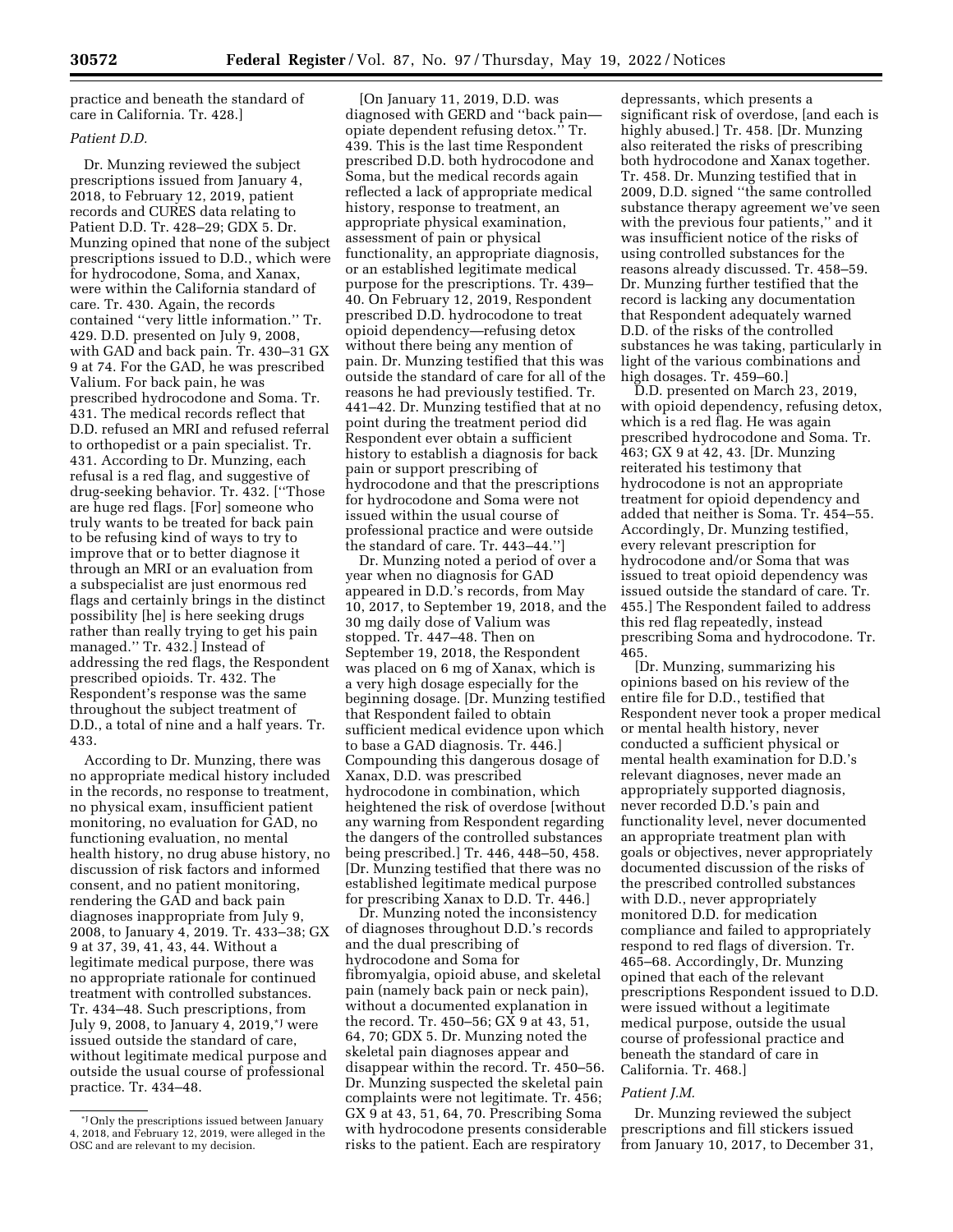2019, patient records and CURES data relating to Patient J.M. Tr. 469–70; GDX 6. [Again Dr. Munzing testified there was ''very little information'' in the patient's medical records. Tr. 470.] Dr. Munzing opined that none of the subject prescriptions issued to J.C., namely for hydrocodone, Xanax and Soma, were issued within the California standard of care. Tr. 470–71.

On May 13, 2007, J.M. presented with hypertension, back pain, GAD, dyslipidemia and insomnia. Tr. 470–72; GX 7 at 104, 111. He was diagnosed with hypertension, back pain, GAD, dyslipidemia and insomnia. He was prescribed hydrocodone for back pain and Xanax (6 mg per day) for GAD. Tr. 472. Xanax and hydrocodone were recurring prescriptions. As discussed, the high dosage of Xanax was a concern to Dr. Munzing, as well as its combination with an opioid. Tr. 473.

According to Dr. Munzing, there was no appropriate medical history included in the records, no response to treatment, no physical exam of the back or other areas of issue, insufficient patient monitoring, no evaluation for GAD, no treatment plan, no pain or functioning evaluation, no mental health history, no ongoing drug abuse history or monitoring, no discussion of risk factors and informed consent, and no patient monitoring, which rendered the GAD and back pain diagnoses inappropriate from May 13, 2007, to January 13, 2017. Tr. 473–76, 478, 481–83, 485–500. The MRI dated May 30, 2007, and its ''mild'' findings, did not independently satisfy the Respondent's obligations or justify the subject prescriptions. Tr. 479–80, 485–87; GX 11 at 14, 16, 17, 22, 26, 31, 37, 41, 42, 115. [Dr. Munzing testified that for the five visits between January 10, 2017, through March 27, 2017, there is so little documentation that Dr. Munzing cannot tell whether the records reflect ''actual visits'' or just ''documentation of a refill of the medication.'' Tr. 482–85. This is because, according to Dr. Munzing, the records lack examination or history notations, documentation of the dose or strength prescribed, diagnoses, nothing to meet the standard of care for prescribing hydrocodone and Xanax for that period. Tr. 482–85.

The first prescription for Soma during the relevant time period was on April 13, 2017, and according to Dr. Munzing, the medical note said ''Xanax number 90, Soma number 50SED, and then a signature'' with absolutely nothing else recorded and none of the elements of the standard of care met. Tr. 485–86. Dr. Munzing testified specifically about selected office visits. On April 25, 2018, Respondent's records for J.M. contain

information suggesting an office visit occurred, but they continue to have the same deficiencies. That day, J.M. was not diagnosed with pain, but with GAD and opioid dependence—refusing detox, which was treated with hydrocodone. Tr. 487. Dr. Munzing reiterated his concern that hydrocodone is not appropriate treatment for opioid dependence and was inappropriate each time it was prescribed for that purpose. Tr. 488. Dr. Munzing testified about the November 19, 2018 visit during which J.M. was prescribed Xanax for GAD and Soma for back pain; the February 20, 2019 visit during which he was prescribed Xanax for GAD and hydrocodone for back pain; and the December 31, 2019 visit during which he was prescribed Xanax for GAD and was not diagnosed with back pain. Tr. 489, 492–93, 495. Dr. Munzing again testified, amongst other things, that for each of these visits, there was an insufficient medical history or physical examination to make the diagnoses, there was no information regarding the response to treatment, pain level, or functionality, and there was no legitimate medical purpose established for the prescriptions at issue. Tr. 489– 91, 493–97.] Without a legitimate medical purpose, there was no appropriate rationale for the controlled substance prescriptions, or to continue treatment with controlled substances. Tr. 473–76, 478, 485–500, 505; GDX 7.

There were also red flags left unaddressed by the Respondent. J.M. refused to see a pain specialist, which gives rise to the suspicion that he is not concerned about getting better, but just getting medicated. Tr. 476–77.\*K Dr. Munzing noted that there were gaps in prescribing hydrocodone and Soma without any required explanation for changes to the medication regimen. Tr. 500–04; GX 11 at 36, 37, 40, 41, 42, 76. He observed that the hydrocodone was prescribed either for back pain or for opioid dependence. Tr. 504. However, as with the other patients, the required evaluation for the diagnoses coming and going and explanation for treatment is lacking. This further diminishes any medical legitimacy for prescribing hydrocodone. Tr. 504.

Additionally, on multiple occasions the Respondent prescribed a very addictive and dangerous combination of medications including an opioid and a benzodiazepine. Tr. 558–60. Even more concerning, he added a muscle relaxant, to this already dangerous combination to form the ''Holy Trinity,'' which is a favorite drug combination for abuse. Tr. 505–10. Dr. Munzing could not conceive

of a medical condition in which the trinity combination would represent appropriate treatment. Tr. 512. This trinity of medications was prescribed to J.M. repeatedly. GDX 6. The file fails to reveal whether appropriate warnings were given to J.M. in connection with this dangerous combination. Tr. 511; GX 11 at 113. The CURES report reveals that 40 Xanax prescriptions (totaling 3600 dosage units and 7200 mgs) were issued to J.M. over a period of 22 months between January 2017 and November 2018. This means that Respondent was issuing a Xanax prescription to Respondent every 16 days on average for an average total of 10.5 mgs per day. Tr. 512–17, 527–28; GX 7, 17, 18. Ten and a half mgs per day is considerably greater than the maximum 4 mg per day recommended for treatment of anxiety. The CURES report lists two different dates of birth for J.M., as well as two different spellings of his first name. Tr. 517–18, 547–49; GX 18. A CURES search would be name and date of birth specific, so a search by one name and date of birth would not reveal prescriptions filed under the alternate name and date of birth. Tr. 526. The main sources of the CURES report information are two pharmacies, Reliable Rexall and Northridge Pharmacy. Tr. 518–19. Despite the fact that J.M. was using different names and dates of birth at different pharmacies, which was a considerable red flag suggesting abuse or diversion, the Respondent did not address these issues. Tr. 519–20, 525– 26. Even if J.M. or the pharmacies were the source of the alternate dates of birth and alternate first names, with due diligence, the Respondent would have discovered that a search by a single name and date of birth would only include half of the Xanax prescriptions the Respondent issued to J.M. Tr. 521– 26, 549–50. [Dr. Munzing testified that there is ''nothing in the notes'' addressing this red flag.'' Tr. 550.] Additionally, two prescriptions, one written by the Respondent and one called in by the Respondent on the same day, contain two different dates of birth. Tr. 533–34.

The CURES report also reveals J.M. was alternating the filling of the Xanax prescriptions between the two pharmacies—which could indicate that he was trying to hide the bi-monthly frequency of the prescriptions. Tr. 520; GX 17, 18. Dr. Munzing noted this was a suspicious prescribing practice by the Respondent. Tr. 530; GX 17, # 425 & 575.8 He would issue two prescriptions

<sup>\*</sup>K Omitted for relevance.  $\blacksquare$ <sup>8</sup> These are prescription numbers.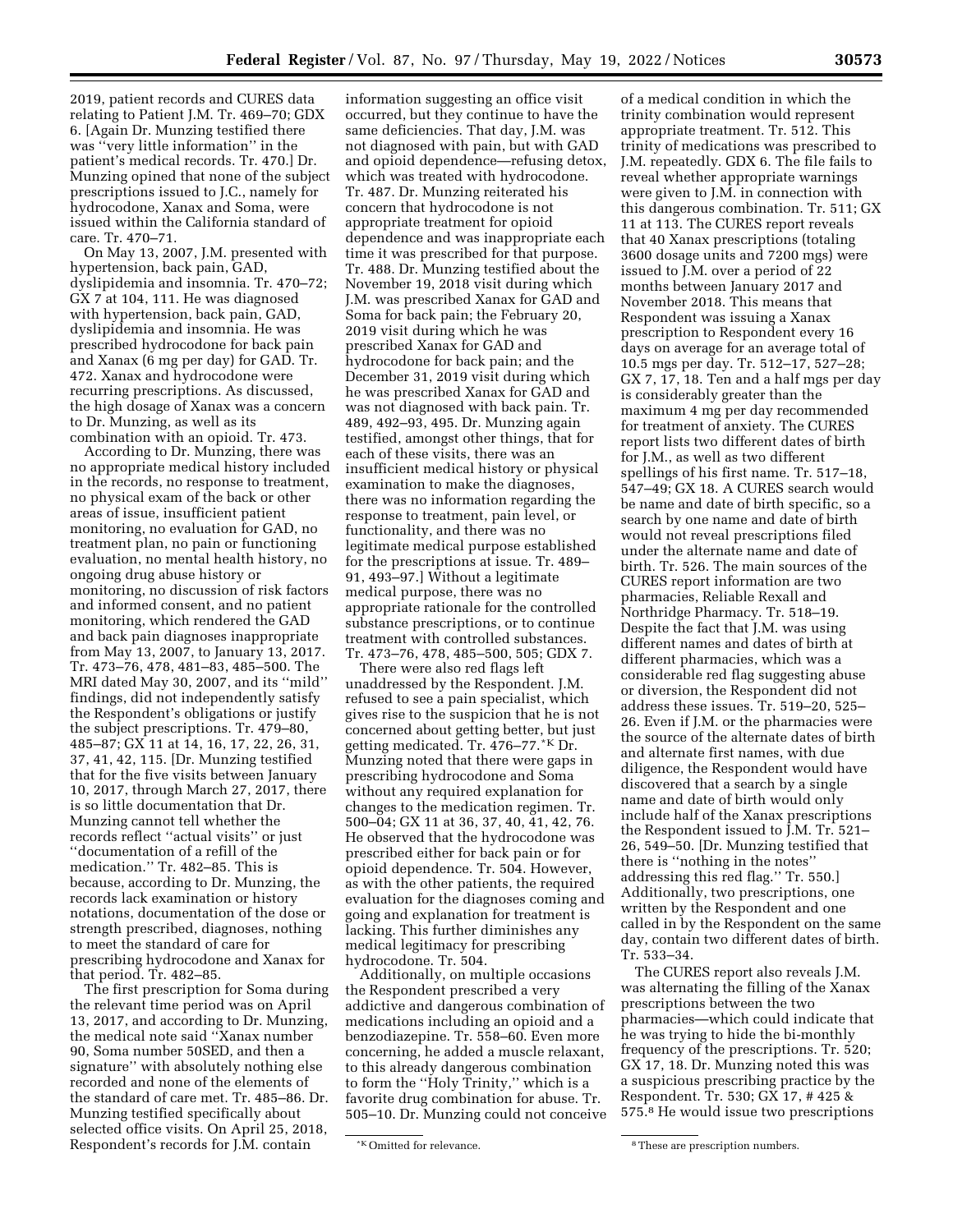on the same day to J.M., one for hydrocodone and one for Xanax. He would issue a written prescription for hydrocodone, which J.M. would invariably fill at Northridge Pharmacy, but would call in the Xanax prescription to Reliable pharmacy. Tr. 531–33, 535– 45, 550–58; GX 11 at 32, 33, 35, 36, 38, 40, 41, GX 12 at 5, 6, 10, 11, 14, 22, 24, 27, 33, 34; GX 13, at 20, 25, 27, 32, 34; GX 17, 18 #473, #474, #994, #1120, #1228, #1386, #1472, #1553, #2102, #2229, #2341, #2342. Dr. Munzing testified that this could have been an attempt to avoid the suspicion generated by the opioid/benzodiazepine combination if filled at a single pharmacy. Tr. 532–33, 557–60. There was an additional suspicious circumstance related to a Xanax prescription. The Respondent wrote in his medical notes that the medication should be taken once every eight hours, but the call-in information to the pharmacy was once every six hours. Tr. 543–45, 554, 556–57. [Dr. Munzing testified ''[there is] not consistency between what [Respondent is] telling the pharmacist and what [he is] documenting in the progress note.'' Tr. 545.]

The red flag of refusing to detox was repeatedly evident within J.M.'s patient file. Tr. 562; GX 11 at 37. He was diagnosed with ''Opioid dependency, refusing detox'' for which he was prescribed hydrocodone, which again, is outside the usual course of professional practice and illegal in California. Tr. 563–64. The diagnosis for opioid dependency being treated with hydrocodone appeared repeatedly in the records. The Respondent never addressed this red flag. Tr. 564.

[Dr. Munzing, summarizing his opinions based on his review of the entire file for J.M., testified that Respondent never took a proper medical or mental health history, never conducted a sufficient physical or mental health examination for J.M.'s relevant diagnoses, never made an appropriately supported diagnosis, never recorded J.M.'s pain and functionality level, never documented an appropriate treatment plan with goals or objectives, never appropriately documented discussion of the risks of the prescribed controlled substances with *J.M.*, never appropriately monitored J.M. for medication compliance and failed to appropriately respond to red flags of diversion. Tr. 564–67. Accordingly, Dr. Munzing opined that each of the relevant prescriptions Respondent issued to J.M. were issued without a legitimate medical purpose, outside the usual course of professional practice and

beneath the standard of care in California. Tr. 567–68.] \*L

# *Patient K.S.*

Dr. Munzing reviewed the subject prescriptions and fill stickers issued from January 19, 2018, to January 31, 2019, patient records and CURES data relating to Patient K.S. Tr. 469–70; GDX 8. [Again Dr. Munzing testified there was ''very little'' information in the medical records. Tr. 569.] Dr. Munzing opined that none of the subject prescriptions issued to K.S., namely hydrocodone, Xanax and Adderall, were issued within the California standard of care. Tr. 568–70. K.S. presented on June 21, 2007, with ''back pain'' for which he was prescribed hydrocodone and Soma. Tr. 570; GX 13 at 117. Although the Respondent noted he would get an MRI for the lumbar spine, no such MRI appears in the records. Tr. 571. There was no medical history included in this record regarding back pain, no treatment plan, no response to treatment, no physical exam of the back or musculoskeletal area, no pain or functioning evaluation, no ongoing drug abuse history, rendering the back pain diagnosis inappropriate. Tr. 570–74. Without a legitimate medical purpose, there was no appropriate rationale for continued treatment with controlled substances for back pain. Tr. 571–74.

[On August 5, 2009, K.S. signed a ''Declaration of Pain Medication Use'' form indicating that he had no prior drug abuse, and Dr. Munzing testified that there is no record of K.S. ever being asked about illicit substance abuse again. Tr. 575. Dr. Munzing testified that the 2009 Declaration was an insufficient inquiry to cover prescribing at any point in time when Respondent was treating K.S. Tr. 576.]

On May 1, 2012, K.S. presented with GAD and neck pain. Tr. 576; GX 14 at 80. He was diagnosed with GAD and neck pain, and prescribed Xanax for GAD and hydrocodone for the neck pain, refusing detox. Tr. 577. K.S. was prescribed a combination of hydrocodone and Xanax frequently throughout his treatment. This combination of an opioid and a benzodiazepine is dangerous, beneath the standard of care and represents a red flag unresolved by the Respondent throughout the records. Tr. 578–79. There was no medical history supporting the prescriptions. There was no indication of how the patient was responding to treatment. There was no treatment plan and no indication a physical exam was performed to

support the diagnoses or justify the prescriptions. Tr. 579–81. There was no reference to pain levels or physical functionality. There was no reference to mental functioning with respect to the GAD diagnosis. There was no appropriate diagnosis for the GAD and neck pain. Respondent did not establish a legitimate medical purpose for the controlled substance prescriptions. Tr. 580–81.

According to Dr. Munzing, K.S. presented on November 18, 2013, and was prescribed Adderall (60 mg per day) with no documented evaluation for or diagnosis of any condition that Adderall may treat. Tr. 581–82; GX 14 at 70. There is also no medical history, physical exam, or treatment plan, and accordingly, the subject prescription is without a legitimate medical purpose.\*M Tr. 582.

On January 19, 2018, K.S. presented with GAD, back pain and ADD.\*N Tr. 583, 599; GX 14 at 41. For GAD, the Respondent prescribed Xanax. For back pain—opioid dependent, refusing detox, the Respondent prescribed hydrocodone; and for ADD, Adderall. Tr. 584. The record is missing any medical history, any updated medical history, the patient's state of health, how he is responding to treatment, a physical exam, pain levels, mental or physical functioning assessment, appropriate rationale for continued treatment, and information relating to drug abuse. Tr. 583–86. As a result, the treatment is without sufficient medical evidence. Tr. 584–86. Accordingly, the subject charged prescriptions are without a legitimate medical purpose. Tr. 586.

On February 27, 2018, K.S. presented with ADD, opioid dependency and GAD. Tr. 586–87, 599–600; GX 14 at 39, 40. He was diagnosed with ADD, opioid dependency-refusing detox, and GAD. Back pain was not reported, nor was any report of pain made. At the April 30, 2018 visit, again, back pain was not reported, nor was any report of pain made. Tr. 601. Throughout the records, the Respondent failed to explain the appearance and disappearance of back pain. Tr. 601–02. Again, beneath the standard of care and against the law in California, K.S. was prescribed hydrocodone for opioid dependency, which Dr. Munzing testified was neither appropriate nor legal. Tr. 587–88. On November 28, 2018, K.S. presented with opioid dependency and GAD for which

<sup>\*</sup>LThis text replaces the ALJ's summary paragraph for consistency.

<sup>\*</sup>M This sentence was modified for clarity.

<sup>\*</sup>N Dr. Munzing testified that Respondent did not obtain sufficient medical evidence to diagnose K.S. with ADD at any point between the November 2013 visit and the January 2018 visit. Tr. 583.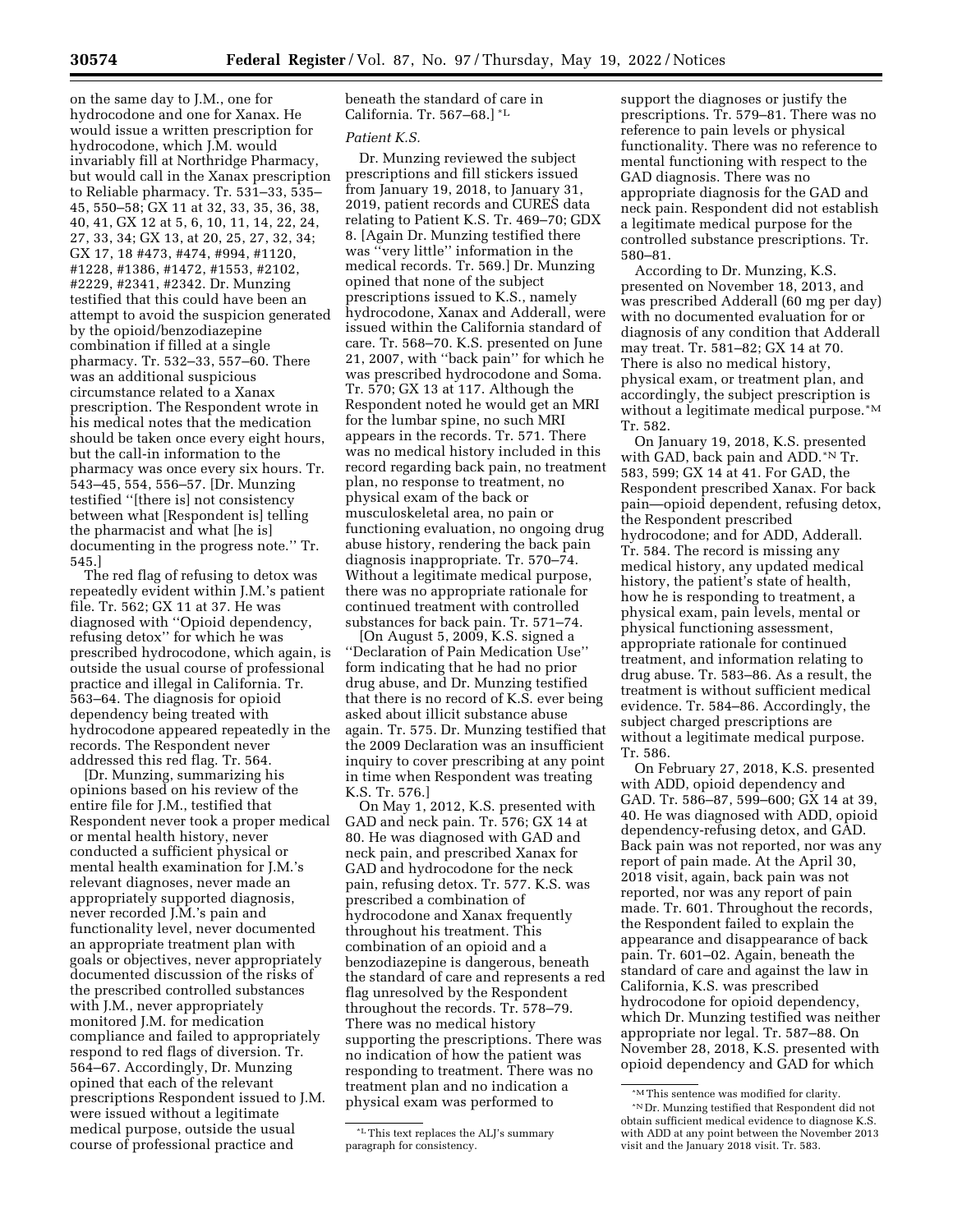he was diagnosed with opioid dependency-refusing detox and GAD, and for which he was prescribed hydrocodone and Xanax respectively. Tr. 588–589; GX 14 at 33; GDX 8. Again, beneath the standard of care and contrary to the law in California, K.S. was prescribed hydrocodone for opioid dependency. Tr. 588–89. And again, the medication regimen included the dangerous combination of an opioid and benzodiazepine. The record is missing any medical history, any updated medical history, the patient's state of health, how he is responding to treatment, a physical exam, pain levels, mental or physical functioning, any evaluation for GAD, appropriate rationale for continued treatment, and information relating to drug abuse. As a result, the treatment is without sufficient medical evidence. Tr. 588–89. Accordingly, the subject charged prescriptions were issued without a legitimate medical purpose, outside the usual course of professional practice, and beneath the standard of care. Tr. 590.

On December 11, 2018, K.S. presented with ADD and eczema for which he was diagnosed with ADD and eczema. Tr. 591; GX 14 at 33. For ADD, he was prescribed Adderall. [Dr. Munzing testified that the Adderall prescription lacked a legitimate medical purpose for the same reasons as the prior prescriptions he had just discussed. Tr. 591–93.] On January 31, 2019, K.S. presented with and was diagnosed with back pain and stomatitis. Tr. 593–94; GX 14 at 31. For the back pain he was prescribed hydrocodone. [Again, Dr. Munzing testified that the hydrocodone prescription lacked a legitimate medical purpose for the same reasons as the prior prescriptions he had just discussed. Tr. 594–95.]

A review of the entirety of K.S.'s subject medical records reveals that the Respondent never obtained any prior medical records. Tr. 596, 619. The record is missing an adequate prior medical history, any updated medical history, the patient's state of health, how he is responding to treatment, a physical exam, pain levels, mental or physical functioning, any evaluation for GAD, appropriate rationale for continued treatment, and information relating to drug abuse. As a result, the treatment is without sufficient medical evidence. Tr. 598–99, 620. Accordingly, the subject charged prescriptions were issued without a legitimate medical purpose, outside the usual course of professional practice, and beneath the standard of care. Tr. 597–98, 619–20.

[Dr. Munzing testified that, similar to the other patients, Respondent

prescribed hydrocodone to K.S. for back pain, then neck pain, then for opioid dependency, and sometimes for a combination of these reasons, without any documentation regarding these changes or the coming and going of the pain issues as would be required by the standard of care. Tr. 598–602.] Dr. Munzing also noted the inconsistency of the GAD diagnoses throughout the records. Tr. 602–05; GX 14 at 31, 42, 47, 48. With the GAD diagnoses appearing and disappearing within the records and without any explanation, Dr. Munzing observed there is no medical evidence it was a medically legitimate diagnosis. Tr. 605–09; GX 8. Similarly, ADD was inconsistently diagnosed with Adderall inconsistently prescribed. Tr. 605–06; GX 14 at 34, 35; GX 8. With the ADD diagnoses appearing and disappearing within the records and without any explanation, Dr. Munzing observed there is no medical evidence it was a medically legitimate diagnosis. Tr. 609.

Dr. Munzing noted the Respondent prescribed a dangerous combination of medications, including hydrocodone, Adderall and Xanax, which was prescribed from January 2018, through August 2018. Tr. 609–10. Dr. Munzing noted it is referred to by drug abusers as the ''new Holy Trinity.'' Tr. 610. Additionally, the combination of an opioid and a benzodiazepine is present in August, October and November 2018. Tr. 610–11. The records fail to reveal that the appropriate warnings were conveyed to K.S., or that informed consent was obtained. Tr. 611–13; GX 8. Dr. Munzing could not conceive of a medical condition warranting the dangerous combinations of medications prescribed. Tr. 614. [Dr. Munzing also noted that Respondent failed to properly monitor medication compliance, and conducted no urine drug screens, as was required by the standard of care in California. Tr. 614.]

Dr. Munzing noted the Respondent's failure to resolve red flags, including K.S.'s diagnosis of opiate dependency with refusal to detox, the dangerous combinations of medications, and high dosages of controlled medications. Tr. 615–18, 620; GX 14 at 39, 40, 41. The refusal to detox is a major red flag for opioid use disorder and for diversion. However, the Respondent did not take any necessary action, such as CURES monitoring, UDS, counseling, or titration. Rather, he simply prescribed the same levels of medications she was on, PRN. Tr. 615–17. The Respondent's course of action was outside the California standard of care.

[Dr. Munzing, summarizing his opinions based on his review of the entire file for K.S., testified that

Respondent never took a proper medical or mental health history, never conducted a sufficient physical or mental health examination for K.S.'s relevant diagnoses, never made an appropriately supported diagnosis, never recorded K.S.'s pain and functionality level, never documented an appropriate treatment plan with goals or objectives, never appropriately documented discussion of the risks of the prescribed controlled substances with K.S., never appropriately monitored K.S. for medication compliance and failed to appropriately respond to red flags of diversion. Tr. 617–20. Accordingly, Dr. Munzing opined that each of the relevant prescriptions Respondent issued to K.S. were issued without a legitimate medical purpose, outside the usual course of professional practice and beneath the standard of care in California. Tr. 620.

In summarizing the entire body of evidence he reviewed in this matter, Dr. Munzing opined that each of the controlled substance prescriptions at issue in this matter were issued ''outside the standard of care'' and that Respondent's prescribing of high dosages of these controlled substances ''absolutely'' constituted clear excessive prescribing. Tr. 621.]

## **Respondent's Case-in-Chief**

The Respondent presented his casein-chief through the testimony of one witness, the Respondent, Fares Rabadi, M.D.

#### *Fares Rabadi, M.D.*

Dr. Rabadi attended medical school in the former Soviet Union. Tr. 626. He underwent a three-year residency training in internal medicine at State University of New York School of Medicine and Biomedical Science in Buffalo, New York. Tr. 627. According to Respondent, he is currently licensed to practice medicine in New York (inactive), California, and Indiana. Tr. 627. He has been licensed in California since September 25, 1998. His first two years practicing in California were spent working at another medical group. For the past twenty-years he has had his own practice. Tr. 628. He is a member of the American Medical Association (AMA), the American College of Physicians, a Master of the College of Physicians, the American Society of Internal Medicine, the Los Angeles Medical Association and Arab American Medical Association. Tr. 628. He is affiliated with the U.S.C. Keck School of Medicine, and is on the volunteer faculty with the UCLA's David Geffen School of Medicine. He teaches family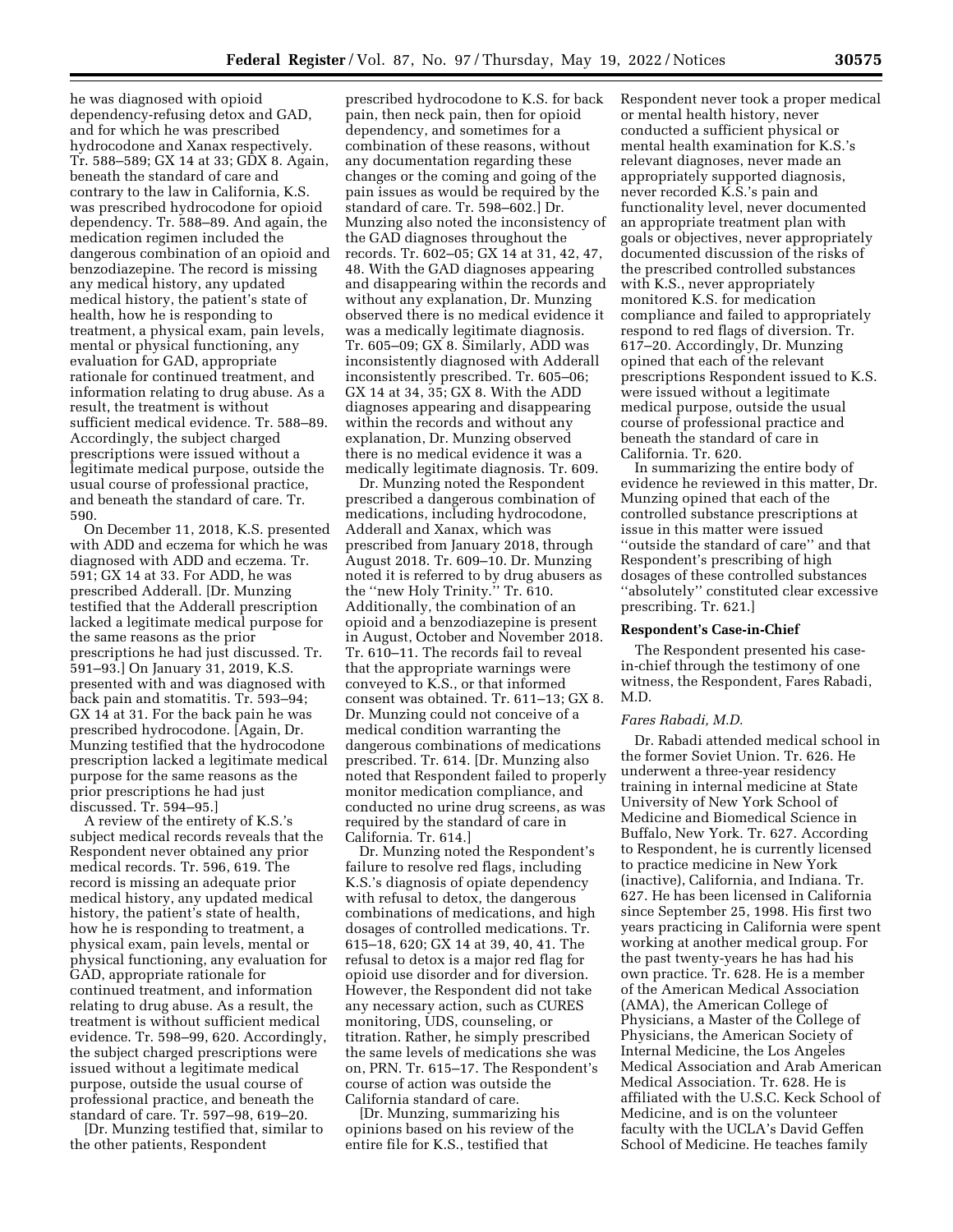medicine residents at the Northridge Hospital. Tr. 628–29.

Dr. Rabadi was familiar with the federal regulations, the California Health and Safety Code, and the California Business and Professional Code cited in the Order to Show Cause. Tr. 630. Dr. Rabadi was familiar with the Government Exhibits 1–19 (records relating to the prescribing to the charged patients), and 20 (The [California] Guide to the Laws Governing the Practice of Medicine by Physicians and Surgeons). Tr. 630. He was specifically familiar with pages 59–60 relating to pain management. Tr. 630; GX 20. He was also familiar with the Guidelines for Prescribing Controlled Substances. Tr. 630; GX 21.

In his medical career Dr. Rabadi has treated thousands of patients, including hundreds of pain patients. At the time of the issuance of the Order to Show Cause, Dr. Rabadi had 300–400 patients of which 175–200 were pain management patients. Tr. 631, 792. In both 2017 and 2018, he estimated he treated 400 to 500 patients. Tr. 803. In 2019, he estimated he saw 400 patients, and less than 200 in 2020.9 Tr. 804.

Dr. Rabadi described his protocol upon a patient's first visit to his clinic prior to the issuance of a prescription. Tr. 631. The patient initially fills out paperwork. His office verifies insurance coverage. The patient is weighed and then sent to an examination room. Dr. Rabadi enters the room, greets the patient and sits on a stool ''so [his] eyes are with the same level as the patient's eyes.'' \*O Tr. 632. Dr. Rabadi determines how the patient was referred to him. Dr. Rabadi then takes the patient's history, which begins with the patient's main complaint. Dr. Rabadi disagreed with Dr. Munzing's estimate that a diagnosis is 85% based on the patient's history. Dr. Rabadi believed it was upwards of 95% based on history. Tr. 635–36. The Respondent conceded history is critical to understanding the patient's condition and how to treat the patient. Tr. 804. He inquires about family history and their

\*OModified for clarity.

medical issues. Dr. Rabadi then inquires regarding social history, surgeries and present pain. He inquires into habits, such as smoking, and past and present use of illegal drugs. He then probes any allergies, including allergies to medications. If a patient has no allergies, he reports NKDA. Tr. 635. Following history, Dr. Rabadi testified he ''starts going in depth about the main complaint,'' with an eye toward isolating the ultimate medical source of the malady, and whether the symptoms are resolved with medication. Tr. 635– 37. Regarding complaints of ''back pain,'' for example, Dr. Rabadi testified that he will review previous diagnoses, probe the source and triggers for the pain, explore any nerve restrictions, and discuss the success of different past treatment methods. Tr. 638–40. If pain medication management was the only treatment that alleviated the pain, Dr. Rabadi would explore the history of that treatment and its efficacy. [Respondent testified that ''after [he] complete[s] the history in general, and organ-specific where the complaint is, then [he does the] physical examination.'' Tr. 641.]

Dr. Rabadi testified that the physical exam he performs for all patients starts with the head. He examines the skull. He explores headaches, noted in the records as, ''HEENT.'' Tr. 641. He then checks the eyes, the ears, and the mouth. Tr. 642. He moves down to the neck, checking for issues with the veins of the neck. He then checks the efficiency of the heart's pumping and its rhythm. Next, he checks the lungs. Moving down to the abdominal cavity, he palpates the liver and spleen for abnormal size. Tr. 643. He then checks the remaining organs of the abdomen and the bowel for irregularities. Tr. 643. He then checks the extremities for circulation issues, often noting in the records, ''No ECC'' (edema, clubbing or cyanosis). He then checks for skin issues. Finally, he performs a neurological examination, including a mini mental-state exam and their orientation as to time and space. Tr. 643–45. He checks their reflexes, their cranial nerves. Tr. 645. He decides if further radiologic testing is necessary. Tr. 651–52. For men aged 17–35, he offers a testicular exam to check for cancer. For men over 50, he offers a rectal exam to determine indications of prostate and colorectal cancer. The complete exam takes from 30–40 minutes. Then, Dr. Rabadi formulates his diagnosis, [though he noted that ''the patient many times comes with a diagnosis already.''] \*P Tr. 647. He then

\*PAt this point in his testimony, Respondent stated, ''[T]he Government seized more than 223 establishes a treatment plan. Tr. 649. He discusses the treatment plan with the patient and obtains informed consent. Tr. 658. For patients experiencing pain, he explains the mechanism of pain, the modalities of pain and the type of pain; chronic pain, acute pain, malignant pain, post-traumatic pain, rheumatological pain, psychogenic pain, and neuropathic pain.10 Tr. 668. For patients receiving pain medication prescriptions, Dr. Rabadi explains the medications, their side effects, including addiction, overdose and death, and cautions patients not to operate machinery or use heavy equipment. Tr. 668–70. [When asked whether he had ever prescribed a controlled substance for a patient without having this discussion about the dangers, he responded, ''Absolutely not. Absolutely not. Absolutely not.'' Tr. 669.] Dr. Rabadi assures his patients that if they take the medication as prescribed, they will not overdose. Tr. 670.11 He typically sees his pain patients monthly. Tr. 672.

For return visits, Dr. Rabadi is focused on the specific reason for their visit. Tr. 673. This explains why Dr. Munzing's noted diagnoses would appear and disappear from month to month. Tr. 673. Dr. Rabadi does not make note each month of long-term chronic conditions. Tr. 673. If a patient has new symptoms, Dr. Rabadi will focus on these new symptoms and tailor his examination to these symptoms, although at least two organ systems are always examined. Tr. 674. At least every three months blood pressure is checked. Tr. 675. Dr. Rabadi explained that much depends on the physician's judgment. Guidelines are essentially recommendations. Following the guidelines does not make the Respondent a good doctor. The most important thing is to perform with knowledge, with care and in good faith, placing the interest of the patient as the Respondent's top priority. Tr. 676.

10 Dr. Rabadi contrasted these classifications with those he indicated were described by Dr. Munzing, mild, moderate and severe. Tr. 667–68.

11As I understand Dr. Rabadi's testimony, Dr. Rabadi noted that an unnamed study found that dosages 5–6 times higher than that recommended by the FDA were safe. This highly specific evidence was not noticed prehearing, was not reasonably anticipated by the Government, and will not be considered.

<sup>9</sup>There was some confusion in the transcript as to the total number of patients in 2019. The Respondent estimated 400 total patients for 2019, but later agreed it was approximately 200 total patients in 2019. Tr. 804. [Respondent also testified at the hearing that ''I have close to 550–600 patients'' suggesting that was his total number of patients at the time of the hearing in September 2020. Tr. 792. He testified that he had 175–200 patients who were specifically pain patients up until the time of the OSC which was dated March 2020. I note that the exact number of patients that Respondent was treating at any given time has little relevance to my decision in this matter, other than as it relates to his ability to accurately recall the undocumented details of each medical visit to which he testified.]

charts . . . they returned more than 200. . . . And now, they are focusing and fixating on these seven charts. So, they're just looking at the charts and some notes and immediately demonizing an astute clinician who's been in the medical field for 41 years without a blemish to my reputation and career. And now, I'm just portrayed as I'm just feeding the addicts; I'm just distributing his medications.'' Tr. 648–49. I note that for the purposes of this Decision, I presume that all prescriptions issued by Respondent that are not at issue in this cases were legitimate.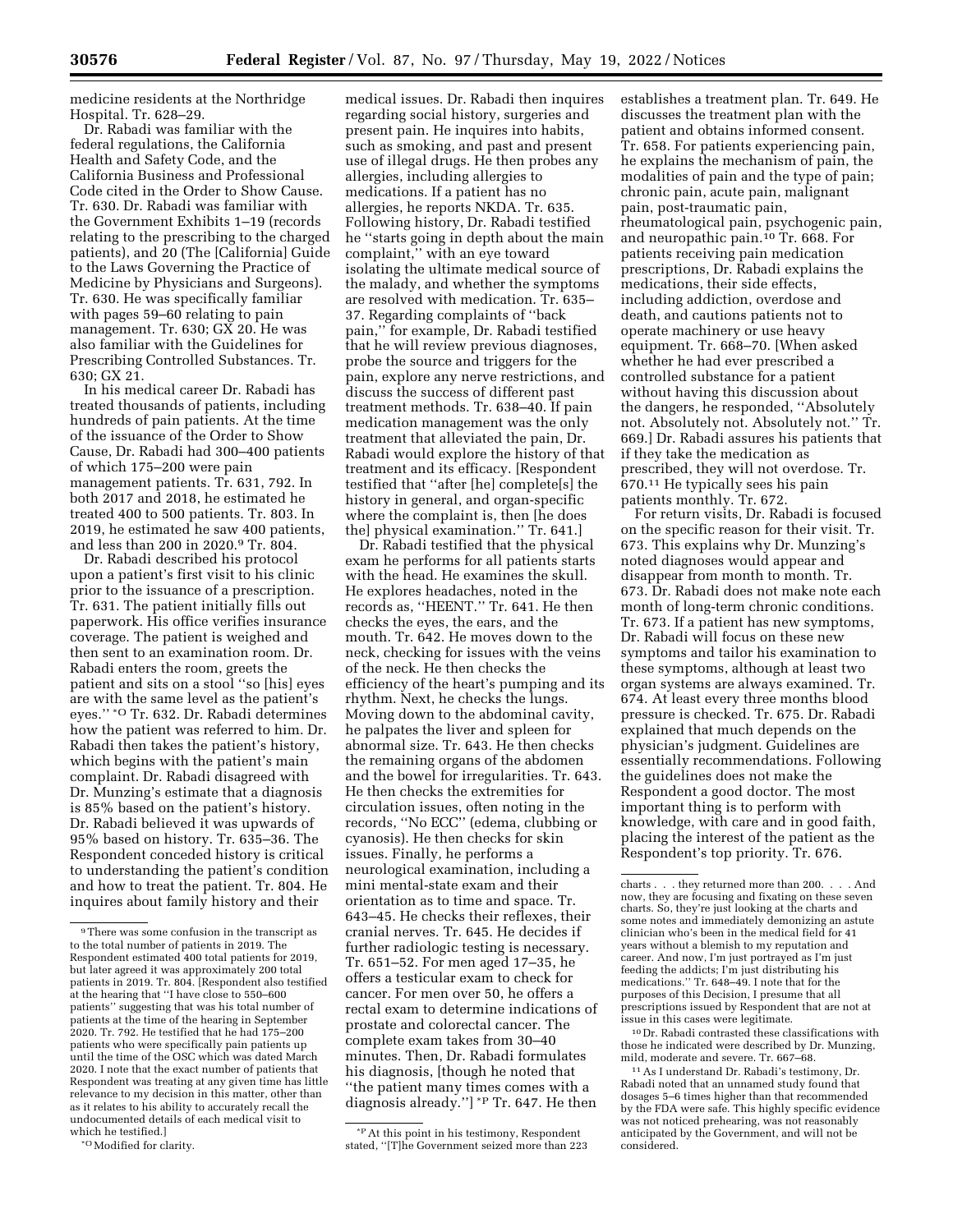If patients' symptoms subsided and they did not finish their medication, Dr. Rabadi would not prescribe more medication. He would wait until the medication was finished. This explains why prescriptions would sometimes stop and restart from month to month. Tr. 673.

For patients on pain medication and desiring to continue on pain medication, he discusses the options of detox and referral to a pain specialist. Tr. 650. All of his patients on pain medications are required to sign a ''Controlled Substance Agreement.'' Tr. 658. Dr. Rabadi also verbally tells patients that they cannot obtain pain medication from different physicians, and they cannot go to different pharmacies for refills. Tr. 660. If a patient overdoses, or is arrested selling medications, he is banned from further treatment. Tr. 660. Dr. Rabadi has little sympathy for reports of lost or stolen medication. Tr. 661.

In the United States, the patient ''is in the driver's seat.'' The patient's wishes are granted unless they are asking for something illegal or abnormal. Treatment cannot be forced on them. Tr. 650. When a patient reports that he has received extensive radiologic testing and has exhausted medical treatment and surgeries for his injury and wishes to remain on pain medications, the only option is to prescribe those medications or to drop the patient, which Dr. Rabadi did not view as an ethical option.\*Q Tr. 651. No one deserves to be in pain. Tr. 664–65, 670. If chronic pain patients were dropped from the practice, they may turn to buying illegal drugs off the street. Tr. 663. Dr. Rabadi was realistic as to most of his pain patients. Some had been on pain medications for 10, 15 and 20 years and were chemically dependent on them. Tr. 662. The goal was not to make them pain free, which would be impossible. It was to minimize the pain, and maximize their functionality without making them a slave to the medications. Tr. 662, 664. For acute pain, Dr. Rabadi typically restricted pain medication to one week. Tr. 662.

Dr. Rabadi noted that almost all of his patients work full time in the motion picture industry doing hard labor and suffer serious and sometimes recurring injuries. Tr. 647, 663. They have had

long term injuries with surgeries, and have been on pain medication for a long period of time prior to coming to see him, and are still able to function. Tr. 647–48, 663.

Regarding the use of pain scales in diagnosing, Dr. Rabadi noted their limitations—it is purely subjective to each patient. Tr. 658–59. Regarding the high doses of medications he prescribed, Dr. Rabadi agreed with Dr. Munzing that starting patients on such high doses was dangerous. Tr. 640. However, if the patients were acclimated to such high doses, prescribing lower doses would be ineffectual and potentially dangerous. Tr. 656–58. If Dr. Rabadi was just starting treatment for ADD, for example, he would start the patient on .25 mg of Xanax per day. Tr. 657.

# *Patient S.B.*

Patient S.B. remained a patient of Dr. Rabadi's. Tr. 708–09. She was prescribed hydrocodone, Xanax and Adderall. Tr. 709. Dr. Rabadi believed his prescription practice concerning S.B. was within the California standard of care. Tr. 709. Dr. Rabadi began his treatment of S.B. on August 3, 2016. Tr. 718. She presented as a 29 year-old female to establish care for the treatment of ongoing conditions of GAD, fibromyalgia, and ADD. Tr. 719. As per Dr. Rabadi's policy, as detailed in his earlier testimony, he took a complete history.<sup>\*R</sup> Tr. 719–20. He performed a complete physical examination [''head to toe including every organ and system,''] reviewed her existing diagnoses of GAD and ADD, and her medication history in general and specifically for those diagnoses. Tr. 720, 722–24. He obtained her pain level with and without medication. Without medication her subjective pain level was eight. With medication, it was one to two, which permitted her to function and perform daily activities. Tr. 721. The Respondent conceded that the detailed findings of the complete physical exam are not reflected in his chart, but noted he was a clinician with 41-years of experience, and not a medical student. Tr. 810. Tr. 810. [He testified that he inquired regarding any behavioral and psychological issued S.B. might have. Tr. 722.] Dr. Rabadi noted that patients with ADD are six times more likely to have other psychiatric conditions as people without ADD. Tr. 722. Ultimately, Dr. Rabadi concurred with the previous

physician's diagnoses of ADD, GAD, and fibromyalgia. Tr. 724, 728. To obtain informed consent to prescribe controlled substances to S.B., the Respondent executed the ''pain management contract.'' Tr. 728–29. The patient reads it and signs it. The Respondent then goes over the contract in detail with the patient. The Respondent then explains that the medications are meant to help the patient, not to cause side effects or addiction, although they tend to cause chemical dependence. Tr. 729. The Respondent then goes over all the alternative treatments, but in the end, it is the patient's decision as to the treatment she will receive. Tr. 729. If the Respondent objected to every patient's choice of treatment, there would no medical care. If a patient says she is on medication and it permits her to function, the Respondent will continue that treatment. Tr. 729–30. S.B. indicated she had been through several alternate treatments, including, occupational therapy, physical therapy, hydrotherapy, yoga and meditation. Tr. 731, 805.

The Respondent conceded the list of prior therapies was not in his progress notes. Tr. 805–06, 808. The Respondent explained its absence as maybe he ''did not feel it was crucial to be documented,'' as he memorizes what the patient tells him.\*S Tr. 806. Respondent testified that including references to prior, concluded treatment was irrelevant as the prior treatment was concluded and the patient had moved on to the new treatment. Tr. 807–08. The Respondent testified to S.B.'s prior treatment from memory. Tr. 808. The Respondent explained that, as he still maintained handwritten records and saw up to 20 patients a day, with new patients taking an hour and returning patients taking up to 20 minutes each, he did not have the luxury of documenting in detail. Tr. 807, 849. So, the basic information is reflected in his written notes, while the rest he remembers; ''I rely on my photographic memory.'' Tr. 808–09. The

<sup>\*</sup>Q Respondent testified, ''[i]f the patient tells me, 'Look, I've already been with pain specialists; I've already seen a couple of specialists; I already had three-four MRIs; I already had surgery; I'm on this medication for years, and it's working for me,' then it comes down to one of two options. Either I tell him I will fill his prescription or I kick him out of my office. And I don't think it is ethical to do that latter approach.'' Tr. 651.

<sup>\*</sup>R Respondent testified both generally and specifically to S.B. that he ''take[s] personally a very lengthy history. [He] spend[s] close to 60 minutes in the first visit the patient comes.'' Tr. 719, 721.

<sup>\*</sup>SRespondent testified that, ''the record is probably missing these things, because maybe at the time of the documentation I did not feel that was crucial to be documented. As soon as the patient disclosed that to me, I memorize it. I remember it. You've seen how several years later I still remember it. . . . I did not feel I have to clutter my charts with, you know, this information.'' Tr. 806–07. Respondent further testified that he does not have electronic medical records, he is ''still writing . . . And when I see 15, 20 patients a day . . . There [are] only 24 hours a day. I don't have the luxury to write ten pages on each patient. . . . [W]hat's pertinent, what's your diagnosis, what's your main exam, and what's your treatment is reflected there. The rest I remember. I don't need to write it.'' Tr. 807–08.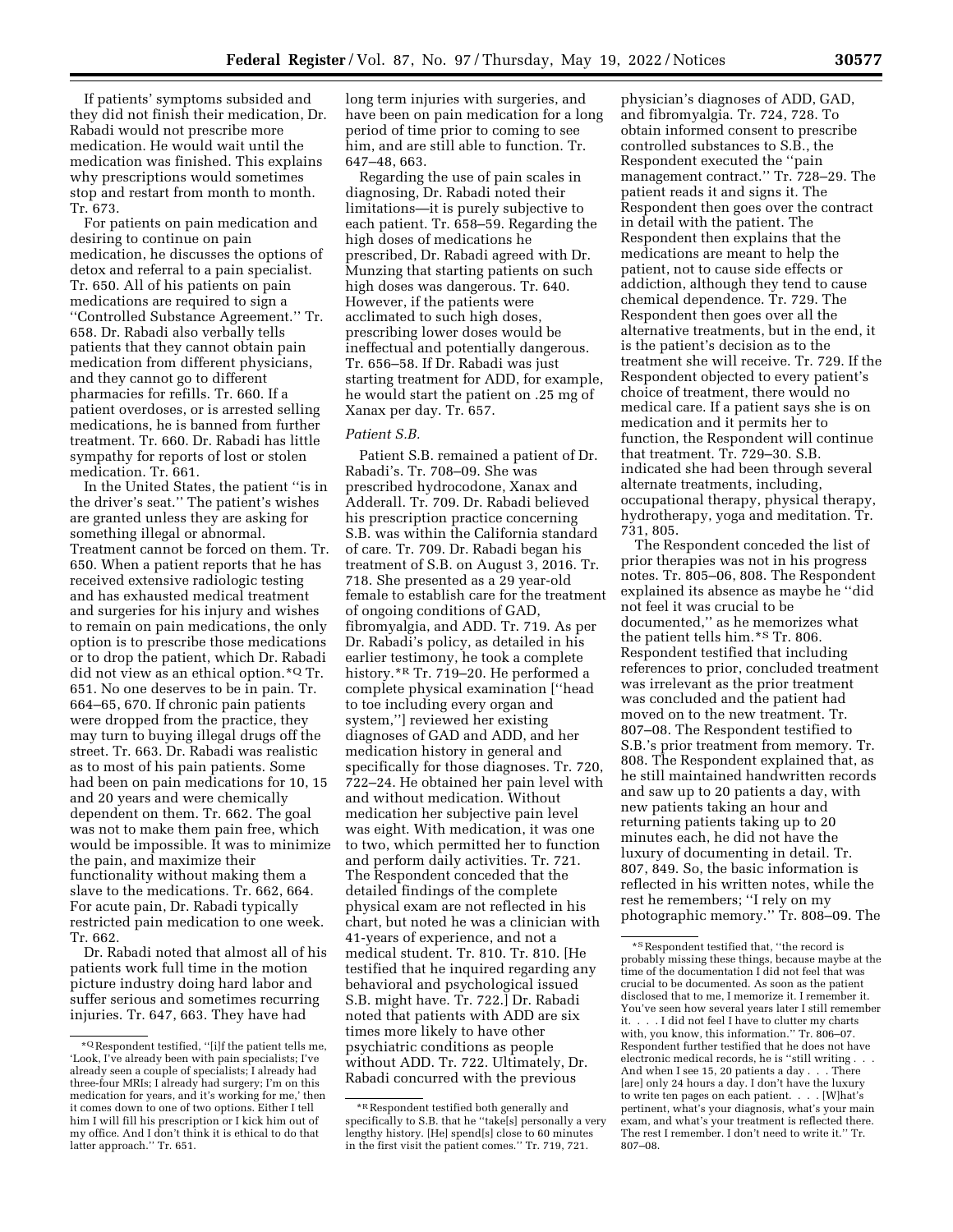Respondent conceded that ''maybe'' it was ''inappropriate'' of him not to more thoroughly detail this information in the charts. Tr. 809. But with handwritten charts he was only able to include the ''main ideas.'' His notes are simply to remind him of the matters. Tr. 810–11. He keeps his notes as brief as possible to remind him in the future. Tr. 815.

Respondent testified that S.B. further reported that she had been on the same dosage of medications for several years to good effect. Tr. 731–32. [Respondent testified that ''medically it is very inappropriate when a patient is stable at [a] certain dose, to start cutting the dose because [the] patient will regress'' and either] suffer withdrawal symptoms or have severe pain.\*T Tr. 732. Prior to each prescription, the Respondent discussed side effects, and changes in status. Tr. 733.

The Government sought to test the Respondent's ''photographic memory'' by asking to confirm that, consistent with his direct testimony, he only treated S.B. with hydrocodone, Xanax and Adderall. Tr. 810–13. The Respondent confirmed his direct testimony. Tr. 812. The Government reminded the Respondent that he prescribed Soma as well, [but Respondent testified that he did not mention it on direct because it ''was not [an] ongoing prescription. Maybe the patient got it once or twice over the course of the years.''] Tr. 813.

Although the Respondent testified he developed a treatment plan for each of his patients, the Government pointed out, and the Respondent agreed, that S.B.'s treatment plan and objectives were not documented in her chart. Tr. 813–14.

Although the Respondent testified he did not introduce any of his subject patients to controlled substances, the chart reflects he did prescribe Soma to S.B. for the first time. Tr. 816–17; GX 1 at 61, 62. The Respondent remembered during cross-examination that, although not in the chart, S.B. told him she had been on Soma previously. Tr. 817–19.

#### *Patient J.M.12*

J.M. has been a patient for thirteen years. Tr. 734. The Respondent has

prescribed him Xanax, Soma and hydrocodone. The Respondent believed his treatment of J.M. was within the California standard of care. J.M. first presented on May 14, 2007, with chronic pain syndrome, which sometimes manifests as back pain, and neck pain, and GAD. Tr. 735; GX 11 at 104. The Respondent took a history. J.M. had been involved in a motor vehicle accident injuring his back, neck and lumbar spine. Additionally, he suffered from GAD and hypertension. Tr. 736. The motor vehicle accident as the source of the injury was not documented. Tr. 853. J.M. had seen an orthopedic surgeon, although it was not documented in the chart. Tr. 853. Without medication, J.M. reported severe pain of 10 or 11 of 10. With medication, he reported pain levels of three of ten, which permitted him to function and to work full time; the pain levels were not documented in the chart. Tr. 736, 854–55. J.M. reported prior treatments and medication. He had received physical therapy, occupational therapy, hypnosis and acupuncture to no avail prior to turning to chronic pain management, although these previous therapies were not documented in the chart. Tr. 737, 854. His present medication protocol delivered the best results with the least side effects. Tr. 737. The Respondent probed his psychological history, which included an all-consuming fear.

The Respondent performed a comprehensive physical exam ''head to toe.'' Tr. 739. To obtain informed consent to prescribe J.M. controlled substances, the Respondent went over the pain management contract, which J.M. also read and signed. The Respondent cautioned J.M. about diversion and red flags of doctor shopping and pharmacy hopping, which would result in discharge. Tr. 739–40. The Respondent noted that J.M. is a very well-respected man. He's very wellknown in the community. Tr. 740.13 The Respondent then discussed the beneficial aspects of the pain medication and potential negative effects if abused. Respondent testified

that J.M. never gave any indication he represented a risk of diversion. Tr. 741. Prior to seeing the Respondent, J.M. was on a higher MME of opioids. He was able to reduce the dosages to the level he was on when he first saw the Respondent. He remains on that dosage. Again, he is able to function and work full-time on this dosage. Tr. 742. The Respondent noted that J.M. would sometimes try to avoid taking his medication, even if he suffered pain, as explanation for the breaks in prescribing. Tr. 743.

The Respondent denied ever using a different first name for J.M., or using a different birth date for him [and attributed any mistake to the pharmacy.] Tr. 778–82.

#### *Patient B.C.*

Patient B.C. has been a patient of the Respondent since March 27, 2014. Tr. 750–51. Patient B.C. has been prescribed hydrocodone, Xanax and Adderall. Tr. 749. The Respondent obtained a complete history, a complete physical exam and then probed the complaint that brought him to the Respondent, which was right shoulder and chronic back pain. Tr. 751. Without medication, B.C. reported pain at seven or eight, and with medication at one or two. Tr. 752. As far as his medication history, B.C. had been on pain medication for years following a neurosurgical procedure to treat a herniated disc with radiculopathy.14 Tr. 752. To obtain informed consent, the Respondent discussed the pain management contract, which B.C. read and signed. Tr. 752–53. The Respondent then discussed side effects of the medication [including ''addiction, overdose, and death.'' Tr. 753.] B.C. is a married man with three children. He works full time. He gave the Respondent no indication he was a risk for diversion. Tr. 753.

Regarding prior alternate treatment, B.C. reported that he has tried surgery, physical therapy and acupuncture, but that only pain medication therapy alleviates his pain to the extent he can function. Tr. 754. At each visit, the Respondent reviewed B.C.'s progress and believed B.C.'s condition warranted the medication he was prescribed. Tr. 754, 757. Although the Respondent remembered discussing B.C.'s pain levels on March 27, 2014, and that it was one or two on medication, he conceded it was not documented in the

<sup>\*</sup>TModified for clarity.

<sup>12</sup> In transcript pages 734–43, Patient J.M. is discussed. However, due to some confusion with patient initials, the Respondent described his treatment of J.M. as M.B. within the transcript. Tr. 774. [All of the questions and responses for pages 734–43 referred to this patient as ''M.B.''; however the factual information that was being discussed was actually applicable to ''J.M.'' The error was not discovered until Respondent was questioned about the patient whose initials were actually M.B. The parties entered ''a stipulation that Dr. Rabadi's [prior] testimony as to M.B., the second patient

discussed, is actually applied or attributed to Patient J.M.'' Tr. 774–75. This exchange did not fill me with confidence that Respondent's testimony reflected his true recollection of the specific actions he took with regard to the specific patient being discussed. Rather, Respondent seemed to testify to the policies and procedures he followed in the regular course and assumed that those policies and procedures were followed with regard to all the named patients.]

<sup>13</sup> J.M.'s prestigious background will not be considered. It is an unnoticed matter that the government would have no way of checking or countering. [It is also completely irrelevant to my decision in this case.]

<sup>14</sup>The Government objected to B.C.'s prior treatment history, which was not noticed in the RPHS. I ruled it was reasonably anticipated. The Respondent cited to specific treatment from a prior physician. The contested evidence is reflected in GX 5 at 14, so the Government was certainly not surprised by the evidence.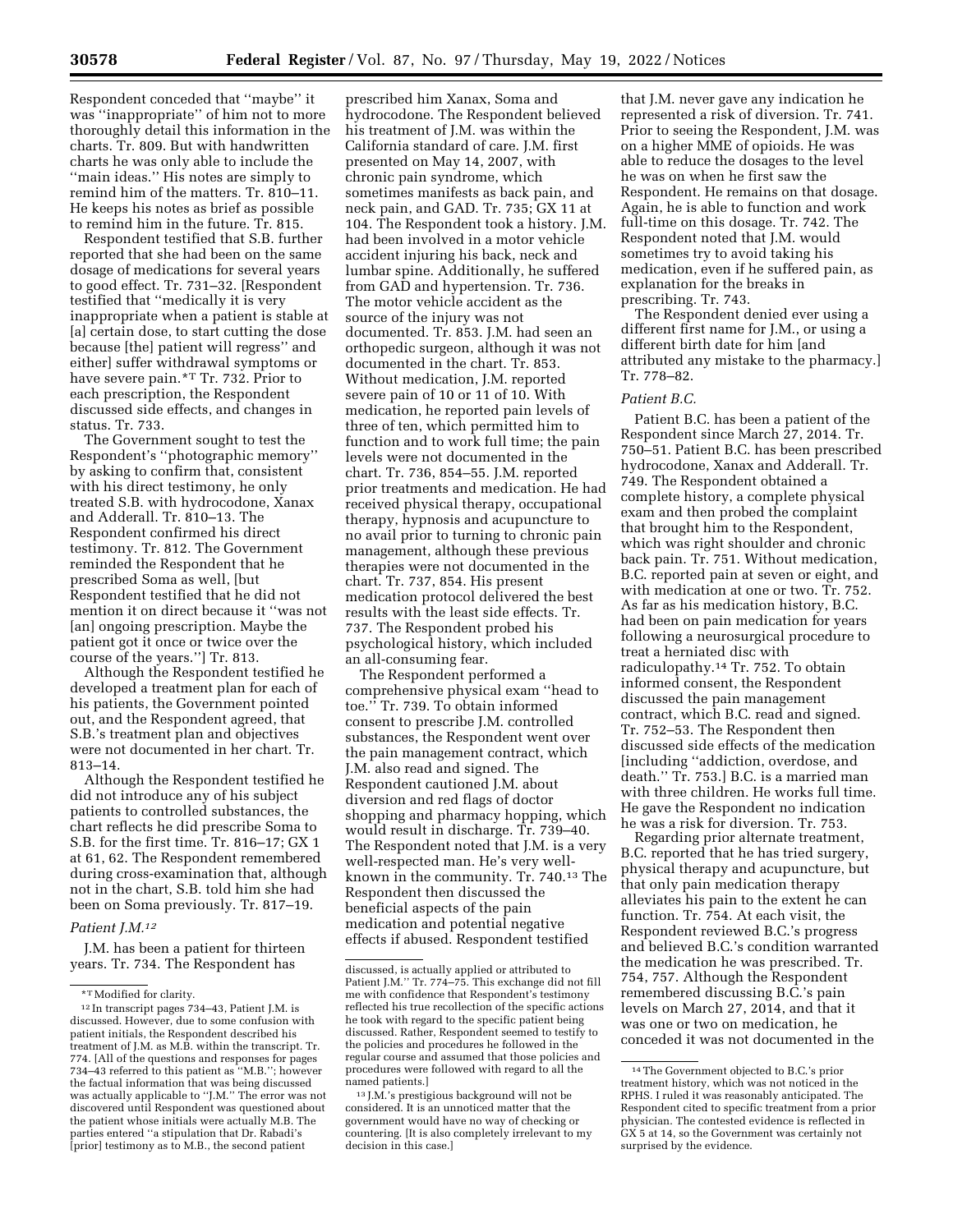chart. Tr. 832–34; GX 5 at 48. Although the Respondent remembered B.C. reporting he had a herniated disc, this report was not documented in the chart. Tr. 836. Neither were B.C.'s reported prior surgery, physical therapy, acupuncture, or occupational therapy documented. Tr. 837.

# *Patient J.C.*

Patient J.C. presented on May 18, 2009, with chronic back pain, ulcerative colitis and GAD. Tr. 759–60, 761–62. He was prescribed hydrocodone, and Xanax, sometimes substituted with Valium. Tr. 759. The Government pointed out to the Respondent that there were visits during which several other controlled substances were prescribed. Tr. 842–46; GX 7 at 181, 214, 215.

He had suffered multiple injuries, and had been immobile for some time. However, the Respondent did not document the injuries or the immobility in the chart, nor did the file contain any prior medical records.15 Tr. 839, 842; GX 7 at 216. He had undergone physical therapy, occupational therapy, and finally pain management, which permitted him to resume working fulltime. Tr. 760. These alternate treatments and therapies and prior surgeries were not documented within the chart. Tr. 840. The Respondent could not remember if J.C. mentioned his prior surgeries at the first or second visit.\*U Tr. 840. The Respondent performed a full exam on J.C. Tr. 760–61. His GAD resulted from his ulcerative colitis. Tr. 762.

The Respondent obtained informed consent to prescribe controlled substances by explaining the pain contract; afterwards, J.C. read it and signed it. Tr. 763. The Respondent explained the dangers of overdose. Tr. 764. The Respondent had no concerns about J.C. diverting his medication. Tr. 764–65. On the basis of J.C.'s considerable injuries and condition, the Respondent felt J.C.'s medication protocol was fully justified. Tr. 765. The Respondent denied ever intentionally misspelling J.C.'s first name.\*V Tr. 765–

66. Although the Respondent remembered J.C. reporting that he had seen two previous doctors, including a pain physician, that report was not reflected in the chart. Tr. 841–42. Although the Respondent remembered performing a complete mental health evaluation on J.C., it is not documented in the chart. Tr. 842.

# *Patient D.D.*

Patient D.D. first presented on July 9, 2008, with GAD and severe back pain, although the source of the back injury was not documented. Tr. 767–68, 850; GX 9 at 74. Over the course of treatment, the Respondent prescribed hydrocodone, Xanax and Soma. Tr. 850. The Respondent added that he probably prescribed Valium, as well, explaining he was remembering from 13 years ago. Tr. 850. The Respondent remembered D.D. was prescribed Valium, hydrocodone and Soma the first visit. Tr. 851–52. The Respondent believes his treatment was within the standard of care in California. The Respondent took a complete medical history, family history, personal history and medication history. Tr. 768. The family history was not documented in the chart. Tr. 848. The Respondent explained that the family history was not documented because it was non-contributory to his assessment. Tr. 848. There were no heart conditions in his family, etc. Tr. 849. The Respondent did document that D.D. was married, which he deemed contributory. Tr. 849. D.D. had a dirt bike accident, which shattered his shoulder and fractured several ribs, although the accident as the source of the injury was not documented.\*W Tr. 850. He underwent physical therapy and occupational therapy after treatment by an orthopedic surgeon, although neither was documented within the chart. Tr. 769, 771, 850–51. It was several years before he reached the medication regimen he was on when he first reported to the Respondent. The Respondent performed a full physical exam. He established informed consent with the pain contract and discussion of side effects and overdose, as with all his patients. Tr. 770. He verbally cautioned D.D. regarding diversion and other red flags. Again, D.D. gave no indication of diversion. Tr. 771. Respondent testified that alternative treatments were discussed. Tr. 771.

## *Patient M.B.*

Patient M.B. presented on April 19, 2006, with severe back pain, left knee pain and history of dyslipidemia. Tr. 782. The Respondent obtained a full medical history, medication history, pain level, and performed a complete head to toe physical exam. Tr. 783. The Respondent discovered M.B. had chronic back pain related to an injury, a manageable knee injury, and dyslipidemia. Tr. 784. Although the Respondent maintains he obtained a complete medical history as to the back pain and chronic knee pain, he concedes it is not detailed in the chart. Tr. 820–23. [He testified, ''[maybe . . . I should have documented more. I'm not going to say anything to that.'' Tr. 821.] He was already on hydrocodone, previously prescribed, when M.B. first saw the Respondent.

The Respondent obtained informed consent in the same manner as described for his earlier patients. Tr. 784. He discussed alternative forms of treatment with M.B., however M.B. had exhausted those.\*X M.B. had physical

 $^{\rm 15}$  The Respondent again explained the difficulty in obtaining prior medical records. Tr. 842.

<sup>\*</sup>U Respondent testified, ''[w]hether he mentioned the surgery the very first visit, that I cannot tell you yes or no at this point because it's not in my notes. So I'm just second guessing myself.'' Tr. 841.

<sup>\*</sup>V There was no allegation that Respondent misspelled J.C.'s name, but the OSC did allege that Respondent ''used a variant spelling of Patient J.M.'s first name.'' OSC, at 13. Accordingly, Respondent's testimony that he never intentionally misspelled J.C.'s first name is not relevant to this hearing other than it caused me to again question whether Respondent's testimony reflected his true recollection of the specific actions he took with regard to the specific patient being discussed. *See supra* n.12.

<sup>\*</sup>W Respondent testified that, ''whether it is specifically dirt bike as opposed to car accident, as opposed to falling off the second story, this has become, there is a good reason for the back pain. That's the whole thing, why I did not mention specifically dirt bike injury.'' Tr. 850.

<sup>\*</sup>X Specifically, when asked whether he considered alternative forms of treatment for M.B., Respondent testified: ''I do. We do discuss that. However, patient's already been through those. Again, the common denominator in my practice is unique thing . . . because these patients [have] been there, done that. They had surgeries, they had imaging, they had already physical therapy, activation, acupuncture, medication. I told you some of them had hypnosis, water pool or water therapy. Everything was done. But still . . . for the sake of clarity I have to discuss everything. The patient will tell me, Doctor, I've done that, I've been there, and this is what works for me right now.'' Tr. 785. On cross examination when asked specifically whether M.B. told Respondent that he had tried each of these forms of alternative treatment, Respondent replied ''[n]ot necessarily all of this. I always ask questions, what alternative therapy did you discuss.'' Tr. 825. When directed to identify specifically which forms of alternative treatment M.B. had tried, Respondent testified, ''I don't want to misspeak. I'm not sure if he had. acupuncture or not. But I know for a fact he had physical therapy.'' Tr. 827. I find this testimony illustrative of two concerns I have with Respondents testimony. First, it appears that Respondent's testimony does not always reflect an independent recollection of the undocumented events that occurred between him and the specific patients being discussed. Even where Respondent seems to be testifying about a specific patient, it morphs into testimony about his patients collectively rather than as individuals. This sort of collective focus that appears throughout Respondent's testimony causes me to question Respondent's credibility—specifically whether he remembers the events that occurred at each specific visit for each specific patient that he discussed in the absence of medical records documenting these events. Indeed, Respondent testified that ''[o]ver [his] career, [he] worked [with] about 5,000 patients.'' Tr. 792. And at the time of the hearing he had ''close to 550–600 patients'' and prior to the order to show cause he ''had between 175–200 [pain] patients." *Id.* Secondly, I am concerned that Respondent's ''photographic memory'' may not be as reliable as he portrays it, particularly where, as Continued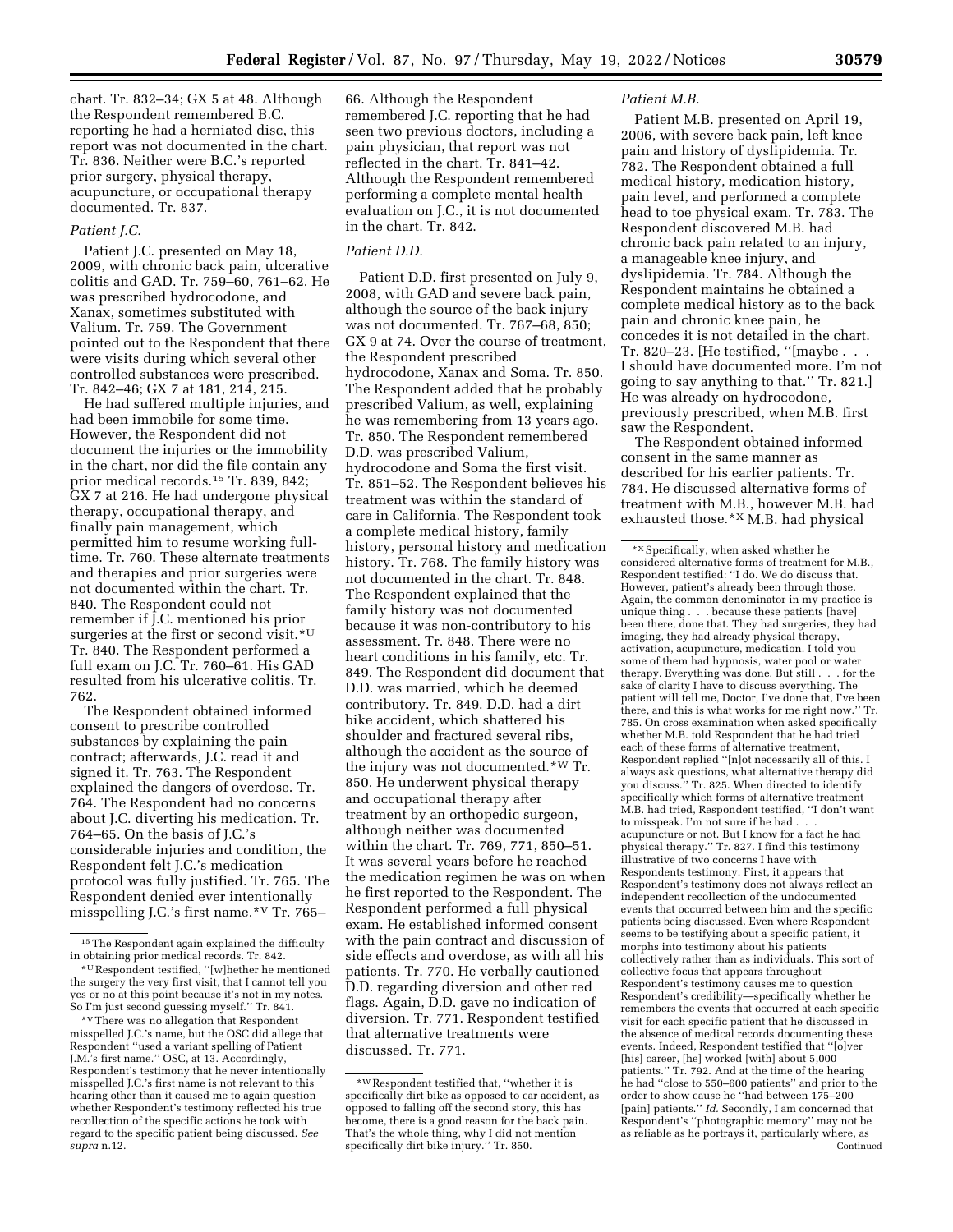therapy, and perhaps acupuncture, but the Respondent could not quite remember. Tr. 827. The Respondent conceded he did not document these therapies in the chart. Tr. 828. The Respondent monitored M.B. throughout his treatment. Tr. 785. The Respondent believed his prescribing was justified on the basis of M.B.'s medical conditions, level of chronic pain and present level of functioning, working in a welding factory lifting heavy things.\*Y Tr. 786, 832. The Respondent conceded that he did not document M.B.'s degree of pain, but minimized the value of the subjective pain scale. Tr. 823–24. The Respondent conceded there were no imaging reports in M.B.'s chart, but explained that these patients were from the movie business. They were treated by a Health Maintenance Organization (HMO) from which it is almost impossible to obtain records. Tr. 829.

## *Patient K.S.*

Patient K.S. presented on June 21, 2007, with chronic back pain. He was later diagnosed with ADD. He was prescribed hydrocodone, Soma and sometimes Adderall. Tr. 788–89, 861; GX 14 at 110. The Respondent added that he may have also prescribed Xanax, but it is difficult to be sure with hundreds of patients and treatment dating back fifteen years. Tr. 859. Even with a ''good memory, sometimes you just miss something.'' Tr. 859. Additionally, he noted that many times patients do not disclose all of their medications at the initial visit, if they have plenty and do not then need them to be refilled. So, he is not always aware of all of their medications at the initial visit. Tr. 860–62.

The Respondent believed his prescribing was within the standard of care for California. Tr. 788. The Respondent obtained a full medical history, medication history, pain level, and performed a complete head-to-toe physical exam. Tr. 789. The Respondent discovered K.S. had chronic back pain related to a bike accident for which he had been treated by several doctors for several years, although the bike accident as the source of the injury and treatment by other doctors was not documented. Tr. 789, 856–57, 859. Additionally, there were no records from prior treatment in the patient's records. Tr. 857. Although the Respondent explained that he requested the prior

medical records, none were provided. The Respondent explained that his request for records is simply faxed to the previous physician's office. Tr. 857– 58. Its absence from the file was probably because a staffer forgot to file it. Tr. 858. The Respondent did not contest the Government's observation that no requests for previous medical records were in any of the seven patient files. Tr. 859. K.S. was already on hydrocodone when K.S. first saw the Respondent. The Respondent obtained informed consent [and disclosed the potential side effects including the risk of death] in the same manner as described for his earlier patients.\*Z Tr. 790. He discussed alternative forms of treatment with K.S. K.S. was obtaining physical therapy prior to seeing the Respondent and continued physical therapy after beginning treatment with the Respondent. Tr. 791. The Respondent monitored K.S. throughout his treatment. Tr. 791. K.S. presented no indications of diversion. The Respondent has treated K.S. for thirteen years during which time K.S. got married and had three children. Tr. 790–91.

The Respondent noted that, to the best of his knowledge, none of his thousands of patients have suffered any harm from his medication treatment. Tr. 793. [Respondent testified that a combination of an opiate, muscle relaxant, and benzodiazepine, when ''used in the right dosages for the right indications, and used as prescribed by a knowledgeable M.D., . . . are safe to use in combination therapy.'' Tr. 797.] The Respondent disagreed with Dr. Munzing's assertion that he could perceive of no medical condition justifying the dangerous combinations of medications identified herein. Tr. 794–800. The Respondent conceded the potential danger of individual pain medications, and the potential increase

in risk in combination with other medications. However, according to him, if patients are responsible and take the medications as prescribed for the indications intended, these combinations are fairly safe. Tr. 800.16

The Respondent recognized his obligations to follow all federal and state rules concerning the practice of medicine, including the directives of the California Board of Medicine. Tr. 862. California's Compliance with Controlled Substance Laws and Regulations includes a provision on records. Tr. 864; GX 20 at 61. According to Respondent, it mandates that, the physician and surgeon should keep accurate and complete records according to the items above between the medical history and physical examination, other evaluations and consultations, treatment plan objectives, informed consent, treatments, medications, rationale for changes in the treatment plan or medications, agreements with the patient, and periodic reviews of the treatment plan. Tr. 864–65. The provision further requires, ''[a] medical history and physical examination must be accomplished . . . this includes an assessment of the pain, physical and psychological function.'' Tr. 866; GX 20 at 59. The Respondent assured the tribunal that the necessary assessments were made, but not fully documented. Tr. 866–67. The Respondent, [while again conceding that there was no documentation,] made the same assurances for the requirements as to ''Treatment Plan Objectives,'' ''Informed Consent,'' and ''Periodic Review,'' noting these Guidelines were published in 2013.17 Tr. 867–72. [As justification for not documenting a treatment plan, Respondent testified that he was ''carrying the same treatment [plan] and no change and the patient is stable,'' but that ''[i]f [he] changed the treatment plan'' it would be important to document. Tr. 874. Contrary to Respondent's testimony, the treatment plan did change when on February 2, 2017, the Respondent prescribed Soma to S.B. Tr. 875; GX 1 at 59. By March 1, 2017, Soma had been discontinued, yet the chart reflected no rationale for

17*See* Tr. 950–52. Dr. Munzing testified credibly that the 2013 version was the 7th edition and the basic requirements have not changed over the years.

here, there is no documentation in support of his memory.

<sup>\*</sup>YOn cross-examination Respondent testified ''the patient is in motion picture but he has also something that he does on the side that has to do [with] welding iron or something like that as well.'' Tr. 832.

 $^{\star\mathrm{Z}}$  Specifically, when asked whether he had a conversation with this patient involving informed consent, Respondent testified: ''Yes, I did. And, as usual, he read the entire contract, understood it. Indicated that [he] understood, both verbally and signed it. Then I . . . explain[ed] the potential side effects of these medications that include from my explaining with sedation and constipation, all the way to addiction, overdose, and possible death. And I indicate always to my patients on the last two, the overdose and the death, is on you, because you can cause it yourself, or you could use this medication indefinitely and never have any problem. . . .'' Tr. 790; *see also* Tr. 670–71, 753, 770. Once again, Respondent begins his testimony purporting to have a specific recollection of his 2007 conversation with K.S., but then he turns to general language, which more supports a general assumption that he had the conversation. *See, e.g.,*  Respondent's use of ''as usual, he,'' which is ambiguous because, while all of Respondent's patients purportedly receive the contract, K.S. is only purported to have received it once.

<sup>16</sup>Although the government objected to this opinion by the Respondent, I overruled its objection. A general disagreement by the Respondent of the government expert's opinion is certainly reasonably anticipated. The Respondent did not cite to any unnoticed medical practice guide, medical theories or other basis for his contrary opinion. The government was readily able to confront the Respondent's opinion. The Respondent's opinions were not considered expert opinions.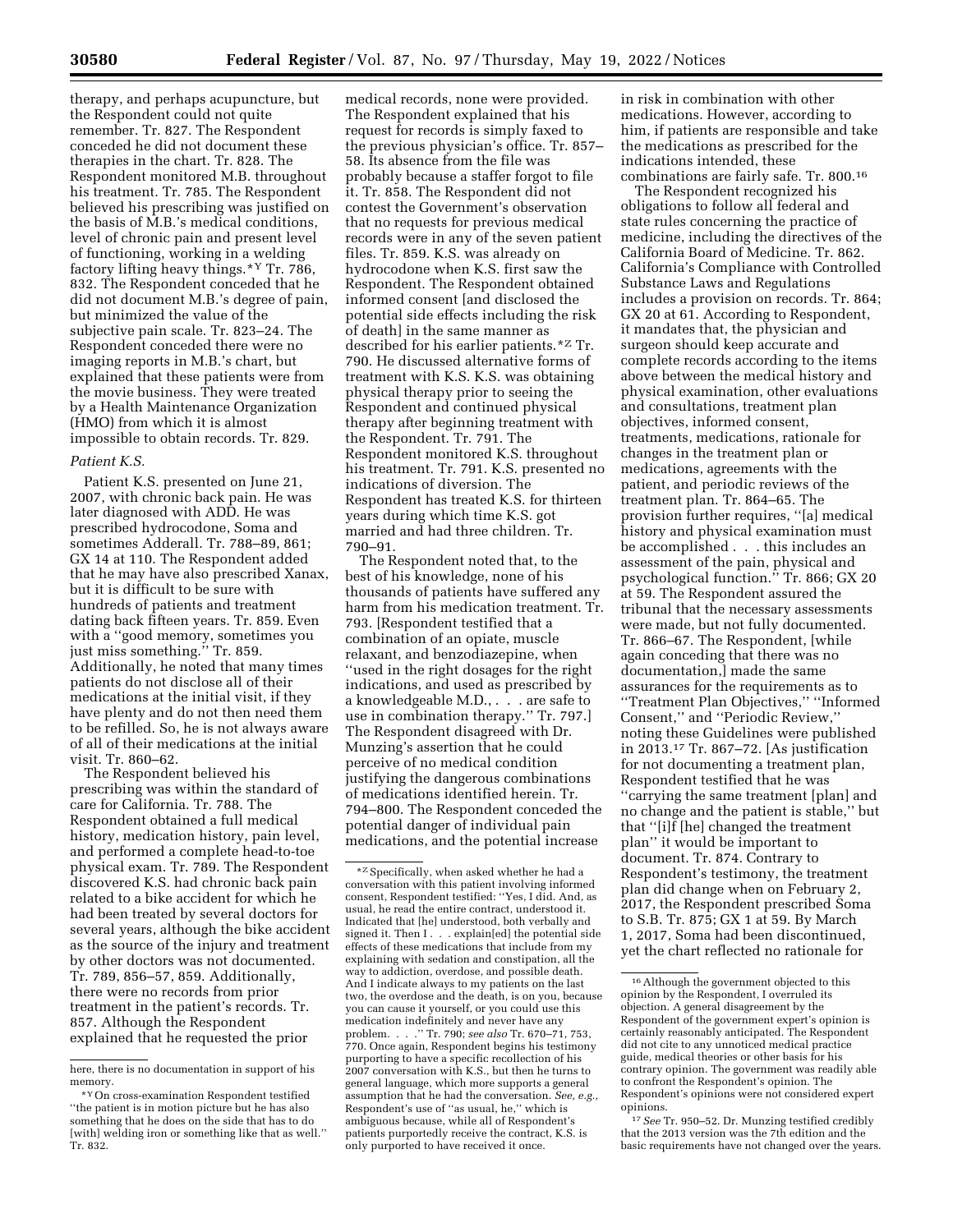that change in medication regimen. Tr. 876–77. As the Respondent varied his prescribing between Soma and Xanax, he conceded he did document the reason for the variation in medication. Tr. 878–83. The Respondent conceded he did not document the rationale for the change in medication for J.M. or K.S. as well. Tr. 885. Similarly, the Respondent conceded he did not document pain level, function level and quality of life for any of the seven charged patients. Tr. 885–87; GX 20 at 61. The Respondent reiterated that, to his knowledge, none of his patients exhibited red flags or violated the pain agreement. Tr. 888–89.

[Respondent testified somewhat extensively and flippantly regarding his thoughts on California law's documentation requirements. ''I am not going to just say, okay, write in the chart I told the patient hello, they said hello, I said, okay, what did you have for breakfast? I am not going to document all that, there is no reason. It is just excessive wrecking [sic.] havoc on the documentation. . . . [E]verything was addressed, everything was talked about, and every exam, every consent, everything was done by the book. I am a perfectionist. I am a perfectionist.'' Tr. 871.]

# *Rebuttal Testimony*

# Diversion Investigator

DI identified a CURES Audit Report for the Respondent's Registration number. Tr. 893–94; GX 24. The audit report shows each time the Respondent accessed CURES to run a query on patients. Tr. 894. This particular audit included data from January 1, 2016, through January 13, 2020. DI also identified GX 25, which was a CURES Audit Report run on the DEA Registration of Dr. B.S., which included the patient M.B., a patient common to the Respondent. Tr. 904. Between October 10, 2018, and September 11, 2020, Dr. B.S. prescribed Suboxone 18 to M.B. Tr. 909; GX 24, 25, 25B. On March 15, 2019, the Respondent accessed CURES and would have observed M.B. was receiving Suboxone from Dr. B.S. Tr. 910; GX 24. DI identified GX 26, an additional CURES Audit Report for Dr. B.S.2, which spanned from January 2017, to September 2020, and which shared a common patient with the Respondent, J.M. Tr. 911–13; GX 26, 26B. Dr. B.S.2 similarly prescribed Suboxone to J.M. from January 2017 to August 2020. Tr. 913. The CURES Audit of the Respondent demonstrated he accessed the CURES database during the period J.M. was prescribed Suboxone by Dr. B.S.2, which would have been evident by this review. Tr. 914.

## Dr. Munzing

Dr. Munzing repeatedly gave his opinion regarding the credibility of the Respondent's testimony. I find that Dr. Munzing's opinion as to the Respondent's credibility is beyond Dr. Munzing's qualified expertise. Accordingly, those opinions will not be considered herein.19

Dr. Munzing opined on the importance of documentation within medical records, including medical history and pain levels. Tr. 917, 936–38. He noted that documentation was not just for the then treating physician. It was important for other physicians, perhaps years later, who may treat the patient in an emergency room setting. [Dr. Munzing testified that ''[t]rue, and accurate, and thorough documentation is vitally important for patient safety. It's also part of the standard of care.'' Tr. 917.] He reiterated that the elements identified in the Board of Medicine's Guidelines on documentation are part of the standard of care. Tr. 917–18; GX 20 at 59, 60, 61. He noted the lapse in documentation regarding the history, pain levels, mental health exams, and treatment plans the Respondent testified he performed or obtained for each patient. Tr. 916, 921–22. [Specifically, Dr. Munzing testified that ''practically none of the information that Respondent mentioned [during his testimony] was documented.'' Tr. 916.] Dr. Munzing observed that the examination described by the Respondent for fibromyalgia was medically deficient and inconsistent with the standard of care, as it did not include a musculoskeletal exam. Tr. 918–20. Dr. Munzing observed that the standard of care applies equally to electronic records as to written records. It does not matter whether the physician documents electronically or in writing, the standard remains the same. Tr. 922.

Regarding the Respondent's testimony that he would continue patients on medication prescribed by previous physicians if they reported they were doing well on the medication, Dr. Munzing opined that Respondent needed to conduct an ''independent evaluation'' and ''verify what [the patient is] saying'' \*AA to comply with

the standard of care. Tr. 923–27, 928– 29. Dr. Munzing observed that the Respondent's warnings regarding the potential for overdose were not consistent with the standard of care. Tr. 927. Dr. Munzing believed the Respondent's undocumented verbal caution that overdose was a potential risk if the patients took the medication other than as directed was misleading, because there were risks even if the medication were taken as prescribed, and it was beneath the standard of care. Tr. 927, 929–31.

Regarding the Respondent's explanation that he only documented the condition of which the patient was complaining, and did not document all the medications the patients were already on when coming to his clinic, Dr. Munzing opined such practice was inconsistent with the standard of care. Tr. 932. Dr. Munzing testified that the documentation was not just to remind the treating physician, but to alert any physician who may treat the patient. Tr. 931–34. Dr. Munzing also criticized the Respondent's handling of situations in which patients reported they still had medication remaining from the previous month. Rather than simply refraining from prescribing additional medication, Dr. Munzing indicated that that situation should trigger a discussion with the patient and evaluation whether the existing level of medication is appropriate, or whether titration is warranted. Tr. 933–36. Dr. Munzing deemed the Respondent's prescribing 10 mg a day of Xanax to J.M. to treat GAD and undocumented panic attacks as excessive and beneath the standard of care. Tr. 938–39. Dr. Munzing deemed the Respondent's reluctance to reduce the opioid dosage lest the patient suffer pain or withdrawal symptoms misguided. Tr. 941. Titration of high opioid dosage of high risk patients or exploration of alternate treatment is consistent with the standard of care. Tr. 941. Dr. Munzing was critical of the Respondent's handling of J.M. and S.B. after discovering they were being prescribed Suboxone by other physicians. Tr. 941–48. Suboxone is typically prescribed for opioid use disorder or addiction. Tr. 943. It directly violates the Respondent's pain contract for these patients, yet the Respondent took no action and continued to prescribe opioids. Tr. 947.

<sup>18</sup> Buprenorphine.

<sup>19</sup> [Omitted for brevity.]

<sup>\*</sup>AA For example, Dr. Munzing testified that Respondent could have checked CURES or urine drug tests to verify what the patients were saying or could have asked the patients to bring copies of their prior medical records in with them. Tr. 923– 24. Dr. Munzing testified that it is outside the standard of care in California to simply take a patient at their word when they say that they are

receiving certain controlled substances in certain doses. Tr. 928–29.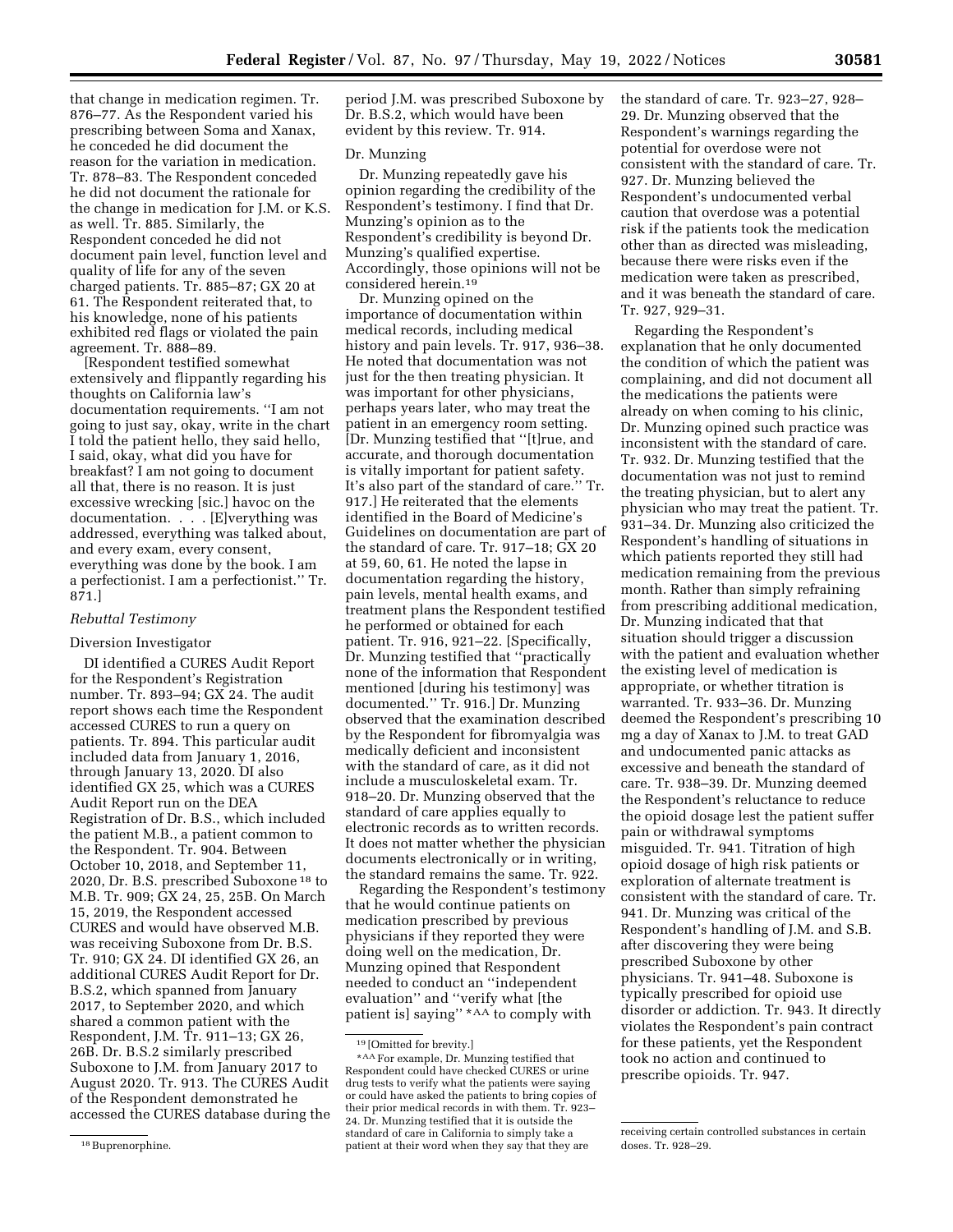# **The Facts** 20

# *Findings of Fact*

The factual findings below are based on a preponderance of the evidence, including the detailed, credible, and competent testimony of the aforementioned witnesses, the exhibits entered into evidence, and the record before me.

During the hearing conducted, via video teleconference, from September 28, 2020, to September 30, 2020, the Government established the following facts through evidence, testimony, or stipulation (''Proposed Findings of Fact" or "PFF"):

#### **I. Investigatory Background**

1. DI has been employed by DEA as a Diversion Investigator for three years. Tr. 33.

2. DEA began investigating Respondent in April of 2018, after receiving a February 2018 report issued by the Department of Health and Human Services indicating that Respondent's prescribing habits presented a high-risk for overprescribing. Tr. 37–38.

3. DEA monitored California's prescription drug monitoring program, known as CURES, and identified several red flags regarding Respondent's prescribing. Tr. 35, 38. CURES reports obtained by DEA were admitted into evidence as GX 16, 17, 18, and 19. Tr. 16–18; *see also* Joint Stipulation Nos. 31–34. Among other things, DEA found that; (1) Respondent frequently prescribed opioids at their maximum strength, Tr. 38–39; (2) Respondent frequently prescribed patients a combination of an opioid and a benzodiazepine, Tr. 39; (3) Respondent issued prescriptions for a combination of an opioid, a benzodiazepine, and carisoprodol—a combination that is highly sought after on the illicit market, and is known as ''the Holy Trinity,'' Tr. 40; (4) Respondent prescribed high doses of controlled substances to patients for long periods of time, Tr. 40– 41; (5) between November 20, 2015, and November 21, 2018, Respondent issued approximately 9,000 prescriptions for controlled substances, Tr. 39; GX 16; GX 17; GX 18; (6) Over half of those 9,000 prescriptions were for hydrocodone, and approximately 96 percent of these prescriptions were for either hydrocodone, alprazolam, or carisoprodol—which together make up the ''Holy Trinity'' cocktail. Tr. 39, 42– 43; GX 16; GX 17; GX 18.

4. DEA obtained medical files from Respondent, pursuant to a federal search warrant executed at Respondent's medical clinic in February of 2019, and pursuant to an administrative subpoena issued to Respondent in January of 2020. Tr. 46, 49, 49, 55–56. These included medical files for Patients S.B., M.B., B.C., J.C., D.D., J.M., and K.S. (admitted as GXs 1, 3, 5, 7, 9, 11, and 14; Tr. 16–18).

5. DEA also obtained prescriptions for the above-mentioned patients (see PFF ¶ 4) from its search of Respondent's clinic, and from pharmacies at which these prescriptions were filled (admitted as GXs 2, 4, 6, 8, 10, 12, and 15; Tr. 16:15–18:3). DEA also obtained fill stickers for certain prescriptions issued to Patient J.M. from one of the pharmacies at which Patient J.M. filled prescriptions Respondent issued to Patient J.M. (admitted as GX 13; Tr. 16:15–18:3).

# **II. The Government Expert's Qualifications**

6. Dr. Munzing's curriculum vitae was admitted into evidence as GX 23; Tr. 89. He is a licensed physician in the State of California, who has worked in the field of family medicine for nearly forty years. Tr. 89.

7. Dr. Munzing received his medical degree from the University of California, Los Angeles, in 1982, and did his residency at Kaiser Permanente Medical Center in Los Angeles. Tr. 89. He then began working in the family medicine department of Kaiser Permanente Orange County, where he has been for the last thirty-five years, twice serving as president of the medical staff at the hospital. Tr. 89, 94. He has a DEA COR and an active clinical practice, prescribing, inter alia, opioids, benzodiazepines, and other controlled substances when indicated. Tr. 91–92.

8. In addition to his clinical practice, Dr. Munzing teaches extensively to physicians, serving as the director of the Kaiser Permanente Orange County family medicine residency program. Tr. 90. Further, he is a full clinical professor at University of California, Irvine. Tr. 91. He also sits on the National Accreditation Board for Family Medicine Residency, which accredits all of the residency programs in the United States of America. Tr. 90–91.

9. Dr. Munzing has been called upon to provide opinions about the prescribing of other medical professionals, and he has been qualified as an expert witness in over 30 cases, including in DEA administrative hearings. Tr. 93–94.

10. As a licensed California physician who has been practicing in California for nearly 40 years, Dr. Munzing is familiar with the standard of care for prescribing controlled substances in California. He also has reviewed publications by the Medical Board of California that inform his understanding of the standard of care, including the ''Guide to the Laws Governing the Practice of Medicine by Physicians and Surgeons (7th Edition)'' (admitted as GX 20, Tr. 16–18), and the ''Guidelines for Prescribing Controlled Substances for Pain,'' (admitted as GX 21, Tr. 16). In addition, he is familiar with the FDA's black box warning regarding the risks of overdose and death posed by concurrently taking opioids and benzodiazepines, and the FDA labels for benzodiazepines including Klonopin, Valium, and Xanax (admitted as GX 22, Tr. 16–18). Further, Dr. Munzing reviewed several laws and regulations that informed his understanding of the standard of care. Tr. 99.

11. Dr. Munzing was qualified as an expert in California medical practice, including, but not limited to, applicable standards of care in California for the prescribing of controlled substances within the usual course of the professional practice of medicine. Tr. 102.

# **III. The Standard of Care for Prescribing Controlled Substances in California**

12. Dr. Munzing testified that the standard of care in California first requires that, before prescribing controlled substances, a practitioner perform a sufficient evaluation of the patient, including, a medical history and appropriate physical examination. Tr. 103.

a. In the context of treating a patient with controlled substances for pain, the standard of care in the state of California requires the following:

i. Medical history: The practitioner must obtain detailed information about the pain, including where the pain is, how long a patient has had it, how severe the pain is, the impact of the pain on the patient's functionality and activities of daily living, and any previous diagnoses and treatments the patient has received for the pain. The practitioner must also seek to obtain any relevant prior medical records and imaging. Tr. 114–115.

<sup>20</sup> [The contents of the original footnote are omitted due to my omission of the Joint Stipulations. The parties agreed to Joint Stipulations numbered 1–38. *See* ALJX 3, Govt Prehearing, at 1–14 and ALJX 13, Resp Supp. Prehearing, at 1. The RD included many of the stipulated facts between the parties, but appears to have inadvertently left some out. *See* RD, at 54–67. I have omitted the joint stipulations from this decision in the interest of brevity, but I incorporate fully herein by reference Joint Stipulations 1–38. Where there is a reference to the Joint Stipulations herein, the numbering aligns with the numbering in the Government's Prehearing Statement, GX3, at 1– 14.]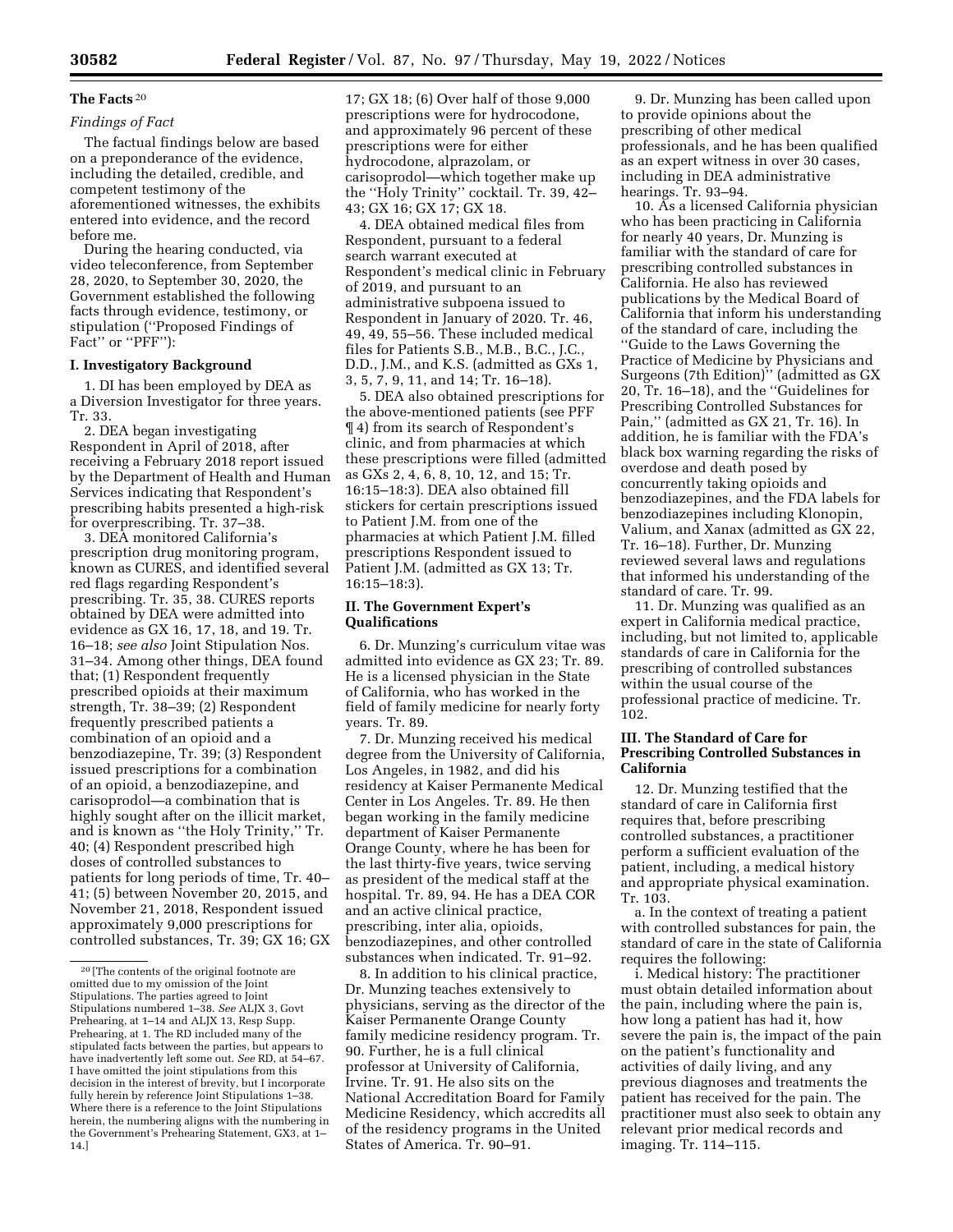ii. Physical examination: The practitioner must look at the area of pain unclothed for any swelling, redness, or mass. Tr. 116–17. The practitioner must palpate the affected area and identify areas of particular tenderness or pain. Tr. 117–18. The practitioner also is required to test a patient's range of motion, as well as the patient's neurological conditions via targeted tests for the area affected by pain (*e.g.,* tendon reflexes, and strength tests for the affected area). Tr. 118–19.

b. In the context of treating a patient with controlled substances for mental health conditions, the standard of care in the state of California requires the following:

i. Medical history: The practitioner must inquire into the patient's condition, including symptoms the patient is experiencing, when the patient experiences symptoms, how those symptoms impact the patient's functionality and activities of daily living, when the condition began, and if there is a family history of mental health issues. The practitioner must also seek to obtain any relevant prior medical records. Tr. 136–38.

ii. Physical examination: The practitioner must conduct a limited and focused general examination, including heart, lungs, and vital signs, [to rule out other possible medical diagnosis.] Tr. 138–39.

13. As part of the medical history, the practitioner must inquire into the patient's history of, and/or current use or abuse of, tobacco, drugs, or alcohol, as well as into any family history of use or abuse of tobacco, drugs, or alcohol. Tr. 120–21, 142.

14. Based on the history and physical examination, the standard of care requires the practitioner to assign a diagnosis to the patient. Tr. 103. An appropriate history and physical examination are crucial to arriving at an appropriate diagnosis. Tr. 121–22, 141. Without an appropriate diagnosis, a practitioner cannot establish a legitimate medical purpose to prescribe. Tr. 124, 141. [The standard of care requires the diagnosis to be documented in the record. Tr. 122.]

15. Next, the standard of care requires the practitioner to develop a customized and documented treatment plan for the patient with goals and objectives. Tr. 109–110. The practitioner must relay that plan to the patient, inform the patient of the risks \*BB and benefits of

treatment with controlled substances, as well as potential alternative treatments, and obtain the patient's informed consent for the treatment. Tr. 103–04, 124–25. When prescribing high dosages of controlled substances, this discussion of risks must include risks of addiction, overdose, and death. Tr. 126–27. ''All of [this] needs to be documented'' in the medical record. Tr. 135.

a. In the context of treating a patient with controlled substances for pain, the standard of care in the state of California requires that a treatment plan contain goals and objectives for pain management, such as maximizing benefit to function and minimizing pain, while also minimizing the risk to the patient from the controlled substances prescribed. Tr. 131.

b. In the context of treating a patient with controlled substances for mental health conditions, the standard of care in the State of California still requires that the treatment plan contain goals and objectives for the patient. Tr. 143.

c. With respect to risks of medications, Dr. Munzing explained that practitioner should only coprescribe opioids and benzodiazepines when ''absolutely necessary,'' and should do so for ''[n]o longer than absolutely necessary and typically in as low doses as possible to . . . decrease the risk.'' Tr. 154–55.

16. As treatment progresses, the standard of care requires a physician to monitor the patient. Tr. 104, 132. A practitioner must periodically update the patient's medical history, conduct further physical examinations, and obtain updated information regarding the etiology of a patient's state of health. Tr. 106–08. The practitioner must periodically review the course of treatment, ascertain how the patient is responding thereto, determine if continued treatment is appropriate or if the treatment plan needs to be modified, and document the rationale for any modifications. Tr. 108–09, 206; GX 20 at 61. The practitioner must also periodically re-inquire into the patient's use or abuse of tobacco, drugs, or alcohol. Tr. 259–60.

17. The practitioner must also periodically conduct updated physical examinations, both brief general examinations to ensure that the patient is healthy enough to continue receiving controlled substances, as well as focused examinations of the area for which pain is being treated to help in determining how the patient is responding to treatment. Tr. 111–12.

18. When prescribing controlled substances, the standard of care in California also requires a practitioner to monitor medication compliance,

including thorough reviews of CURES, Tr. 132, periodic urine drug screening, Tr. 133, and/or pill counts. *Id.* The practitioner must address any red flags of abuse or diversion. Tr. 112.

19. In addition, the standard of care requires that a practitioner document all of these above steps in detail. *See, e.g.,*  Tr. 104, 109, 110, 112, 122, 135, 144. Such documentation is critically important as it: (1) enables the practitioner to recall important facts about the patient's state of health and treatment, Tr. 145, 146; and (2) allows other practitioners who may also see the patient to see these facts. Tr. 145–146.

20. Appropriate documentation is a well-known, fundamental requirement in the medical community. Tr. 146. [According to Dr. Munzing, ''[t]he general mantra in medicine [is] . . . if [it is] not documented, it [did not] happen.'' Tr. 148. Thus, it is not credible that a practitioner who consistently failed to document these basic elements for a patient actually performed them. Tr. 148–50.

21. The practitioner must also comply with all relevant California laws.

#### **IV. Respondent's Improper Prescribing of Controlled Substances**

#### *A. Patient S.B.*

# i. Patient S.B.'s Initial Visit

22. Between February 2, 2017, and January 30, 2019, Respondent issued Patient S.B. the controlled substance prescriptions listed in Joint Stipulation No. 10. *See* ALJ Ex. 3 at 2–3. During this time, Respondent diagnosed Patient S.B. with fibromyalgia, GAD, and ADD. GX 1 at 47–59.

23. Respondent's initial encounter with Patient S.B. took place on August 3, 2016. GX 1 at 62, 66; Tr. 164–65. At that visit, Respondent diagnosed Patient S.B. with fibromyalgia, GAD, and ADD. GX 1 at 62; Tr. 165. Respondent prescribed Patient S.B. hydrocodone for fibromyalgia, Xanax for GAD, and Adderall for ADD. GX 1 at 62; Tr. 165. At this initial visit, Respondent failed to:

a. Take an appropriate medical history, GX 1 at 62; Tr. 166–68;

b. address Patient S.B.'s pain or functionality levels, GX 1 at 62; Tr. 171;

c. conduct an appropriate physical examination, GX 1 at 62; Tr. 166, 168– 71;

d. establish appropriate diagnoses, and therefore to establish legitimate medical purposes for hydrocodone, Xanax, or Adderall, Tr. 171–72; or

e. establish and document a treatment plan with goals and objectives, GX 1 at 62; Tr. 172–73.

<sup>\*</sup>BB The practitioner must determine the risk posed to a patient by controlled substances due to the patient's overall health history—as well as the potential for substance abuse or addiction. Tr. 103, 109. This text, which appeared in the RD originally, has been relocated for clarity.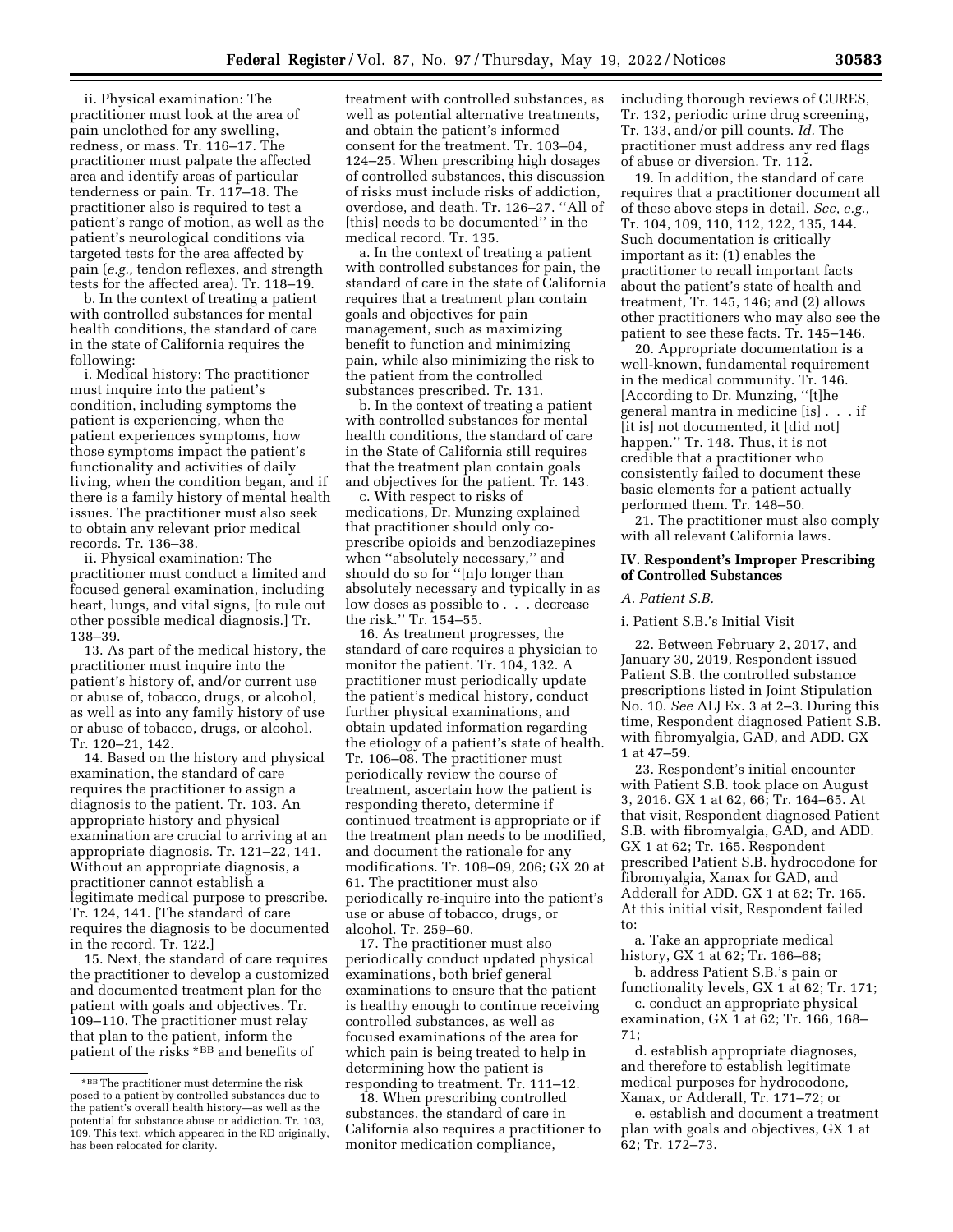ii. Continued Controlled Substance Prescribing Violations

24. Throughout the entire course of treatment, Respondent never obtained a proper medical history of Patient S.B., never recorded Patient S.B.'s pain or functionality levels, never obtained prior medical records for Patient S.B. nor does Patient S.B.'s medical file reflect Respondent requested such records—failed to periodically update Patient S.B.'s medical history as treatment progressed, and never conducted a sufficient physical examination for fibromyalgia. *See generally* GX 1; Tr. 241–43.

25. None of Respondent's diagnoses of Patient S.B. for which he prescribed controlled substances were based on sufficient clinical evidence. Tr. 243.

26. Over the course of his treatment of Patient S.B., Respondent's diagnoses of Patient S.B. for ADD, GAD and fibromyalgia came and went without explanation or comment. *See generally*  GX 1; Tr. 188, 193–95. Fibromyalgia and ADD are chronic diagnoses. Tr. 188, 193. These erratic diagnoses were outside of the standard of care, [especially since these diagnoses,] including those made between February 2, 2017, and January 30, 2019, [were not supported by an adequate medical history and physical examination].\*CC Tr. 191–92; 195–97.

27. Respondent sometimes prescribed Patient S.B. both hydrocodone and Soma, and sometimes only hydrocodone, for fibromyalgia. See GX 1 at 47–59; Tr. 197:3–17. Respondent never documented any rationale for changing Patient S.B.'s course of medication in violation of the California standard of care. See GX 1 at 47–59; PFF ¶ 16; Tr. 199–200.

28. Respondent never documented an appropriate treatment plan with goals and objectives for Patient S.B., never documented an appropriate rationale for continued treatment of Patient S.B. with controlled substances, and failed to properly discuss the risks and benefits of the controlled substances he prescribed to Patient S.B. *See generally*  GX 1; Tr. 243.

29. Respondent also prescribed Patient S.B. the following dangerous combinations of controlled substances that put Patient S.B. at serious risk of adverse medical consequences, including addiction, overdose, and death. Tr. 203–05:

a. Hydrocodone, Adderall, and Soma on February 2, 2017, May 8, 2017, June 2, 2017, August 1, 2017, August 30,

2017, November 6, 2017, and January 23, 2018. ALJ Ex. 3 at 2–3.

b. Hydrocodone, Adderall, and Xanax on March 1, 2017, April 4, 2017, June 28, 2017. ALJ Ex. 3 at 2–3.

c. Hydrocodone and Adderall on September 29, 2017, July 2018, and in August 2018, September 2018, October 2018, and November 2018. ALJ Ex. 3 at 3.

30. Respondent's prescriptions to Patient S.B. for Xanax between February 2, 2017, and January 30, 2019, were all for 6 mg of Xanax per day. GX 1 at 57– 59; Tr. 212–13. The maximum recommended dosage for Xanax for treatment of GAD is 4 mg per day, according to the FDA label for Xanax. GX 22 at 59; Tr. 213. Prescribing such high dosages of Xanax placed Patient S.B. at risk of potentially lethal withdrawal, and presented risks of diversion. Tr. 217, 218–19. The fact that Respondent prescribed Xanax to Patient S.B. concurrently with opioids, see ALJ Ex. 3 at 2–3, dramatically increased her risk of overdose and death. Tr. 217–18.

31. Respondent noted, on fifteen occasions between February 2, 2017, and December 21, 2018, that Patient S.B. was opioid dependent and refusing detoxification. GX 1 at 49–59. Refusal to detoxify is a significant red flag of abuse or diversion, indicating the prescriber feels the patient needs to detoxify, but the patient refuses. Tr. 221–22. Respondent never addressed this red flag, but simply continued to prescribe the patient opioids on an as-needed basis. GX 1 at 49–59; Tr. 222. Prescribing opioids to the patient on an as-needed basis when a patient is refusing detoxification is particularly inappropriate, because any prescribed opioids must be carefully controlled. Tr. 223.

32. Patient S.B. provided inconsistent information to other providers; she told an orthopedic surgeon during a June 28, 2017 visit that she had only a past medical history of anxiety (with no mention of fibromyalgia or ADD), and she did not disclose taking any medications when she was receiving hydrocodone, Soma, Adderall, and Xanax from Respondent. See GX 1 at 30, 57. Patient S.B. also informed the orthopedic surgeon that she had no history of trauma, *see* GX 1 at 30, but reported to the California Employment Development Department that she was disabled as a result of accident or trauma that had occurred on June 15, 2017, see GX 1 at 40. These inconsistent reports were significant red flags of abuse or diversion. Tr. 230, 231–32. Respondent, however, never addressed these red flags. Tr. 233, 235–37.

33. Respondent never conducted a urine drug screen on Patient S.B. in violation of the California standard of care. Tr. 219:13–16; PFF ¶ 18; *see generally* GX 1.

34. None of the controlled substance prescriptions Respondent issued to Patient S.B. between February 2, 2017, and January 30, 2018, were issued for a legitimate medical purpose, or by a practitioner acting within the usual course of professional practice. Tr. 244. Indeed, according to Dr. Munzing, no patient should receive the drugs that Respondent prescribed to Patient S.B. in the dosages, durations, and combinations that Respondent prescribed. Tr. 211–12.

## *B. Patient M.B.*

35. Between January 5, 2018, and November 20, 2019, Respondent issued to Patient M.B. the controlled substance prescriptions listed in Joint Stipulation No. 13. See ALJ Ex. 3 at 4–5. During this time, Respondent diagnosed Patient M.B. with back pain, ADD, and opioid dependency. GX 3 at 24–37.

i. Patient M.B.'s Initial Visit and the First Diagnosis for ADD

36. Respondent's initial encounter with Patient M.B. took place on April 19, 2006. GX 3 at 84, 91; Tr. 248–49. At that visit, Respondent diagnosed Patient M.B. with chronic back pain, chronic left knee pain, and dyslipidemia. GX 3 at 84; Tr. 250–51. Respondent prescribed Patient M.B. hydrocodone for chronic back and left knee pain. GX 3 at 84. At this initial visit, Respondent failed to:

a. Take an appropriate medical history, GX 3 at 84; Tr. 252–54;

b. address Patient M.B.'s pain or functionality levels, GX 3 at 84; Tr. 257;

c. conduct an appropriate physical examination, GX 3 at 84; Tr. 254–56, 257;

d. establish appropriate diagnoses for back pain and knee pain and therefore to establish a legitimate medical purpose to prescribe hydrocodone, Tr. 258; or

e. establish and document a treatment plan with goals and objectives, GX 3 at 84; Tr. 258.

37. Respondent first diagnosed Patient M.B. with ADD on July 9, 2013, and prescribed 30 mg of Adderall per day. GX 3 at 46. No history was taken, nor evaluations performed, for ADD other than a note saying Patient M.B. presented as a ''40 yom with ADD, neck[ ]pain.'' GX 3 at 46; Tr. 262. Nothing supported Respondent's diagnosis for ADD, and he did not establish a legitimate medical purpose to prescribe Adderall. Tr. 263. Nor did

<sup>\*</sup>CC I have made this change for S.B. and each of the subsequent patients for legal clarity pursuant to *supra* n. \*HH.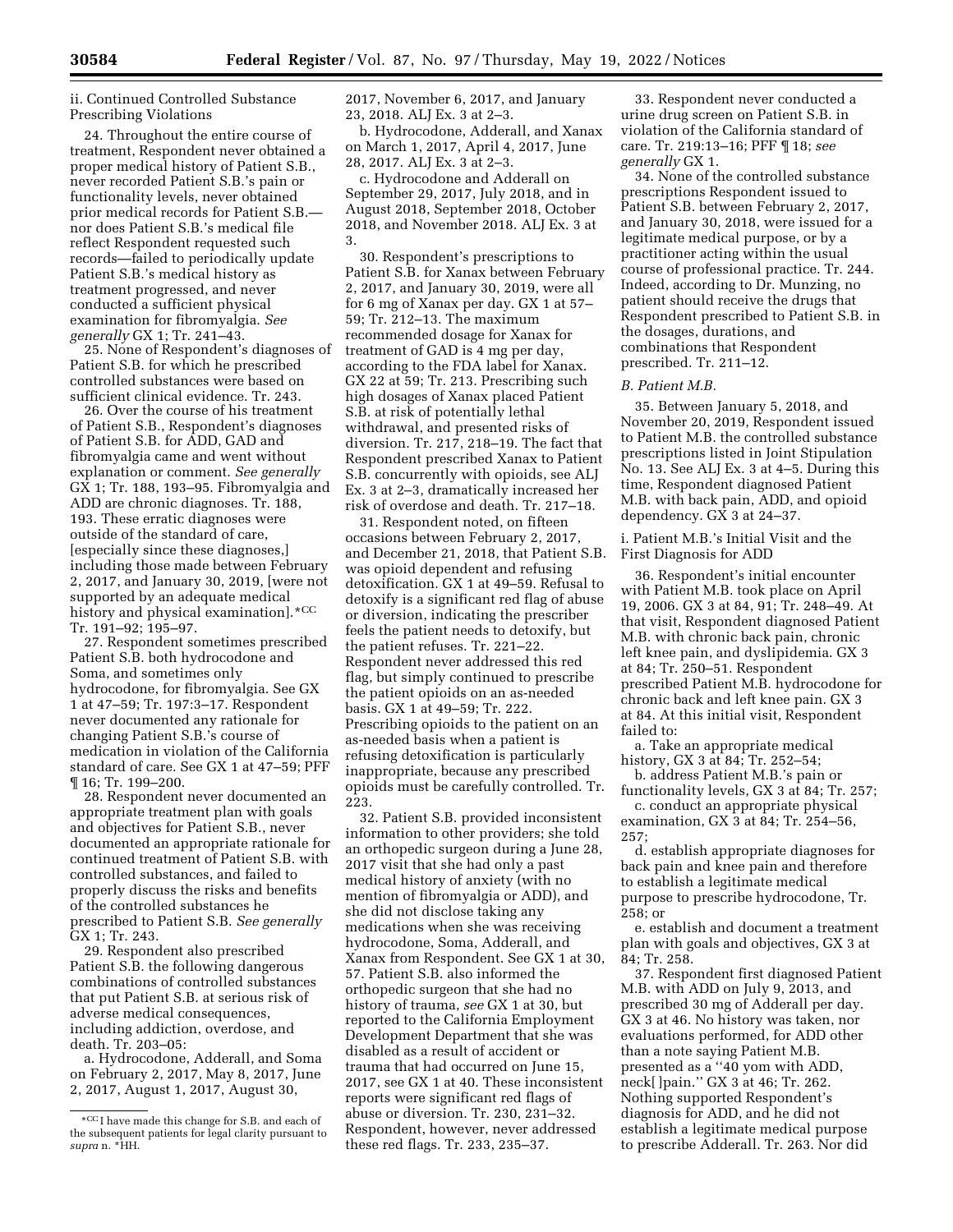he establish and document a treatment plan with goals and objectives for the Adderall. GX 3 at 46; Tr. 263.

# ii. Continued Controlled Substance Violations

38. Throughout the entire course of treatment, Respondent never obtained a proper medical history of Patient M.B., recorded Patient M.B.'s pain or functionality levels, or obtained prior medical records for Patient M.B.—nor does Patient M.B.'s medical file reflect Respondent requested such records failed to periodically update Patient M.B.'s medical history as treatment progressed, and never conducted a sufficient physical examination for pain. *See generally* GX 3; Tr. 287–88.

39. None of Respondent's diagnoses of Patient M.B. for which he prescribed controlled substances between January 5, 2018, and November 20, 2019, were based on sufficient medical evidence. Tr. 288.

40. Over the course of his treatment of Patient M.B., Respondent frequently changed without comment the diagnoses for which he prescribed Patient M.B. hydrocodone. *See generally*  GX 3; Tr. 275–78. These erratic diagnoses were outside of the standard of care, [especially because these diagnoses], including those made between January 5, 2018, and November 20, 2019, [were not supported by an adequate medical history and physical examination.] Tr. 278–80.

41. Other than inquiring into smoking and alcohol use at Patient M.B.'s initial visit, see GX 3 at 84, Respondent did not inquire about current or past substance abuse until over three years later, on August 11, 2009, when he had Patient M.B. sign a form stating ''I have no history of drug abuse, nor was I treated for drug or substance abuse in the past.'' GX 3 at 94. Patient M.B. was never asked about substance abuse again something the California standard of care required Respondent to do. PFF ¶ 16; Tr. 261; *see generally* GX 3.

42. Respondent never documented an appropriate treatment plan with goals and objectives for Patient M.B., never documented an appropriate rationale for continued treatment of Patient M.B. with controlled substances, and failed to properly discuss the risks and benefits of the controlled substances he prescribed to Patient M.B. *See generally*  GX 3; Tr. 288–89.

43. Respondent also prescribed Patient M.B. dangerous combinations of hydrocodone and Adderall approximately monthly from January 2018, until July 2019, and once again on November 20, 2019. ALJ Ex. 3 at 4–5. These combinations put Patient M.B. at

serious risk of adverse medical consequences, including addiction, overdose, and death. Tr. 105–06, 281.

44. Respondent noted, on at least 11 occasions between March 6, 2018, and February 4, 2019, that Patient M.B. was opioid dependent, and refusing detoxification. GX 3 at 30, 32–36. Respondent never addressed this red flag, but simply continued to prescribe the patient hydrocodone on an asneeded basis. GX 3 at 30, 32–36; *see also*  Tr. 286–87.

45. Indeed, Respondent frequently prescribed Patient M.B. hydrocodone as a treatment for the patient's opioid dependency, including on March 6, 2018, May 1, 2018, August 16, 2018, September 13, 2018, October 11, 2018, November 7, 2018, and January 2, 2019. GX 3 at 30, 32–36.

46. Opioid dependency does not create a legitimate medical purpose to prescribe hydrocodone. To the contrary, treating a patient's opioid dependency with hydrocodone is outside of the standard of care and outside the usual course of professional practice. Tr. 267– 69.

47. Respondent never conducted a urine drug screen on Patient M.B., in violation of the California standard of care. Tr. 284; PFF ¶ 18; *see generally* GX 3.

48. None of the controlled substance prescriptions Respondent issued to Patient M.B. between January 5, 2018, and November 20, 2019, were issued for a legitimate medical purpose or by a practitioner acting within the usual course of professional practice. Tr. 289– 90. According to Dr. Munzing, there is nearly no situation in which a patient should receive the drugs that Respondent prescribed to Patient M.B. from January 5, 2018, to November 20, 2019, in those dosages, durations, and combinations, and Patient M.B. did not present any such situation. Tr. 283–84.

#### *C. Patient B.C.*

49. Between January 25, 2017, and December 19, 2019, Respondent issued to Patient B.C. the controlled substance prescriptions listed in Joint Stipulation No. 16. See ALJ Ex. 3 at 5–7. During this time, Respondent diagnosed Patient B.C. with back pain, GAD, ADD, and opioid dependency. GX 5 at 17–33.

i. Patient B.C.'s Initial Visit and the First Diagnosis for ADD

50. Respondent's initial encounter with Patient B.C. took place on March 27, 2014. GX 5 at 48, 55; Tr. 293:1–16. At that visit, Respondent diagnosed Patient B.C. with GAD and back pain. GX 5 at 48; Tr. 294. Respondent prescribed Patient B.C. hydrocodone for back pain and 6 mg of Xanax for GAD. GX 5 at 48; Tr. 294. At this initial visit, Respondent failed to:

a. Take an appropriate medical history, GX 5 at 84; Tr. 295:7–296:15;

b. address Patient B.C.'s pain or functionality levels, GX 5 at 84; Tr. 297– 98;

c. conduct an appropriate physical examination, GX 5 at 84; Tr. 296:16– 297;

d. establish an appropriate diagnosis for back pain or GAD as necessary to establish a legitimate medical purpose to prescribe hydrocodone or Xanax, Tr. 298–99; or

e. establish and document a treatment plan with goals and objectives, GX 5 at 85; Tr. 299.

51. Respondent only inquired about Patient B.C.'s substance abuse on March 27, 2014. *See* GX 5 at 48, 57; Tr. 296, 299. Patient B.C. was never asked about substance abuse again—something the California standard of care required Respondent to do. PFF ¶ 16; Tr. 300; *see generally* GX 5.

52. Respondent first diagnosed Patient B.C. with ADD on May 20, 2014, and prescribed 60 mg of Adderall per day. GX 5 at 47. He took no history, and performed no evaluations, for ADD, other than a note saying ''Pt has ADD give [A]dderall 30mg bid (SED).'' *Id.*  Respondent's diagnosis for ADD was unsupported; he did not establish a legitimate medical purpose to prescribe Adderall, nor did he establish and document a treatment plan with goals and objectives. GX 5 at 47; Tr. 302.

ii. Continued Controlled Substance Violations

53. Throughout the entire course of treatment, Respondent never obtained a proper medical history of Patient B.C., never recorded Patient B.C.'s pain or functionality levels, failed to periodically update Patient B.C.'s medical history as treatment progressed, and never conducted a sufficient physical examination for pain. *See generally* GX 5; Tr. 335–36.

54. None of Respondent's diagnoses of Patient B.C. for which he prescribed controlled substances between January 25, 2017, and December 19, 2019, were based on sufficient medical evidence. Tr. 336.

55. Over the course of his treatment of Patient B.C., Respondent's diagnoses for pain, GAD, and ADD frequently came and went without comment or explanation. *See generally* GX 5; Tr. 316–19; 319–21; 322–25. Like chronic pain and GAD, ADD is a chronic condition. Tr. 167:13–16. These erratic diagnoses were outside of the standard of care, [especially since these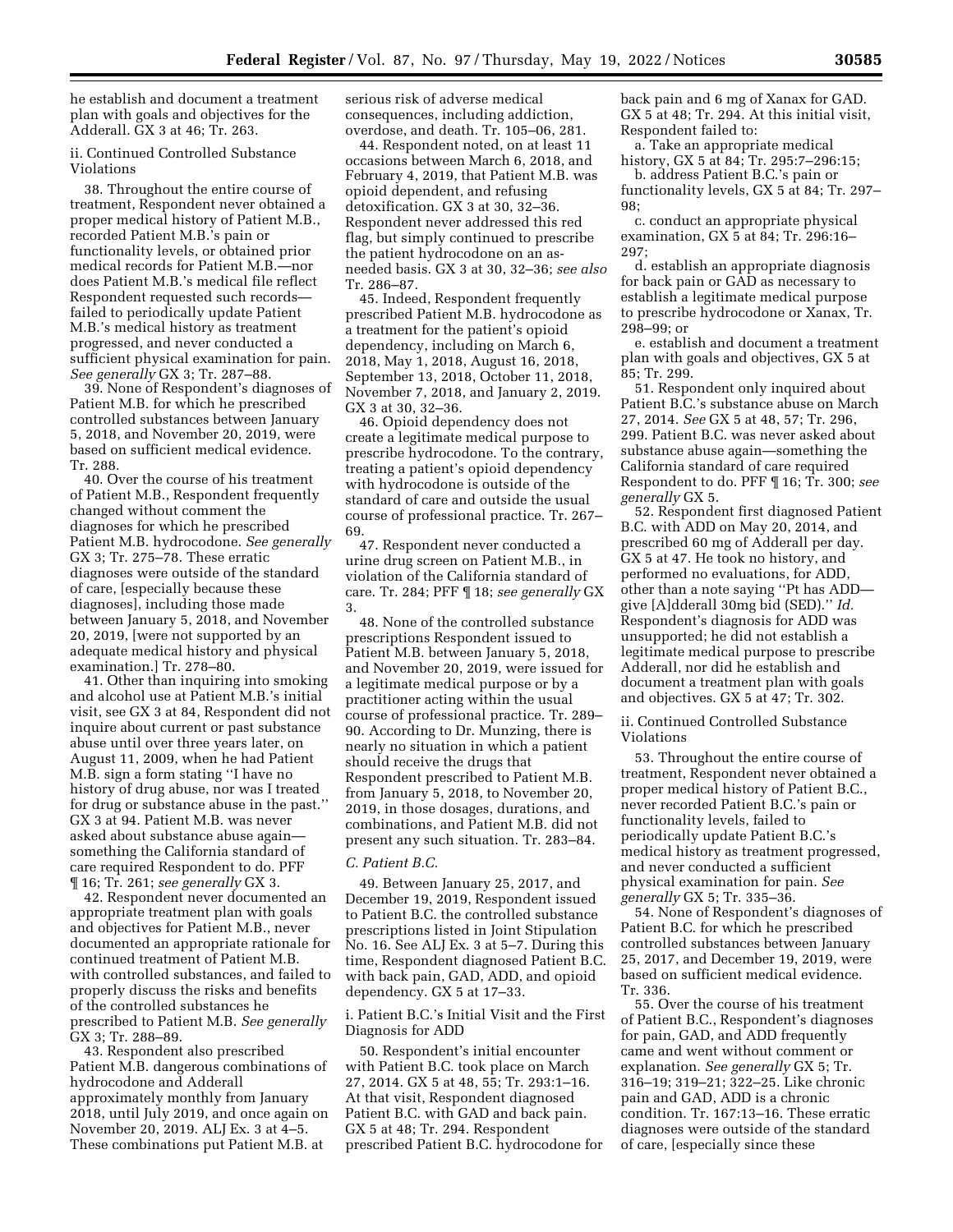diagnoses,] including those made between January 25, 2017, and December 19, 2019, [were not supported by an adequate medical history and physical examination.] Tr. 318–19; 321– 22; 325–26.

56. Respondent never documented an appropriate treatment plan with goals and objectives for Patient B.C., never documented an appropriate rationale for continued treatment of Patient B.C. with controlled substances, and failed to properly discuss the risks and benefits of the controlled substances he prescribed to Patient B.C. *See generally*  GX 5; Tr. 337.

57. Respondent also prescribed Patient B.C. the following dangerous combinations of controlled substances, which put Patient B.C. at serious risk of adverse medical consequences, including addiction, overdose and death. Tr. 326–30:

a. Hydrocodone, Adderall, and Xanax on January 25, 2017, April 18, 2017, June 19, 2017, and July 31, 2018. ALJ Ex. 3 at 5–6.

b. Hydrocodone and Xanax on May 19, 2017, and approximately monthly from February 16, 2018, until July 3, 2018. ALJ Ex. 3 at 5–06.

c. Hydrocodone and Adderall on September 25, 2018, December 19, 2018, February 13, 2019, April 9, 2019, June 5, 2019, July 30, 2019, October 25, 2019, and December 19, 2019. ALJ Ex. 3 at 5– 7.

58. Respondent's prescriptions to Patient B.C. for Xanax between January 25, 2017, and July 31, 2018, were all for 6 mg of Xanax per day. GX 5 at 28–33. Such high dosages of Xanax placed Patient B.C. at risk of potentially lethal withdrawal, and presented risks of diversion. Tr. 294–95. The fact that Respondent prescribed Xanax to Patient B.C. concurrently with opioids, *see* ALJ Ex. 3 at 5–6, dramatically increased his risk of overdose and death. Tr. 295.

59. Respondent noted, on 19 occasions between January 25, 2017, and February 13, 2019, that Patient B.C. was opioid dependent, and refusing detoxification. GX 5 at 23, 25–33. Respondent never addressed this red flag, but simply continued to prescribe the patient hydrocodone on an asneeded basis. GX 5 at 23, 25–33; *see also*  Tr. 333–34.

60. Indeed, Respondent frequently improperly and illegally prescribed Patient B.C. hydrocodone as a treatment for the patient's opioid dependency, including on January 25, 2017, June 19, 2017, July 17, 2017, March 26, 2018, May 11, 2018, July 3, 2018, August 28, 2018, October 22, 2018, December 19, 2018, and February 13, 2019. GX 5 at 23, 25–33; Tr. 306–07.

61. Respondent never conducted a urine drug screen on Patient B.C., in violation of the California standard of care. Tr. 333; PFF ¶ 18; *see generally* GX 5.

62. None of the controlled substance prescriptions Respondent issued to Patient B.C. between January 25, 2017, and December 19, 2019, were issued for a legitimate medical purpose or by a practitioner acting within the usual course of professional practice. Tr. 289– 90. According to Dr. Munzing, there is nearly no situation in which a patient should receive the drugs that Respondent prescribed to Patient B.C. from January 25, 2017, to December 19, 2019, in those dosages, durations, and combinations, and Patient B.C. did not present any such situation. Tr. 337–38.

## *D. Patient J.C.*

63. Between January 16, 2018, and December 30, 2019, Respondent issued to Patient J.C. the controlled substance prescriptions listed in Joint Stipulation No. 19. *See* ALJ Ex. 3 at 7–8. During this time, Respondent diagnosed Patient J.C. with back pain, GAD, and opioid dependency. GX 7 at 168–180.

i. Patient J.C.'s Initial Visit and the First Diagnosis for Back Pain

64. Respondent's initial encounter with Patient J.C. took place on May 18, 2009. GX 7 at 216, 233; Tr. 383:1–384:5. At that visit, Respondent diagnosed Patient J.C. with migraine headaches and GAD. GX 7 at 216; Tr. 384. Respondent prescribed Patient J.C. hydrocodone for migraines and Xanax for GAD. GX 7 at 216; Tr. 384. At this initial visit, Respondent failed to:

a. Take an appropriate medical history, GX 7 at 216; Tr. 385–86;

b. address Patient J.C.'s pain or functionality levels, GX 7 at 216; Tr. 387;

c. conduct an appropriate physical examination, GX 7 at 216; Tr. 386:16– 387:3;

d. establish appropriate diagnoses for migraines or GAD and so establish a legitimate medical purpose to prescribe hydrocodone or Xanax, Tr. 387–88; or

e. establish and document a treatment plan with goals and objectives, GX 7 at 216; Tr. 388.

65. Respondent first diagnosed Patient J.C. with back pain on July 21, 2016, and prescribed hydrocodone. GX 7 at 189. There was no history taken, or evaluations performed, for back pain, other than a note saying Patient J.C. presented as a ''39 yom with GAD, chronic back pain.'' *Id.* Respondent's diagnosis for back pain was unsupported; he did not establish a legitimate medical purpose to prescribe

hydrocodone, nor did he establish and document a treatment plan with goals and objectives. Tr. 391, 392–93, 393–94.

ii. Continued Controlled Substance Violations

66. Throughout the entire course of treatment, Respondent never obtained a proper medical history of Patient J.C., never recorded Patient J.C.'s pain or functionality levels, never obtained prior medical records for Patient J.C. nor does Patient J.C.'s medical file reflect Respondent requested such records—failed to periodically update Patient J.C.'s medical history as treatment progressed, and never conducted a sufficient physical examination for pain. See generally GX 7; Tr. 424–26.

67. None of Respondent's diagnoses of Patient J.C. for which he prescribed controlled substances between January 16, 2018, and December 30, 2019, were based on sufficient medical evidence. Tr. 426.

68. Over the course of his treatment of Patient J.C., Respondent frequently changed without comment the diagnoses for which he prescribed Patient J.C. opioids, as well as the opioids prescribed. See generally GX 7; Tr. 409–14. These erratic diagnoses were outside of the standard of care, [especially since those diagnoses,] including those made between January 16, 2018, and December 30, 2019, [were not supported by an adequate medical history and physical examination.] Tr. 414–15.

69. Other than inquiring into smoking and alcohol use at Patient J.C.'s initial visit, see GX 7 at 216, Respondent did not inquire about current or past substance abuse until August 17, 2009, when he had Patient J.C. sign a form stating, ''I have no history of drug abuse, nor was I treated for drug or substance abuse in the past.'' GX 7 at 227. Patient J.C. was never asked about substance abuse again—something the California standard of care required Respondent to do. PFF ¶ 16; Tr. 359–60; *see generally*  GX 7.

70. Respondent never documented an appropriate treatment plan with goals and objectives for Patient J.C., never documented an appropriate rationale for continued treatment of Patient J.C. with controlled substances, and failed to properly discuss the risks and benefits of the controlled substances he prescribed to Patient J.C. *See generally*  GX 7; Tr. 426–27.

71. Respondent also prescribed Patient J.C. dangerous combinations of hydrocodone and Valium approximately monthly from January 16, 2018, until January 18, 2019, and once again on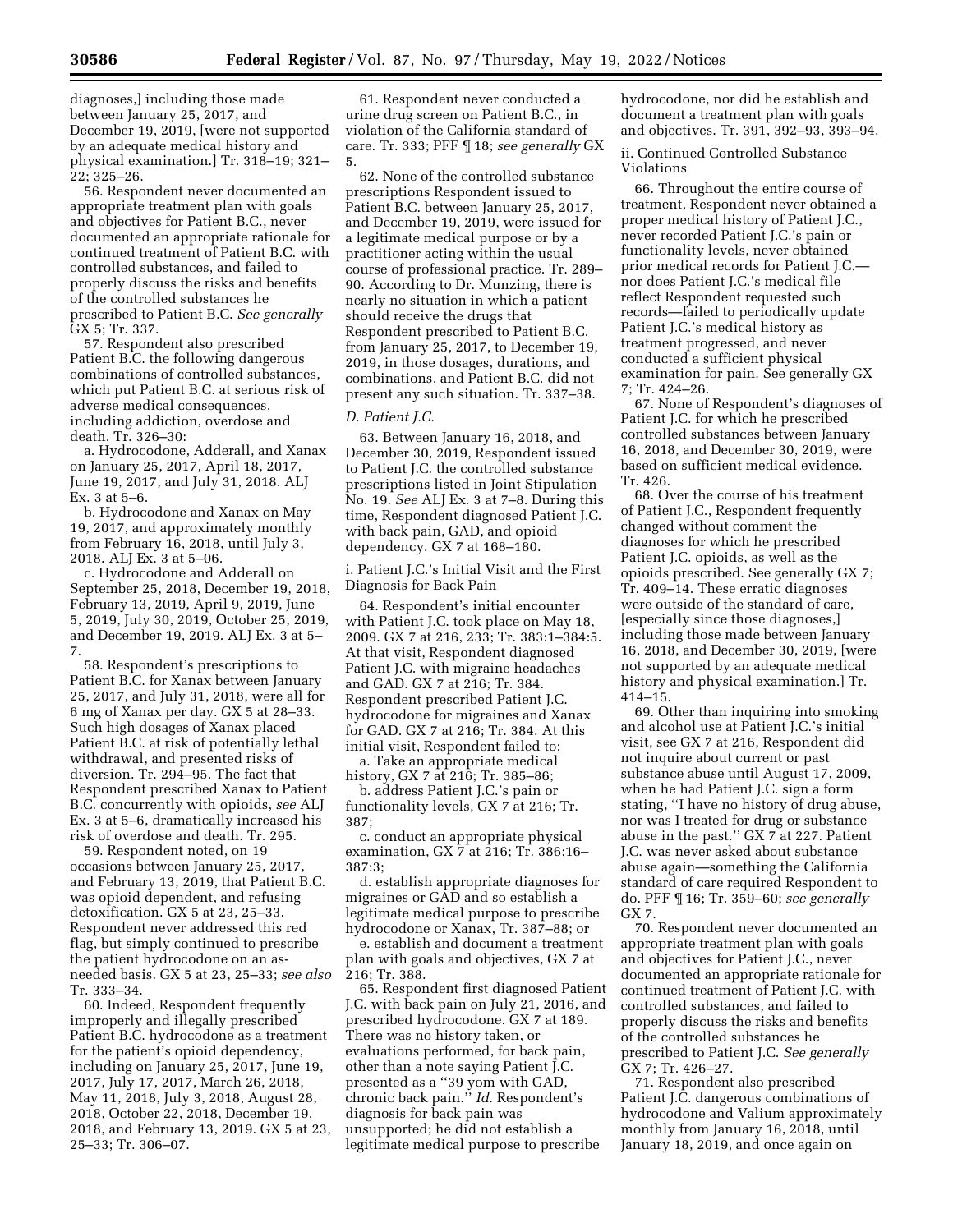May 6, 2019. ALJ Ex. 3 at 7–8. These combinations put Patient J.C. at serious risk of adverse medical consequences, including addiction, overdose, and death. Tr. 417–18.

72. Respondent noted, on 14 occasions between January 16, 2018, and February 19, 2019, that Patient J.C. was opioid dependent, and refusing detoxification. GX 7 at 173, 175–180. Respondent never addressed this red flag, but simply continued to prescribe the patient hydrocodone on an asneeded basis. GX 7 at 173, 175–80; *see also* Tr. 423–24.

73. Indeed, Respondent frequently improperly and illegally prescribed Patient J.C. hydrocodone as a treatment for the patient's opioid dependency, including on February 16, 2018, April 16, 2018, June 15, 2018, August 15, 2018, October 17, 2018, and December 13, 2018. GX 7 at 175–80; Tr. 398–400.

74. Respondent never conducted a urine drug screen on Patient J.C., in violation of the California standard of care. Tr. 421; PFF ¶ 18; *see generally* GX 7.

75. None of the controlled substance prescriptions Respondent issued to Patient J.C. between January 16, 2018, and December 30, 2019, were issued for a legitimate medical purpose or by a practitioner acting within the usual course of professional practice. Tr. 427– 28. According to Dr. Munzing, there is nearly no situation in which a patient should receive the drugs that Respondent prescribed to Patient J.C. from January 16, 2018, to December 30, 2019, in those dosages, durations, and combinations, and Patient J.C. did not present any such situation. Tr. 418–19.

#### *E. Patient D.D.*

76. Between January 4, 2018, and February 12, 2019, Respondent issued to Patient D.D. the controlled substance prescriptions listed in Joint Stipulation No. 22. *See* ALJ Ex. 3 at 9. During this time, Respondent diagnosed Patient D.D. with back pain, GAD, and opioid dependency. GX 9 at 37–43.

#### i. Patient D.D.'s Initial Visit

77. Respondent's initial encounter with Patient D.D. took place on July 9, 2008. GX 9 at 74, 80; Tr. 430–31. At that visit, Respondent diagnosed Patient D.D. with GAD and back pain. GX 9 at 74; Tr. 431. Respondent prescribed Patient D.D. hydrocodone and Soma for back pain, and Valium for GAD. GX 9 at 74; Tr. 431. At this initial visit, Respondent failed to:

a. Take an appropriate medical history, GX 9 at 74; Tr. 433–34;

b. address Patient D.D.'s pain or functionality levels, GX 9 at 74; Tr. 435– 36;

c. conduct an appropriate physical examination, GX 9 at 74; Tr. 434–35;

d. establish appropriate diagnoses for back pain or GAD and so to establish a legitimate medical purpose to prescribe hydrocodone, Soma, or a

benzodiazepine, Tr. 436:3–21; or e. establish and document a treatment plan with goals and objectives, GX 9 at 74; Tr. 436:22–25.

ii. Continued Controlled Substance Violations

78. Throughout the entire course of treatment, Respondent never obtained a proper medical history of Patient D.D., never recorded Patient D.D.'s pain or functionality levels, never obtained prior medical records for Patient D.D. nor does Patient D.D.'s medical file reflect Respondent requested such records—failed to periodically update Patient D.D.'s medical history as treatment progressed, and never conducted a sufficient physical examination for pain. *See generally* GX 9; Tr. 465–66.

79. None of Respondent's diagnoses of Patient D.D. for which he prescribed controlled substances between January 4, 2018, and February 12, 2019, were based on sufficient medical evidence. Tr. 467.

80. Over the course of his treatment of Patient D.D., Respondent frequently changed without comment the diagnoses for which he prescribed Patient D.D. opioids. *See generally* GX 9; Tr. 450–56. These erratic diagnoses were outside of the standard of care, [especially since these diagnoses,] including those made between January 4, 2018, [were not supported by an adequate medical history and physical examination.] Tr. 453–56.

81. Other than inquiring into smoking and alcohol use at Patient D.D.'s initial visit, *see* GX 9 at 74, Respondent did not inquire about current or past substance abuse until over one year later, on August 28, 2009, when he had Patient D.D. sign a form stating ''I have no history of drug abuse, nor was I treated for drug or substance abuse in the past.'' GX 9 at 77. Respondent never asked Patient D.D. about substance abuse again—something the California standard of care required Respondent to do. PFF ¶ 16; *see generally* GX 9.

82. Respondent never documented an appropriate treatment plan with goals and objectives for Patient D.D., never documented an appropriate rationale for continued treatment of Patient D.D. with controlled substances, and failed to properly discuss the risks and benefits

of the controlled substances he prescribed to Patient D.D. *See generally*  GX 9; Tr. 467.

83. Respondent also prescribed Patient D.D. the following dangerous combinations of controlled substances, which put Patient D.D. at serious risk of adverse medical consequences, including addiction, overdose, and death, Tr. 457–58:

a. Hydrocodone and Soma approximately monthly from January 4, 2018, through August 10, 2018, and October 16, 2018, through January 11, 2019. ALJ Ex. 3 at 9.

b. Hydrocodone and Xanax on September 19, 2018. ALJ Ex. 3 at 9.

84. Respondent noted, on 10 occasions between January 16, 2018, and February 12, 2019, that Patient D.D. was opioid dependent and refusing detoxification. GX 9 at 37, 39–43. Respondent never addressed this red flag, but simply continued to prescribe the patient hydrocodone on an asneeded basis. GX 9 at 37, 39–43.; see also Tr. 463–65.

85. Indeed, Respondent frequently illegally and improperly prescribed Patient D.D. hydrocodone as a treatment for the patient's opioid dependency, including on March 23, 2018, July 6, 2018, August 10, 2018, October 16, 2018, December 13, 2018, and February 12, 2019. GX 9 at 37, 39–43; Tr. 454. Moreover, on all of those occasions except February 12, 2019, Respondent also prescribed Patient D.D. Soma for his opioid dependency. Soma is not indicated as a treatment for opioid dependency, and prescribing it to treat opioid dependency is outside the usual course of professional practice. GX 9 at 39–43; Tr. 454–55.

86. Although Patient D.D. presented a risk of abuse or diversion, Respondent never conducted a urine drug screen on Patient D.D., in violation of the California standard of care. Tr. 461–62; PFF ¶ 18; *see generally* GX 9.

87. None of the controlled substance prescriptions Respondent issued to Patient D.D. between January 4, 2018, and February 12, 2019, were issued for a legitimate medical purpose or by a practitioner acting within the usual course of professional practice. Tr. 468:4–16. According to Dr. Munzing, there is nearly no situation in which any patient should receive the drugs that Respondent prescribed to Patient D.D. between January 4, 2018, and February 12, 2019, in those dosages, durations, and combinations, and Patient D.D. did not present any such situation. Tr. 460– 61.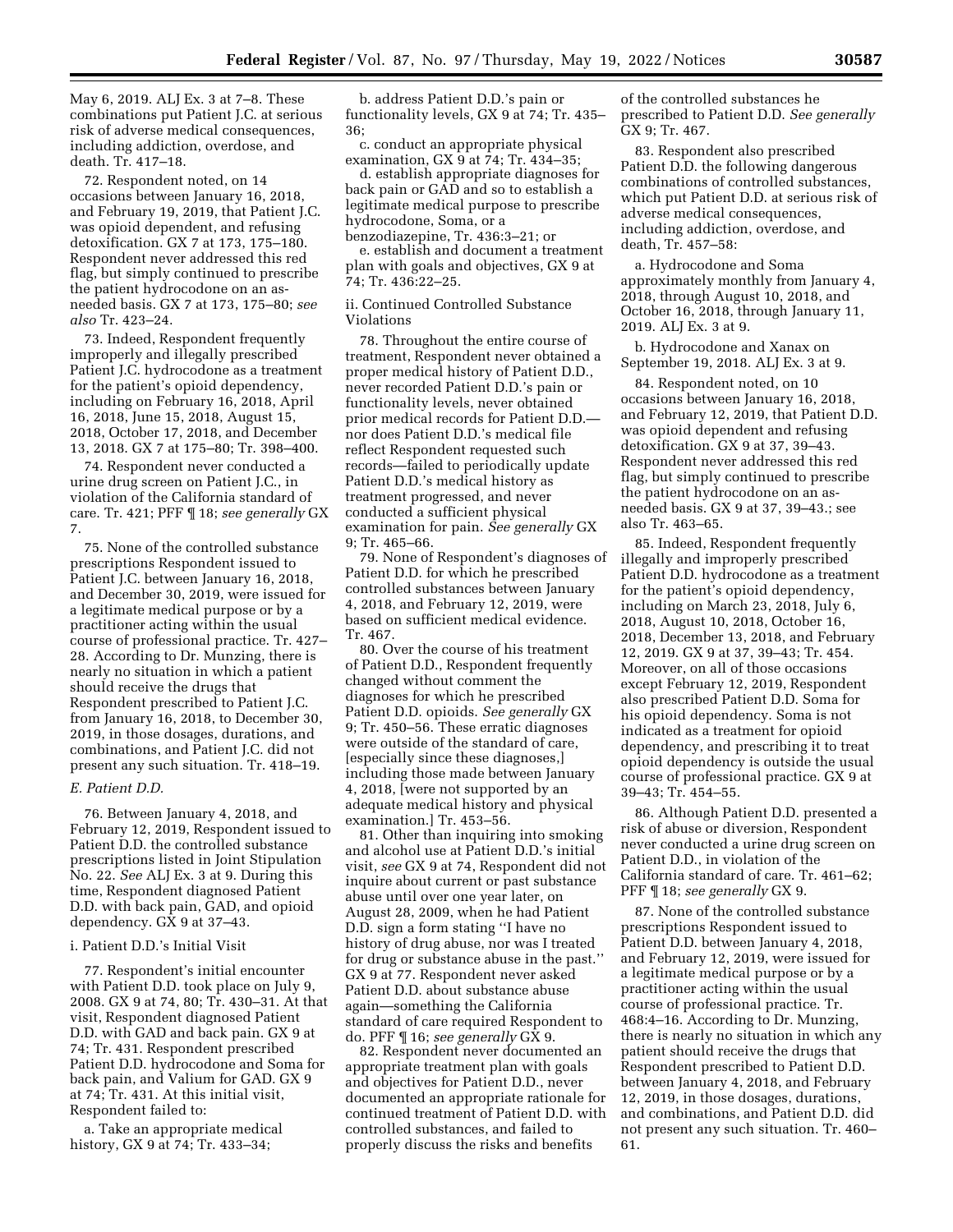#### *F. Patient J.M.*

88. Between January 10, 2017, and December 31, 2019, Respondent issued to Patient J.M. the controlled substance prescriptions listed in Joint Stipulation No. 25. See ALJ Ex. 3 at 10–12. During this time, Respondent diagnosed Patient J.M. with back pain, GAD, and opioid dependency. GX 11 at 18–42.

# i. Patient J.M.'s Initial Visit

89. Respondent's initial encounter with Patient J.M. took place on May 14, 2007. GX 11 at 104, 111; Tr. 471. At that visit, Respondent diagnosed Patient J.M. with, inter alia, back pain and GAD. GX 11 at 104; Tr. 472. Respondent prescribed Patient J.M. hydrocodone for back pain and 6 mg of Xanax per day for GAD. GX 11 at 104; 472. At this initial visit, Respondent failed to:

a. Take an appropriate medical history, GX 11 at 104; Tr. 473–74

b. address Patient J.M.'s pain or functionality levels, GX 11 at 104; Tr. 474–75;

c. conduct an appropriate physical examination, GX 11 at 104; Tr. 474;

d. establish an appropriate diagnosis for back pain and so establish a legitimate medical purpose to prescribe hydrocodone or Soma, Tr. 475; or

e. establish and document a treatment plan with goals and objectives, GX 11 at 104; Tr. 475–76.

ii. Controlled Substance Violations

90. Throughout the entire course of treatment, Respondent never obtained a proper medical history of Patient J.M., never recorded Patient J.M.'s pain or functionality levels, never obtained prior medical records for Patient J.M. nor does Patient J.M.'s medical file reflect Respondent requested such records—failed to periodically update Patient J.M.'s medical history as treatment progressed, and never conducted a sufficient physical examination for pain. *See generally* GX 11; Tr. 564–66.

91. None of Respondent's diagnoses of Patient J.M. for which he prescribed controlled substances between January 10, 2017, and December 31, 2019, were based on sufficient medical evidence. Tr. 566.

92. Over the course of his treatment of Patient J.M., Respondent frequently changed without comment the diagnoses for which he prescribed Patient J.M. hydrocodone. *See generally*  GX 11; Tr. 502–03, 504. These erratic diagnoses were outside of the standard of care, [especially since these diagnoses,] including those made between January 10, 2017, [were not supported by an adequate medical

history and physical examination.] Tr. 503–04.

93. Other than inquiring into smoking and alcohol use at Patient J.M.'s initial visit, see GX 11 at 104; Tr. 475, Respondent did not inquire about substance abuse until over two years later, on September 21, 2009, when he had Patient J.M. sign a form stating ''I have no history of drug abuse, nor was I treated for drug or substance abuse in the past.'' GX 11 at 115. Respondent never asked Patient J.M. about substance abuse again as required by the California standard of care. PFF ¶ 16; Tr. 481–82; *see generally* GX 11.

94. Respondent never documented an appropriate treatment plan with goals and objectives for Patient J.M., never documented an appropriate rationale for continued treatment of Patient J.M. with controlled substances, and failed to properly discuss the risks and benefits of the controlled substances he prescribed to Patient J.M. *See generally*  GX 11; Tr. 566–67.

95. Respondent also prescribed Patient J.M. the following dangerous combinations of controlled substances, which put Patient J.M. at serious risk of adverse medical consequences, including addiction, overdose, and death, Tr. 505–10:

a. Hydrocodone, Xanax, and Soma (a combination referred to by illicit users as ''the Holy Trinity,'' Tr. 506) in May of 2018, and November of 2018. ALJ Ex. 3 at 11.

b. Hydrocodone and Xanax on 26 occasions between January 25, 2017, and February 20, 2019. ALJ Ex. 3 at 10– 11.

96. These combinations of drugs are highly sought after for abuse and diversion. Tr. 505–06, 510. Indeed, there is almost never any medical justification for prescribing a combination of hydrocodone, Xanax, and Soma. Tr. 507–08. Specifically, this combination was prescribed on January 25, 2017, June 19, 2017, August 14, 2017, September 14, 2017, October 17, 2017, November 6, 2017, November 20, 2017, January 25, 2018, February 7, 2018, February 23, 2018, March of 2018, April 9, 2018, April 25, 2018, May 23, 2018, June 11, 2018, June 27, 2018, July 11, 2018, July 25, 2018, August 29, 2018, September 17, 2018, October 17, 2018, December 5, 2018, December 21, 2018, January of 2019, February 6, 2019, and February 20, 2019.

97. Respondent's prescriptions to Patient J.M. for Xanax between January 10, 2017, and February 20, 2019, were repeatedly for at least 6 mg of Xanax per day. GX 11 at 26–42; ALJ Ex. 3 at 10– 11. Prescribing such high dosages of Xanax placed Patient J.M. at risk of

potentially lethal withdrawal, and presented risks of diversion. Tr. 217, 218–19. The fact that Respondent often prescribed Xanax to Patient J.M. concurrently with opioids, see ALJ Ex. 3 at 10–11, dramatically increased his risk of overdose and death. Tr. 217–18.

98. Indeed, between January 10, 2017, and November 2, 2018, Respondent repeatedly issued Patient J.M. substantially early prescriptions for Xanax—issuing Patient J.M. 40 prescriptions for 90 units of Xanax 2 mg, or a prescription approximately every 17 days. ALJ Ex. 3 at 10–11. This provided Patient J.M. with over 10.5 mg of Xanax per day, or more than double the maximum recommended daily dose of 4 mg. *Id.;* Tr. 513–15.

99. Further, between January 10, 2017, and November 2, 2018, Patient J.M. alternated filling his Xanax prescriptions at one of two different pharmacies. Tr. 520–21; GX 17; GX 18. This was a significant red flag or abuse and diversion, indicating that Patient J.M. was seeking to avoid the pharmacies detecting how much Xanax he was being prescribed, but Respondent did nothing to address this. Tr. 521–22.

100. Instead, Respondent actually assisted Patient J.M. in obtaining controlled substances Patient J.M. might not otherwise have been able to have filled.\*DD Respondent frequently issued Patient J.M. a written prescription for hydrocodone which Patient J.M. would fill at one pharmacy, and that same day, Respondent would call in a prescription for Xanax to another pharmacy. Tr. 528– 547, 550–58. Respondent did this on at least the following dates:

a. January 25, 2017, *see* GX 11 at 42; GX 12 at 1–2; GX 17 at rows 425, 575;

b. June 19, 2017, *see* GX 11 at 41; GX 12 at 5–6; GX 17 at rows 1,746, 1,825; 28

c. November 6, 2017, *see* GX 11 at 40; GX 12 at 10–11; GX 17 at rows 2,764, 2,788;

d. February 7, 2018, *see* GX 11 at 38; GX 12 at 14; GX 13 at 20; GX 18 at rows 473, 474;

e. May 11, 2018, *see* GX 11 at 36; GX 12 at 22; GX 13 at 25; GX 18 at rows 994, 1,120;

f. June 11, 2018, *see* GX 11 at 36; GX 12 at 24; GX 13 at 27; GX 18 at rows 1,228, 1,386;

g. July 11, 2018, *see* GX 11 at 35; GX 12 at 26–27; GX 18 at rows 1,472, 1,553;

<sup>\*</sup>DDWhether or not Respondent was knowingly assisting J.M. in diversion was not material to my decision in this matter as the overwhelming evidence already established that Respondent issued the relevant prescriptions outside the usual course of professional practice and beneath the standard of care in California.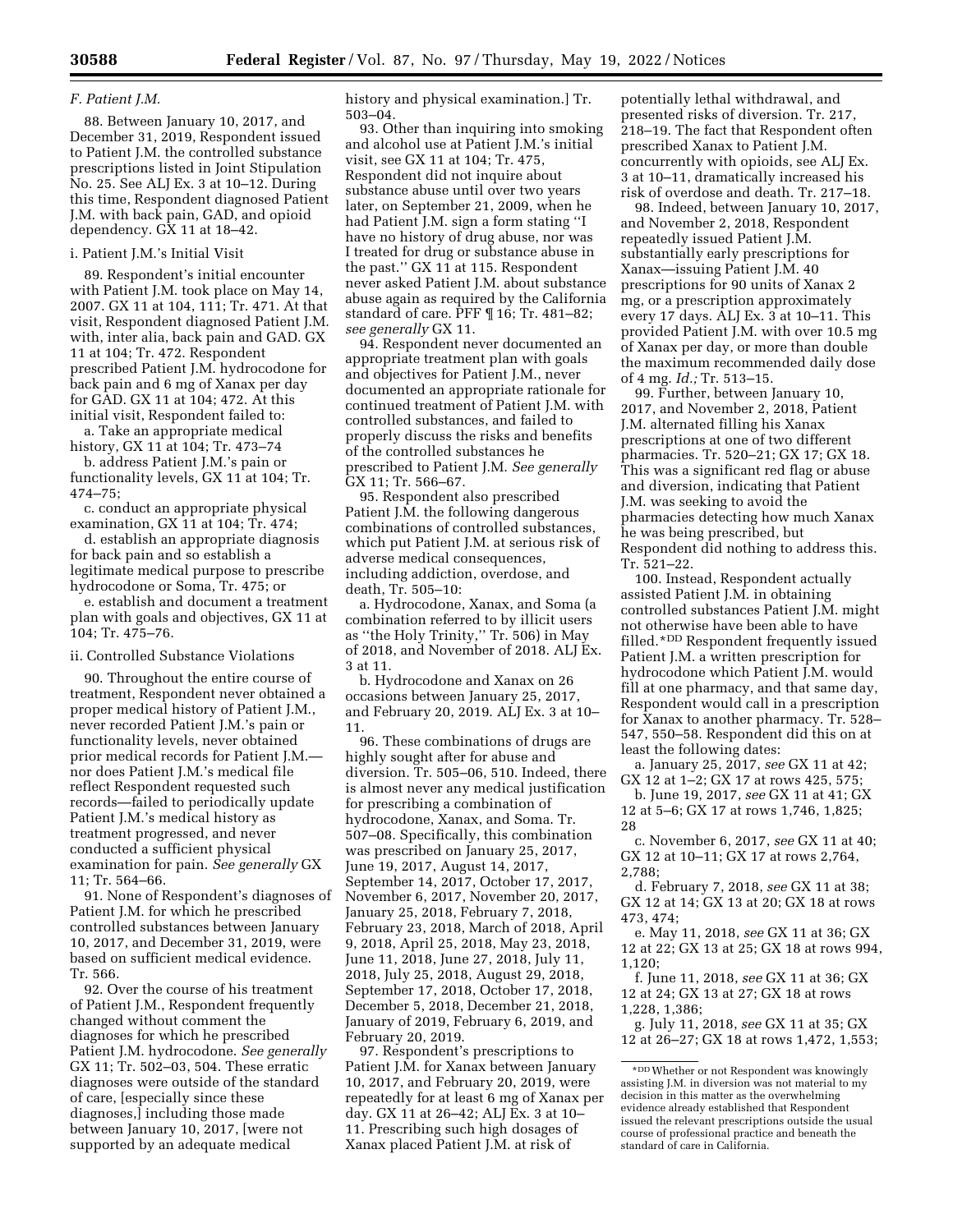h. September 17, 2018, *see* GX 11 at 33; GX 12 at 33; GX 13 at 32; GX 18 at rows 2,102, 2,229; and

i. October 17, 2018, *see* GX 11 at 32; GX 12 at 34; GX 13 at 34; GX 18 at rows 2,341, 2,342.

101. This was a ''bright red flag'' indicating that Patient J.M. was seeking to avoid having a pharmacy potentially refuse to fill concurrent prescriptions for opioids and benzodiazepines. Tr. 558–59.

102. Between November 20, 2017, and February 20, 2019, Respondent noted 17 times in Patient J.M.'s medical file that Patient J.M. was opioid dependent, and refusing detoxification. GX 11 at 26–39. Respondent never addressed this red flag, but simply continued to prescribe the patient hydrocodone on an asneeded basis. GX 11 at 26–39; *see also*  Tr. 561–64.

103. Indeed, Respondent frequently improperly and illegally prescribed Patient J.M. hydrocodone as a treatment for the patient's opioid dependency, including on at least April 25, 2018, May 23, 2018, June 27, 2018, August 29, 2018, October 17, 2018, and December 21, 2018. GX 11 at 30, 32, 34–37; Tr. 486–88.

104. Further, Respondent's prescribing of hydrocodone was sporadic. See, *e.g.,* GX 11 at 3942; Tr. 500:5–501:13. However, Respondent never documented any rationale for changing Patient J.M.'s course of medication with respect to hydrocodone. *See* GX 1 at 18–42; Tr. 501.

105. Although Patient J.M. presented significant risks of abuse or diversion, Respondent never conducted a urine drug screen on Patient J.M., in violation of the California standard of care. Tr. 560–61:12; PFF ¶ 18; *see generally* GX 11.

106. None of the controlled substance prescriptions Respondent issued to Patient J.M. between January 10, 2017, and December 31, 2019, were issued for a legitimate medical purpose or by a practitioner acting within the usual course of professional practice. Tr. 567– 68. Dr. Munzing testified that there is no situation in which any patient should receive the drugs that Respondent prescribed to Patient J.M. between January 10, 2017, and December 31, 2019, in those dosages, durations, and combinations. Tr. 507–08.

### *G. Patient K.S.*

107. Between January 19, 2018, and January 31, 2019, Respondent issued to Patient K.S. the controlled substance prescriptions listed in Joint Stipulation No. 29. See ALJ Ex. 3 at 12–13. During this time period, Respondent diagnosed Patient K.S. with back pain, GAD, ADD, and opioid dependency. GX 14 at 31– 41.

i. Patient K.S.'s Initial Visit and the First Prescriptions for Xanax and Adderall

108. Respondent's initial encounter with Patient K.S. took place on June 21, 2007. GX 14 at 110, 117; Tr. 570:8– 571:3. At that visit, Respondent diagnosed Patient K.S. with back pain. GX 14 at 110; Tr. 571. Respondent prescribed Patient K.S. hydrocodone and Soma for back pain. GX 14 at 110; Tr. 571. At this initial visit, Respondent failed to:

a. Take an appropriate medical history, GX 14 at 110; Tr. 572:4–23;

b. address Patient K.S.'s pain or functionality levels, GX 14 at 110; Tr. 573:1823;

c. conduct an appropriate physical examination, GX 14 at 110; Tr. 572–73

d. establish an appropriate diagnosis for back pain and so establish a legitimate medical purpose to prescribe hydrocodone or Soma, Tr. 574; or

e. establish and document a treatment plan with goals and objectives, GX 14 at 110; Tr. 574:16–21.

109. Respondent first diagnosed Patient K.S. with GAD on May 1, 2012, and prescribed 6 mg of Xanax per day. GX 14 at 80; Tr. 577. There was no history taken, or evaluations performed for GAD, other than an insufficient note saying Patient K.S. presented as a ''28 yom with GAD, neck pain.'' GX 14 at 80. Respondent's diagnosis for GAD was completely unsupported as he did not establish a legitimate medical purpose to prescribe Xanax, nor did he establish and document a treatment plan with goals and objectives. *Id.;* Tr. 579–81.

110. Respondent first prescribed Patient K.S. Adderall on November 18, 2013. GX 14 at 70. There was no history taken, evaluations performed, or even any diagnosis made; there was only a note saying ''Adderall 30 mg #60, [one] bid (SED).'' *Id.;* Tr. 581. Respondent did not establish a legitimate medical purpose to prescribe Adderall, nor did he establish and document a treatment plan with goals and objectives. Tr. 582:16–23. Respondent later diagnosed Patient K.S. with ADD, see *e.g.,* GX 14 at 41, but he had never obtained sufficient medical evidence for such a diagnosis. Tr. 583–84.

# ii. Continued Controlled Substance Violations

111. Throughout the entire course of treatment, Respondent never obtained a proper medical history of Patient K.S., never recorded Patient K.S.'s pain or functionality levels, never obtained prior medical records for Patient K.S.—

nor does Patient K.S.'s medical file reflect Respondent requested such records—failed to periodically update Patient K.S.'s medical history as treatment progressed, and never conducted a sufficient physical examination for pain. *See generally* GX 14; Tr. 617–19.

112. None of Respondent's diagnoses of Patient K.S. for which he prescribed controlled substances between January 19, 2018, and January 31, 2019, were based on sufficient medical evidence. Tr. 619:6–13.

113. Over the course of his treatment of Patient K.S., Respondent's diagnoses for pain, GAD, and ADD frequently came and went without comment or explanation. *See generally* GX 14; Tr. 598–601; 602–05; 605–08. These erratic diagnoses were outside of the standard of care, [especially since these diagnoses,] including those made between January 19, 2018, and January 31, 2019, [were not supported by an adequate medical history and physical examination.] Tr. 601–02; 604–05; 608– 09.

114. Other than inquiring into smoking and alcohol use at Patient K.S.'s initial visit, *see* GX 14 at 110; Tr. 573–74, Respondent did not inquire about current or past substance abuse until over two years later, on August 5, 2009, when he had Patient K.S. sign a form stating, ''I have no history of drug abuse, nor was I treated for drug or substance abuse in the past.'' GX 14 at 119. Respondent never asked Patient K.S. about substance abuse again as required by the California standard of care. PFF ¶ 16; Tr. 574–75; *see generally*  GX 14.

115. Respondent never documented an appropriate treatment plan with goals and objectives for Patient K.S., never documented an appropriate rationale for continued treatment of Patient K.S. with controlled substances, and failed to properly discuss the risks and benefits of the controlled substances he prescribed to Patient K.S. *See generally* GX 14; Tr. 619–20.

116. Respondent also prescribed Patient K.S. the following dangerous combinations of controlled substances, that put Patient K.S. at serious risk of adverse medical consequences, including addiction, overdose, and death, Tr. 609–11:

a. Hydrocodone, Adderall, and Xanax approximately monthly from January 19, 2018, through August of 2018, and again in November of 2018. ALJ Ex. 3 at 12–13.

b. Hydrocodone and Xanax on August 29, 2018, October 2, 2018, October 31, 2018, and November 28, 2018. ALJ Ex. 3 at 13.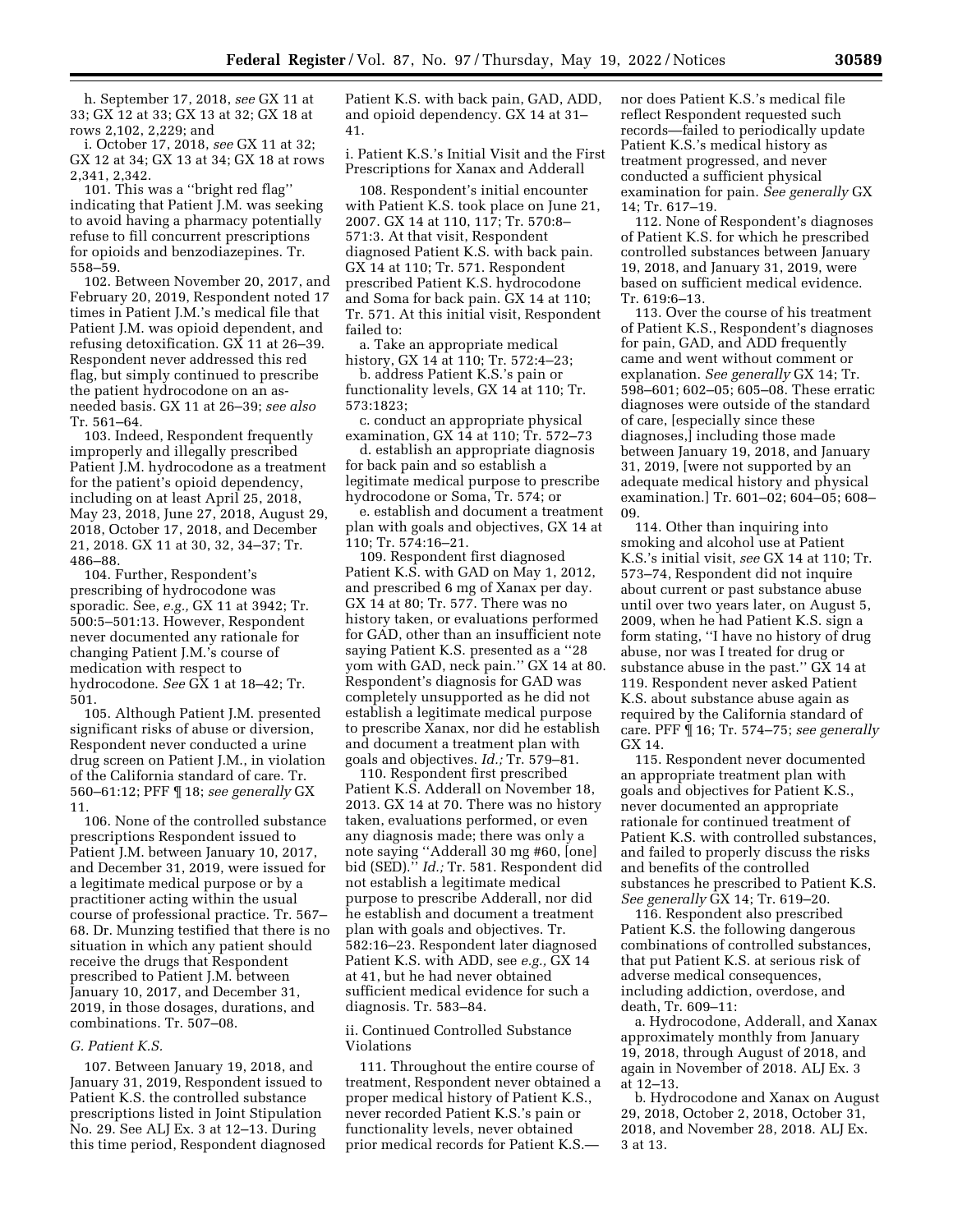117. Respondent's prescriptions to Patient K.S. for Xanax between January 19, 2018, and January 31, 2019, were all for 6 mg of Xanax per day. GX 14 at 33– 41; ALJ Ex. 3 at 12–13. Prescribing such high dosages of Xanax placed Patient K.S. at risk of potentially lethal withdrawal, and presented risks of diversion. Tr. 577–78. The fact that Respondent prescribed Xanax to Patient K.S. concurrently with opioids, *see* ALJ Ex. 3 at 12–13, dramatically increased his risk of overdose and death. Tr. 579.

118. Respondent noted on 13 occasions between January 19, 2018, and January 31, 2019, that Patient K.S. was opioid dependent, and refusing detoxification. GX 14 at 31–41. Respondent never addressed this red flag, but simply continued to prescribe the patient hydrocodone on an asneeded basis. GX 14 at 31–41; *see also*  Tr. 615–17.

119. Indeed, Respondent frequently improperly and illegally prescribed Patient K.S. hydrocodone as a treatment for the patient's opioid dependency, including on February 27, 2018, April 30, 2018, July 3, 2018, August 3, 2018, October 2, 2018, November 28, 2018, and January 2, 2019. GX 14 at 31, 33, 35–37, 39–40; Tr. 586–88.

120. Although Patient K.S. presented significant risks of abuse or diversion, Respondent never conducted a urine drug screen on Patient K.S. in violation of the California standard of care. Tr. 614; PFF ¶ 18; *see generally* GX 14.

121. None of the controlled substance prescriptions Respondent issued to Patient K.S. between January 19, 2018, and January 31, 2019, were issued for a legitimate medical purpose or by a practitioner acting within the usual course of professional practice. Tr. 620. According to Dr. Munzing, there is no situation in which a patient should receive the drugs that Respondent prescribed to Patient K.S. between January 19, 2018, and January 31, 2019, in those dosages, durations, and combinations. Tr. 613.

122. Respondent's prescribing of controlled substances to Patients S.B., M.B., B.C., J.C., D.D., J.M., K.S. constituted clearly excessive prescribing. Tr. 621.

## **Analysis**

#### *Findings as to Allegations*

The Government alleges that the Respondent's COR should be revoked and any applications should be denied, because the Respondent violated federal and California law, by issuing numerous prescriptions for Schedule II through IV controlled substances outside the usual course of professional practice and not

for a legitimate medical purpose to seven individuals as recently as December 31, 2019. [I find that each of the relevant prescriptions were issued outside of the usual course of professional practice and beneath the standard of care in California in violation of both federal and state law.] \*EE In the adjudication of a revocation or suspension of a COR, DEA bears the burden of proving that the requirements for such revocation or suspension are satisfied. 21 CFR 1301.44(e). Where the Government has sustained its burden and established that a respondent has committed acts that render his registration inconsistent with the public interest, to rebut the Government's *prima facie* case, a respondent must both accept responsibility for his actions and demonstrate that he will not engage in future misconduct. *Patrick W. Stodola, M.D.,* 74 FR 20727, 20734 (2009).

Acceptance of responsibility and remedial measures are assessed in the context of the ''egregiousness of the violations and the [DEA's] interest in deterring similar misconduct by [the] Respondent in the future as well as on the part of others.'' *David A. Ruben, M.D.,* 78 FR 38363, 38364 (2013). Where the Government has sustained its burden and established that a respondent has committed acts inconsistent with the public interest, that respondent must present sufficient mitigating evidence to assure the Administrator that he can be entrusted with the responsibility commensurate with such a registration. *Medicine Shoppe-Jonesborough,* 73 FR 364, 387 (2008).

The Agency's conclusion that ''past performance is the best predictor of future performance'' has been sustained on review, *Alra Labs., Inc.* v. *DEA,* 54 F.3d 450, 452 (7th Cir. 1995), as has the Agency's consistent policy of strongly weighing whether a registrant who has committed acts inconsistent with the public interest has accepted responsibility and demonstrated that he or she will not engage in future misconduct. *Hoxie* v. *DEA,* 419 F.3d 477, 482–83 (6th Cir. 2005); *see also Ronald Lynch, M.D.,* 75 FR 78745, 78754 (2010) (holding that the Respondent's attempts to minimize misconduct undermined acceptance of responsibility); *George C. Aycock, M.D.,*  74 FR 17529, 17543 (2009) (finding that much of the respondent's testimony undermined his initial acceptance that he was ''probably at fault'' for some misconduct); *Jayam Krishna-Iyer, M.D.,*  74 FR 459, 463 (2009) (noting, on

remand, that despite the respondent's having undertaken measures to reform her practice, revocation had been appropriate because the respondent had refused to acknowledge her responsibility under the law); *Medicine Shoppe-Jonesborough,* 73 FR at 387 (noting that the respondent did not acknowledge recordkeeping problems, let alone more serious violations of federal law, and concluding that revocation was warranted).\*FF

#### *California Law*

The applicable California Codes are: \*GG

1. Cal. Health & Safety Code § 11153(a), requiring that a ''prescription for a controlled substance shall only be issued for a legitimate medical purpose by an individual practitioner acting in the usual course of his or her professional practice'';

2. Cal. Health & Safety Code § 11154(a), directing that ''no person shall knowingly prescribe, administer, dispense, or furnish a controlled substance to or for any person . . . not under his or her treatment for a pathology or condition . . .'';

3. Cal. Bus. & Prof. Code § 2242, prohibiting the ''[p]rescribing, dispensing, or furnishing [of controlled substances] . . . without an appropriate prior examination and a medical indication,'' the violation of which constitutes unprofessional conduct;

4. Cal. Bus. & Prof. Code § 2234, defining unprofessional conduct to include: ''[g]ross negligence''; ''[r]epeated negligent acts''; ''[i]ncompetence''; or ''[t]he commission of any act involving dishonesty or corruption that is substantially related to the qualifications, functions, or duties of a physician and surgeon''; and

5. Cal. Bus. & Prof. Code § 725, further defining unprofessional conduct to include ''[r]epeated acts of clearly excessive prescribing, furnishing, dispensing, or administering of drugs.  $\ldots$  ."

#### ALJ Ex. 1.

#### *Allegations Common to Multiple Patients*

There were allegations common to many or all of the subject patients. They will be discussed here generally. They may be discussed in detail in the context of the particular patients as well, and as needed.

<sup>\*</sup> EEText modified for legal clarity.

<sup>\*</sup>FF Remaining text omitted for brevity and clarity. \*GGHowever, see *supra* n. 1.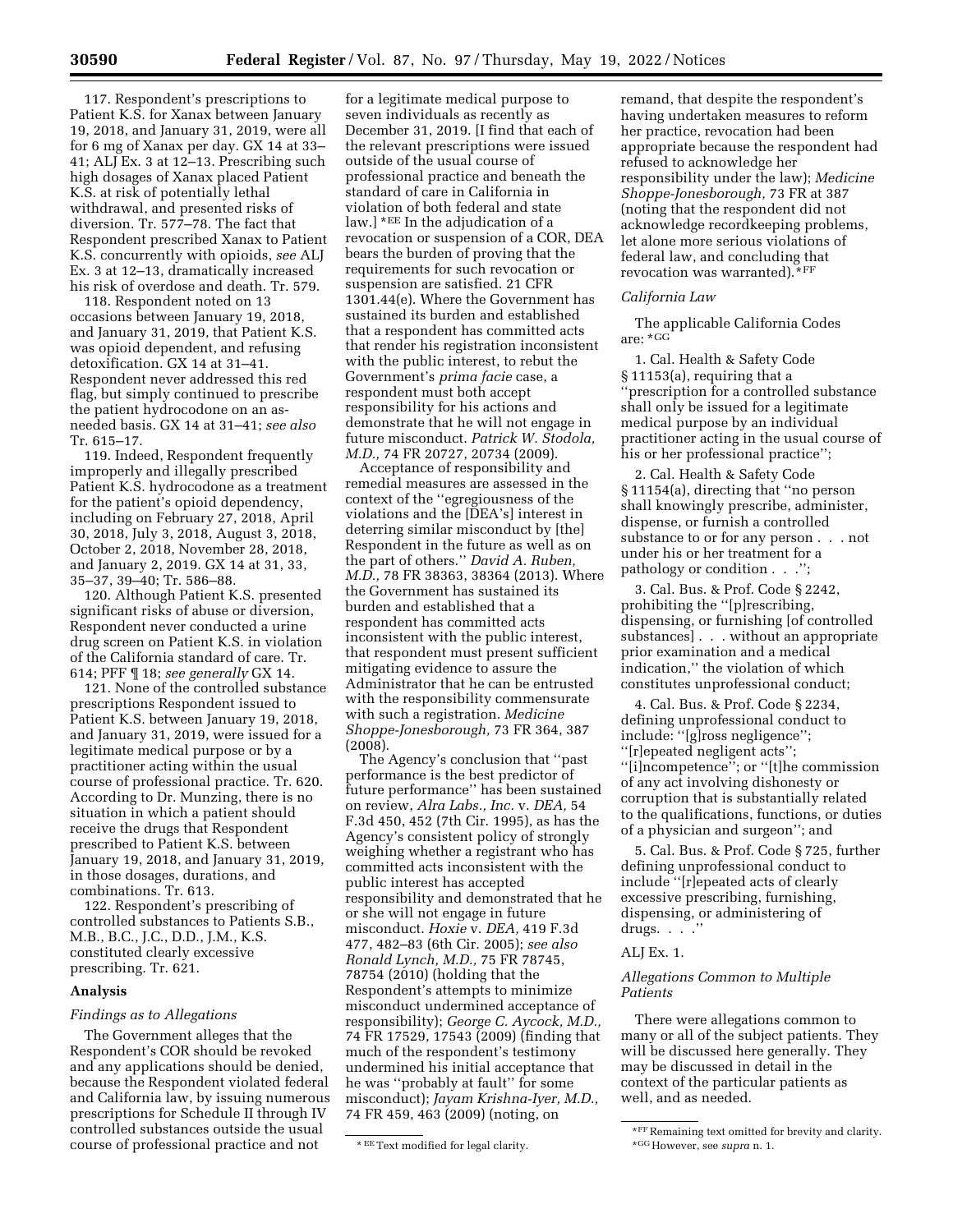# *Failure To Maintain Accurate and Complete Patient Charts*

There was a recurring theme throughout the Respondent's patient files that he failed to maintain accurate and complete patient charts. This failing itself is contrary to the ''Guide to the Laws Governing the Practice of Medicine by Physicians and Surgeons,'' Medical Board of California, 7th ed. 2013, which requires the practitioner to ''keep accurate and complete records, including but not limited to, records of the patient's medical history, physical examinations of the patient, the treatment plan objectives and the treatments given, and the rationale for any changes in treatment.'' *Id.* at 59. Not surprisingly, the failure to maintain accurate and complete patient records itself is outside the usual course of professional practice and represents a violation of the California standard of care.

Dr. Munzing also explained that this failure in documentation rendered any resulting treatment or diagnosis unjustified and inappropriate. Tr. 241– 44. Without an appropriate diagnosis that is justified by the documentation, there is no legitimate medical purpose for the controlled substance prescriptions. Tr. 172, 207, 241–44.

The Respondent conceded repeatedly that matters allegedly discussed with the patients, information gathered from them, evaluation of treatment plans and changes in treatment, and determinations regarding treatment, were not recorded in the patient chart.<sup>21</sup> He gave various reasons for not documenting the missing information, including his 41-years of clinical experience, his busy practice, and his practice of maintaining paper records, which prevents the degree of detail permitted by electronic record-keeping, and results in him keeping his notes as brief as possible and only recording the ''main ideas.'' Tr. 809. The Respondent conceded that ''maybe'' it was ''inappropriate'' of him not to more thoroughly detail this information in the

charts. Tr. 809. But with handwritten charts, he claimed that he was only able to include the ''main ideas.'' His notes are simply to remind him of the matters in the future, so he keeps his notes as brief as possible. Tr. 810–11, 815. Finally, he defended his limited documentation by claiming that more was unnecessary due to his photographic memory.22 Although the Respondent sometimes displayed a seemingly extraordinary memory,<sup>23</sup> it was not always infallible. [*See infra*  Credibility Analysis of the Respondent. Consistent with Dr. Munzing's opinions, the Respondent misperceives the purpose of these medical records. Not only do medical records remind the treating practitioner of the basis and ongoing treatment strategy; they also provide an accurate history of symptoms, ongoing treatment and medication protocol for other practitioners who may treat the patient in the future. Tr. 917.]

Moreover, as the Respondent indicated he was essentially testifying from memory regarding appointments and treatment from sometimes up to fourteen years ago, the Government was permitted to test the Respondent's memory. The Respondent's memory may not be as good as he believes.24

23The Respondent could not remember if J.C. mentioned his prior surgeries at the first or second visit (in 2009). Tr. 840. The Respondent added that he probably prescribed Valium to J.C., as well, explaining he was remembering from 13 years ago. Tr. 850. The Respondent added that he may have also prescribed Xanax to K.S., but it is difficult to be sure with hundreds of patients and treatment dating back 15 years. Tr. 859. M.B. had physical therapy, and perhaps acupuncture, but the Respondent could not quite remember. Tr. 827. Even with a good memory, Respondent admitted that sometimes the he may just miss something. Tr. 859.

24The Government sought to test the Respondent's memory by asking to confirm that, consistent with his direct testimony, he only treated S.B. with hydrocodone, Xanax and Adderall. Tr. 810–13. The Respondent confirmed his direct testimony. Tr. 812. The Government reminded the Respondent that he prescribed Soma as well. Tr. 813. Although the Respondent testified he did not introduce any of his subject patients to controlled substances, the chart reflects he did prescribe Soma to S.B. for the first time. Tr. 816–17; GX 1 at 61, 62. The Respondent remembered during crossexamination that, although not in the chart, S.B. told him she had been on Soma previously. Tr.

[*See infra* Credibility Analysis of the Respondent.] Of course, even the extraordinary memory of the Respondent will not help another practitioner who may treat one of the Respondent's patients and expect to rely on the Respondent's chart.

Respondent's belief that all of the necessary patient information was accurately kept in his mind is no justification for Respondent's failure to maintain accurate and complete patient files. I find the Respondent violated the California professional standards and standard of care by failing to maintain complete and accurate medical charts as to each of the subject patients.\*HH

In his Post-hearing Brief (PHB), the Respondent argues that Dr. Munzing's assertions that the deficient medical charts demonstrate treatment outside the standard of care is faulty, as Dr. Munzing failed to speak with the subject patients to determine if the prescriptions were justified. Only then, he argues, could Dr. Munzing convincingly opine regarding whether the actual treatment was consistent with the standard of care. The Respondent misses the point. Although certainly the extent of Dr. Munzing's review of relevant material is normally critical to the conclusions he draws, the focus of Dr. Munzing's opinions relate to whether the Respondent complied with his obligations under the standard of care prior to prescribing the subject medications, and documentation was part of his obligation. It is neither here nor there that Dr. Munzing could have resolved his own concerns regarding the subject prescriptions by speaking to the patients years later. Nor is it dispositive that Dr. Munzing might have determined, through his own investigation, that the prescriptions were justified at the time they were issued [but for the documentation failures.] The Respondent failed to satisfy his obligations, which include obligations to accurately document, at the time the prescriptions were issued. Accordingly, I do not view the fact that Dr. Munzing did not speak with the subject patients as diminishing the probity of his relevant opinions as to the Respondent's acts or omissions, at all. The instant evaluation relates to whether the Respondent provided appropriate controlled substance prescriptions on the basis of the information developed by the Respondent prior to issuing the prescriptions.

Although the Respondent argues in his PHB that he testified credibly that he fully complied with his obligations

<sup>21</sup>For example, the Respondent conceded he did not document the rationale for the change in medication for J.M. and K.S. Tr. 885. On February 2, 2017, the Respondent prescribed Soma to S.B. Tr. 875; GX 1 at 59. By March 1, 2017, Soma had been discontinued, yet the chart reflected no rationale for that change in medication regimen. Tr. 876–77. As the Respondent varied his prescribing between Soma and Xanax, he conceded he did not document the reason for the variation in medication. Tr. 878– 83. Similarly, the Respondent conceded he did not document pain level, function level and quality of life in the seven charged patients. Tr. 885–87; GX 20 at 61. Although the Respondent testified he developed a treatment plan for each of his patients, the Government pointed out S.B.'s treatment plan and objectives were not documented in her chart. Tr. 813–14.

<sup>22</sup>The list of prior therapies was not in his progress notes. Tr. 805–06, 808. The Respondent explained its absence by stating that maybe he did not feel it was crucial to document them, because he memorizes what the patient tells him. Tr. 806. Respondent thought the documentation did not need to include references to prior, concluded treatment, because the patient had moved on to the new treatment. Tr. 807–08. The Respondent testified to S.B.'s prior treatment from memory. Tr. 808. [Some footnote text was omitted for brevity, and other portions were moved to the body of the discussion or to other footnotes where the information was more pertinent.]

<sup>\*</sup>HH Sentence modified for clarity.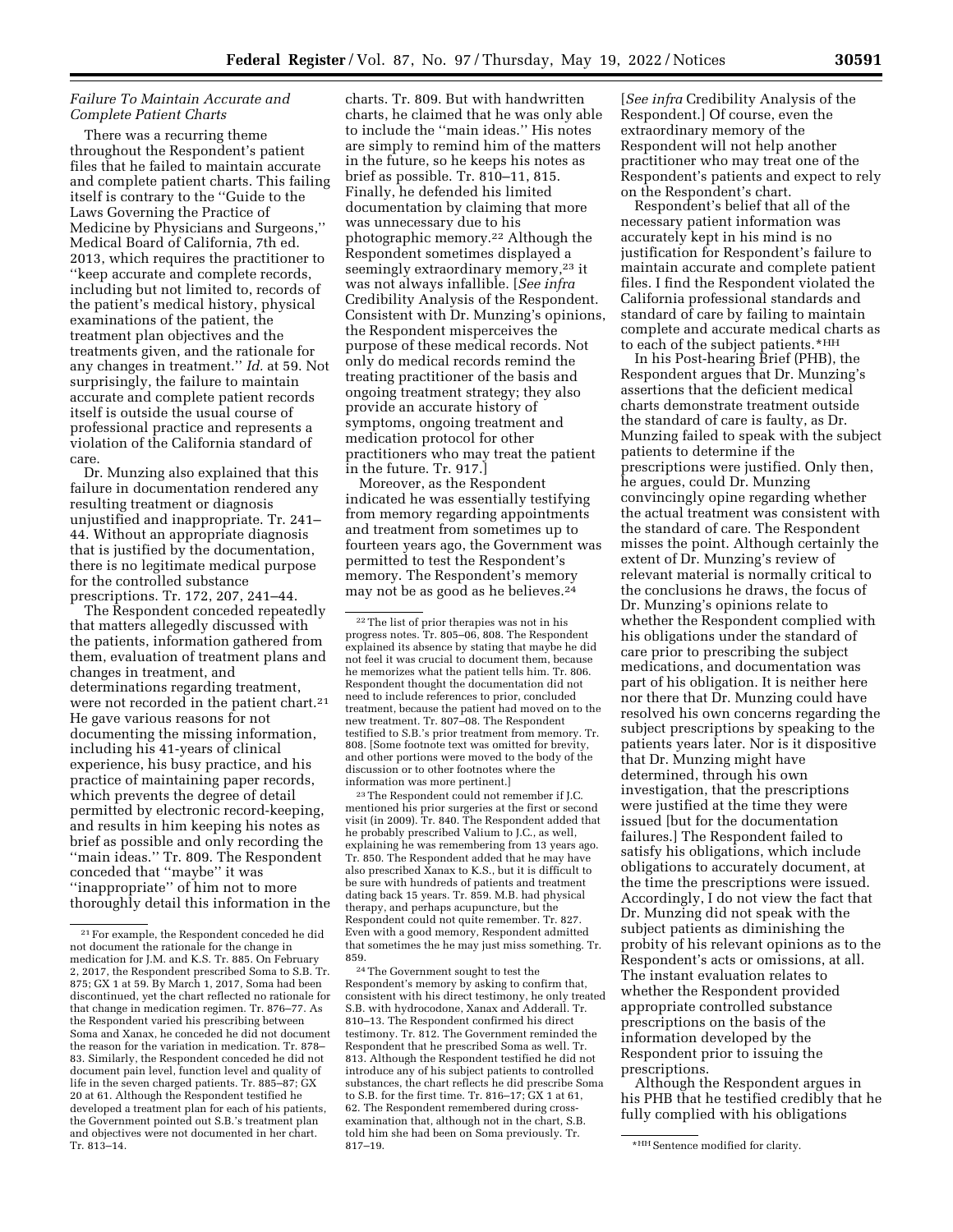under the standard of care, the Respondent was not fully credible as detailed in my credibility analysis of the Respondent. In the Government's Supplemental Pre-hearing Statement (GSPHS), the Government argues that the failure to document procedures or findings within the chart justifies a finding that the procedures, evaluation or findings did not occur. On the basis of the instant record, I concur. I further adopt Dr. Munzing's conclusions that without sufficient documentation of procedures or evaluation required by the standard of care, resulting diagnoses are deemed inappropriate, there is no legitimate medical purpose established for treatment and any resulting controlled substance prescriptions were outside the usual course of professional practice. [I have discussed this further *infra* at Factors Two and Four.]

# *Patients Were Left on Their Original Medication Protocols Despite Being Prescribed High MME and Dangerous Combinations*

Patients were permitted to remain on the medications and dosages they were previously prescribed if the Respondent found them to be doing well, that their pain level was low enough that they could work full time, and they could complete their ADLs. [Respondent testified, ''[i]f the patient tells me, ''Look, I've already been with pain specialists; I've already seen a couple of specialists; I already had three-four MRIs; I already had surgery; I'm on this medication for years, and it's working for me,'' then it comes down to one of two options. Either I tell him I will fill his prescription or I kick him out of my office. And I don't think it is ethical to do that latter approach.'' Tr. 651.] This was the case even with patients at dangerous levels of medication and in dangerous combinations that are known to be popular for abuse and diversion. [Interestingly, despite Dr. Munzing's consistent testimony supported by CDC guidance and a FDA black box warning, Respondent testified that the prescribed combination of an opiate, muscle relaxant, and benzodiazepine, when ''used in the right dosages for the right indications, and used as prescribed by a knowledgeable M.D., . . . are safe to use in combination therapy.'' Tr. 797.]

The Respondent maintained this *laissez faire* attitude despite being confronted with significant red flags suggesting that his patients could have been abusing and/or diverting.25 Even

patients the Respondent acknowledged as opioid dependent and refusing detox were continued on these dangerous medications and combinations without even UDS monitoring.26 In fact, the Respondent treated opioid dependence with opioids, which is clearly outside the California standard of care. In fact, Dr. Munzing testified that it is illegal in California. Tr. 267–68, 306, 398–400. The Respondent failed to make any attempt at titration, even for patients who attempted to titrate on their own and who skipped pain medication when they could tolerate it. As Dr. Munzing observed, the standard of care would require an attempt at titration.

I find the Respondent's failures to sufficiently monitor, and to attempt titration from dangerous levels of medication and in dangerous combinations were outside the California standard of care.

# *Discussion as to Patient S.B.*\*II

As per the parties' stipulations, between February 2, 2017, and January 30, 2019, S.B. was prescribed hydrocodone, carisoprodol, Adderall and alprazolam. Tr. 162–63; GDX 1. Patient S.B. remains a patient of Dr. Rabadi. Tr. 708–09.\*JJ Dr. Rabadi believed his prescription practice concerning S.B. was within the California standard of care. Tr. 709. Dr. Rabadi began his treatment of S.B. on August 3, 2016. Tr. 718. She presented as a 29 year-old female with ongoing conditions of GAD, fibromyalgia and ADD. Tr. 719. Dr. Rabadi noted that patients with ADD are six times more likely to have other psychiatric conditions as people without ADD. Ultimately, Dr. Rabadi concurred with the previous physician's diagnoses of ADD, GAD, and fibromyalgia. Tr. 724, 728.

Respondent testified that, as per his policy, he took a complete history. Tr. 719–20. He testified that he performed

26*See Holloway Distrib.,* 72 FR 42118, 42124 (2007) (a policy of ''see no evil, hear no evil'' is fundamentally inconsistent with the obligations of a DEA registrant). Agency precedent has long recognized that ''[l]egally, there is absolutely no difference between the sale of an illicit drug on the street and the illicit dispensing of a licit drug by means of a physician's prescription.'' *EZRX, L.L.C.,*  69 FR 63178, 63181 (1988); *Floyd A. Santner, M.D.,*  55 FR 37581 (1988); *Michael J. Aruta, M.D.,* 76 FR 19420, 19434 (2011).

\*IIThe RD included an extensive write up of the OSC's allegations pertaining to each of the seven individuals at issue prior to discussing each individual. The allegations are set forth clearly in the OSC, *see* ALJX 1, and are summarized above; therefore, for brevity, I have omitted each of the seven sections outlining the allegations pertaining to each of the seven individuals.

\*JJText omitted for brevity and clarity.

a complete physical exam, reviewed her existing diagnoses of GAD and ADD, and her medication history in general, and specifically for those diagnoses. Tr. 720, 722–24. He testified, [from memory,] that he obtained her pain level with and without medication. Without medication her subjective pain level was eight. With medication, it was one to two, which permitted her to function and perform daily activities. Tr. 721. [In summary, Respondent testified that he did everything required by the California standard of care, except ''maybe'' it was ''inappropriate'' of him to not more thoroughly document the details in the charts. Tr. 809.]

Dr. Munzing disagreed with Respondent and characterized the controlled substance prescriptions as being issued outside the standard of care. Tr. 163, 207, 241–44. For S.B.'s initial visit on August 3, 2016, she was diagnosed with GAD, ADD, and fibromyalgia. Tr. 163–65; GX1 at 62, 66. However, there was no supporting findings or history for the fibromyalgia diagnosis, which typically is reached after a certain number of tender points are determined. Tr. 166. Similarly, there was no supporting findings or history to support the GAD or ADD diagnoses. Tr. 166–71, 241–44. There is no physical functioning level documented nor mental functioning level. Tr. 171. Without sufficient evaluation and supporting documentation for the three diagnoses, Dr. Munzing deemed the diagnoses inappropriate. Tr. 241–44. Without an appropriate diagnosis, there is no legitimate medical purpose for the controlled substance prescriptions. Tr. 172, 207, 241–44. The Respondent conceded that the detailed findings of the complete physical exam are not reflected in his chart, but noted he was a clinician with 41-years of experience, and not a medical student. Tr. 810.

In accordance with Dr. Munzing's credible and unrebutted expert testimony, the Respondent misperceives the purpose of these medical records. The documentation is necessary without regard to the skill level of the treating practitioner. It reminds the treating practitioner of the basis and ongoing treatment strategy. It also provides an accurate history of symptoms, ongoing treatment and medication protocol for other practitioners who may treat the patient in the future.

Dr. Munzing highlights that there is no documented treatment plan for this patient. Tr. 241–44. On February 2, 2017, S.B. presented to the clinic suffering from fibromyalgia and ADD. Tr. 173; GX 1 at 59. The Respondent diagnosed her with fibromyalgia-opioid

<sup>25</sup>For example, S.B. reported to Dr. F. that she was not then taking any medication for pain, which is contrary to the Respondent's medical records and prescription evidence. Tr. 231–32. Also, CURES

records disclosed his patients were being prescribed Suboxone by another physician.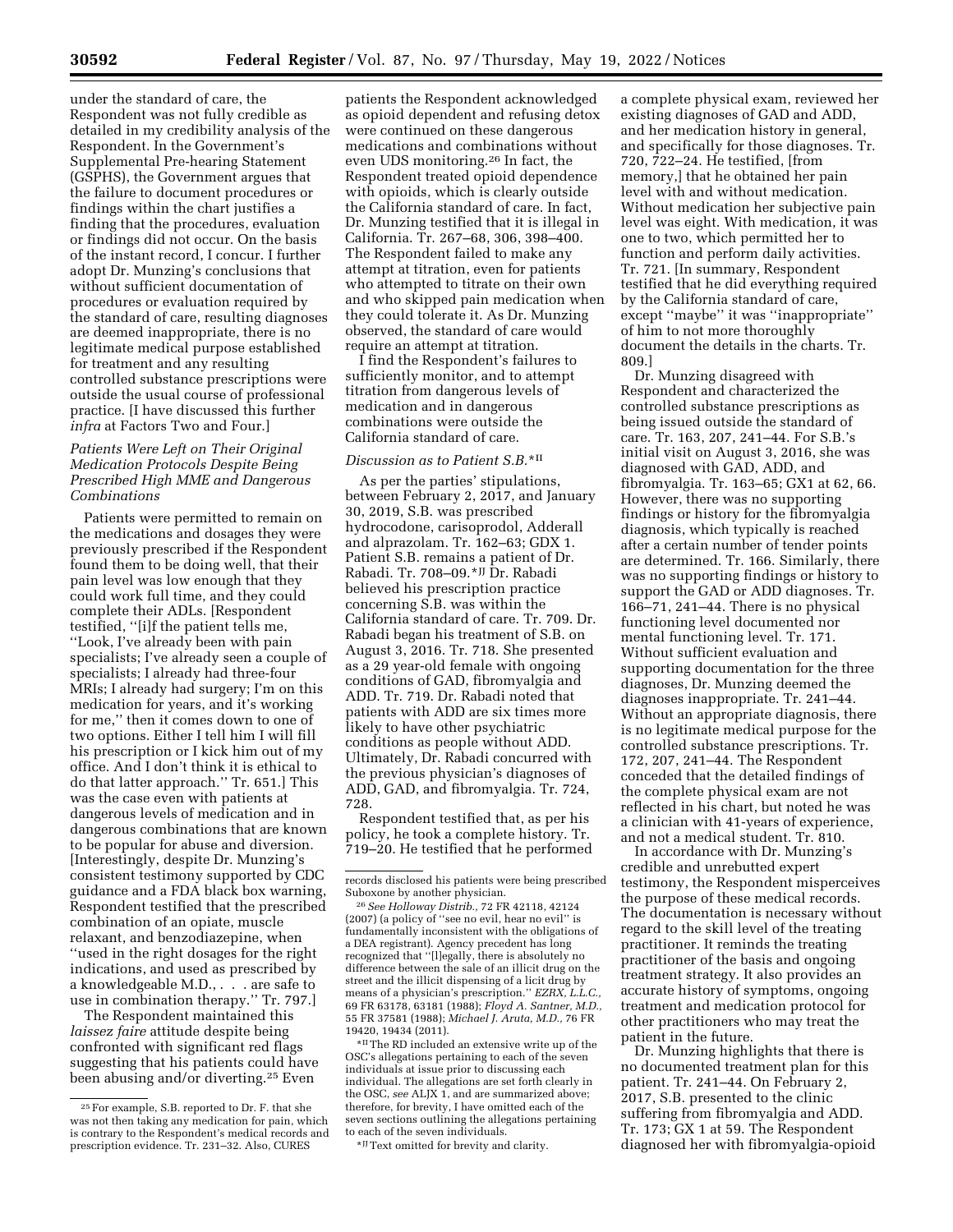dependent, refusing detox, and ADD. He prescribed hydrocodone, carisoprodol, and Adderall. Tr. 173–74. Again, there was no medical history justifying the diagnoses. The physical exam conducted on February 2, 2017, consisted of blood pressure, cardiovascular, heart and lung, which were normal, which is insufficient to justify the fibromyalgia and ADD diagnosis. Tr. 175. There was no documentation of the pain level, or functionality level, to justify continued controlled substance prescribing. Tr. 175–76. For the progress note dated June 28, 2017, the Respondent diagnosed her with fibromyalgia-opioid dependent, refusing detox, and ADD. He prescribed hydrocodone, carisoprodol, and Adderall. Tr. 177. Again, there was no medical history justifying the diagnoses. There was no documentation of the pain level, or functionality level, to justify continued controlled substance prescribing. Tr. 177–78; GX 1 at 57. Again, only blood pressure, heart, and lung exams were performed. Tr. 177. There was insufficient medical evidence to justify the three diagnoses. Tr. 177–78. For the progress note dated December 21, 2018, S.B. presented with eczema and fibromyalgia. Tr. 179; GX 1 at 49. The Respondent diagnosed her with Fibromyalgia-opioid dependent, refusing detox. She was prescribed hydrocodone. No history was recorded. Again, only blood pressure, heart, and lung exams were performed. Tr. 180. There was no documentation of the pain level, or functionality level, to justify continued controlled substance prescribing. Tr. 180. There was insufficient medical evidence to justify the fibromyalgia diagnosis. Tr. 181. In the progress notes for January 30, 2019, S.B. reported to the clinic with ADD and rhinitis. Tr. 181; GX1 at 47. She was prescribed Adderall for the ADD. No medical history was taken. ADD patient progress was reported as "stable." There was insufficient medical evidence to justify the ADD diagnosis. Tr. 183. Dr. Munzing deemed the ADD diagnoses inappropriate. Without an appropriate diagnosis, there is no legitimate medical purpose for the controlled substance prescription. Tr. 185–86.

During the subject period of the Respondent's treatment of S.B., he never obtained any prior medical records. Tr. 184. He never recorded a history, which would justify his diagnoses for fibromyalgia, GAD or ADD. He never reported a sufficient physical or mental exam to justify the fibromyalgia, GAD or ADD diagnoses. He never reported a sufficient evaluation to justify his diagnoses for fibromyalgia, GAD or

ADD. Tr. 184–85. The controlled substance prescriptions for S.B. were not issued within the California standard of care, nor were they issued within the usual course of professional practice. Tr. 187, 244.

Dr. Munzing observed that the diagnoses would come and go in the records and were inconsistently reported, which is atypical for chronic diagnoses. Tr. 188–97. A chronic disease with symptoms which appear to come and go would question whether the patient had the disease at all. Tr. 192. Even a lessening of symptoms should cause evaluation of whether tapering of medication was appropriate. Tr. 196.

Dr. Munzing noted that the Respondent prescribed S.B. both hydrocodone and Soma to treat fibromyalgia on numerous occasions. Tr. 197–98. On other occasions he prescribed hydrocodone alone without any explanation for changing the medication protocol, which was beneath the California standard of care for documentation. Tr. 198–201; GX 20 at 61. Dr. Munzing noted that S.B. was on a dangerous, highly addictive, combination of medications that was popular for abuse, namely hydrocodone and Soma, which are respiratory depressants, combined with Adderall. Tr. 202. Another dangerous combination, hydrocodone, Adderall and Xanax, was prescribed on March 1, 2017, in April 2017, and June 2017. Tr. 203; GDX 1. Dr. Munzing noted it is referred to by drug abusers as the ''new Holy Trinity.'' Tr. 204. It includes the depressants, hydrocodone and Soma, and is followed by the stimulant, Adderall, to counteract the effects of the depressants. Again, the combination of hydrocodone and Soma are the subject of the FDA ''black box'' warning. Tr. 205. The high dosage of Xanax, 6 mg per day, heightens the risk of this already dangerous combination. With Xanax and Adderall prescribed at their highest commercially available dosage units, the danger and risk of addiction are further increased. Tr. 205. Additionally, two mg tablets of Xanax are popular for abuse and diversion. Tr. 217–18. On September 29, 2017, and monthly from July 2018, to July, 2019, S.B. was prescribed hydrocodone and Adderall. Besides the serious risk of addiction posed by these two Schedule II medications, the hydrocodone was prescribed at a high daily dosage of 60 mg MME, which significantly increases the risk of overdose and death. This risk was increased by its combination with Adderall. Tr. 206–07. Dr. Munzing could not foresee a medical condition

for which this combination would be appropriate. Tr. 211–12.

The Respondent defended his keeping S.B. on this medication protocol, noting that if the Respondent objected to every patient's choice of treatment, there would be no medical care. If a patient says they are on medication and it permits them to function, the Respondent will continue that treatment. Tr. 729–30. Respondent, [based on his memory alone,] testified that S.B. indicated she had been through several alternate treatments, including, occupational therapy, physical therapy, hydrotherapy, yoga and meditation. Tr. 731, 805.

Respondent, [testifying from memory,] said S.B. further reported that she had been on the same dosage of medications for several years to good effect. Tr. 731–32. To reduce her from those dosages would have to be done gradually, lest the patient have withdrawal symptoms or suffer severe pain. Tr. 732. Prior to each prescription, the Respondent testified that he discussed side effects, and changes in status. Tr. 733. However, the record discloses that the patient was not always taking the medications as prescribed. There were a number of notations that the patient refused detox.

The Respondent misperceives his role as an independent practitioner. In accordance with Dr. Munzing's testimony, Respondent has a responsibility to independently determine the course of treatment, even in patients he inherits from other prescribers. Completely deferring to his patients' wishes in determining appropriate treatment is contrary to his role within the California standard of care. He concedes titration would have to be done gradually. However, he kept this patient on high levels of dangerous medication, in dangerous combinations, for two years, without attempting titration. This [prescribing] is below the California standard of care. The Respondent's failure to obtain prior medical records and failure to document the patient's history, and to even order a single UDS, is consistent with this relinquishment of his responsibility to independently evaluate and to monitor the patient's condition and to develop an appropriate treatment plan.

The Respondent explained his process to obtain informed consent to prescribe controlled substances to S.B. The Respondent executed the ''pain management contract,'' which is documented in the record. Tr. 728–29. The patient reads it and signs it. The Respondent testified that he then goes over the contract in detail with the patient. The Respondent testified that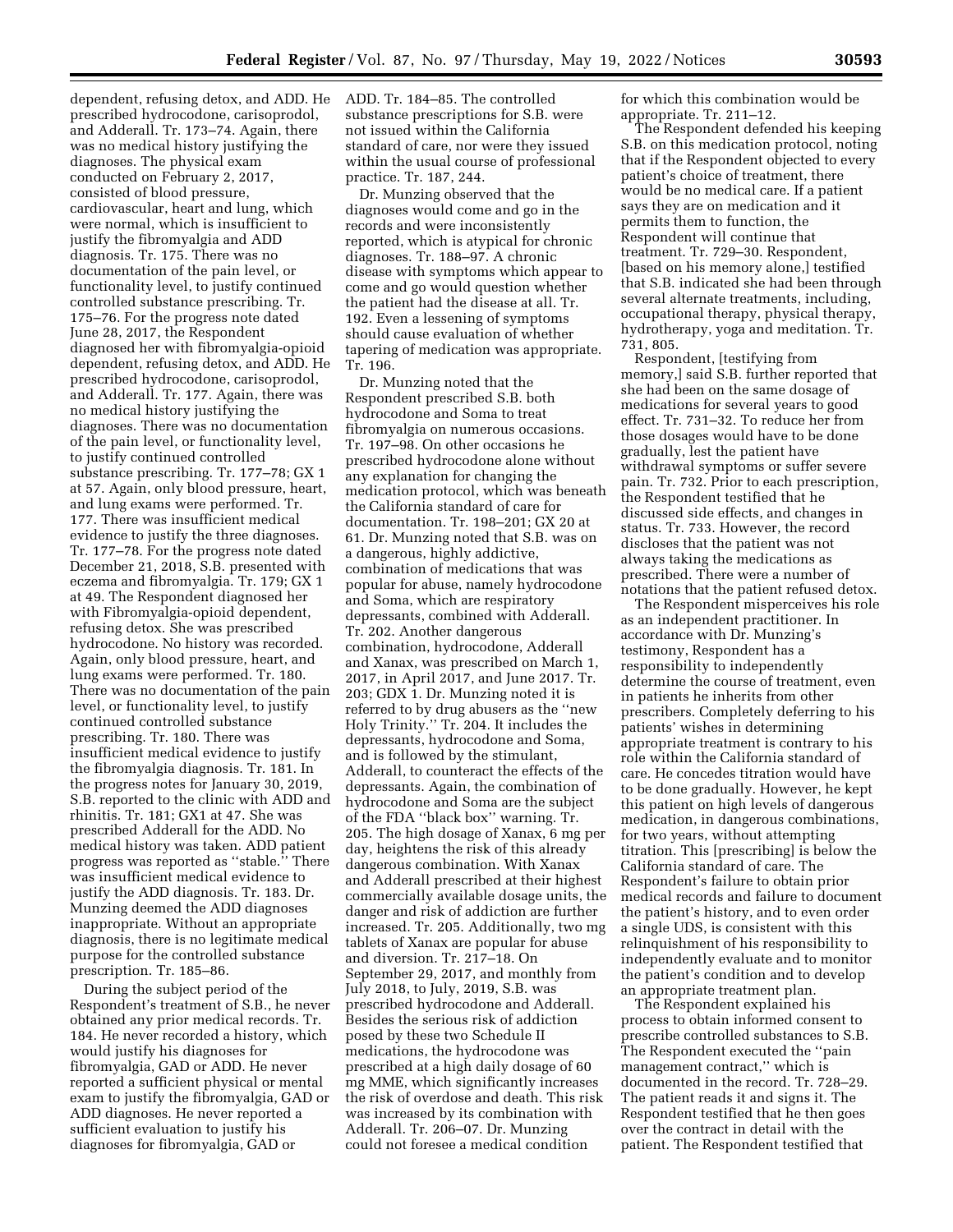he then explains that the medications are meant to help the patient, not to cause side effects or addiction, although they tend to cause chemical dependence. Tr. 729. The Respondent testified that he then goes over all the alternative treatments, but in the end, it is the patient's decision as to the treatment he will receive. Tr. 729.

Dr. Munzing noted that the medical records failed to disclose any indication that the Respondent warned S.B. regarding the risks associated with these dangerous combinations of medications. This failure precludes any informed consent by S.B. Tr. 207. The Declaration of Pain Medication Use document in the file, dated August 3, 2016, which requires the patient to alert the Respondent if the patient takes additional medications that could result in drug interactions, does not put the patient on notice of the dangerous combinations prescribed by the Respondent. Tr. 207–10; GX 1 at 67. Similarly, Dr. Munzing noted the repeated notation within the patient records of ''SED,'' which Dr. Munzing assumed meant, ''side effects discussed,'' was insufficient documentation within the standard of care to document discussion of the various risks of these medication combinations. Tr. 210–11; GX 1 at 59.

I agree with Dr. Munzing's assessment that, on the basis of the above lapses, the Respondent failed to obtain informed consent under the California standard. The Respondent's failure to document the details of his informed consent process itself renders his process below the California standard of care.

In March, April, and June of 2017, the Respondent prescribed S.B. Xanax at 6 mg per day, in excess of the FDA recommended daily limit of 4 mg per day. Tr. 212–15; GX 1 at 57, 58, 59; GX 22 at 40, 59–61. In May of 2017, the Xanax was abruptly stopped, Tr. 216– 17; GDX 1, and abruptly restarted in June of 2017, and again stopped, Tr. 217. According to Dr. Munzing, this was very dangerous as the abrupt stoppage of Xanax, especially at this high dosage, can cause seizures, and restarting at this high dosage can trigger an overdose, especially in conjunction with the prescribed opioid. Tr. 212–18.

Regarding the monitoring of S.B., there were no urine drug screens evident in the records, which Dr. Munzing testified the standard of care would have required at least quarterly. Tr. 218–21; GX 1 at 44. In the progress notes for February, March, April 2017, all the way to January 30, 2019, the Respondent noted ''refusal to detox.'' Tr. 220–21, 227–29; GX 1 at 58, 59.

According to Dr. Munzing, this is a huge red flag for opioid use disorder and for diversion. However, the chart suggests the Respondent did not take any necessary action, such as CURES monitoring, UDS, counseling, or titration. Rather, he simply prescribed the same levels of medications she was on, PRN. Tr. 222–23. The Respondent's course of action was outside the California standard of care. Tr. 223, 229.

In a June 2017 report from Dr. F., an orthopedic surgeon who saw S.B. for reported neck and back pain, S.B. reported her past medical history as only ''anxiety.'' Tr. 229; GX 1, p. 30, 32, 36–42, 56. She did not report fibromyalgia, ADD or GAD. Tr. 229–30. S.B. further reported to Dr. F. that she was not then taking any medication for pain, which is contrary to the Respondent's medical records and prescription evidence. Tr. 231–32. Dr. F.'s report was part of S.B.'s disability application, claiming disability as of June 15, 2017. A report from Chiropractor, Dr. B.H. is included in the disability packet. Tr. 235. Dr. B.H. reports the disability was caused by ''accident or trauma,'' which is inconsistent with what the patient reported to Dr. F. and to the Respondent. Tr. 236. There is no indication in the Respondent's records for S.B. that he ever discussed, with S.B. or with Dr. F., the discrepancies revealed by Dr. F.'s report. Tr. 233–37.

Contemporaneous to the preparation of the disability claim, Dr. Rabadi ordered a series of radiologic tests for S.B., none of which were related to the Respondent's diagnosis of fibromyalgia. The progress notes from August 17, 2017, state that S.B. presented with ''overactive thyroid, gait disturbance.'' Tr. 237–40; GX 1 at 5, 7, 9, 11, 13, 16, 17, 56. Respondent ordered an MRI of the brain to rule out MS, a thyroid ultrasound to rule out hyperthyroidism, an MRI of the lumbar spine, and an MRI of the thoracic spine. The MRI of the cervical spine was ordered by Dr. F. Tr. 241. In the context of S.B.'s disability claim, the Respondent ordered a series of tests in support of the disability claim, but neglected to order any tests related to the fibromyalgia, for which the Respondent was treating S.B. According to Dr. Munzing, this further calls the Respondent's [prescribing for fibromyalgia] into question.

I find, as alleged, that the Respondent's controlled substance prescriptions to Patient S.B. from at least February 2, 2017, through January 30, 2019, were not issued ''for a legitimate medical purpose by an individual practitioner acting in the usual course of his professional

practice''; [they were issued outside the usual course of professional practice and beneath the standard of care in violation of 21 CFR 1306.04(a).]

# *Discussion as to Patient M.B.*

The Respondent testified that Patient M.B. presented on April 19, 2006, with severe back pain, left knee pain, and history of dyslipidemia. Tr. 782. The Respondent testified that he obtained a full medical history, medication history, pain level, and performed a complete head to toe physical exam. Tr. 783. The Respondent claimed that M.B. had chronic back pain related to an injury, a knee injury, which was manageable, and dyslipidemia. Tr. 784. Although the Respondent maintains he obtained a complete medical history as to the back pain, and chronic knee pain, he concedes it is not detailed in the chart. Tr. 820–23. M.B. was already on hydrocodone, previously prescribed, when he first saw the Respondent. The Respondent testified that he obtained informed consent in the same manner as described for his earlier patients. Tr. 784. [Testifying from memory alone,] Respondent said he discussed alternative forms of treatment with M.B., however M.B. had exhausted those. Respondent testified that M.B. had physical therapy, and perhaps acupuncture, but the Respondent could not quite remember. Tr. 827. The Respondent conceded he did not document these therapies in the chart. Tr. 828.

Dr. Munzing observed that between January 5, 2018, and November 20, 2019, the Respondent prescribed hydrocodone and Adderall. Tr. 245. As with patient S.B., Dr. Munzing characterized the patient file as meager. Tr. 245–47. The Respondent never obtained prior medical records of M.B. Tr. 288. Dr. Munzing observed that none of the subject prescriptions were within the California standard of care. Tr. 248, 289. On April 19, 2006, M.B. presented for his first visit. Tr. 248–49; GX 3 at 88, 91. In his ''Comprehensive History and Physical Examination,'' the Respondent reported that M.B. presented with symptoms of ''chronic back pain, left knee pain, dyslipidemia.'' Tr. 249–50. However, there are no diagnoses relating to the back and knee pain. Tr. 250–51, 258. To address the reported pain, the Respondent prescribed hydrocodone. Tr. 252. The file fails to evidence sufficient history to justify the pain prescriptions under the standard of care. Tr. 252–54. The file fails to evidence any physical exam to justify the pain prescriptions under the standard of care. Tr. 254–55, 258, 287. The file fails to evidence any treatment plan or goals,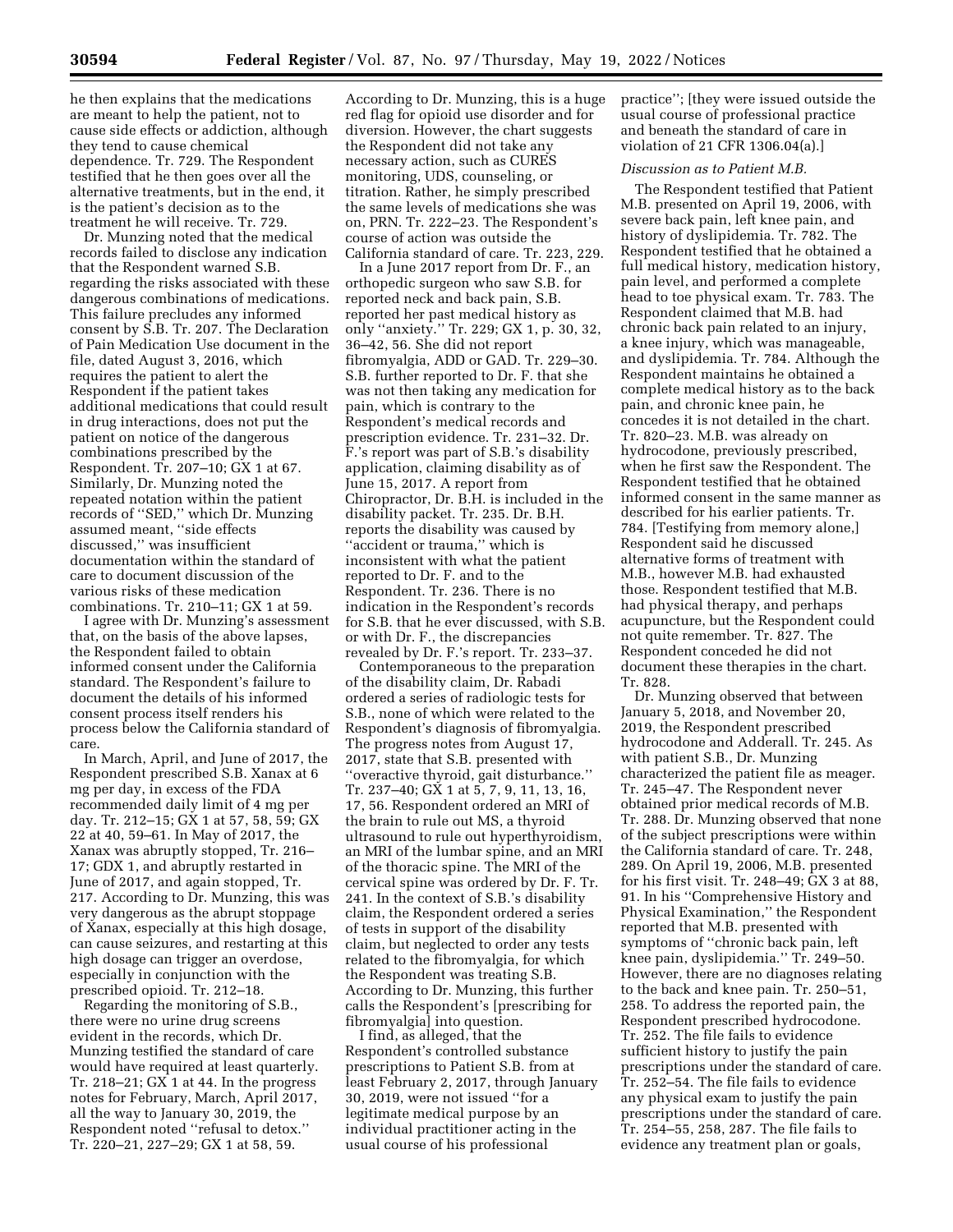past drug abuse to justify the pain prescriptions under the standard of care. Tr. 254–55, 258, 287. Although M.B. declared on a ''Declaration of Pain medication Use'' form that he had no prior drug abuse in August 2009, which was three years after his first visit, such static declaration does not satisfy the physician's ongoing responsibility under the standard of care to monitor this issue. Tr. 259–61; GX 3 at 93.

On July 9, 2013, M.B. presented with ADD and neck pain. Tr. 261–62; GX 3 at 46. He was prescribed Adderall for the ADD. Tr. 262. Again, the records reveal there was no history taken to support the diagnosis or prescriptions for Adderall. Tr. 262. There was no evident evaluation done by the Respondent. Tr. 287. There was no treatment plan. Tr. 263. Although there was a written diagnosis related to the neck pain, there was no history or physical exam evident in the file to support it. Tr. 263–64. The Respondent never established a legitimate medical purpose for hydrocodone. Tr. 264. On September 6, 2013, M.B. presented with ADD. Tr. 264–65; GX 3 at 46. He was prescribed Adderall for the ADD, but at double the dosage of the previous visit, yet without any reported justification. Tr. 264–65. On January 5, 2018, M.B. presented to the clinic. Tr. 265–66; GX 3 at 37. He was prescribed hydrocodone and Adderall. There was no medical history, no discussion of M.B.'s response to treatment, evaluation of pain or functioning, substance abuse history, diagnoses, or rationale for establishing a legitimate medical purpose to justify continuing the medication regimen. Tr. 265–66. On March 6, 2018, M.B. presented to the clinic with ''ADD and opioid dependency.'' Tr. 266–67; GX 3 at 36. Absent was any report of pain. He was diagnosed with ''Opioid dependency, refusing detox.'' Tr. 267. Hydrocodone as treatment for opioid dependency is not a legitimate medical purpose and is outside the usual course of professional practice. Tr. 267–68. Dr. Munzing observed that the Respondent prescribed hydrocodone repeatedly to address his diagnosis of opioid dependency until November 20, 2019. Tr. 268–69. On November 20, 2019, M.B. presented with ADD and back pain. Tr. 269; GX 3 at 27. He was prescribed Adderall and his hydrocodone was increased. Tr. 270. No medical history was taken or updated. No response to treatment or patient functionality was included. Although vital signs were taken, no physical exam was performed. Tr. 270–71. There was no appropriate diagnosis for the back

pain. Tr. 272. There was no evaluation for ADD, such as mental functioning. Tr. 271, 274, 287–88. The Respondent never obtained a sufficient history to support the diagnosis for ADD. Tr. 273. There was no appropriate diagnosis for ADD. Tr. 272. The Respondent never established a legitimate medical purpose to prescribe either hydrocodone or Adderall to M.B. throughout the reported treatment. Tr. 274. Such prescriptions were not in the usual course of professional practice, were not for a legitimate medical purpose, and were outside the standard of care. Tr. 274–75.

Dr. Munzing noted the inconsistency of the various diagnoses. Diagnoses would come and go within the records. Tr. 275–278; GX 3 at 35, 37, 43, 67. Although the reported pain was always treated with hydrocodone, the source of the pain varied greatly without any explanation in the file, as required by the standard of care. Tr. 278–80.

Dr. Munzing noted the serious dangers occasioned by the combination of Adderall and hydrocodone, by reference to his testimony regarding S.B.'s similar prescriptions.27 Tr. 281. Dr. Munzing deemed this combination of medications for over ten years inappropriate and unsafe. Tr. 284. The only semblance of a warning to M.B. regarding these dangerous combinations appeared in a 2009 ''Controlled Substance Therapy Agreement.'' For the same reasons voiced as to Patient S.B., Dr. Munzing deemed the signed form wholly insufficient to satisfy the California standard of care in this regard. Tr. 281–82; GX 3 at 92. Similarly, the notation within the file, ''SED'' was insufficient to satisfy the standard of care. Tr. 283. There was never a UDS ordered for M.B., which is necessary under the standard of care for any patient receiving opioids, but especially for a patient who has refused opioid detox. Tr. 284–85. A patient diagnosed with opioid dependency and refusing detox is also a red flag of abuse and diversion. Such red flag was not addressed by the Respondent repeatedly as to M.B. Tr. 285–87; GX 3 at 36.

The Respondent defended his treatment of M.B. by noting that he monitored M.B. throughout his treatment. Tr. 785. The Respondent

believed his prescribing was justified on the basis of M.B.'s medical conditions, level of chronic pain and present level of functioning, working in a welding factory, and in the movie business. Tr. 786, 832. The Respondent conceded that he did not document M.B.'s degree of pain and he minimized the value of the subjective pain scale. Tr. 823–24. The Respondent conceded there were no imaging reports in M.B.'s chart, but explained that these patients were from the movie business. They were treated by an HMO, from which it is almost impossible to obtain records. Tr. 829.

[While it may be] true that the Respondent [did some] monitoring of M.B. during treatment, not all this monitoring found its way into M.B.'s chart. Alarming evidence revealed the Respondent was or should have been aware that M.B. was receiving Suboxone from Dr. B.S. during the period the Respondent was prescribing high levels of dangerous medications and in dangerous combinations. DI identified GX 25, which is a CURES Audit Report run on the DEA Registration of Dr. B.S., which included the patient M.B., a patient common to the Respondent. Tr. 904. Between October 10, 2018, and September 11, 2020, Dr. B.S. prescribed Suboxone 28 to M.B. Tr. 909; GX 24, 25, 25B. On March 15, 2019, the Respondent accessed CURES and would have observed M.B. was receiving Suboxone from Dr. B.S. Tr. 910; GX 24. Despite having evidence of the Suboxone prescriptions, the Respondent continued prescribing these dangerous medications, and like his other patients, without any UDS

I find, as alleged, that the Respondent's controlled substance prescriptions to Patient M.B. from at least January 5, 2018, through November 2019, were not issued ''for a legitimate medical purpose by an individual practitioner acting in the usual course of his professional practice''; [they were issued outside the usual course of professional practice and beneath the standard of care in violation of 21 CFR 1306.04(a).]

## *Discussion as to Patient B.C.*

The Respondent explained his treatment of Patient B.C. He has been a patient of the Respondent since March 27, 2014. Tr. 750–51. Patient B.C. has been prescribed hydrocodone, Xanax and Adderall. Tr. 749. The Respondent testified that he obtained a complete history, a complete physical exam and then probed the complaint which brought him to the Respondent, which was right shoulder and chronic back

<sup>27</sup>On September 29, 2017, and monthly from July 2018, to July, 2019, S.B. was prescribed hydrocodone and Adderall. Besides the serious risk of addiction posed by these two Schedule II medications, the hydrocodone was prescribed at a daily dosage of 60 mg MME, which significantly increases the risk of overdose and death. This risk was increased by its combination with Adderall. Tr. 206–07. Dr. Munzing could not foresee a medical condition in which this combination would be appropriate. Tr. 211–12. 28 Buprenorphine.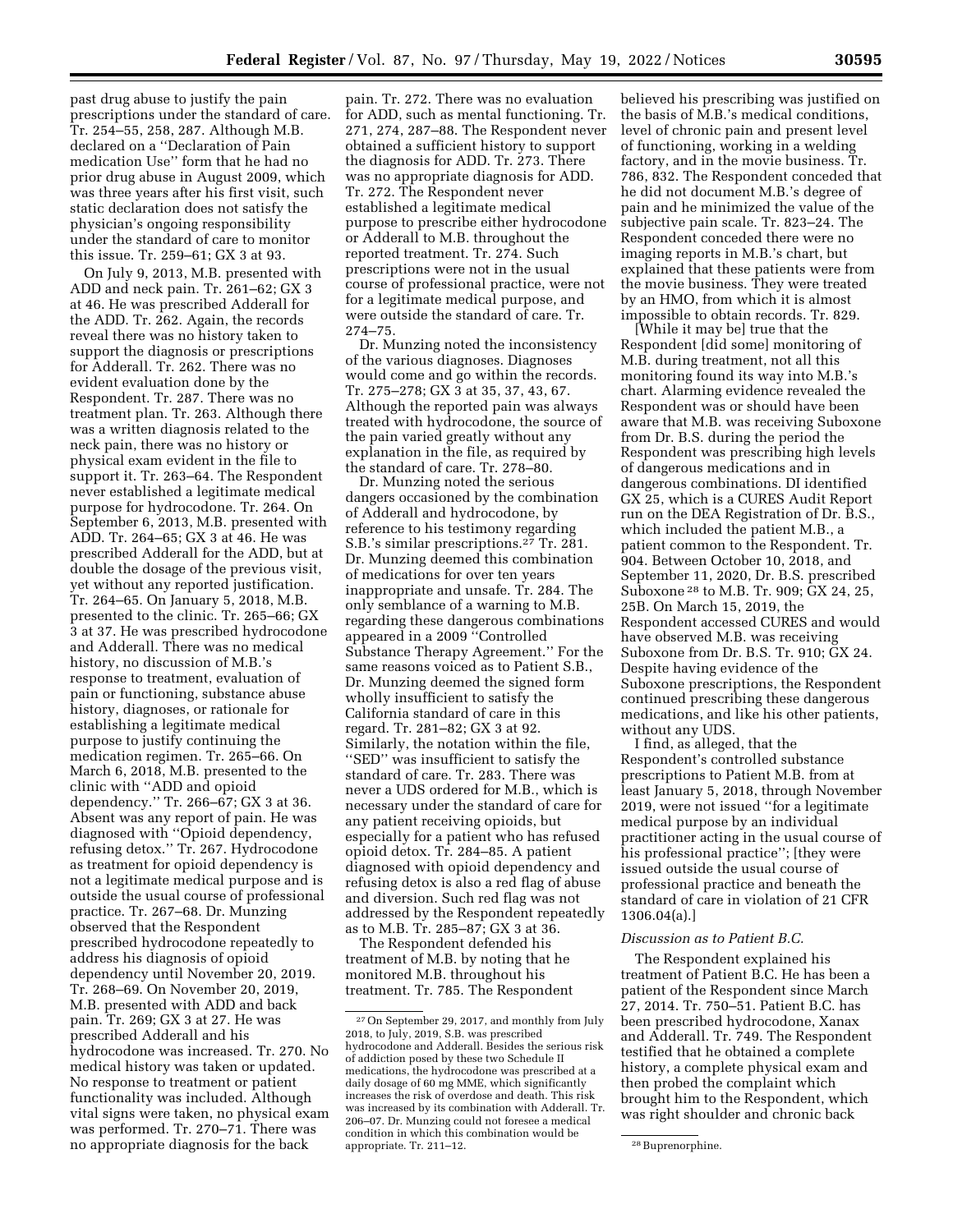pain. Tr. 751. [Based on his memory alone, Respondent testified that] without medication, B.C. reported pain at seven or eight; and with medication, the pain was one or two. Tr. 752. As far as his medication history, [Respondent testified based on his memory that] B.C. had been on pain medication for years following a neurosurgical procedure to treat a herniated disc with radiculopathy.29 Tr. 752.

To obtain informed consent, the Respondent testified that he verbally discussed the pain management contract, which B.C. read and signed. Tr. 752–53. The Respondent then discussed side effects of the medication. B.C. is a married man with three children. He works full time. He gave the Respondent no indication he was a risk of diversion. Tr. 753. Regarding prior alternate treatment, [Respondent testified from memory that] B.C. reported that he had tried surgery, physical therapy and acupuncture, but that only pain medication therapy alleviates his pain to the extent he can function. Tr. 754. At each visit, the Respondent reviewed B.C.'s progress and believed B.C.'s condition warranted the medication he was prescribed. Tr. 754, 757. Although the Respondent testified that he remembered discussing B.C.'s pain levels on March 27, 2014, which was a one or two on medication, he conceded it was not documented in the chart. Tr. 832–34; GX 5 at 48. Although the Respondent testified that he remembered B.C. reporting he had a herniated disc, this report was not documented in the chart. Tr. 836. Neither were B.C.'s reported prior therapies documented. Tr. 837.

Dr. Munzing reviewed the subject prescriptions, patient file and CURES report for Patient B.C, which he described as lean. Tr. 290–92; GDX 3. He opined that the subject controlled substance prescriptions issued for hydrocodone, Xanax and Adderall, from January 25, 2017, to December 19, 2019, were all issued outside the California standard of care. Tr. 290–92, 335–38. B.C. presented on March 27, 2014, with GAD and back pain. Tr. 293–94; GX 5 at 48, 55. B.C. was diagnosed with GAD and back pain, refusing detox. He was prescribed Xanax (6 mg per day) for the GAD, and hydrocodone for the back pain, refusing detox. Tr. 294. Dr. Munzing reiterated the risks involved in prescribing 6 mg of Xanax per day. Tr. 295.

The records failed to include the minimum history necessary under the standard of care to appropriately diagnose back pain and GAD [or to

prescribe controlled substances to treat those conditions.]. Tr. 295–96. Other than limited vital signs, the records failed to disclose the minimum physical examination necessary under the standard of care to appropriately diagnose back pain, or to justify a hydrocodone prescription. Tr. 296–97. Dr. Munzing could not remember seeing any prior medical records in the Respondent's subject files. Tr. 297. There were no entries in B.C.'s file indicating physical or mental functioning. Tr. 298, 335–38. There is no treatment plan indicated. The Declaration of Pain Medication Use, signed by B.C. at his first visit, as discussed *supra,* is insufficient to evaluate B.C., and to establish informed consent for the controlled substances prescribed. Tr. 299–300. There was insufficient medical evidence to support either diagnosis. Tr. 298, 335–38. So, there was no legitimate medical purpose for either controlled substance prescription. Tr. 299, 335–38.

B.C. presented on May 20, 2014, with ADD and was prescribed Adderall. Tr. 301–02; GX 5 at 47. The ADD diagnosis was deficient, as no history was developed, no mental functioning was assessed, the medical evidence was deficient, and a treatment plan was lacking. The Respondent failed to establish a legitimate medical purpose for the Adderall. Tr. 302. Additionally, starting B.C. on 30 mg of Adderall twice daily is a very high dosage, and extremely inappropriate for an Adderall naive patient, which is not justified within the patient file. Tr. 302–03. B.C. presented on January 25, 2017, with ADD, opioid dependency and GAD. Tr. 303; GX 5 at 33. He was diagnosed with ADD for which he was prescribed Adderall, and GAD for which he was prescribed Xanax (6 mg per day). Tr. 304. Pain levels were not recorded at this visit. The diagnoses were unsupported by sufficient, medical history, medical evaluation, response to treatment, patient functionality, and medical evidence. Tr. 304–06. He failed to establish a legitimate medical purpose for both Adderall and Xanax. Tr. 306, 335–38. The Respondent further diagnosed, ''Opioid dependency, refusing detox'' for which the Respondent again prescribed hydrocodone. Tr. 306. Prescribing hydrocodone for opioid dependence is not only outside the standard of care, but it is illegal in California according to Dr. Munzing. Tr. 307. Hydrocodone is not a legitimate medical treatment for opioid dependency and thus the prescription was outside the usual course of professional practice. Tr. 307.

A patient diagnosed with opioid dependency and refusing detox is also a red flag of abuse and diversion. Such red flag was repeatedly left unaddressed by the Respondent as to B.C. Tr. 306– 07; GX 5 at 33.

On July 31, 2018, B.C. presented with ADD, back pain and GAD. Tr. 308; GX 5 at 28. He was diagnosed with ADD for which he was prescribed Adderall (60 mg per day), ''back pain, opiate dependent, refusing detox'' for which he was prescribed hydrocodone, and GAD for which he was prescribed Xanax (6 mg per day). Tr. 308. There was no medical history supporting the prescriptions. There was no indication how the patient was responding to treatment and no indication a physical exam was performed to support the diagnoses or justify the prescriptions. Tr. 308–09, 335–38. There was no reference to pain levels or physical functionality. Tr. 309–10. There was no reference to mental functioning with respect to the ADD and GAD diagnoses. There was no appropriate or documented support for the three diagnoses. Tr. 309–10.

Neither did he establish a legitimate medical purpose for the three controlled substance prescriptions. Tr. 311. B.C. presented on December 19, 2019, with ADD and back pain, which were also his diagnoses, and for which he was prescribed Adderall (60 mg per day) and hydrocodone. Tr. 311–12; GX 5 at 20. The record is absent medical history, any updated medical history, the patient's state of health, how he is responding to treatment, a physical exam, pain levels, mental or physical functioning, appropriate rationale for continued treatment, and information relating to drug abuse. Tr. 312–13, 335– 38. As a result, the three diagnoses are without sufficient medical evidence. Tr. 313. Accordingly, the subject charged prescriptions are without a legitimate medical purpose, are outside the usual course of professional practice, and are beneath the standard of care. Tr. 313– 16, 335–38.

Dr. Munzing noted the inconsistency of diagnoses throughout B.C.'s records and the dual prescribing of hydrocodone for opioid abuse and for skeletal pain, without explanation in the record. Tr. 316–19; GX 5, p. 31, 32, 33. Dr. Munzing noted the GAD and ADD diagnoses appear and disappear within the record, as did their treatment medications. Tr. 319–24; GX 5 at 27, 31, 32, 33. Dr. Munzing deemed it highly unlikely that ADD and GAD were appropriate diagnoses. Tr. 322, 324. The Respondent prescribed B.C. a combination of hydrocodone, Adderall and Xanax. Tr. 327; GDX 3. Dr. Munzing

<sup>29</sup> [Repeated text omitted for brevity.]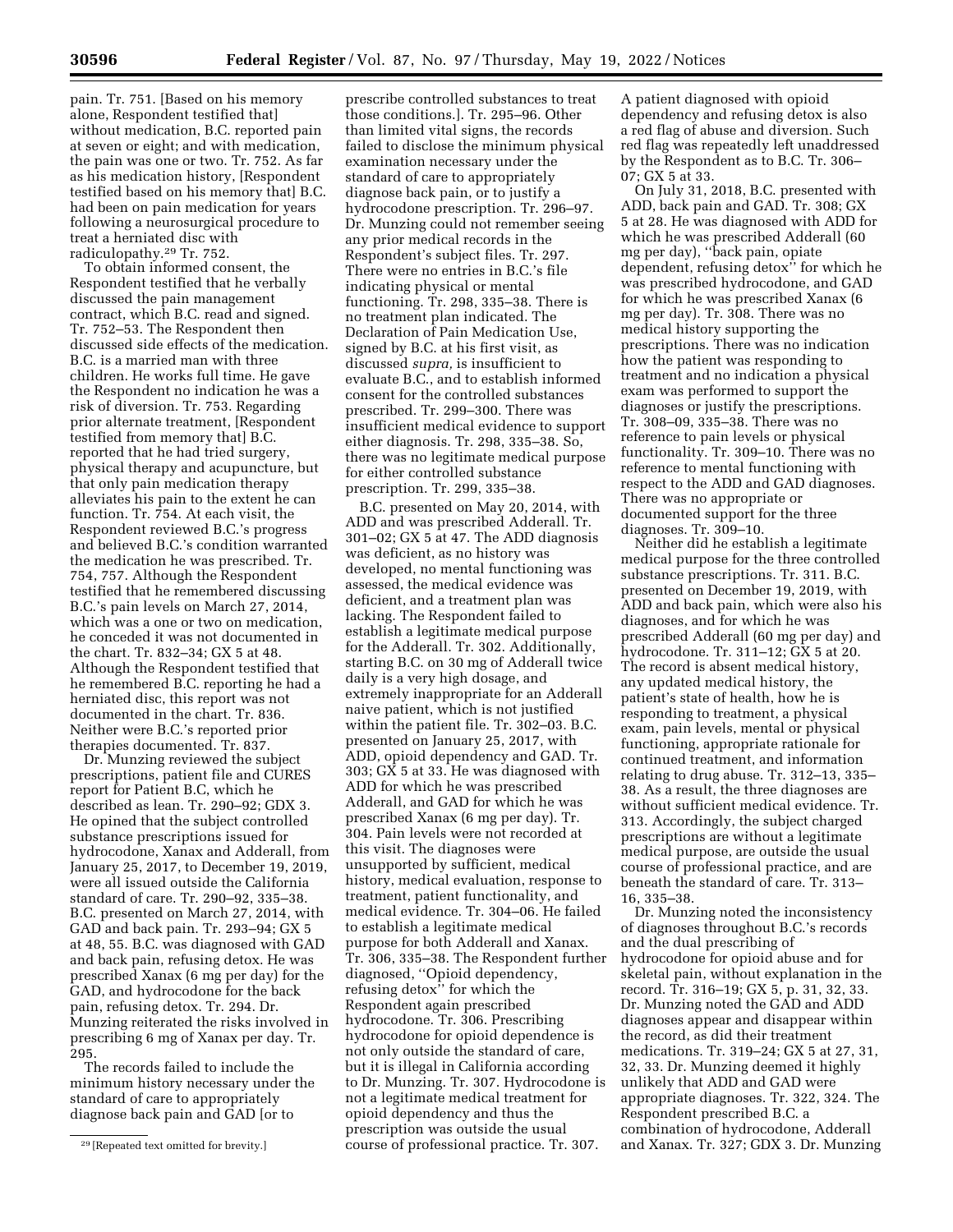could not conceive of a medical condition warranting this dosage, duration, and combination of medications, noting that Adderall is counter-indicated for GAD and that combining Xanax with an opioid represents a dangerous combination addressed in a FDA black box warning and CDC guidance. Tr. 327–29, 332–33; GDX 3. A further concern, as detailed earlier in his testimony, is reflected by the repeated combination of hydrocodone and Adderall prescribed by the Respondent. Tr. 329–30; GDX 3. These dangerous combinations were prescribed without an established legitimate medical purpose, outside the usual course of professional practice, without sufficient warnings and informed consent, without sufficient patient monitoring, and without regard to obvious red flags. Tr. 330–35.

I find, as alleged, that the Respondent's controlled substance prescriptions to Patient B.C. from at least January 25, 2017, through December 19, 2019, were not issued ''for a legitimate medical purpose by an individual practitioner acting in the usual course of his professional practice''; [they were issued outside the usual course of professional practice and beneath the standard of care in violation of 21 CFR 1306.04(a).]

### *Discussion as to Patient J.C.*

The Respondent discussed his treatment of Patient J.C. He presented on May 18, 2009, with chronic back pain, ulcerative colitis, and GAD. Tr. 759–60, 761–62. [Respondent testified from memory that J.C.] was prescribed hydrocodone and Xanax, which was sometimes substituted with Valium. Tr. 759. The Government prompted the Respondent to visits in which several other controlled substances were also prescribed. Tr. 842–46; GX 7 at 181, 214, 215.

The Respondent explained that J.C. had suffered multiple injuries and had been immobile for some time. However, the Respondent did not document the injuries nor the immobility in the chart, nor did the file contain any prior medical records.30 Tr. 839, 842; GX 7 at 216. [Respondent, testifying from memory,] stated that J.C. had undergone physical therapy, occupational therapy, and finally pain management, which permitted him to resume working fulltime. These alternate treatments, therapies, and prior surgeries were not documented within the chart. Tr. 840. The Respondent could not remember if J.C. mentioned his prior surgeries at the

first or second visit. Tr. 840. The Respondent testified that he performed a full exam on J.C. Tr. 760–61. His GAD resulted from his ulcerative colitis. Tr. 762. The Respondent testified that he obtained informed consent to prescribe controlled substances by explaining the pain contract, and afterwards, J.C. read it and signed it. Tr. 763. The Respondent testified that he verbally explained the dangers of overdose to J.C. Tr. 764. The Respondent had no concerns over J.C. diverting his medication. Tr. 764–65. On the basis of J.C.'s considerable injuries and condition, the Respondent felt J.C.'s medication protocol was fully justified. Tr. 765. Although the Respondent remembered J.C. reporting that he had seen two previous doctors, including a pain physician, that report was not reflected in the chart. Tr. 841–42. Although the Respondent remembered performing a complete mental health evaluation on J.C., it is not documented in the chart. Tr. 842. The Respondent denied ever intentionally misspelling J.C.'s first name.\*KK Tr. 765–66.

Dr. Munzing reviewed the subject prescriptions issued from January 16, 2018, to December 30, 2019, patient records and CURES data relating to Patient J.C. Tr. 381–82; GDX 4. Dr. Munzing opined that none of the subject prescriptions issued to J.C. were within the California standard of care. Tr. 381– 82; GDX 4. J.C. presented to the Respondent's clinic on May 18, 2009, with a headache and GAD. Tr. 383–384; GX 7, at 216, 233. He was prescribed hydrocodone for migraines and Xanax for GAD, and he remained on this medication regimen for a long period. As to the migraines, insufficient medical history was obtained, symptom evaluation was absent, no neurological exam was conducted, no evaluation of functioning level, no treatment plan evident, and no evaluation of possible drug abuse. Tr. 384–90. In short, there was insufficient medical evidence to support the diagnosis of migraines and GAD, nor was there a legitimate medical purpose to prescribe hydrocodone and Xanax. TR. 386–88.

[On August 17, 2009, J.C. signed a ''Declaration of Pain Medication Use'' form indicating that he had no prior drug abuse, and Dr. Munzing testified that there is no record of J.C. ever being asked about illicit substance abuse again. Tr. 389–90. Dr. Munzing testified that the 2009 Declaration was an insufficient inquiry to cover prescribing occurring in 2018. *Id.*]

J.C. presented on July 21, 2016, with ''GAD, chronic back pain, consented for H&P.'' Tr. 390; GX 7, p. 189. He was diagnosed with GAD, ''back pain refusing detox'' for which he was prescribed Xanax and hydrocodone, respectively. Tr. 390–91. There was no updated history taken for either diagnosis, no physical exam, no treatment plan, no response to treatment, no pain or functioning level evaluations, no discussion regarding drug abuse, and no rationale for continued treatment, as was required by the standard of care. Tr. 390–94. According there was insufficient medical evidence to support either diagnosis. The Respondent did not establish a legitimate medical purpose to prescribe the controlled substances. Tr. 393–94. J.C. presented on January 16, 2018, with GAD and back pain for which he was diagnosed with GAD and back pain, opiate dependent, refused detox. Tr. 394–95; GX 7 at 180. He was prescribed Valium for the GAD to replace Klonopin, and hydrocodone for back pain, although no explanation was giving for substituting the Valium for the Klonopin. Tr. 395. There was no medical history included in the records, no response to treatment, no physical exam, no pain or functioning evaluation, no drug abuse history, rendering each diagnosis inappropriate. Tr. 395–97. Without a legitimate medical purpose, there was no appropriate rationale for continued treatment with controlled substances. Tr. 396–98. J.C. presented on February 16, 2018, with ''opioid dependency, GAD,'' yet without the previously noted back pain. Tr. 198; GX 7, 9. There is no reference to pain. He was diagnosed with ''Opioid dependency, refusing detox'' for which he was prescribed hydrocodone, which again, is outside the standard of care and usual course of professional practice, and illegal in California. Tr. 398–400. The diagnosis for opioid dependency being treated with hydrocodone appeared repeatedly in the records. Tr. 399. J.C. presented on May 6, 2019, however no treatment notes for this visit are evident in the file. Tr. 401; GDX 4, GX 7 at 168.

On April 9, 2019, J.C. presented with GERD, and back pain for which he was prescribed hydrocodone. Tr. 402. However, there was no medical history included in the records, no response to treatment, no physical exam, no pain or functioning evaluation, no mental health history, no drug abuse history, rendering the back pain diagnosis inappropriate. Tr. 402–04. Without a legitimate medical purpose, there was no appropriate rationale for continued treatment with controlled substances. Tr. 402–04. On December 30, 2019, J.C.

<sup>30</sup>The Respondent again explained the difficulty in obtaining prior medical records. Tr. 842. \*\*\* See supra, n.\*V.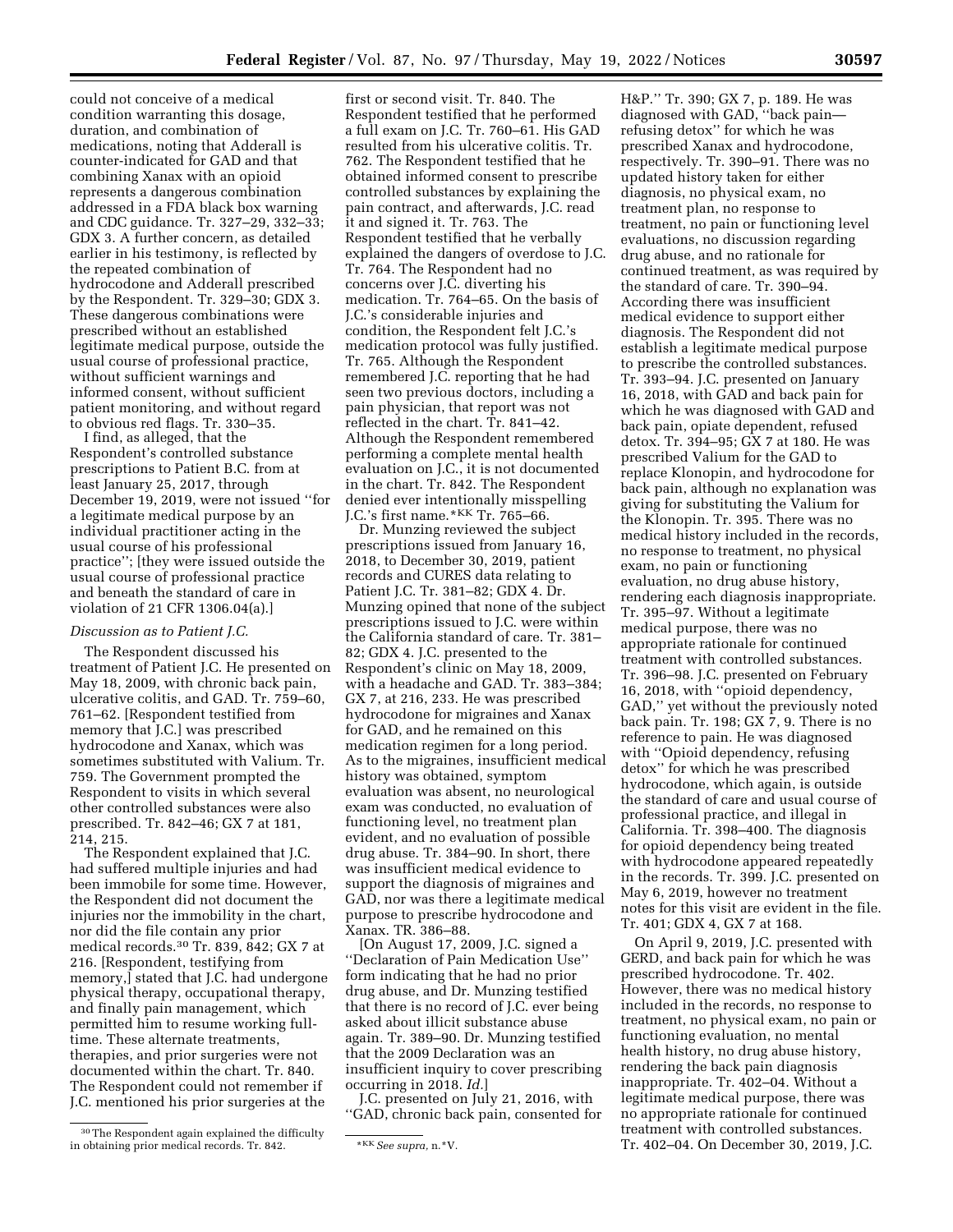presented with GERD and GAD. Tr. 404; GX 7 at 171. He was prescribed Valium for the GAD. However, there was no appropriate medical history included in the records, no response to treatment, no evaluation for GAD, or functioning evaluation, no mental health history, no drug abuse history, rendering the GAD diagnosis inappropriate from January 16, 2018, to December 30, 2019. Tr. 404–08, 425–28. Without legitimate medical purpose, there was no appropriate rationale for continued treatment with controlled substances. Tr. 408, 425–28. Such prescriptions, from January 16, 2018, to December 30, 2019, were outside the standard of care, without legitimate medical purpose, and outside the usual course of professional practice. Tr. 408, 425–28.

Dr. Munzing noted the inconsistency of diagnoses throughout J.C.'s records, and the dual prescribing of hydrocodone for opioid abuse, migraines and for skeletal pain, without explanation in the record. Tr. 410–14; GX 7 at 188, 189, 205, 214, 215. Dr. Munzing noted the skeletal pain diagnosis appears and disappears within the record. Tr. 414–15. Dr. Munzing suspected the skeletal pain complaints were not legitimate. Tr. 415; GX 7 at 188, 189, 205, 214, 215. Dr. Munzing noted the Respondent had prescribed the combination of hydrocodone and Valium monthly between January 2018, and January 2019, without a legitimate medical purpose. Tr. 416–17; GX 4. Combining Valium with an opioid represents a dangerous combination and is contrary to a FDA black box warning and to CDC guidance, especially with the Valium at its highest available strength. Tr. 417. Dr. Munzing could not envision a condition in which this medication regimen would be appropriate. Tr. 418. These dangerous combinations were prescribed without an established legitimate medical purpose, outside the usual course of professional practice, without sufficient warnings and informed consent, without sufficient patient monitoring, and without regard to obvious red flags. Tr. 418–23; GX 7 at 19, 25, 27, 180, 225.

I find, as alleged, that the Respondent's controlled substance prescriptions to Patient J.C. from at least January 16, 2018, through December 2019, were not issued ''for a legitimate medical purpose by an individual practitioner acting in the usual course of his professional practice''; [they were issued outside the usual course of professional practice and beneath the standard of care in violation of 21 CFR 1306.04(a).]

# *Discussion as to Patient D.D.*

The Respondent explained his treatment of Patient D.D. He first presented on July 9, 2008, with GAD and severe back pain, although the source of the back injury was not documented. Tr. 767–68, 850; GX 9 at 74. Over the course of treatment, the Respondent prescribed hydrocodone, Xanax, and Soma. Tr. 850. The Respondent added that he probably prescribed Valium, as well, explaining he was remembering from 13 years ago. Tr. 850. The Respondent remembered D.D. was prescribed Valium, hydrocodone, and Soma at the first visit. Tr. 851–52. The Respondent believes his treatment was within the standard of care in California. The Respondent testified that he took a complete medical history, family history, personal history and medication history. Tr. 768. The family history was not documented in the chart. Tr. 848. The Respondent explained that the family history was not documented because it was noncontributory to his assessment. Tr. 848. [Based on Respondent's memory, he testified that] there were no heart conditions in his family, etc. Tr. 849. The Respondent did document that D.D. was married, which he deemed contributory. Tr. 849. Respondent testified that D.D. had a dirt bike accident, which shattered his shoulder and fractured several ribs, although the accident as the source of the injury was not documented. Tr. 850. [Based on his memory, Respondent testified that] D.D. underwent prior physical therapy and occupational therapy after treatment by an orthopedic surgeon, although it was not documented within the chart. Tr. 769, 771, 850–51. [Again from memory, Respondent testified that] it was several years before D.D. reached the medication regimen he was on when he first reported to the Respondent. The Respondent testified that he performed a full physical exam. He testified that he established informed consent with the pain contract and discussion of side effects and overdose, as with all his patients. Tr. 770. He verbally cautioned D.D. regarding diversion and other red flags. Again, Respondent testified that D.D. gave no indication of diversion. Tr. 771.

Dr. Munzing reviewed the subject prescriptions issued from January 4, 2018, to February 12, 2019, patient records and CURES data relating to Patient D.D. Tr. 428–29; GDX 5. Dr. Munzing opined that none of the subject prescriptions issued to D.D., which were for hydrocodone, Soma, and Xanax, were within the California standard of care. Tr. 430. Again, the records were

very lean. D.D. presented on July 9, 2008, with GAD and back pain. Tr. 430– 31 GX 9 at 74. For the GAD, he was prescribed Valium, and for back pain, hydrocodone and Soma. Tr. 431. The medical records reflect that D.D. refused an MRI and referral to an orthopedist or pain specialist. Tr. 431. Each refusal was a red flag and was suggestive of drug-seeking behavior. Tr. 432. Instead of addressing the red flags, the Respondent prescribed opioids. Tr. 432. The Respondent's response was the same throughout the subject treatment of D.D., a total of nine and a half years. Tr. 433.

There was no appropriate medical history included in the records, no response to treatment, no physical exam, insufficient patient monitoring, no evaluation for GAD, or functioning evaluation, no mental health history, no drug abuse history, no discussion of risk factors and informed consent, and no patient monitoring, which rendered the GAD and back pain diagnoses inappropriate from July 9, 2008, to January 4, 2019. Tr. 433–38; GX 9 at 37, 39, 41, 43, 44. Without a legitimate medical purpose, there was no appropriate rationale for continued treatment with controlled substances. Tr. 434–48. Such prescriptions, from July 9, 2008, to January 4, 2019, were beneath the standard of care, without a legitimate medical purpose, and outside the usual course of professional practice. Tr. 434–48. [On January 11, 2019, D.D. was diagnosed with GERD and back pain—opiate dependent refusing detox. Tr. 439. This is the last time Respondent prescribed D.D. both hydrocodone and Soma, but the medical records again reflected a lack of appropriate medical history, response to treatment, an appropriate physical examination, assessment of pain or physical functionality, an appropriate diagnosis, or an established legitimate medical purpose for the prescriptions. Tr. 439–40. On February 12, 2019, Respondent prescribed D.D. hydrocodone to treat opioid dependency—refusing detox without there being any mention of pain, and Dr. Munzing testified that this was problematic for all of the reasons he had previously testified to. Tr. 441–42. Dr. Munzing testified that at no point during the treatment period did Respondent ever obtain a sufficient history to establish a diagnosis for back pain or support prescribing of hydrocodone, and that the prescriptions for hydrocodone and Soma were not issued within the usual course of professional practice and were beneath the standard of care. Tr. 443–44.]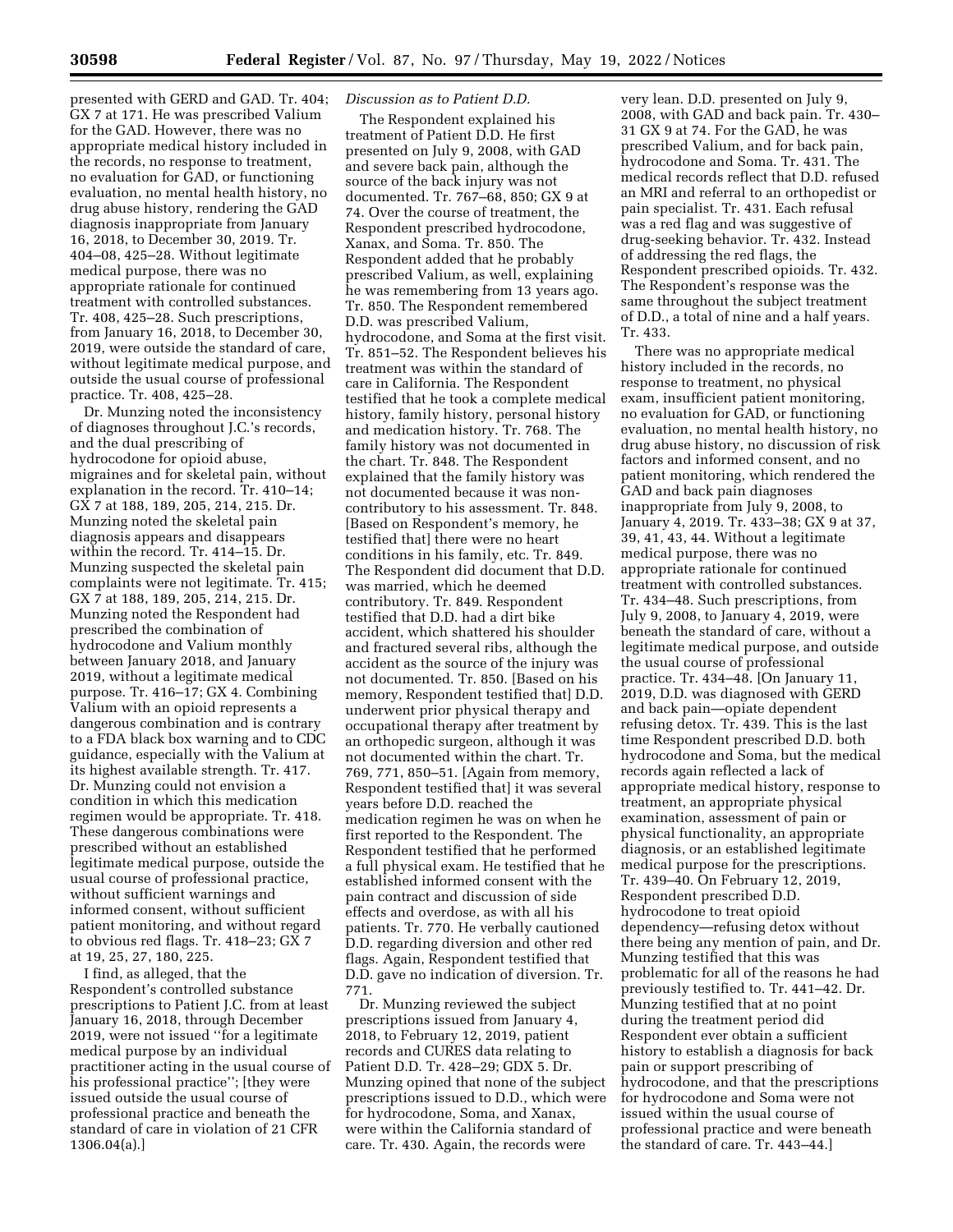Dr. Munzing noted a period of over a year, from May 10, 2017, to September 19, 2018, when no diagnosis for GAD appeared in D.D.'s records and the 30 mg daily dose of Valium was stopped. Tr. 447–48. Then on September 19, 2018, the Respondent prescribed 6 mg of Xanax, a very high dosage, especially for the beginning dosage. [Dr. Munzing testified that Respondent failed to obtain sufficient medical evidence upon which to base a GAD diagnosis. Tr. 446.] Compounding this dangerous dosage, D.D. was prescribed hydrocodone in combination, which heightened the risk of overdose [without any documented warning from Respondent regarding the dangers of the controlled substances being prescribed.] Tr. 446, 448–50, 458. [Dr. Munzing testified that there was no established legitimate medical purpose for prescribing Xanax to D.D. Tr. 446.]

Dr. Munzing noted the inconsistency of diagnoses throughout D.D.'s records, and the dual prescribing of hydrocodone and Soma for Fibromyalgia, opioid abuse, migraines, and for skeletal pain, without explanation in the record. Tr. 450–56; GX 9, p. 43, 51, 64, 70, GDX 5. Dr. Munzing noted the skeletal pain diagnosis appears and disappears within the record. Tr. 450–56. Dr. Munzing suspected the skeletal pain complaints were not legitimate. Tr. 456; GX 9 at 43, 51, 64, 70. Prescribing Soma with hydrocodone presents considerable risks to the patient. Each are respiratory depressants, which present a significant risk of overdose [and addiction.] Tr. 458. [Dr. Munzing also reiterated the risks of prescribing both hydrocodone and Xanax together. Tr. 458. Dr. Munzing testified that in 2009, D.D. signed ''the same controlled substance therapy agreement we've seen with the previous four patients,'' and it was insufficient notice of the risks of using controlled substances for the reasons already discussed. Tr. 458–59. Dr. Munzing further testified that the record is lacking any documentation that Respondent adequately warned D.D. of the risks of the controlled substances he was taking, particularly in light of the various combinations and high dosages. Tr. 459–60.]

D.D. presented on March 23, 2019, with opioid dependency, refusing detox. He was again prescribed hydrocodone and Soma. Tr. 463; GX 9 at 42, 43. The Respondent failed to address this red flag repeatedly, and instead inappropriately prescribed Soma and hydrocodone. Tr. 465.

I find, as alleged, that the Respondent's controlled substance prescriptions to Patient D.D. from at least January 4, 2018, through February

12, 2019, were not issued ''for a legitimate medical purpose by an individual practitioner acting in the usual course of his professional practice''; [they were issued outside the usual course of professional practice and beneath the standard of care in violation of 21 CFR 1306.04(a).]

# *Discussion as to Patient J.M.*

The Respondent explained his treatment of J.M. He has been a patient for 13 years. Tr. 734. The Respondent has prescribed him Xanax, Soma, and hydrocodone. The Respondent believed his treatment of J.M. was within the California standard of care. J.M. first presented on May 14, 2007, with chronic pain syndrome, which sometimes manifests as back pain, and neck pain, and GAD. Tr. 735; GX 11 at 104. The Respondent testified that he took a history. [Testifying based on his memory, Respondent said] J.M. had been involved in a motor vehicle accident injuring his back, neck and lumbar spine. The motor vehicle accident as the source of the injury was not documented. Additionally, he suffered from GAD and hypertension. Tr. 736. Tr. 853. Respondent testified that J.M. had seen an orthopedic surgeon, although it was not documented in the chart. Tr. 853. [Testifying based on memory, Respondent said that without medication, J.M. reported severe pain of 10 or 11 out of 10. With medication, he reported three of ten, permitting him to function and to work full time, although the pain levels were not documented in the chart. Tr. 736, 854–55. J.M. reported prior treatments and medication. Based on his memory, Respondent testified] J.M. had received physical therapy, occupational therapy, hypnosis, and acupuncture to no avail prior to turning to chronic pain management, although these previous therapies were not documented in the chart. Tr. 737, 854. His present medication protocol delivered the best results with the least side effects he had. Tr. 737. The Respondent testified that he probed J.M.'s psychological history, which included an all-consuming fear.

The Respondent testified that he performed a comprehensive physical exam. Tr. 739. To obtain informed consent to prescribe J.M. controlled substances, the Respondent said he went over the pain management contract, which J.M. also read and signed. The Respondent testified that he verbally cautioned J.M. about diversion and the red flags of doctor shopping and pharmacy hopping, which would result

in discharge. Tr. 739–40.31 The Respondent then testified that he discussed the beneficial aspects of the pain medication and potential negative effects if abused. According to Respondent, J.M. never gave any indication he represented a risk of diversion. Tr. 741. Prior to seeing the Respondent, Respondent testified that J.M. was on a higher MME of opioids. He was able to reduce the dosages to the level he was on when he first saw the Respondent. He remains on that dosage. Again, he is able to function and work full-time on this dosage. Tr. 742. The Respondent noted that J.M. would sometimes try to avoid taking his medication, even if he suffered pain, as explanation for the breaks in prescribing. Tr. 743.

Dr. Munzing reviewed the subject prescriptions and fill stickers issued from January 10, 2017, to December 31, 2019, patient records and CURES data relating to Patient J.M. Tr. 469–70; GDX 6. [Again Dr. Munzing testified there was ''very little information'' in the medical records. Tr. 470.] Dr. Munzing opined that none of the subject prescriptions issued to J.M. were within the California standard of care. Tr. 470– 71.

On May 13, 2007, J.M. presented with hypertension, back pain, GAD, dyslipidemia and insomnia. Tr. 470–72; GX 7 at 104, 111. He was diagnosed with hypertension, back pain, GAD, dyslipidemia and insomnia. He was prescribed hydrocodone for back pain and Xanax (6 mg per day) for GAD. Tr. 472. Xanax and hydrocodone were recurring prescriptions. As discussed earlier, the high dosage of Xanax was a concern, as well as its combination with an opioid. Tr. 473.

There was no appropriate medical history included in the records, no response to treatment, no physical exam, insufficient patient monitoring, no evaluation for GAD, no treatment plan, no pain or functioning evaluation, no mental health history, no ongoing drug abuse history or monitoring, no discussion of risk factors and informed consent, and no patient monitoring, rendering the GAD and back pain diagnoses inappropriate from May 13, 2007, to January 13, 2017. Tr. 473–76, 478, 481–83, 485–500. Per Dr. Munzing, the MRI of May 30, 2007, and its mild findings, did not independently satisfy the Respondent's related obligations or justify the subject prescriptions. Tr. 479–80, 485–87; GX 11 at 14, 16, 17, 22, 26, 31, 37, 41, 42, 115. [Dr. Munzing testified that for the five visits between

<sup>31</sup> [This footnote and the preceding text are

omitted for brevity and relevance.]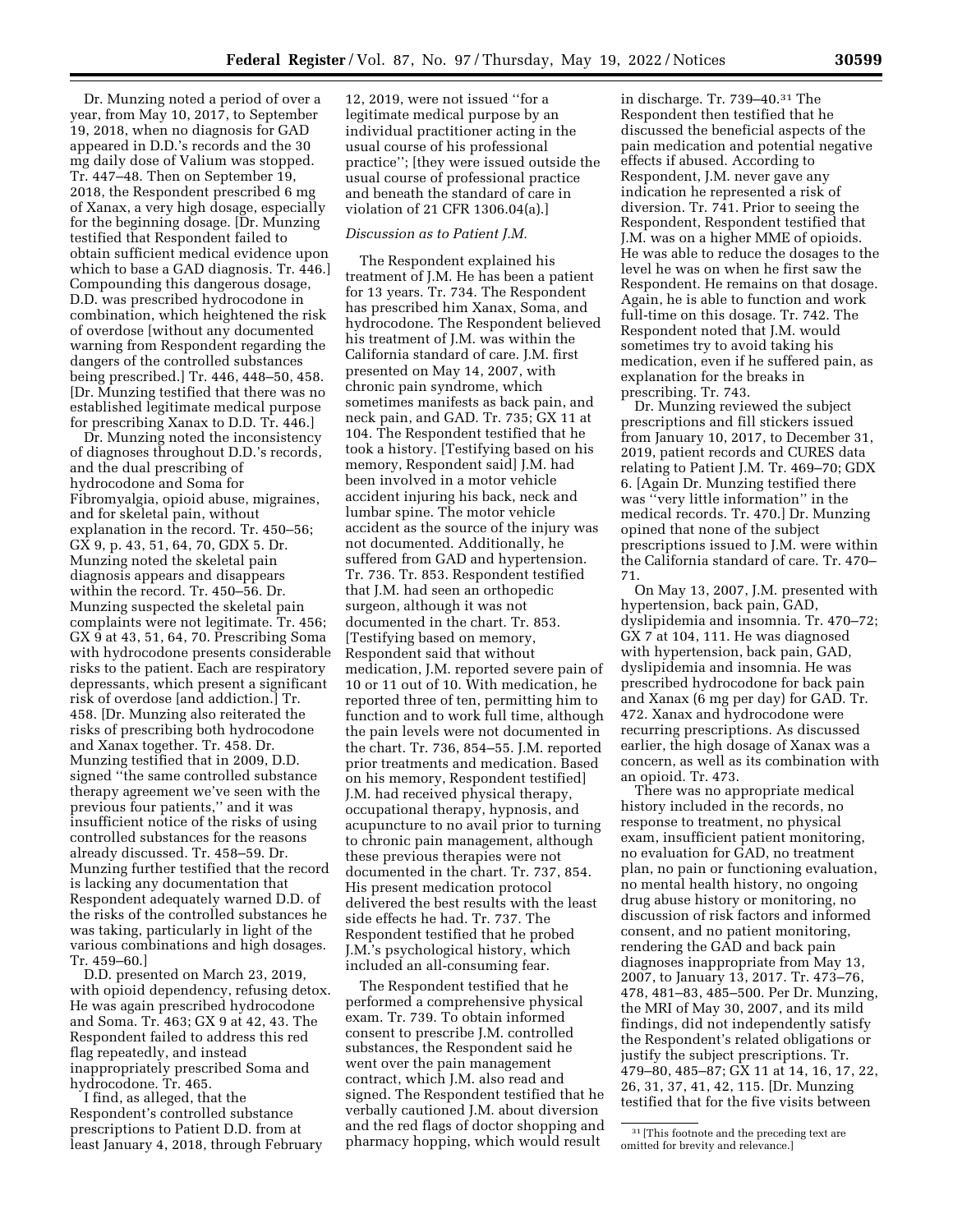January 10, 2017, through March 27, 2017, there is so little documentation that Dr. Munzing cannot tell whether the records reflect ''actual visits'' or just ''documentation of a refill of the medication,'' because there are no examination or history notations, no documentation of the dose or strength prescribed, no diagnoses, nothing to meet the standard of care for prescribing hydrocodone and Xanax for that period. Tr. 482–85. The first prescription for Soma during the relevant time period was on April 13, 2017, and according to Dr. Munzing, the medical note said ''Xanax number 90, Soma number 50SED, and then a signature'' with absolutely nothing else recorded and none of the elements of the standard of care met. Tr. 485–86. Dr. Munzing testified specifically about selected office visits. On April 25, 2018, Respondent's records for J.M. contain information suggesting an office visit occurred, but they continue to have the same deficiencies. That day, J.M. was not diagnosed with pain, but with GAD and opioid dependence—refusing detox which was treated with hydrocodone. Tr. 487. Dr. Munzing reiterated his concerns that hydrocodone was not appropriate treatment for opioid dependence and was inappropriate each time it was prescribed for that purpose. Tr. 488. Dr. Munzing testified about the November 19, 2018 visit where J.M. was prescribed Xanax for GAD and Soma for back pain; the February 20, 2019 visit where he was prescribed Xanax for GAD and hydrocodone for back pain; and the December 31, 2019 visit where he was prescribed Xanax for GAD and was not diagnosed with back pain. Tr. 489, 492– 93, 495. Dr. Munzing again testified, amongst other things, that for each of these visits there was an insufficient medical history or physical examination to make the diagnoses, there is no information regarding the response to treatment, pain level, or functionality, and there was no legitimate medical purpose established for the prescriptions at issue. Tr. 489–91, 493– 97.] Without a legitimate medical purpose, there was no appropriate rationale for the controlled substance prescriptions, or to continue treatment with controlled substances. Tr. 473–76, 478, 485–500, 505; GDX 7.

There were also red flags left unaddressed by the Respondent. J.M. refused to see a pain specialist, which gives rise to the suspicion that he is not concerned about getting better, but just getting medicated. Tr. 476–77. [Omitted for relevance.] Dr. Munzing noted that there were gaps in the hydrocodone and Soma prescriptions without any

required explanation for changes to the medication regimen. Tr. 500–04; GX 11 at 36, 37, 40, 41, 42, 76. He observed that the hydrocodone was prescribed either for back pain or for opioid dependence. Tr. 504. However, the required evaluation for the diagnoses coming and going and explanation for treatment is lacking. This further diminishes any medical legitimacy for the hydrocodone. Tr. 504.

Additionally, the Respondent prescribed a very addictive and dangerous combination of medications, an opioid and a benzodiazepine. Tr. 558–60. Even more concerning, he added a muscle relaxant to this already dangerous combination to form the ''Holy Trinity,'' a favorite drug combination for abuse by the drugabusing community. Tr. 505–10. Dr. Munzing could not conceive of a medical condition in which the trinity combination would represent appropriate treatment. Tr. 512. This trinity of medications was prescribed to J.M. repeatedly. GDX 6. The file fails to reveal that appropriate warnings were given to J.M. in connection with these dangerous combinations. Tr. 511; GX 11 at 113. The CURES report reveals 40 Xanax prescriptions (3600 dosage units and 7200 mgs) were issued to J.M. between January 2017, and November 2018, a period of 22 months, which averages 10.5 mgs per day. Tr. 512–17; GX 7, 17, 18. This averaged a prescription every 16 days. Tr. 527–28. Ten and a half mgs per day is considerably greater than the maximum 4 mg per day recommended for treatment of anxiety.

DI identified GX 26, an additional CURES Audit Report, one for Dr. B.S.2, which spanned from January 2017, to September 2020, and which shared a common patient with the Respondent, J.M. Tr. 911–13; GX 26, 26B. Dr. B.S.2 prescribed Suboxone to J.M. from January 2017, to August 2020. Tr. 913. The CURES Audit of the Respondent demonstrated that Respondent accessed the CURES database during the period J.M. was prescribed Suboxone by Dr. B.S.2, which would have been evident by this review. Tr. 914. The Respondent testified he cautioned J.M. regarding diversion and other red flags and J.M. gave no indication of diversion. Tr. 771. But the CURES report belies the Respondent's assurances. The Respondent was or should have been aware J.M. was obtaining Suboxone from Dr. B.S.2, yet the Respondent did not mention that critical fact in J.M.'s chart. [Dr. Munzing testified that he had ''great concerns with continuing to prescribe hydrocodone despite the fact that he's on Suboxone and had been

identified . . . as [having] opiate use disorder.'' Tr. 948.] Yet, the Respondent continued prescribing controlled substances to J.M. This action likely exceeds the bounds of benign neglect and crosses into the realm of intentional diversion. [Either way, I find that Respondent's prescribing was outside the usual course of professional practice and beneath the standard of care.]

The Respondent denied ever using a different first name for J.M. or using a different birth date for him [and attributed any mistake to the pharmacy.] Tr. 778–82. However, the CURES report lists two different dates of birth for J.M., as well as two different spellings of his first name. Tr. 517–18, 547–49; GX 18. A CURES search would be name and date of birth specific. So that a search by one name and date of birth would not reveal prescriptions filed under the alternate name and date of birth. Tr. 526. The main sources of the CURES report information are two pharmacies, Reliable Rexall and Northridge Pharmacy. Tr. 518–19. Despite the fact that J.M. was using different names and dates of birth at different pharmacies, a considerable red flag suggesting abuse or diversion, the Respondent did not address these issues. Tr. 519–20, 525– 26. Even if J.M. or the pharmacies were the source of the alternate dates of birth and alternate first names, with due diligence, the Respondent would have discovered that a search by a single name and date of birth would only include half of the Xanax prescriptions the Respondent issued to J.M. Tr. 521– 26, 549–50. Additionally, a review of two prescriptions, one written by the Respondent and one called in by the Respondent on the same day contain two different dates of birth. Tr. 533–34.

Of further suspicion, the CURES report reveals J.M. is alternating the filling of the Xanax prescriptions between the two pharmacies, apparently trying to hide the bi-monthly frequency of the prescriptions. Tr. 520; GX 17, 18. Dr. Munzing noted this was a suspicious prescribing practice by the Respondent. Tr. 530; GX 17, #s 425 & 575.32 He would issue two prescriptions on the same day to J.M., one for hydrocodone and one for Xanax. He would issue a written prescription for hydrocodone, which J.M. would invariably fill at Northridge Pharmacy, but call in to Reliable Pharmacy the prescription for Xanax. Tr. 531–33, 535–45, 550–58; GX 11 at 32, 33, 35, 36, 38, 40, 41, GX 12 at 5, 6, 10, 11, 14, 22, 24, 27, 33, 34; GX 13, at 20, 25, 27, 32, 34; GX 17, 18 #s 473, 474, 994, 1120, 1228, 1386, 1472, 1553, 2102, 2229, 2341, 2342. In

<sup>32</sup>These are prescription numbers.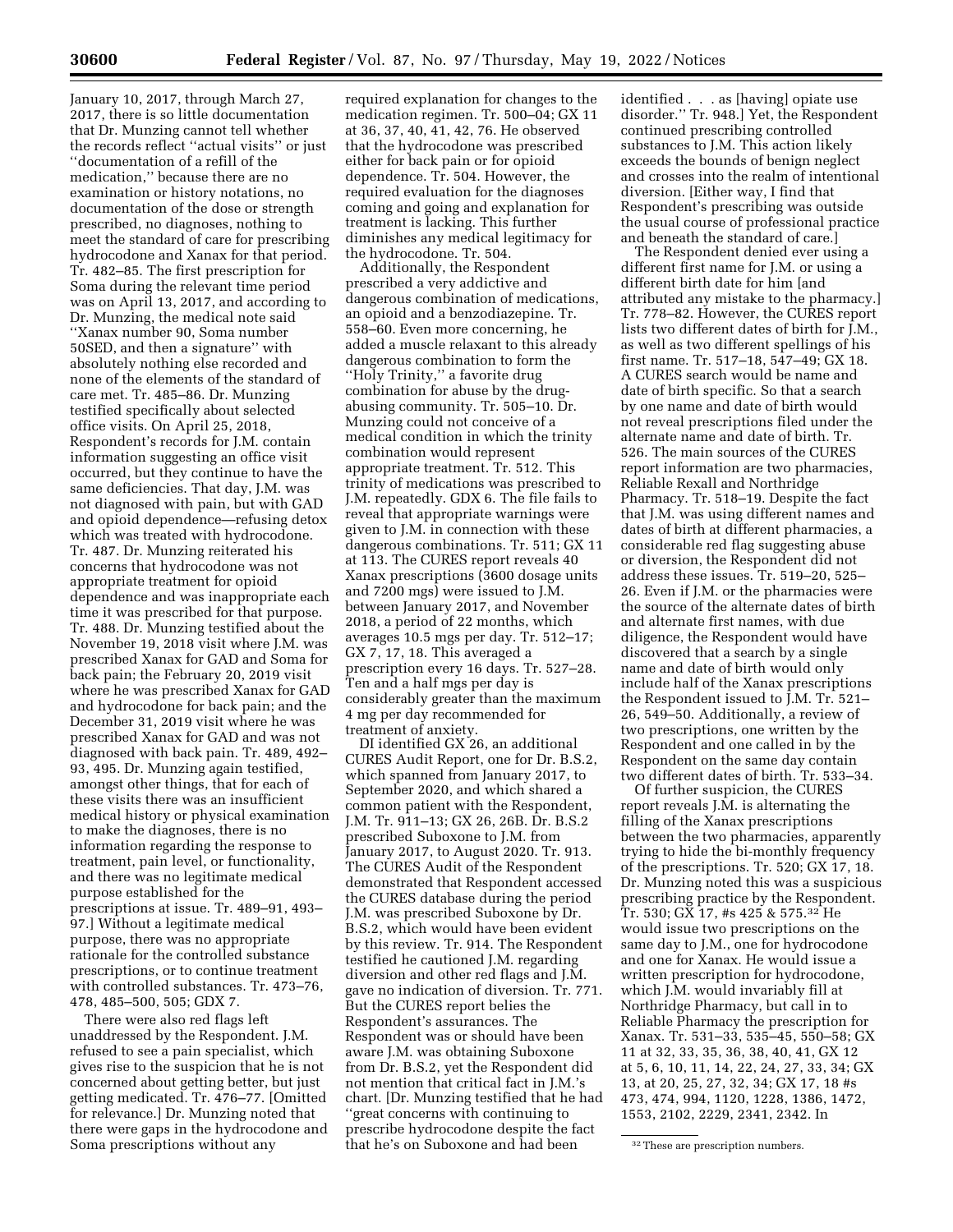accordance with Dr. Munzing's testimony, this appears to be an attempt by J.M. to avoid the suspicion generated by the opioid/benzodiazepine combination if filled at a single pharmacy. Tr. 532–33, 557–60. There was an additional suspicious circumstance related to a Xanax prescription. The Respondent wrote in his medical notes that the medication should be taken once every eight hours, while the call-in information to the pharmacy was once every six hours. Tr. 543–45, 554, 556–57.

In light of the fact that Respondent knew or should have known about the Suboxone prescriptions by Dr. B.S.2 and this prescribing strategy, which was unaddressed or unexplained by the Respondent in his testimony, and on the basis of this record, drawing all rational inferences warranted by the evidence, it is more believable than not that the Respondent was involved in J.M.'s sophisticated attempt to avoid detection by the pharmacies.\*LL

The red flag of refusing to detox was repeatedly evident within J.M.'s patient file. Tr. 562; GX 11 at 37. He was diagnosed with ''Opioid dependency, refusing detox'' for which he was prescribed hydrocodone, which again, is beneath the standard of care, outside the usual course of professional practice, and illegal in California. Tr. 563–64. The diagnosis for opioid dependency being treated with hydrocodone appeared repeatedly in the records. The Respondent never addressed this red flag. Tr. 564.

A review of the entirety of J.M.'s file and related records revealed there was no appropriate medical history included in the records, no response to treatment, no physical exam, insufficient patient monitoring, no evaluation for GAD, or pain level/functioning evaluation, no mental health history, no drug abuse history, no discussion of risk factors and informed consent, no patient monitoring, no resolution of the multiple red flags noted, rendering the GAD and back pain diagnoses inappropriate from January 10, 2017, to December 31, 2019, and beneath the California standard of care. Each was without a legitimate medical purpose

and outside the usual course of professional practice. Tr. 565–68.

I find, as alleged, that the Respondent's controlled substance prescriptions to Patient J.M. from at least January 10, 2017, through December 31, 2019, were not issued ''for a legitimate medical purpose by an individual practitioner acting in the usual course of his professional practice''; [they were issued outside the usual course of professional practice and beneath the standard of care in violation of 21 CFR 1306.04(a).]

#### *Discussion as to Patient K.S.*

The Respondent explained Patient K.S.'s treatment. K.S. presented on June 21, 2007, with chronic back pain. He was later diagnosed with ADD. He was prescribed hydrocodone, Soma, and sometimes Adderall. Tr. 788–89, 861; GX 14 at 110. The Respondent added that he may have also prescribed Xanax, but it is difficult to be sure with hundreds of patients and treatment dating back 15 years. Tr. 859. He testified that even with a ''good memory, sometimes [the Respondent] just miss[es] something.'' Tr. 859. Additionally, he noted that patients do not always disclose all of their medications at the initial visit if they have plenty and do not then need them to be refilled. So, he is not always aware of all of their medications at the initial visit. Tr. 860–62.

The Respondent believed his prescribing was within the standard of care for California. The Respondent testified that he obtained a full medical history, medication history, pain level, and performed a complete head to toe physical exam. Tr. 789. [Based on memory alone,] the Respondent testified that he discovered K.S. had chronic back pain related to a bike accident for which he had been treated by several doctors for several years, although the bike accident as the source of the injury and treatment by other doctors was not documented. Tr. 856–57, 859. Additionally, there were no records from prior treatment in the patient's records. Tr. 857. Although the Respondent explained that he requested the prior medical records, none were provided. The Respondent explained that his request for records is simply faxed to the previous physician's office. Tr. 857–58. Respondent speculated that the absence of a documented request for records in K.S.'s file was probably due to a staffer forgetting to file it. Tr. 858. The Respondent did not contest the Government's observation that no requests for previous medical records were in any of the seven patient files. Tr. 859. According to Respondent, K.S.

was already on hydrocodone when K.S. first saw the Respondent. The Respondent testified that he obtained informed consent in the same manner as described for his earlier patients. Tr. 790. He discussed alternative forms of treatment with K.S., and [based on his memory] K.S. was obtaining physical therapy prior to seeing the Respondent. K.S. continued physical therapy after beginning treatment with the Respondent. Tr. 791. The Respondent testified that he monitored K.S. throughout his treatment. Tr. 791. Respondent believed that K.S. presented no indications of diversion. The Respondent has treated K.S. for thirteen years, during which time K.S. got married and had three children. Tr. 790–91.

Dr. Munzing reviewed the subject prescriptions and fill stickers issued from January 19, 2018, to January 31, 2019, patient records, and CURES data relating to Patient K.S. Tr. 469–70; GDX 8. [Again Dr. Munzing testified there was ''very little'' information in the medical records. Tr. 569.] Dr. Munzing opined that none of the relevant prescriptions issued to K.S. were within the California standard of care. Tr. 568– 70. K.S. presented on June 21, 2007, with "back pain" for which he was prescribed hydrocodone and Soma. Tr. 570; GX 13 at 117. Although the Respondent noted he would get an MRI for the lumbar spine, no such MRI appears in the records. Tr. 271. There was also no medical history included in this record regarding back pain, no treatment plan, no response to treatment, no physical exam, no pain or functioning evaluation, no ongoing drug abuse history, rendering the back pain diagnosis inappropriate. Tr. 570. Without a legitimate medical purpose, there was no appropriate rationale for continued treatment with controlled substances for back pain. Tr. 571–76.

[On August 5, 2009, K.S. signed a ''Declaration of Pain Medication Use'' form indicating that he had no prior drug abuse, and Dr. Munzing testified that there is no record of K.S. ever being asked about illicit substance abuse again. Tr. 575. Dr. Munzing testified that the 2009 Declaration was an insufficient inquiry to cover prescribing occurring at any point in time when Respondent was treating K.S. Tr. 576.]

On May 1, 2012, K.S. presented with GAD and neck pain. Tr. 576; GX 14 at 80. He was diagnosed with GAD and neck pain, and prescribed Xanax for GAD and hydrocodone for the neck pain, refusing detox. Tr. 577. K.S. was prescribed the combination of hydrocodone and Xanax frequently throughout his treatment. This

<sup>\*</sup>LLWhile I do not disagree with the ALJ's analysis here, it is unnecessary and immaterial to my decision. There is plenty of evidence supporting revocation on the grounds that Respondent's prescribing was outside the usual course of professional practice and beneath the standard of care in California, and Respondent has failed to take any responsibility for his actions. Thus, while I have left the ALJ's discussions and findings that Respondent assisted J.M. in a diversion scheme intact throughout this decision, I have ultimately not based my decision on those findings. *See also supra* n. \*DD.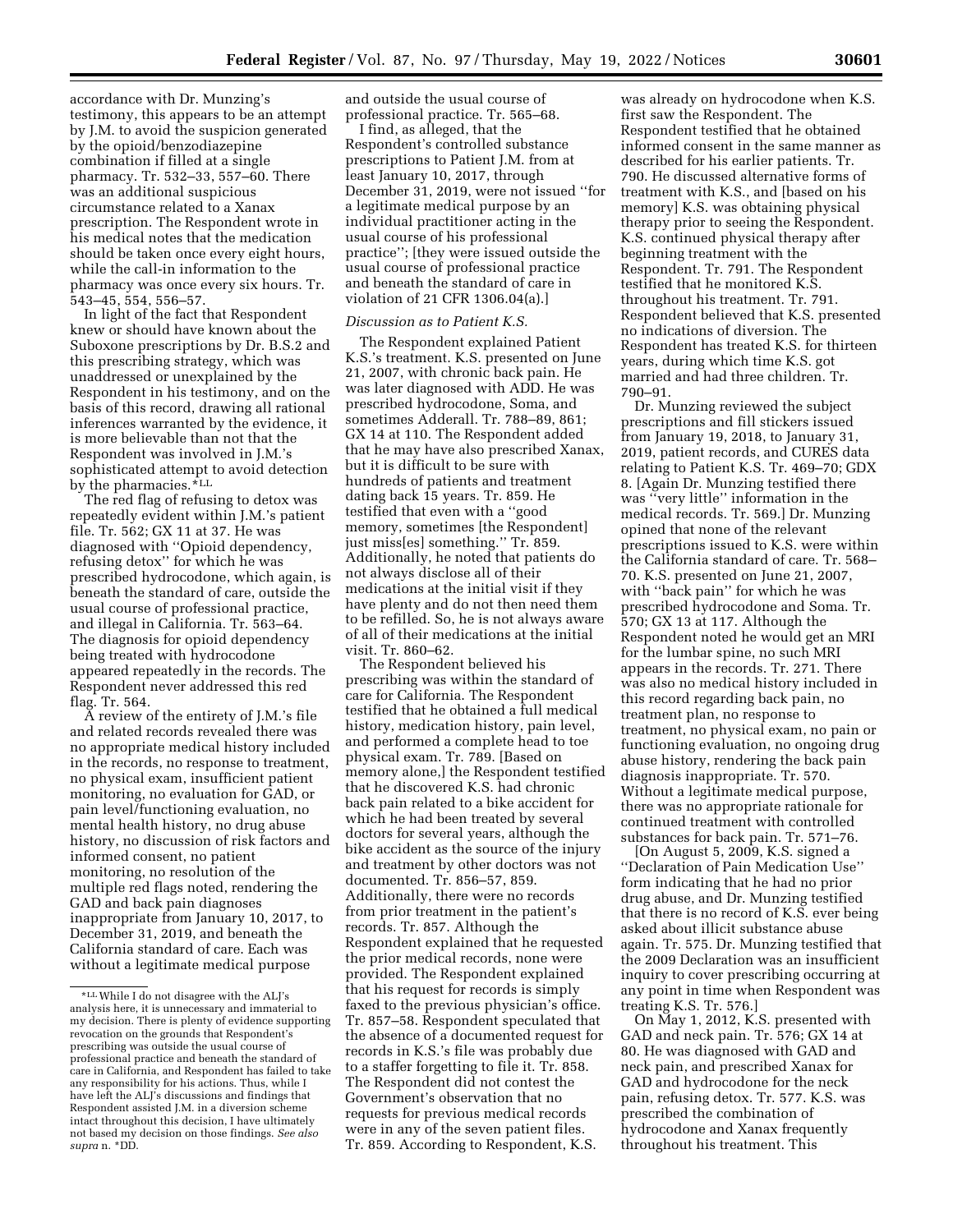combination of an opioid and a benzodiazepine is dangerous, beneath the standard of care and represents a red flag that went unresolved by the Respondent throughout the records. Tr. 578–79. There was no medical history supporting the prescriptions. There was no indication of how the patient was responding to treatment. There was no treatment plan, and no indication that a physical exam was performed to support the diagnoses or justify the prescriptions. Tr. 579–81. There was no reference to pain levels or physical functionality. There was no reference to mental functioning with respect to the GAD diagnosis. There was no appropriate diagnosis for the GAD and neck pain. Neither did he establish a legitimate medical purpose for the controlled substance prescriptions. Tr. 580–81.

K.S. presented on November 18, 2013, and was prescribed Adderall (60 mg per day) with no documented evaluation for or diagnosis of any condition which Adderall may treat. Tr. 581–82; GX 14 at 70. There is also no medical history, physical exam, or treatment plan, and accordingly, the subject prescription is without a legitimate medical purpose.\*MM Tr. 582.

On January 19, 2018, K.S. presented with GAD, back pain, and ADD. Tr. 583, 599; GX 14 at 41. For GAD, the Respondent prescribed Xanax. For back pain—opioid dependent, refusing detox, the Respondent prescribed hydrocodone, and for ADD, Adderall was prescribed. Tr. 584. The record is missing a medical history, any updated medical history, an explanation of why back pain has returned, the patient's state of health, how he's responding to treatment, a physical exam, pain levels, mental or physical functioning, appropriate rationale for continued treatment, and information relating to drug abuse. As a result, the treatment is without sufficient medical evidence. Tr. 584–86. Accordingly, the subject charged prescriptions are without a legitimate medical purpose, are outside the usual course of professional practice, and are beneath the standard of care. Tr. 586.

On February 27, 2018, K.S. presented with ADD, opioid dependency, and GAD. Tr. 586–87, 599–600; GX 14 at 39, 40. He was diagnosed with ADD, opioid dependency-refusing detox, and GAD. Back pain was not reported, nor was any report of pain made. At the April 30, 2018 visit, again, back pain was not reported, nor was any report of pain made. Tr. 601. Throughout the records, the Respondent failed to explain the

appearance and disappearance of back pain. Tr. 601–02. Again, beneath the standard of care and contrary to the law in California, K.S. was prescribed hydrocodone for opioid dependency. Tr. 587–88. On November 28, 2018, K.S. presented with opioid dependencyrefusing detox and GAD, and for which he was prescribed hydrocodone and Xanax respectively. Tr. 588–589; GX 14 at 33; GDX 8. Again, beneath the standard of care and contrary to the law in California, K.S. was prescribed hydrocodone for opioid dependency. Tr. 588–89. And again the medication regimen included the dangerous combination of an opioid and benzodiazepine. The record is missing any medical history, any updated medical history, the patient's state of health, how he was responding to treatment, a physical exam, pain levels, mental or physical functioning, any evaluation for GAD, appropriate rationale for continued treatment, and information relating to drug abuse. As a result, the treatment is without sufficient medical evidence. Tr. 588–89. Accordingly, the subject charged prescriptions are without a legitimate medical purpose, are outside the usual course of professional practice, and are beneath the standard of care. Tr. 590.

On December 11, 2018, K.S. presented with ADD and eczema for which he was diagnosed with ADD and eczema. Tr. 591; GX 14 at 33. For ADD he was prescribed Adderall. [Dr. Munzing testified that the Adderall prescription lacked a legitimate medical purpose for the same reasons as the prior prescriptions he had just discussed. Tr. 591–93.] On January 31, 2019, K.S. presented with back pain and stomatitis. Tr. 593–94; GX 14 at 31. For the back pain he was prescribed hydrocodone. [Again, Dr. Munzing testified that the hydrocodone prescription lacked a legitimate medical purpose for the same reasons as the prior prescriptions he had just discussed. Tr. 594–95.]

A review of the entirety of K.S.'s subject medical records reveals that the Respondent never obtained any prior medical records. Tr. 596, 619. The record is missing an adequate medical history, any updated medical history, the patient's state of health, how he was responding to treatment, a physical exam, pain levels, mental or physical functioning, any evaluation for GAD, appropriate rationale for continued treatment, and information relating to drug abuse. As a result, the treatment is without sufficient medical evidence. Tr. 598–99, 620. Accordingly, the subject charged prescriptions are without a legitimate medical purpose, are outside the usual course of professional

practice, and are beneath the standard of care. Tr. 598, 619–20.

[Dr. Munzing testified that, similar to the other patients, Respondent prescribed hydrocodone to K.S. for back pain, then neck pain, then for opioid dependency, and sometimes for a combination of these reasons, without any documentation regarding these changes or the coming and going of the pain issues as would be required by the standard of care. Tr. 598–602.] Dr. Munzing also noted the inconsistency of the GAD diagnoses throughout the records. Tr. 602–05; GX 14 at 31, 42, 47, 48. With the GAD diagnoses appearing and disappearing within the records without any explanation, Dr. Munzing observed there is no medical evidence it was a medically legitimate diagnosis. Tr. 605–09; GX 8. Similarly, ADD was inconsistently diagnosed and Adderall was inconsistently prescribed. Tr. 605– 06; GX 14 at 34, 35; GX 8. With the ADD diagnoses appearing and disappearing within the records without any explanation, Dr. Munzing observed there is no medical evidence it was a medically legitimate diagnosis. Tr. 609.

Dr. Munzing noted the Respondent prescribed a dangerous combination of medications, including hydrocodone, Adderall and Xanax, which was prescribed from January 2018, through August 2018. Tr. 609–10. Dr. Munzing noted it is referred to by drug abusers as the ''new Holy Trinity.'' Tr. 610. Additionally, the combination of an opioid and a benzodiazepine is present in August, October, and November 2018. Tr. 610–11. The records do not establish that the appropriate warnings were conveyed to K.S., or that informed consent was obtained. Tr. 611–13; GX 8. Dr. Munzing could not conceive of a medical condition warranting the dangerous combinations of medications prescribed. Tr. 614. [Dr. Munzing also noted that Respondent failed to properly monitor medication compliance, and conducted no urine drug screens, as was required by the standard of care in California. Tr. 614.]

Dr. Munzing noted the Respondent's failure to resolve red flags, including, K.S.'s refusal to detox, the dangerous combinations of medications, and high dosages of controlled medications. Tr. 615–18, 620; GX 14 at 39, 40, 41. The refusal to detox is a major red flag for opioid use disorder and for diversion. However, the Respondent did not take any necessary action, such as CURES monitoring, UDS, counseling, or titration. Rather, he simply prescribed the same levels of medications she was on, PRN. Tr. 615–17. The Respondent's prescribing was beneath the California standard of care.

<sup>\*</sup>MM This sentence was modified for clarity.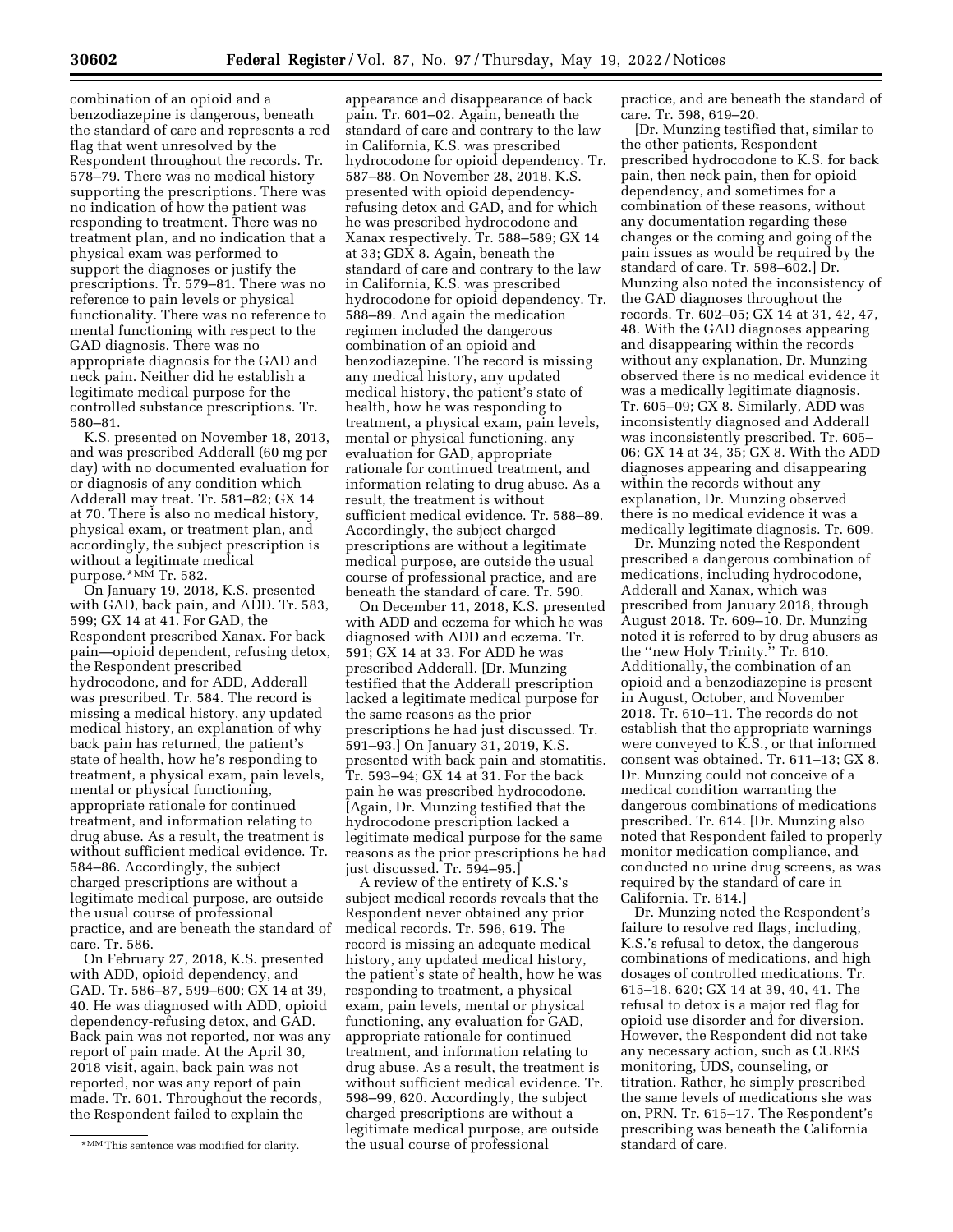Additionally, as noted above, during this time period the Respondent repeatedly prescribed hydrocodone to Patient K.S. as ''treatment'' for Patient K.S.'s opioid dependency, in violation of 21 CFR 1306.04(c).

I find, as alleged, that the Respondent's controlled substance prescriptions to Patient K.S. from at least January 19, 2018, through January 31, 2019, were not issued ''for a legitimate medical purpose by an individual practitioner acting in the usual course of his professional practice''; [they were issued outside the usual course of professional practice and beneath the standard of care in violation of 21 CFR 1306.04(a).]

#### *The Respondent's General Denial*

The Respondent testified that, to the best of his knowledge, none of his thousands of patients have suffered any harm from his medication treatment. Tr. 793. The Respondent also disagreed with Dr. Munzing's assertion that there was likely no medical condition justifying the dangerous combinations of medications identified herein. Tr. 794–800. [Respondent testified that combinations of opiates, muscle relaxants, and benzodiazepines, when ''used in the right dosages for the right indications, and used as prescribed by a knowledgeable M.D., . . . are safe to use in combination therapy.'' Tr. 797.] The Respondent conceded the potential danger of individual pain medications, and the potential increase in risk when combined with other medications. However, he stated that, if patients are responsible and take the medications as prescribed for the indications intended, these combinations are fairly safe. Tr. 800.33

The Respondent recognized his obligation to follow all federal and state rules concerning the practice of medicine, including the directives of the California Board of Medicine. Tr. 862. California's Compliance with Controlled Substance Laws and Regulations includes a provision on records. Tr. 864; GX 20 at 61. It mandates that, ''[t]he physician and surgeon should keep accurate and complete records according to the items above, [including] the medical history and physical examination, other evaluations and consultations, treatment plan objectives, informed consent, treatments, medications, rationale for changes in the treatment plan or medications, agreements with the patient, and periodic reviews of the treatment plan.'' Tr. 864–65. The provision further requires, ''[a] medical

history and physical examination must be accomplished . . . this includes an assessment of the pain, physical and psychological function.'' Tr. 866; GX 20 at 59. The Respondent assured the tribunal that the necessary assessments were made, but admitted they were not fully documented. Tr. 866–67. The Respondent made the same assurances for the requirement as to ''Treatment Plan Objectives,'' ''Informed Consent,'' ''Periodic Review,'' noting that these Guidelines were published in 2013.34 Tr. 867–72.

The Respondent reiterated that, to his knowledge, none of his patients exhibited red flags, or violated the pain agreement. Tr. 888–89.

#### *Credibility Analysis of the Respondent*

In his testimony, the Respondent [initially] came off as very sincere and credible. Accepting his testimony as true and accurate (although his perception of the standard of care was, in several instances, unfounded, and his treatment was, in many cases, outside the standard of care), his explanations seemed to present that of a caring, dedicated practitioner, who may be guilty of benign neglect in his [prescribing] and failure to maintain complete and accurate records.

However, the discovery during rebuttal that Respondent had accessed the CURES report for S.B. and J.M. and made no changes to his prescribing practices thereafter, dramatically changed that perception.\*NN The

 $\sqrt{\phantom{a}}^{\text{NN}}$  On direct and cross, Respondent agreed that it would ''be a problem'' and a ''red flag of abuse or diversion'' for a patient to be receiving two opioids at once. Tr. 888–89. He also testified that he tells his patients ''that they cannot run to different doctors for medications,'' and he testified that all of his patients abided by the terms of the agreement ''to the best of [his] knowledge, yes, because if not, then [they would] have to be discharged from the practice.'' Tr. 659, 888. Similarly, the Controlled Substances Therapy Agreement states that ''[a]ll controlled substances must come from [Respondent,]'' and that the patient's ''failure to adhere to these policies may result in cessation of therapy with controlled substances.'' GX 11 at 114. The CURES reports that were introduced on rebuttal revealed that at least two patients were receiving controlled substances from other physicians, notably opioids when they were already getting opioids from Respondent, and there is no indication that this agreement violation

Respondent was [or should have been] fully aware that those patients were being prescribed Suboxone, an opioid commonly prescribed for abuse, by other physicians in violation of Respondent's own controlled substance agreements with those patients. Yet the Respondent failed to note that significant fact in the charts, and even more alarmingly, continued the patients on opioids and other controlled substances. Not only was this information missing from the patient charts, the Respondent failed to address the results of his CURES monitoring in his testimony. The Respondent has lost a great deal of credibility.

I was [originally] willing to give the Respondent the benefit of the doubt regarding the alias used by J.M. in filling opioid/benzodiazepine prescriptions, the unexplained simultaneous dispensing of the opioid and benzodiazepine prescriptions to two separate pharmacies by the Respondent, and the inconsistent instructions for usage of the benzodiazepine. But, [in light of the credibility issues], it appears more believable than not that the Respondent was a knowing participant in what appears to be a sophisticated attempt to divert medication by J.M.35 \*OO

The Respondent's testimony that he performed all of the procedures, undocumented in the charts, and [but for documentation failures] fully complied with the California standard of care suffers from the same loss of credibility.

[In his Exceptions, Respondent ''disagree[d] with the weight that the ALJ assigned to the Government's rebuttal evidence regarding the CURES audit report, and [argued] that such rebuttal evidence is insufficient to overcome [Respondent's] testimony.''

35 ''While proof of intentional or knowing diversion is highly consequential in these proceedings, the Agency's authority to act is not limited to those instances in which a practitioner is shown to have engaged in such acts. . . . Accordingly, under the public interest standard, DEA has authority to consider those prescribing practices of a physician, which, while not rising to the level of intentional or knowing misconduct, nonetheless create a substantial risk of diversion.'' *Dewey C. Mackay, M.D.,* 75 FR 49956, 49974–75 n.35 (2010) (citing *Paul J. Caragine, Jr.,* 63 FR at 51601 (''Just because misconduct is unintentional, innocent or devoid of improper motivation, does not preclude revocation or denial [of a registration]. Careless or negligent handling of controlled substances creates the opportunity for diversion and could justify revocation or denial.'')).

\*OO *See supra* n. \*DD and n. \*LL. While I have left the ALJ's discussions and findings that Respondent assisted J.M. in a diversion scheme intact throughout this decision, I have ultimately not based my decision on those findings.

<sup>33</sup> [Omitted repetitious text for brevity.]

<sup>34</sup>*See* Tr. 950–52. [Though this Decision discusses Respondent's early treatment of the seven individuals, which often predates 2013, Respondent is not being held responsible for any acts or omissions prior to the relevant time period which begins in January 2017. Any discussion of events prior to January 2017, are only relevant to establishing that the subject prescriptions issued during the relevant time period were issued outside the usual course of professional practice and beneath the standard of care.] Dr. Munzing testified credibly that the 2013 version was the 7th edition and the basic requirement have not changed over the years.

was addressed by Respondent, let alone that the patients were discharged from the practice.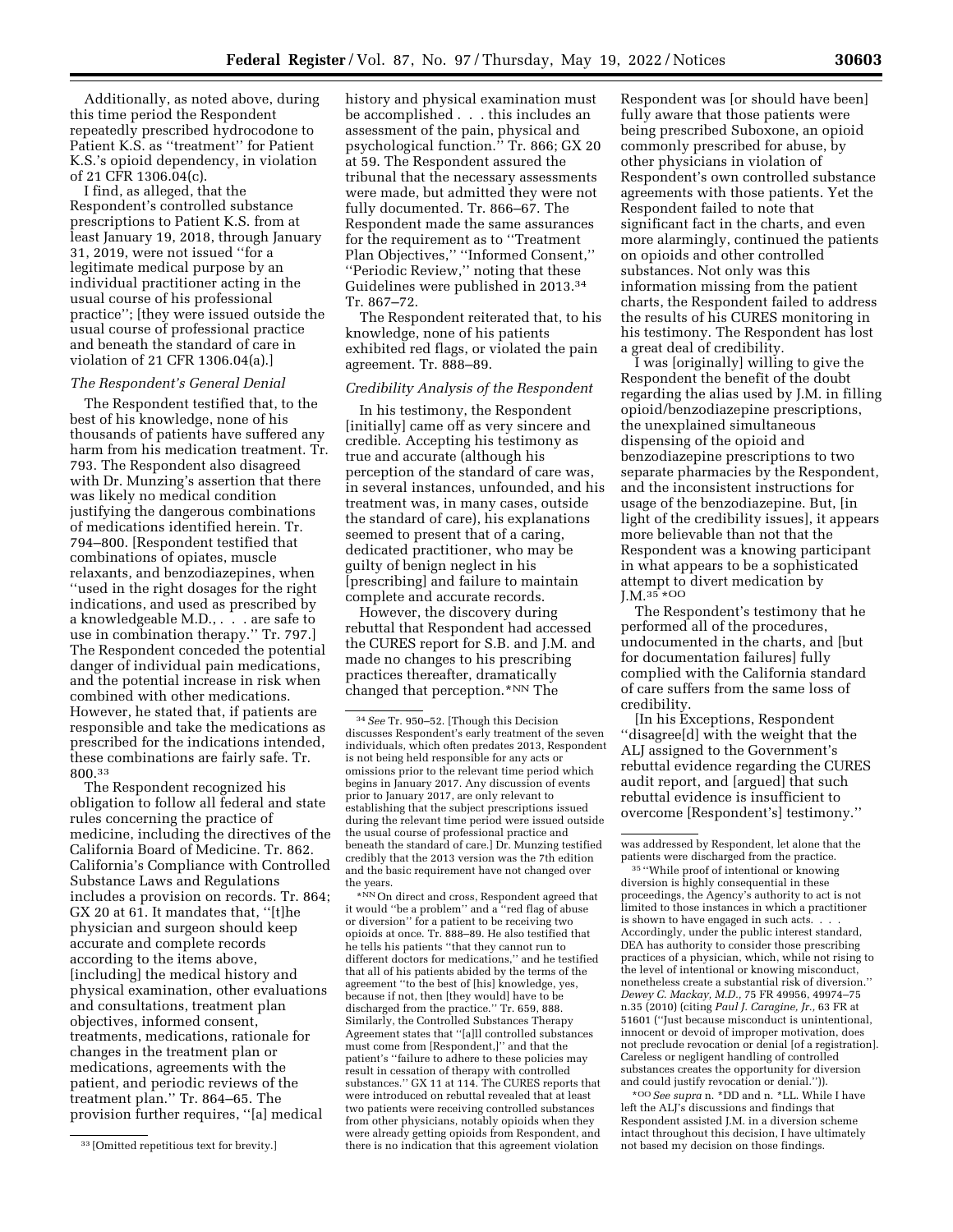Resp Exceptions, at 3–4 (internal citations omitted). This is because, Respondent argued, the substance of Respondent's testimony was that ''he overlooked some details during his treatment of [the seven] patients,'' and that the rebuttal evidence affirms that testimony, ''to wit: due to the same benign negligence he overlooked S.B.'s and J.M.'s prescription by other physicians when accessing the CURES database.'' *Id.* at 4. In summary, all of Respondent's Exceptions challenge that ALJ's credibility finding because it is ''solely based on [the Government's] questionable rebuttal evidence.'' *Id.* at 5.

I find, in agreement with the ALJ, that Respondent's testimony lacked credibility where it was inconsistent with, or provided additional information not included in, the patient files and documentary evidence in the record. However, I base my finding on Respondent's questionable credibility as demonstrated throughout the entirety of the hearing, not just on the Government's rebuttal evidence. The ALJ is best situated to observe the testimony of the Respondent, and I note that he appeared to be describing Respondent's demeanor when he stated that Respondent ''came off as very sincere and credible.'' I credit the ALJ's description of Respondent's demeanor, but in spite of his described sincerity, both the ALJ \*PP and I found many instances of objective issues with the credibility of Respondent's direct testimony. Specifically, when Respondent was asked questions about a specific patient, he often answered with testimony about his general practices or regarding his patients collectively. Secondly, Respondent's memory was shown to be less than fully reliable, which calls into question those actions that he testified he remembered taking, but that he did not document in the patient files.

First, throughout Respondent's testimony about his prescribing, it was difficult to tell whether he was actually testifying specifically as to each individual. It often seemed that he was testifying generally as to the policies and procedures he purportedly followed in the regular course of his practice, and was just assuming that those policies and procedure were followed with regard to the named patients. Even where Respondent seemed to be testifying about a specific patient, his testimony quickly would morph into

testimony about his patients collectively. *See supra* n. \*X for an illustration of how difficult it was to pin down whether Respondent was testifying about a specific individual or his patients collectively. This sort of collective focus that appears throughout Respondent's testimony causes me to question Respondent's credibility specifically whether he remembered the events that occurred at each specific visit for each specific patient that he discussed in the absence of medical records documenting these events. Indeed, Respondent testified that ''[o]ver [his] career, [he] worked [with] about 5,000 patients,'' that he had ''close to 550–600 patients'' at the time of the hearing, and that prior to the order to show cause he ''had between 175–200 [pain] patients.'' \*QQ Tr. 792. With that many patients, Respondent surely would have been required to keep track of a lot of specific undocumented information. This concern about collective testimony and Respondent's specific memory was highlighted when during Respondent's entire testimony about J.M., Respondent and his counsel both called J.M. by the initials M.B. (a different individual at issue in the case). *See supra* n. 12; Tr. 734–43. The error was not discovered until sometime later when Respondent was questioned about J.M. again and responded that he had already discussed J.M. (though referring to him as M.B. the whole time). Tr. 772–76. This exchange did not fill me with confidence that Respondent's testimony reflected his true recollection of the specific actions he took with regard to the specific patient being discussed.

Secondly, Respondent's credibility is diminished where he testified based on his memory. Respondent repeatedly testified that we should trust him and his photographic memory. For example, he testified, ''I rely on my photographic memory." Tr. 808–09. "As soon as the patient disclosed [the prior treatments] to me, I memorize it. I remember it. You've seen how several years later I still remember it. . . . I did not feel I have to clutter my charts with, you know, this information.'' Tr. 806–07. He also testified, ''[W]hat's pertinent, what's your diagnosis, what's your main exam, and what's your treatment is

reflected [in the notes]. The rest I remember. I don't need to write it.'' Tr. 807–08. But Respondent testified with equal frequency that we should not rely on his memory. For example, he testified, that even with a ''good memory, sometimes you just miss something.'' Tr. 859. He testified that he could not always provide a specific response because the information was not in his notes. ''Whether [J.C.] mentioned the surgery the very first visit, that I cannot tell you yes or no at this point because it's not in my notes. So I'm just second guessing myself.'' Tr. 841; *supra* n. \*U. And when directed to identify specifically which forms of alternative treatment M.B. had tried, Respondent testified, ''I don't want to misspeak. I'm not sure if he had . . . acupuncture or not. But I know for a fact he had physical therapy.'' Tr. 827; *supra*  n. \*X. He also testified that the passage of time had impacted his memory. When asked what he prescribed to D.D., Respondent initially answered and then added, ''[a]nd probably Valium. So I mean, I cannot testify exactly to you, depending on the visit, but yes, probably over the course, and again, this was in what, 2007 and now we are [in] 2020, 13 years.'' Tr. 851; see also, Tr. 853 (''I mean, again, this was 13, 14 years ago.'').

There were also examples when Respondent's memory appears to have failed him and he seems to have provided a speculative response. For example, when asked where he had documented prior treatments tried by S.B., he testified ''the record is probably missing these things, because maybe at the time of the documentation I did not feel that was crucial to be documented.'' Tr. 806; *see also* Tr. 870–71 (''Maybe I did not feel it was necessary because this is my patent, I am caring for the patient, I am doing the best job.''). Ultimately, Respondent's memory was demonstrated to be less than fully credible.

It is for these reasons that I find that Respondent's testimony lacked credibility where it was inconsistent with, or provided additional information not included in, the patient files and documentary evidence in the record. I have credited Respondent's testimony where it was supported by and consistent with the documentary record. In light of Respondent's failure to document almost any of the relevant and necessary information required by the standard of care, most of Respondent's testimony cannot be credited.

Ultimately, because of Respondent's extreme failure to document, Respondent's credibility has almost no

<sup>\*</sup>PPAlthough not included in the section dedicated to analyzing Respondent's credibility, the ALJ noted several instances of Respondent's memory failures and found that Respondent's memory was ''not always infallible.'' RD, at 99; *see also supra* n. 23 and n. 24.

<sup>\*</sup>QQ But see *supra* n. 9 which documents confusion in the record regarding how many patients Respondent was actually seeing at any given point. There I noted that while the exact number of patients that Respondent was treating at any given time has little relevance to my decision in this matter, it is one another small thing that contributes to me questioning Respondent's ability to accurately recall the undocumented details of each medical visit to which he testified.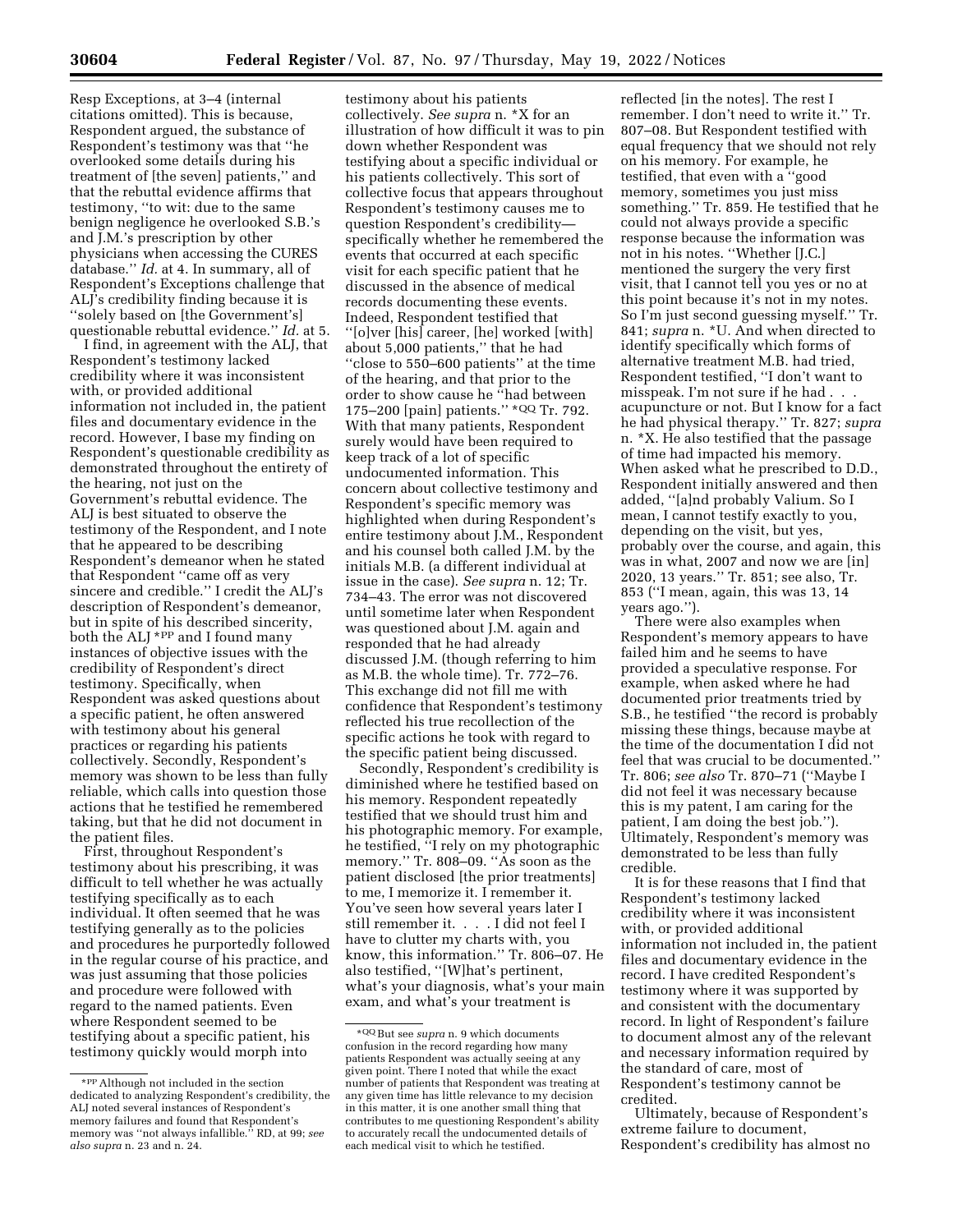bearing on my final decision in this case. Even if I fully credited Respondent's testimony regarding his treatment of the individuals at issue and found that Respondent otherwise acted within the standard of care, his repeated and severe documentation failures and failure to accept responsibility would have still led me to revoke his registration. DEA has previously made clear that ''a physician may not expect to vindicate himself through oral representations at the hearing about his compliance with the standard of care that were not documented in appropriately maintained patient records.''\*RR *Lesly Pompy, M.D.,* 84 FR 57749, 57760 (2019).]

# *Dr. Munzing's Credibility*

Conversely, Dr. Munzing was fully credible. His opinion regarding the California standard of care was consistent with the relevant California regulations, the practitioner Guides issued by the California Medical Board and guidance issued by federal agencies, such as the CDC, FDA and DEA. His specific opinions that the Respondent's subject treatment fell below the minimum California standard of care were factually well-founded, and were based on clear edicts of the standard. As the Government notes in its PHB, the Respondent did not credibly contest Dr. Munzing's opinions regarding the specific parameters of the standard of care. [As Dr. Munzing's expert opinion was unrebutted regarding the application of the standard of care to the facts in this case, I defer to Dr. Munzing on all issues related to the standard of care.]

Accordingly, I adopt each of Dr. Munzing's opinions regarding the Respondent's prescribing falling below the California standard of care.

# *Government's Burden of Proof and Establishment of a Prima Facie Case*

Based upon my review of each of the allegations brought by the Government, it is necessary to determine if it has met its *prima facie* burden of proving the requirements for a sanction pursuant to 21 U.S.C. 824(a)(4). At the outset, I find that the Government has demonstrated and met its burden of proof in support of its allegations relating to the prescribing of controlled substances to patients S.B., M.B., B.C., J.C., D.D., J.M., and K.S.

Public Interest Determination: The Standard

[Under Section 304 of the CSA, ''[a] registration . . . to . . . dispense a controlled substance . . . may be suspended or revoked by the Attorney General upon a finding that the registrant . . . has committed such acts as would render his registration under section 823 of this title inconsistent with the public interest as determined by such section.'' 21 U.S.C. 824(a)(4).] 36 Evaluation of the following factors have been mandated by Congress in determining whether maintaining such registration would be inconsistent with the ''the public interest'':

(1) The recommendation of the appropriate State licensing board or professional disciplinary authority.

(2) The [registrant's] experience in dispensing, or conducting research with respect to controlled substances.

(3) The [registrant's] conviction record under Federal or State laws relating to the manufacture, distribution, or dispensing of controlled substances.

(4) Compliance with applicable State, Federal, or local laws relating to controlled substances.

(5) Such other conduct which may threaten the public health and safety.

21 U.S.C. 823(f). ''These factors are . . . considered in the disjunctive.'' *Robert A. Leslie, M.D.,* 68 FR 15227, 15230 (2003).

Any one or a combination of factors may be relied upon, and when exercising authority as an impartial adjudicator. *Id.* (citation omitted); *David H. Gillis, M.D.,* 58 FR 37507, 37508 (1993); *see also Morall* v. *DEA,* 412 F.3d at 173–74; *Henry J. Schwarz, Jr., M.D.,*  54 FR 16422, 16424 (1989). Moreover, the Agency is ''not required to make findings as to all of the factors,'' *Hoxie*  v. *DEA,* 419 F.3d 477, 482 (6th Cir. 2005); *see also Morall,* 412 F.3d at 173. [Omitted for brevity.] The balancing of the public interest factors ''is not a contest in which score is kept; the

Agency is not required to mechanically count up the factors and determine how many favor the Government and how many favor the registrant. Rather, it is an inquiry which focuses on protecting the public interest . . . .'' *Jayam Krishna-Iyer, M.D.,* 74 FR 459, 462 (2009).

The Government's case invoking the public interest factors of 21 U.S.C. 823(f) seeks revocation of the Respondent's COR based primarily on conduct most aptly considered under Public Interest Factors Two, and Four.37

# **[Factors Two and Four: The Respondent's Experience in Dispensing Controlled Substances and Compliance With Applicable Laws Related to Controlled Substances** \*SS

According to the Controlled Substances Act's implementing regulations, a lawful controlled substance order or prescription is one that is ''issued for a legitimate medical purpose by an individual practitioner acting in the usual course of his professional practice.'' 21 CFR 1306.04(a). The Supreme Court has stated, in the context of the CSA's requirement that schedule II controlled substances may be dispensed only by written prescription, that ''the prescription requirement . . . ensures patients use controlled substances under the supervision of a doctor so as to prevent addiction and recreational abuse . . . [and] also bars doctors from peddling to patients who crave the drugs for those prohibited uses.'' *Gonzales* v. *Oregon,* 546 U.S. 243, 274 (2006).

\*SSThe ALJ evaluated Factors 2 and 4 in separate sections and I have combined and expanded on his analysis herein. This change also addresses the Government's Exceptions.

<sup>\*</sup>RR Respondent's credibility also does not impact my findings based on Dr. Munzing's unrebutted expert testimony that Respondent's acts were beneath the standard of care. For example, Respondent does not contest that there was information missing from the patient files; he argues that the standard of care did not require him to document further. Similarly, Respondent does not contest that he prescribed the ''Holy Trinity'' and other combinations of dangerous drugs; he simply argues that the combinations were permitted by the standard of care. He does not contest the lack of urine drug screens; he argues his monitoring was proper under the standard of care. Here, Dr. Munzing is the unrebutted expert regarding the standard of care in California. Accordingly, Respondent's credibility issues aside, where Respondent and Dr. Munzing reached a different conclusion regarding whether uncontested acts were performed within the standard of care, I credit Dr. Munzing's opinion.

<sup>36</sup> [This text replaces the ALJ's original text and omits his original footnote for clarity.]

 $^{\rm 37}$  [There is nothing in the record to suggest that a state licensing board made any recommendation regarding Respondent's prescribing practices (Factor One). Where the record contains no evidence of a recommendation by a state licensing board that absence does not weigh for or against revocation. *See Roni Dreszer, M.D.,* 76 FR 19434, 19444 (2011) (''The fact that the record contains no evidence of a recommendation by a state licensing board does not weigh for or against a determination as to whether continuation of the Respondent's DEA certification is consistent with the public interest.'') As to Factor Three, there is no evidence in the record that Respondent has a ''conviction record under Federal or State laws relating to the manufacture, distribution, or dispensing of controlled substances.'' 21 U.S.C. 823(f)(3). However, as Agency cases have noted, there are a number of reasons why a person who has engaged in criminal misconduct may never have been convicted of an offense under this factor, let alone prosecuted for one. *Dewey C. MacKay, M.D.,* 75 FR 49956, 49973 (2010). Agency cases have therefore held that ''the absence of such a conviction is of considerably less consequence in the public interest inquiry'' and is therefore not dispositive. *Id.*] The Government does not allege Factor Five as relevant.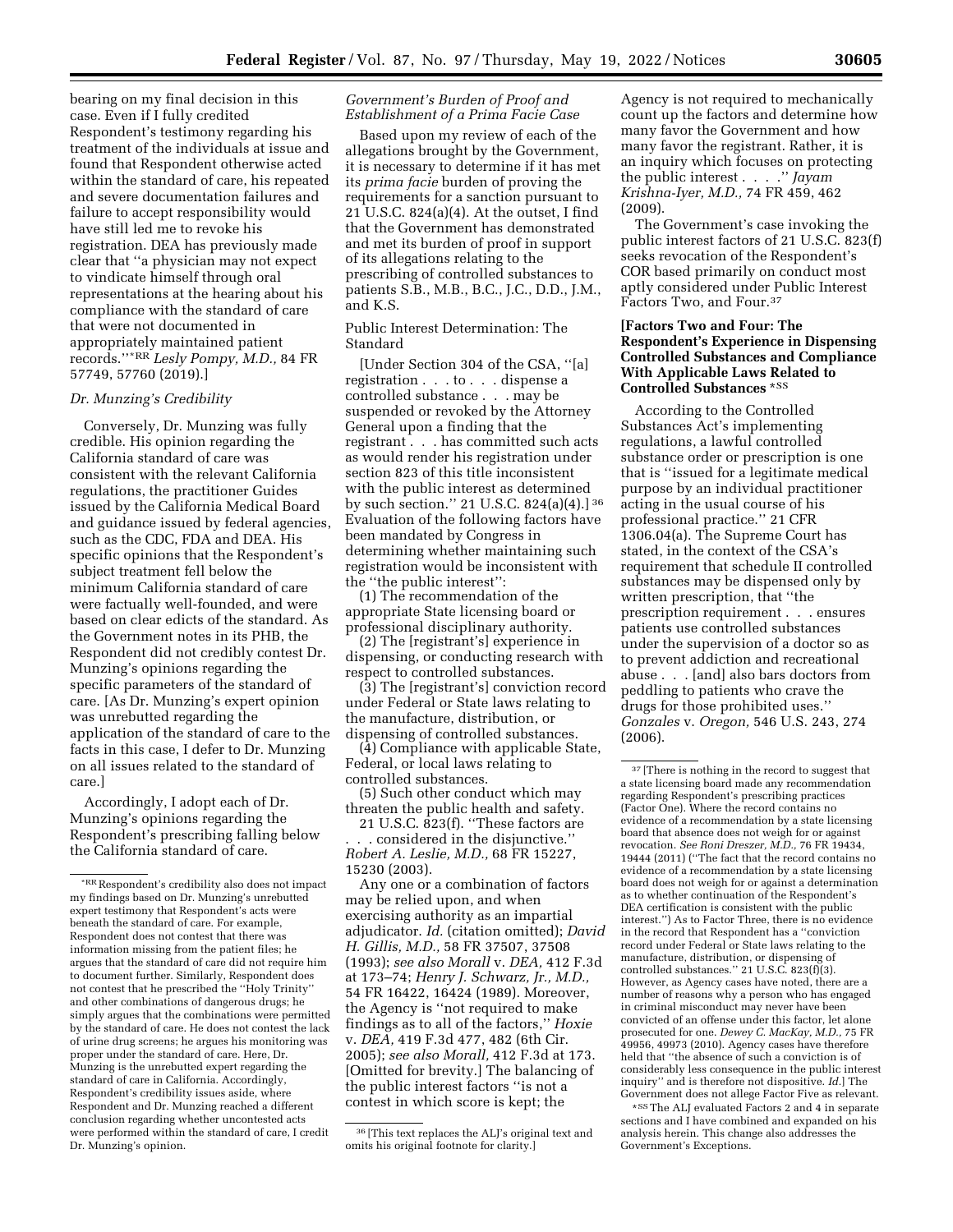Respondent has demonstrated substantial experience as a licensed California doctor since 1998 who has been operating his own practice for over 20 years. Tr. 627–27. Regarding his experience, Respondent testified that he is ''an astute clinician who's been in the medical field for 41 years without a blemish to [his] reputation and career'', and points out that ''the Government seized more than 223 charts, . . . [but] they returned more than 200'' and only seven patients are at issue in the case. Tr. 648–49. The Agency assumes that Respondent has prescribed legally except where the Government has established that the prescriptions at issue violated the law. Here, Respondent's treatment of the patients as alleged in the OSC demonstrates that his prescribing practices fell short of the applicable standard of care.

I found above that the Government's expert credibly testified as supported by California law and California's Guide to the Laws and Guidelines for Prescribing, that the standard of care in California for prescribing controlled substances requires a physician to, amongst other things, obtain a detailed medical history, perform and document a physical examination, assign a diagnosis, develop and document a customized treatment plan, monitor the patient including monitoring for medication compliance, and have complete and accurate records documenting all of the above steps in detail. *See supra* The Standard of Care for Prescribing Controlled Substances in California. I also found above, in accordance with Dr. Munzing's testimony, that Respondent issued each of the relevant controlled substance prescriptions at issue to the seven patients at issue without taking a proper medical or mental health history, conducting a sufficient physical and/or mental examination, making a supportable diagnosis, recording pain and functionality levels, documenting an appropriate treatment plan, documenting discussion of the risks of the prescribed controlled substances, monitoring for medication compliance, and/or resolving red flags of diversion. *See supra* Respondent's Improper Prescribing of Controlled Substances. I further found that each of the relevant prescriptions Respondent issued to the seven individuals were issued without a legitimate medical purpose, and outside the usual course of professional practice and beneath the standard of care in California. Accordingly, I find that Respondent violated 21 CFR 1306.04(a).

Indeed, Respondent repeatedly issued prescriptions without complying with the applicable standard of care and state

law, thus demonstrating that his conduct was not an isolated occurrence, but occurred with multiple patients. *See Kaniz Khan Jaffery,* 85 FR 45667, 45685 (2020). For each of the seven individuals, Respondent failed to perform and document a physical and/ or mental examination that was sufficient to inform a diagnosis for which the controlled substances at issue could be prescribed. Additionally, I have found that for each of the seven individuals, Respondent prescribed dangerous combinations of controlled substances without properly discussing their risks.

Agency decisions highlight the concept that ''[c]onscientious documentation is repeatedly emphasized as not just a ministerial act, but a key treatment tool and vital indicator to evaluate whether the physician's prescribing practices are 'within the usual course of professional practice.' '' *Cynthia M. Cadet, M.D.,* 76 FR 19450, 19464 (2011). DEA's ability to assess whether controlled substances registrations are consistent with the public interest is predicated upon the ability to consider the evidence and rationale of the practitioner at the time that he prescribed a controlled substance—adequate documentation is critical to that assessment. *See Kaniz-Khan Jaffery,* 85 FR at 45686. Dr. Munzing testified that ''[t]rue, and accurate, and thorough documentation is vitally important for patient safety. It's also part of the standard of care.'' Tr. 917. But, as Dr. Munzing testified, ''practically none of the information that Respondent mentioned [during his testimony] was documented.'' Tr. 916. The extreme failures in Respondent's documentation extended to each of the seven individuals.

DEA decisions have found that ''just because misconduct is unintentional, innocent, or devoid of improper motive, [it] does not preclude revocation or denial. Careless or negligent handling of controlled substances creates the opportunity for diversion and [can] justify the revocation of an existing registration . . .'' *Bobby D. Reynolds, N.P., Tina L. Killebrew, N.P., & David R. Stout, N.P.,* 80 FR 28643, 28662 (2015) (quoting *Paul J. Caragine, Jr.* 63 FR 51592, 51601 (1998). ''Diversion occurs whenever controlled substances leave 'the closed system of distribution established by the CSA . . . . " *Id.* (citing *Roy S. Schwartz,* 79 FR 34360, 34363 (2014)). In this case, I have found that Respondent issued controlled substance prescriptions without complying with his obligations under the CSA and California law. *See George* 

*Mathew, M.D.,* 75 FR 66138, 66148 (2010)).

With regard to California law, just as I found a violation of 21 CFR 1306.04(a), I find that Respondent repeatedly issued controlled substance prescriptions what were not ''for a legitimate medical purpose by an individual practitioner acting in the usual course of his or her professional practice,'' in violation of Cal. Health & Safety Code § 11153(a). California law also prohibits ''[p]rescribing, dispensing, or furnishing'' controlled substances ''without an appropriate prior examination.'' Cal. Bus. & Prof. Code § 2242(a). Crediting Dr. Munzing's testimony, I have found above that the Respondent failed to conduct an appropriate prior physical and/or mental examination with regard to his prescribing to each of the seven individuals at issue, which I find violates Cal. Bus. & Prof. Code § 2242(a). Finally, California law prohibits ''[r]epeated acts of clearly excessive prescribing, furnishing, dispensing, or administering of drugs.'' Cal. Bus. & Prof. Code § 725(a). At the hearing Dr. Munzing unequivocally testified that Respondent's prescribing of high dosages of controlled substances to the seven individuals at issue, often in dangerous combinations, without a legitimate medical purpose constituted ''clear excessive prescribing.'' Tr. 621. Accordingly, I find that Respondent's prescribing also violated Cal. Bus. & Prof. Code § 725(a). Crediting Dr. Munzing's testimony, I found above that Respondent acted outside the bounds of these laws with regard to his prescribing to each of the seven patients.] The Respondent has violated the charged federal and California regulations related to controlled substances. He has violated the California standard of care, as alleged. Thus [Factors Two and Four] weigh heavily in favor of revocation.

# **[Summary of Factors Two and Four and Imminent Danger**

As found above, the Government's case establishes by substantial evidence that Respondent issued controlled substance prescriptions outside the usual course of the professional practice. I, therefore, conclude that Respondent engaged in misconduct which supports the revocation of his registration. *See Wesley Pope,* 82 FR 14944, 14985 (2017).

For purposes of the imminent danger inquiry, my findings also lead to the conclusion that Respondent has ''fail[ed] . . . to maintain effective controls against diversion or otherwise comply with the obligations of a registrant'' under the CSA. 21 U.S.C.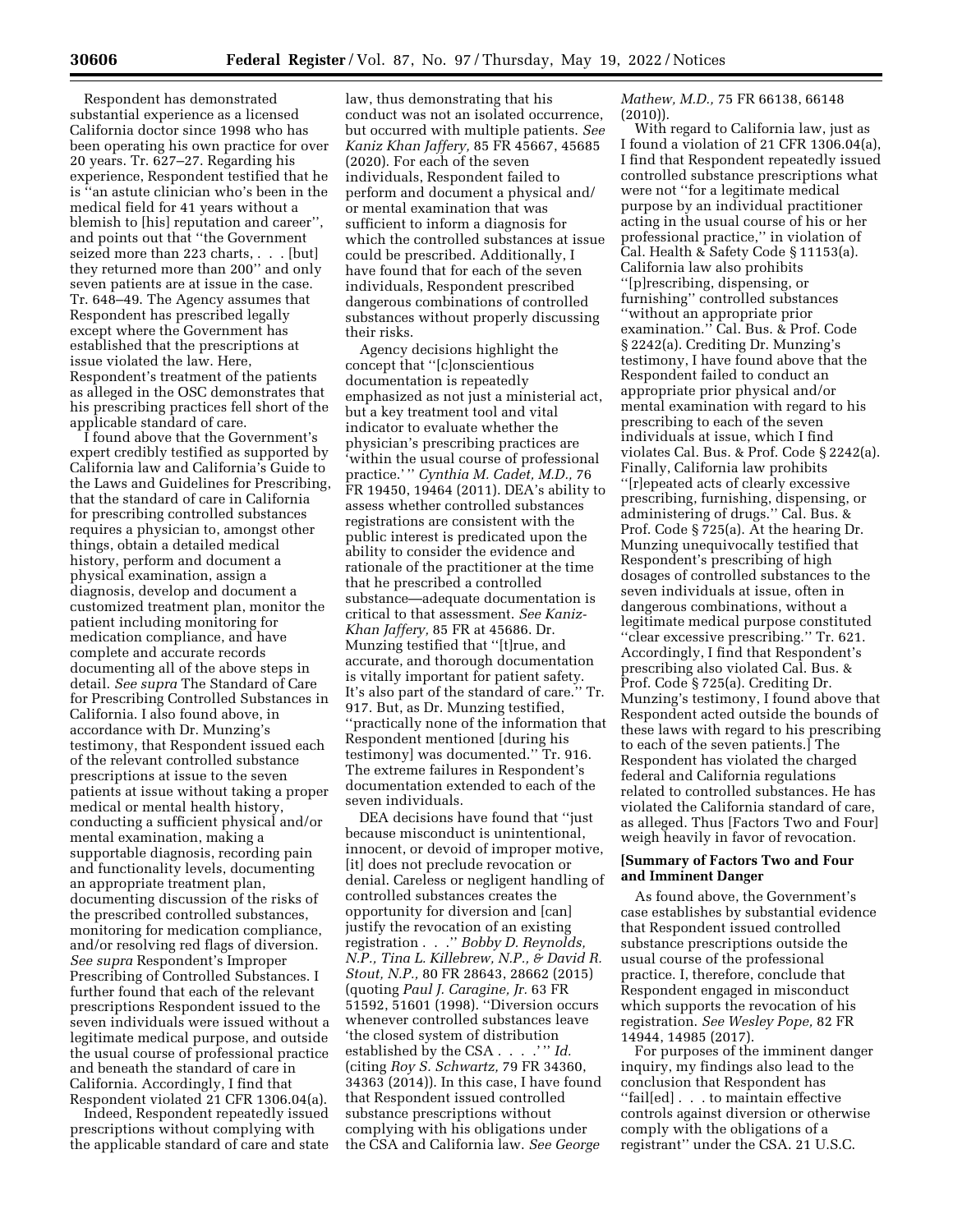824(d)(2). The substantial evidence that Respondent issued controlled substance prescriptions outside the usual course of the professional practice establishes ''a substantial likelihood of an immediate threat that death, serious bodily harm, or abuse of a controlled substance . . . [would] occur in the absence of the immediate suspension'' of Respondent's registration. *Id.* The risk of death was established in this case. There was ample evidence introduced to establish that combined use of opioid medicines with benzodiazepines or other drugs that depress the central nervous system has resulted in serious side effects including slowed or difficult breathing, comas, and deaths. GX 22, at 1.

Respondent testified that none of his patients had suffered any harm, such as overdose, as a result of his prescribing practices. Tr. 792. However, I credit Dr. Munzing's repeated testimony that not only did Respondent prescribe ''incredibly high doses'' of individual dangerous drugs, but that many of the prescriptions at issue were issued in dangerous combinations including the ''holy trinity'' the ''new holy trinity'' and other dangerous combinations as have been discussed. As Dr. Munzing testified, ''inherently [the controlled substances] each . . . have their own inherent dangers, but putting them together, it even escalated that much more dangerously, both for addictive issues for overdose and overdose death issues.'' Tr. 506; *see also id.* at 933–34. Even if I credit Respondent's testimony that none of his patients overdosed, I cannot rule out addiction issues. Two of the individuals at issue were prescribed Suboxone by other providers, which Dr. Munzing testified was typically prescribed for opioid use disorder or addiction, Tr. 943; and Respondent himself diagnosed almost all of the individuals at issue with opioid dependency. Accordingly, I cannot fully credit Respondent's testimony that none of them were harmed. Even the individuals' exposure to the increased risks caused by the dangerous combinations of the controlled substances Respondent prescribed could be harmful.

Thus, as I have found above, at the time the Government issued the OSC/ ISO, the Government had clear evidence of violations of law based on the many controlled-substance prescriptions Respondent issued without complying with the California standard of care. *See supra* Respondent's Improper Prescribing of Controlled Substances.]

# **[Sanctions** \*TT

Where, as here, the Government has met its *prima facie* burden of showing that Respondent's continued registration is inconsistent with the public interest, the burden shifts to the Respondent to show why he can be entrusted with a registration. *Garrett Howard Smith, M.D.,* 83 FR 18882, 18910 (2018) (collecting cases). Respondent has made no effort to establish that he can be entrusted with a registration.

The CSA authorizes the Attorney General to ''promulgate and enforce any rules, regulations, and procedures which he may deem necessary and appropriate for the efficient execution of his functions under this subchapter.'' 21 U.S.C. 871(b). This authority specifically relates ''to 'registration' and 'control,' and 'for the efficient execution of his functions' under the statute.'' *Gonzales* v. *Oregon,* 546 U.S. 243, 259 (2006). A clear purpose of this authority is to ''bar[ ] doctors from using their prescription-writing powers as a means to engage in illicit drug dealing and trafficking.'' *Id.* at 270.

In efficiently executing the revocation and suspension authority delegated to me under the CSA for the aforementioned purposes, I review the evidence and arguments Respondent submitted to determine whether or not he has presented ''sufficient mitigating evidence to assure the Administrator that he can be trusted with the responsibility carried by such a registration.'' *Samuel S. Jackson, D.D.S.,*  72 FR 23848, 23853 (2007) (quoting *Leo R. Miller, M.D.,* 53 FR 21931, 21932 (1988)). '' 'Moreover, because ''past performance is the best predictor of future performance,'' *ALRA Labs, Inc.* v. *DEA,* 54 F.3d 450, 452 (7th Cir. 1995), [the Agency] has repeatedly held that where a registrant has committed acts inconsistent with the public interest, the registrant must accept responsibility for [the registrant's] actions and demonstrate that [registrant] will not engage in future misconduct.' '' *Jayam Krishna-Iyer,* 74 FR 459, 463 (2009) (quoting *Medicine Shoppe,* 73 FR 364, 387 (2008)); *see also Jackson,* 72 FR at 23853; *John H. Kennedy, M.D.,* 71 FR 35705, 35709 (2006); *Prince George Daniels, D.D.S.,* 60 FR 62884, 62887 (1995).

The issue of trust is necessarily a factdependent determination based on the circumstances presented by the individual respondent; therefore, the Agency looks at factors, such as the

acceptance of responsibility and the credibility of that acceptance as it relates to the probability of repeat violations or behavior, and the nature of the misconduct that forms the basis for sanction, while also considering the Agency's interest in deterring similar acts. *See Arvinder Singh, M.D.,* 81 FR 8247, 8248 (2016).

Here, the Respondent did not accept responsibility for any of his misconduct and instead excused his deficiencies and provided unsupportable explanations for why he should not have to comply with California's laws. For example, Respondent testified, ''[n]ow, is it deficient on my part not to have written all that [in the medical record]? I'm not going to say deficiency, but maybe it was, you know, inappropriate. Maybe I should have written that. But it is too much. . . . I don't have the luxury of writing every single thing that transpires.'' Tr. 808–09. In no way is this an unequivocal acceptance of responsibility. He excused his lack of documentation by claiming documentation was unnecessary because of his ''photographic memory,'' which was clearly not infallible, because he was a clinician with 41-years of experience not a medical student, and because ''maybe'' he did not feel it was crucial information to document. Moreover, based on Respondent's testimony, I am not confident that he has any desire to improve his conduct in the future. He testified, ''I am not going to just say, okay, write in the chart I told the patient hello, they said hello, I said, okay, what did you have for breakfast? I am not going to document all that, there is no reason. It is just excessive [wreaking] havoc on the documentation . . . . [E]verything was addressed, everything was talked about, and every exam, every consent, everything was done by the book. I am a perfectionist. I am a perfectionist.'' Tr. 871.]

The following testimony by Respondent further supports my finding that Respondent failed to accept responsibility for his actions: ''[S]o, [the Government is] just looking at the charts and some notes and immediately demonizing an astute clinician who's been in the medical field for 41 years without a blemish to my reputation and career. And now, I'm just portrayed as I'm just feeding the addicts; I'm just distributing his medications.'' Tr. 648– 49.]

Additionally, as I have found, the Respondent's testimony was less than credible [for a wide variety of

<sup>\*</sup>TT I am replacing portions of the Sanction section in the RD with preferred language regarding prior Agency decisions; however, the substance is primarily the same.